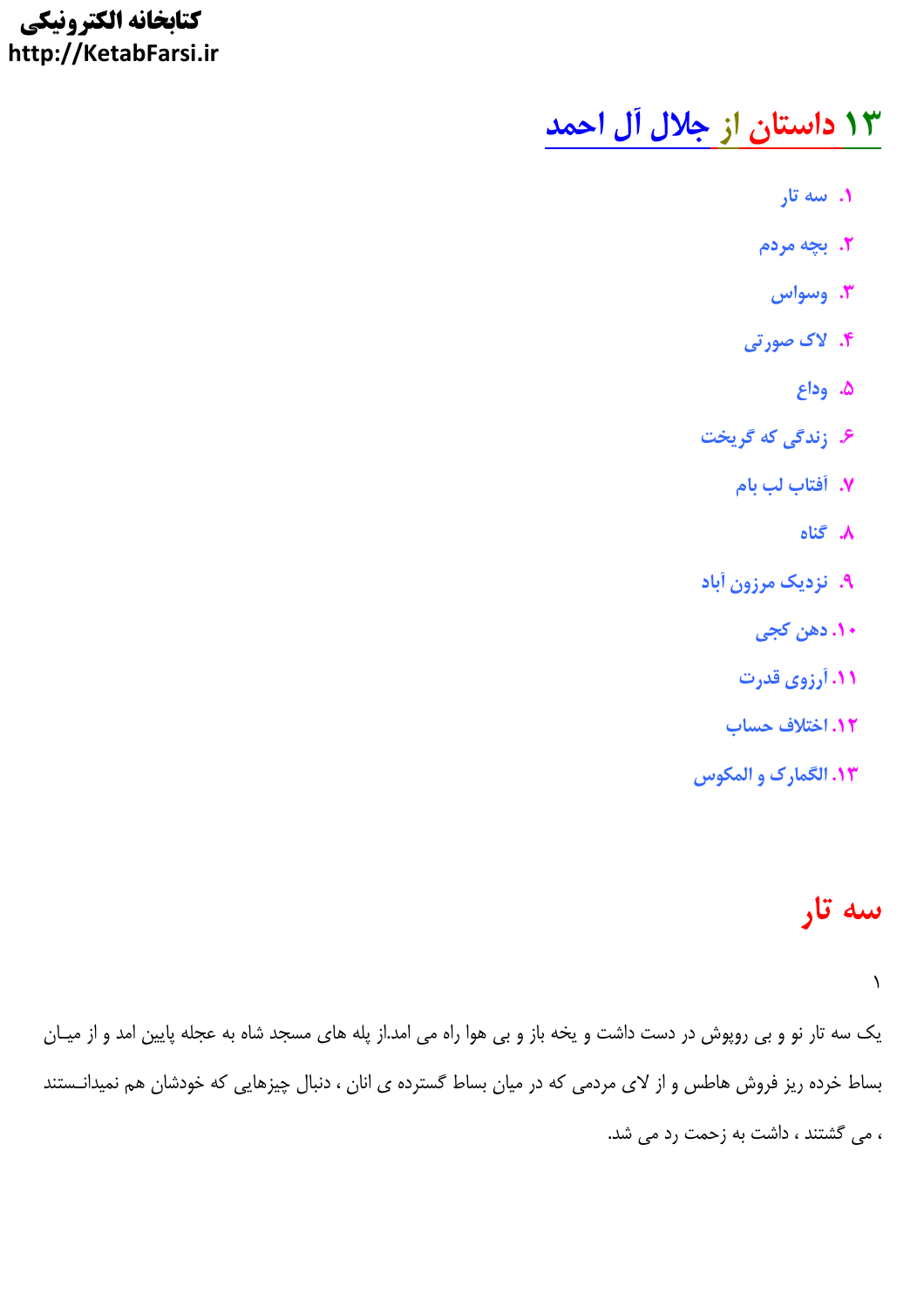سه تار را روی شکم نگه داشته بود و با دست دیگر ، سیم های ان را می پایید که که به دگمه ی لباس کسی یا به گوشه ی بار حمالي گير نکند و ياره نشود.

عاقبت امروز توانسته بود به ارزوی خود برسد.دیگر احتیاج وقتی به مجلسی می خواهد برود ، از دیگران تـار بگیـرد و بـه قیمـت خون پدرشان کرایه بدهد و تازه بار منت شان را هم بکشد.

موهایش اشفته بود و روی پیشانی اش می ریخت و جلوی چشم راستش را می گرفت .گونه هایش گود افتـاده و قیافـه اش زرد بود.ولي سر يا بند نبود و از وجد و شعف مي دويد.اگر مجلسي بود و مناسبتي داشت ، وقتي سر وجد مي امد ، مي خواند و تار مي زد و خوشبختی های نهفته و شادمانی های درونی خود را در همه نفوذ می داد.ولی حالا میان مردمی که معلوم نبود به چه کاری در ان اطراف می لولیدند ، جز اینکه بدود و خود را زودتر به جایی برساند چه می توانست بکند؟از خوشحالی می دویـد و بـه سـه تاری فکر می کرد که اکنون مال خودش بود.

فکر می کرد که دیگر وقتی سرحال امد و زخمه را با قدرت و بی اختیار سیم های تار آشنا خواهد کرد ، ته دلـش از ایـن واهمـه خواهد داشت که مبادا سیم ها پاره شود و صاحب تار ، روز روشن او را از شب تار هم تارتر کند .از این فکر راحت شده بـود.فکـر می کرد که از این پس چنان هنرنمایی خواهد کرد و چنان داد خود را از تار خواهد گرفت و چنان شوری از ان برخواهد اورد ک خودش هم تابش را نیاورد و بی اختیار به گریه بیافتد. حتم داشت فقط وقتیکه از صدای ساز خودش به گریه بیافتد، خوب نواخته. تا به حال نتوانسته بود ان طور که خودش میخواهدبنوازد.همه اش برای مردم تار زده بود ؛ برای مردمی که شاد مانی هـای گـم شده وگريخته ي خود را در صداي تار او ودرته اواز حزين او ميجستند .

اینهمه شبها که در مجالس عیش وسرور اواز خوانده بودوساز زده بود، در مجالس عیش وسروری که برای او فقط یک شـادمانی ناراحت کننده و ساختگی میاورد در این همه شبها نتوانسته بود ازصدای خودش به گریه بیفتد .

نتوانسته بودچنان ساز بزند که خودش را به گریه بیاندازد.یامجالس مناسب نبودو مردمی که به او پول میدادند و دعوتش میکردند ، نمیخواستند اشک های او را تحویل بگیرند ، ویاخود او از ترس این که مبادا سیمها پاره شود زخمه را خیلی ملایم تر و

اهسته تراز انچه که می توانست بالاو پایین می برد.این را هم حتم داشت ، حتم داشت که تا به حال ، خیلی ملایم تر وخیلی بـا احتياط تر ازان چه كه مي توانسته تار زده واواز خوانده .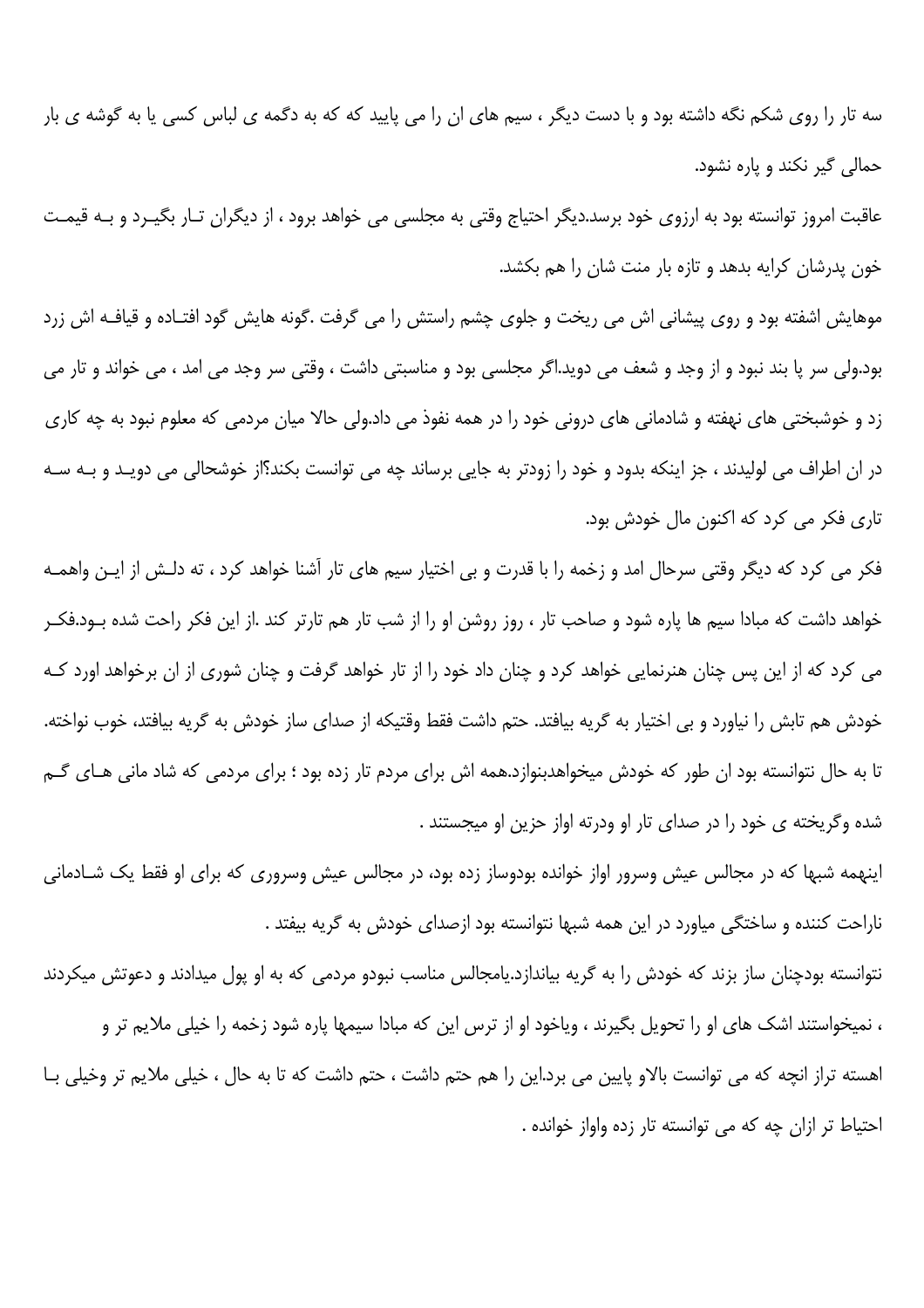می خواست که دیگر ملالتی در کار نیاورد .می خواست که دیگراحتیاط نکند. حالا که توانسته بود با این پول هایبه قول خـودش «بی برکت»سازی بخرد، حالا به ارزوی خودرسیده بود.حالا ساز مال خودش بود .حالا میتوانست چنان تار بزند کـه خـودش بـه گريه بيفتد .

سه سال بود که اواز خوانی میکرد .مدرسه را به خاطر همین ول کرده بود . همیشه ته کلاس نشسته بود وبرای خـودش زمزمـه میکرد .دیگران اهمیتی نمیدادند وملتفت نمیشدند؛ولی معلم حساب شان خیلی سخت گیر بود .واز زمزمه ی او چنـان بـدش مـی

امد که عصبانی می شد و ارکلاس قهر میکرد. سه چهار بار التزام داده بود که سرکلاس زمزمه نکند ؛ولی مگر ممکن بود؟ فقط سال اخر دیگر کسی زمزمه ی او را از ته کلاس نمی شنید .ان قدر خسته بود و ان قدر شبها بیداری کشیده بود کـه یـا تـا ظهردر رخت خواب می ماند ؛ و یا سر کلاس می خوابید .ولی این داستان نیز چندان طول نکشید وبه زودی مدرسه را ول کرد . سال اول خیلی خودش را خسته کرده بود .هر شب آواز خوانده بود و ساز زده بود وهر روز تا ظهر خوابیده بود.

ولی بعد ها کم کم به کار خود ترتیبی داده بود وهفته ای سه شب بیش تر دعوت اشخاص را نمی پذیرفت .کم کم برای خودش سرشناس هم شده بود و دیگر احتیاج نداشت که به این دسته ی موزیکال یا آن دسته ی دیگر مراجعه کند .

مردم او را شناخته بودند ودم درخانه ی محقرشان به مادرش می سپردند وحتم داشتند که خواهـد آمـد وبـه ايـن طريـق ، شـب خوشی را خواهند گذراند . با وجود این ، هنوز کار کشنده ای بود .مادرش حس می کرد که روز به روز بیشتر تکیده می شود.خود او به این مسئاله توجهی نداشت .فقط در فکر این بود که تاری داشته باشد .وبتواند با تاری که مال خودش باشد ،آن طـوری کـه دلش می خواهد تار بزند .این هم به آسانی ممکن نبود.فقط در این اواخر ،با شباش هایی که در یک عروسی آبرومند به او رسیده بود ،توانسته بود چیزی کنار بگذارد ویک سه تار نو بخرد.واکنون که صاحب تار شده بود نمی دانست دیگر چه آرزویی دارد.لابـد

می شدآرزوهای بیش تری هم داشت.هنوز به این مسئاله فکر نکرده بود.وحالا فقط در فکر این بود که زودتر خود را به جایی برساندو سه تار خود رادرست رسیدگی کند و توی کوکش برود .حتی در همان عیش و سرورهای ساختگی ، وقتی تار زیر دستش بود ،و با آهنگ آن آوازی را می خواند ، چنان در بی خبری فرو می رفت وچنان آسوده می شد که هرگز دلش نمی خوا ست تـار را زمین بگذارد .ولی مگرممکن بود ؟ خانه ی دیگران بود وعیش وسرور دیگران و او فقط ً می بایست ً مجلس دیگـران را گـرم کند. در همه ی این بی خبری ها ،هنوز نتوانسته بود خودش را گرم کند نتوانسته بود دل خودش راگرم کند .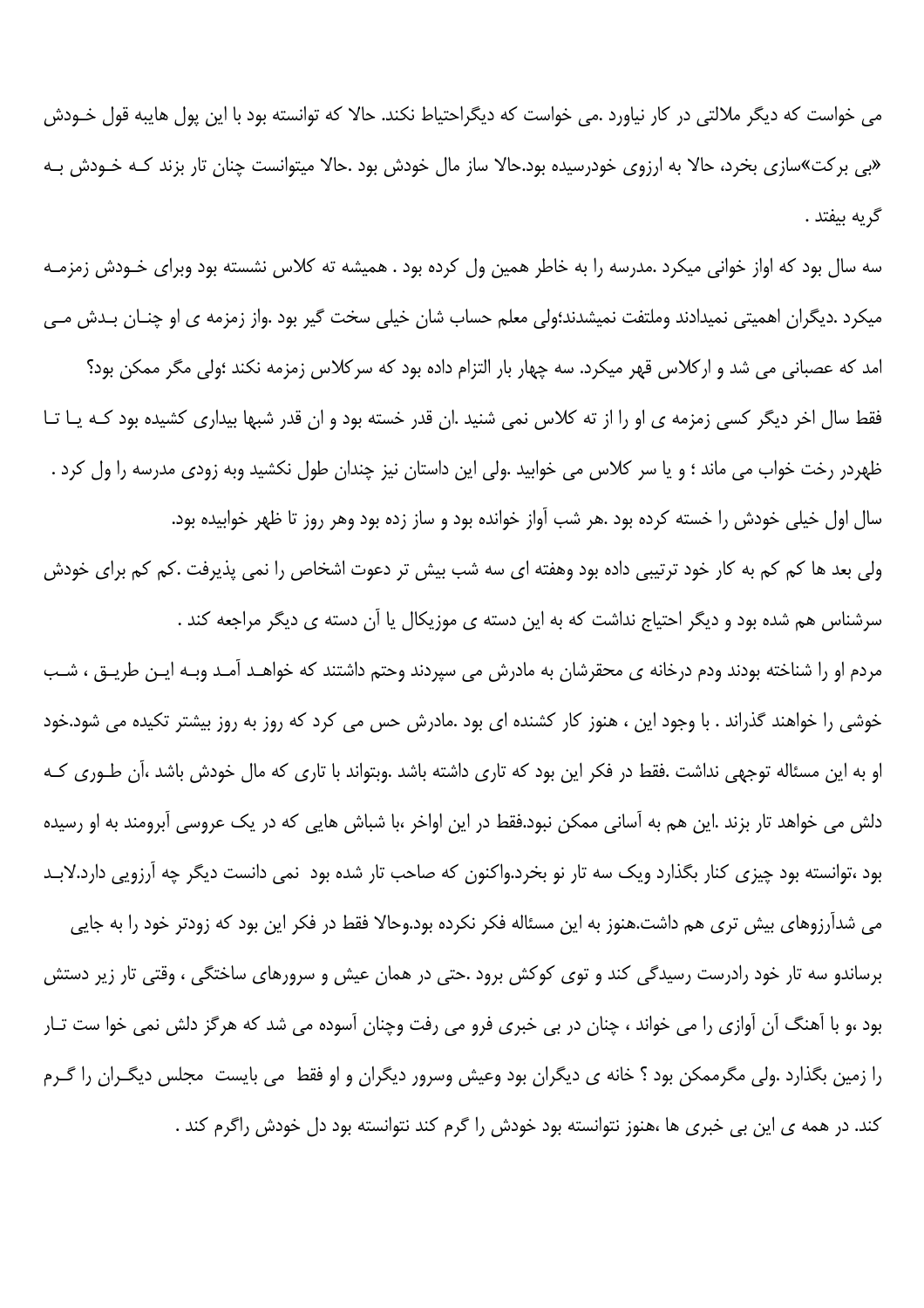درشب های دراز زمستان ، وقتی از این گونه مجالس ، خسته و هلاک بر می گشت و راه خانـه ی خـود را در تـاریکی هـا مـی جست ، احتیاج به این گرمای درونی را چنان زنده وجان گرفته حس می کرد که می پنداشت شاید بی وجود آن ، نتواند خود را تا به خانه هم برساند .چندین بار دراین گونه مواقع وحشت کرده بود و به دنبال این گمگشته ی خود ، چه بسا شب ها که تا صبح در گوشه ی میخانه ها به روز آورده بود. خیلی ضعیف بود .در نظر اول خیلی بیش تربه یک آدم تریاکی می ماند . ولی شوری که امروز دراو بود وگرمایی که ازیک ساعت پیش تا کنون ⊣ز وقتی که صاحب سه تار شده بود–در خود حـس مـی کرد، گونه هایش را گل انداخته بود وییشانیش را داغ می کرد.

با این افکار خود ، دم درمسجد شاه رسیده بود وروی سنگ آستان ی آن یا گذاشته بود که پسرک عطر فروشی که روی سـکوی کنار در مسجد، دکان خود را می پایید ، وبه انتظار مشتری ، تسبیح میگرداند ، از پشت بساط خود پایین جـست ومـچ دسـت اورا گرفت .–لا مذهب!با این آلت کفر توی مسجد ؟!توی خانه ی خدا؟!رشته ی افکار او گسیخته شد .گرمایی که بـه دل او راه مـی یافت محو شد .اول کمی گیج شد و بعد کم کم دریافت که پسرک چه می گوید .

هنوز کسی ملتفت نشده بود .رفت وآمدها زیاد نبود.همه سرگرم بساط خرده ریز فروشها بودند .او چیزی نگفت.کوشـشی کـرد تـا مچ خود را رها کند وبه راه خود ادامه بد هد، ولی پسرک عطر فروش ول کن نبود.

مچ دست او را گرفته بود ویشت سر هم لعنت می فرستادودادوبی داد می کرد:

–مرتيكه ي بي دين،از خدا خجالت نمي كشي؟!آخه شرمي … حيايي.

او یک بار دیگر کوشش کرد که مچ دست خود را رها کند و پی کارخود برود ، ولی پسرک به این آسانی راضی نبود و گویی مـی خواست تلافی کسادی خود را سر او در بیاورد.کم کم یکی دو نفر ملتفت شده بودند و دور آنها جمع میشدند؛ ولـی هنـوز کـسی نمی دانست چهخبر است .هنوز کسی دخالت نمی کرد .او خیلی معطل شده بود.

پیدا بود که به زودی وقایعی رخ خواهد داد .اما سرمایی که دل او را می گرفت دوباره بر طرف شد.گرمایی در دل خود ، وبعد هم در مغزخود ، حسکرد .برافروخته شد.عنان خود را از دست داد وبا دست دیگرش ٍ سیلی محکمی زیر گوش پسرک نواخت .نفـس پسرک برید و لعنت هاو فحش های خود را خورد.یک دم سرش گیج رفت .مچ دست او را فراموش کرده بود وصورت خـود را بـا دو دست می مالید. ولی یک مرتبه ملتفت شده واز جا پرید .او با سه تارش داشث وارد مسجد می شد که پسرک دامـن کـتش را چسبید ومچ دستش رادوباره گرفت.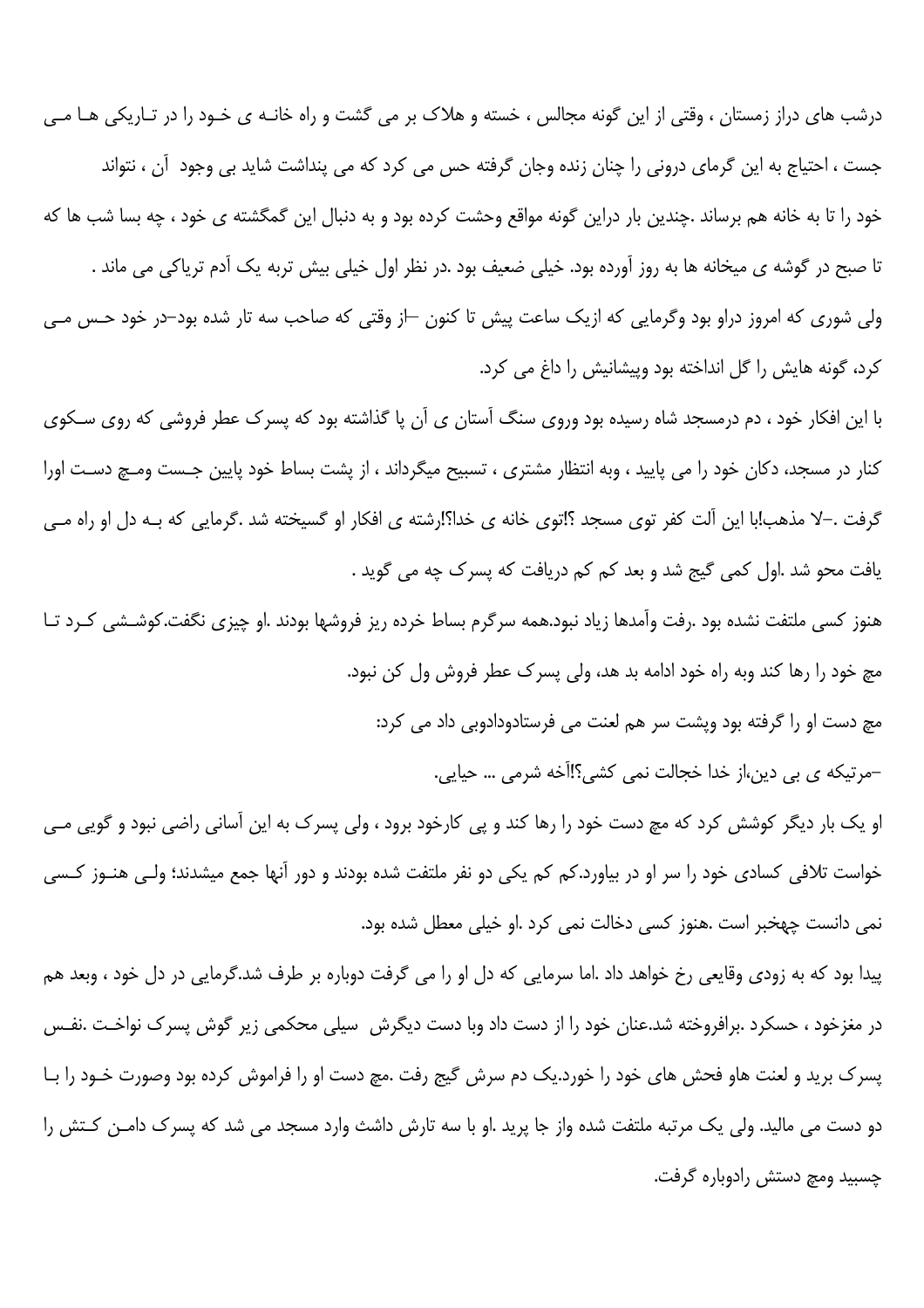دعوا در گرفته بود .خیلی ها دخالت کردند.پسرک هنوز فریاد میکرد، فحش می داد و به بی دینها لعنت مـی فرسـتاد و از اهـانتی که به آستانه ی در خانه ی خدا وارد آمده بود ، جوش می خورد و مسلمانان را به کمک می خواست. هیچ کس نفهمید چه طور شد.خود او هم ملتفت نشد .فقط وقتی که سه تار او باکاسه ی چـوبی اش بـه زمـین خـورد وبـا یـک صدای کوتاه وطنین دار شکست وسه پاره شد وسیم هایش ، در هم پیچیده ولوله شده، بـه کنـاری پریـد و او مـات و متحیـر در كناري ايستاد وبه جمعيتنگريست ؛ پسرك عطر فروش كه حتم داشت وظيفه ي ديني خـودرا خـوب انجـام داده اسـت ، آسـوده خاطرشد .از ته دل شکری کرد و دوباره پشت بساط خود رفت و سرو صورت خود را مرتب کرد و تسبیح به دست مـشغول ذکـر گفتن شد. تمام افکار او ، هم چون سیم های سه تارش درهم پیچیده و لوله شده در ته سرمایی که باز به دلش راه مـی یافـت و کم کم به مغزش نیز سرایت می کرد ، یخ زده بود ودر گوشه ای کر کرده افتاده بود .و پیاله امیدش همچون کاسه ای

این ساز نو یافته سه پاره شده بود و پاره های آن انگار قلب او را چاک می زد

۲

#### بجه مردم

خوب من چه می توانستم بکنم ؟ شوهرم حاضر نبود مرا با بچه نگه دارد.بچه که مال خودش نبود . مال شوهر قبلی ام بود ، کـه طلاقم داده بود، و حاضر هم نشده بود بچه را بگیرد. اگر کس دیگری جای من بود ، چه می کرد؟ خوب من هم می بایست زندگی می کردم.اگر این شوهرم هم طلاقم می داد ، چه میکردم؟ناچار بودم بچه را یک جوری سـر بـه نیـست کـنم . یـک زن چشم و گوش بسته ،مثل من ، غیر از این چیز دیگری به فکرش نمی رسید.نه جایی را بلد بودم ، نه راه و چاره ای می دانستم . می دانستم می شود بچه را به شیرخوارگاه گذاشت یا به خراب شده دیگری سپرد. ولی از کجا که بچه مرا قبـول مـی کردنـد؟از كجا مي توانستم حتم داشته باشم كه معطلم نكنند و آبرويم را نبرند و هزار اسم روى خودم و بچه ام نگذارند ؟ از كجا؟ نمی خواستم به این صورت ها تمام شود . همان روز عصر هم وقتی همسایه ها تعریف کردم ،… نمی دانم کدام یکی شان گفت: «خوب ، زن ، می خواستی بچه ات را ببری شیرخوارگاه بسپری. یا ببریش دارالایتام و…» نمي دانم ديگر كجاها را گفت . ولي همان وقت مادرم به او گفت كه : «خيال مي كني راش مي دادن؟ هه!»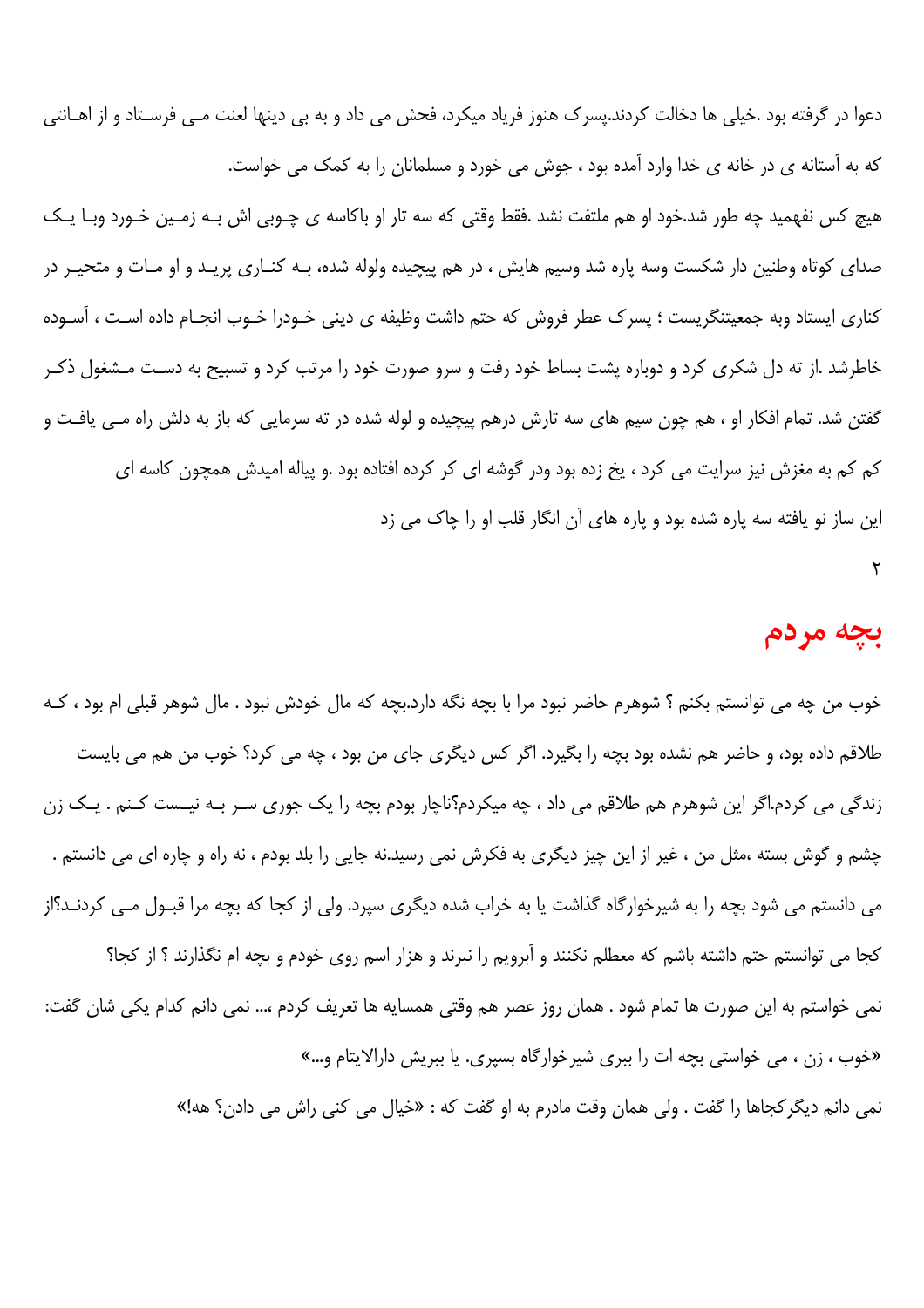من با وجود این که خودم هم به فکر این کار افتاده بودم ، اما آن زن همسایه مان وقتی این را گفت ، باز دلم هری ریخت تــو و به خودم گفتم: «خوب زن، تو هيچ رفتي كه رات ندن؟» و بعد به مادرم گفتم: « كاشكي اين كارو كرده بودم.» ولی من که سررشته نداشتم . من که اطمینان نداشتم راهم بدهند. آن وقت هم که دیگر دیر شده بود. از حرف آن زن مثل اینکه یک دنیا غصه روی دلم ریخت . همه شیرین زبانی های بچه ام یادم آمـد . دیگـر نتوانـستم طاقـت بیـاورم. وجلـوی همـه در و همسایه ها زار زار گریه کردم . اما چه قدر بد بود ! خودم شنیدم یکی شان زیر لب گفت :«گریه هم میکنه!خجالت نمیکشه…» باز هم مادرم به دادم رسید.خیلی دلداری ام داد.خوب راست هم می گفت، من که اول جوانی ام است، چرا برای یـک بچــه ایـن قدر غصه بخورم؟آن هم وقتي شوهرم مرا با بچه قبول نمي كند.حال خيلي وقت دارم كه هي بنشينم و سه تا و چهارتا بزایم . درست است که بچه اولم بود و نمی باید این کار را می کردم…ولی خوب، حال که کار از کار گذشته است.حالا که دیگ فکر کردن ندارد.من خوودم که آزار نداشتم بلند شوم بروم و این کار را بکنم.شوهرم بود که اصرار می کرد.راست هم می گفت.نمی خواست پس افتاده یک نره خر دیگر را سر سفره اش ببیند. خود من هم وقتی کلاهم را قاضی می کـردم ، بـه او حق می دادم .خود من أيا حاضر بودم بچه های شوهرم را مثل بچه های خودم دوست داشـته باشـم؟و أن هـا را سـربار زنـدگی خودم ندانم؟آن ها را سر سفره شوهرم زیادی ندانم؟خوب او هم همین طور. او هم حق داشت که نتواند بچه مرا ، بچه مرا که نه ، بچه یک نره خر دیگر را–به قول خودش– سر سفره اش ببیند. درهمان دو روزی که به خانه اش رفته بودم ، همه اش صحبت از بچه بود. شب آخر،خیلی صحبت کردیم. یعنی نه این که خیلی حرف زده باشیم.او باز هم راجع به بچه گفت و من گوش دادم . اّخرسر گفتم : «خوب ميگي چه كنم؟» شوهرم چيزي نگفت. قدري فكر كرد و بعد گفت: «من نمي دونم چه بكنـي . هـر جـور خودت می دونی بکن.من نمی خوام پس افتاده یه نره خر دیگه رو سر سفره خودم ببینم .»

راه و چاره ای هم جلوی پایم نگذاشت. آن شب پهلوی من هم نیامد.مثلا با من قهر کرده بود.شب سوم زنـدگی مـا بـاهم بـود . ولی با من قهر کرده بود.خودم می دانستم که می خواهد مرا غضب کند تا کار بچه را زودتر یک سره کنم.صبح هم که از در خانه بیرون می رفت ، گفت: «ظهر که میام ، دیگه نبایس بچه رو ببینم ،ها!» و من تکلیف خودم را همان وقت می دانستم. حالا هرچه فکر می کنم، نمی توانم بفهمم چطور دلم راضی شد!ولی دیگردست من نبود. چادر نمازم را به سرم انداختم ، دست بچه را گرفتم و پشت سر شوهرم از خانه بیرون رفتم. بچه ام نزدیک سه سالش بود. خودش قشنگ راه می رفت.بدیش این بود که سـه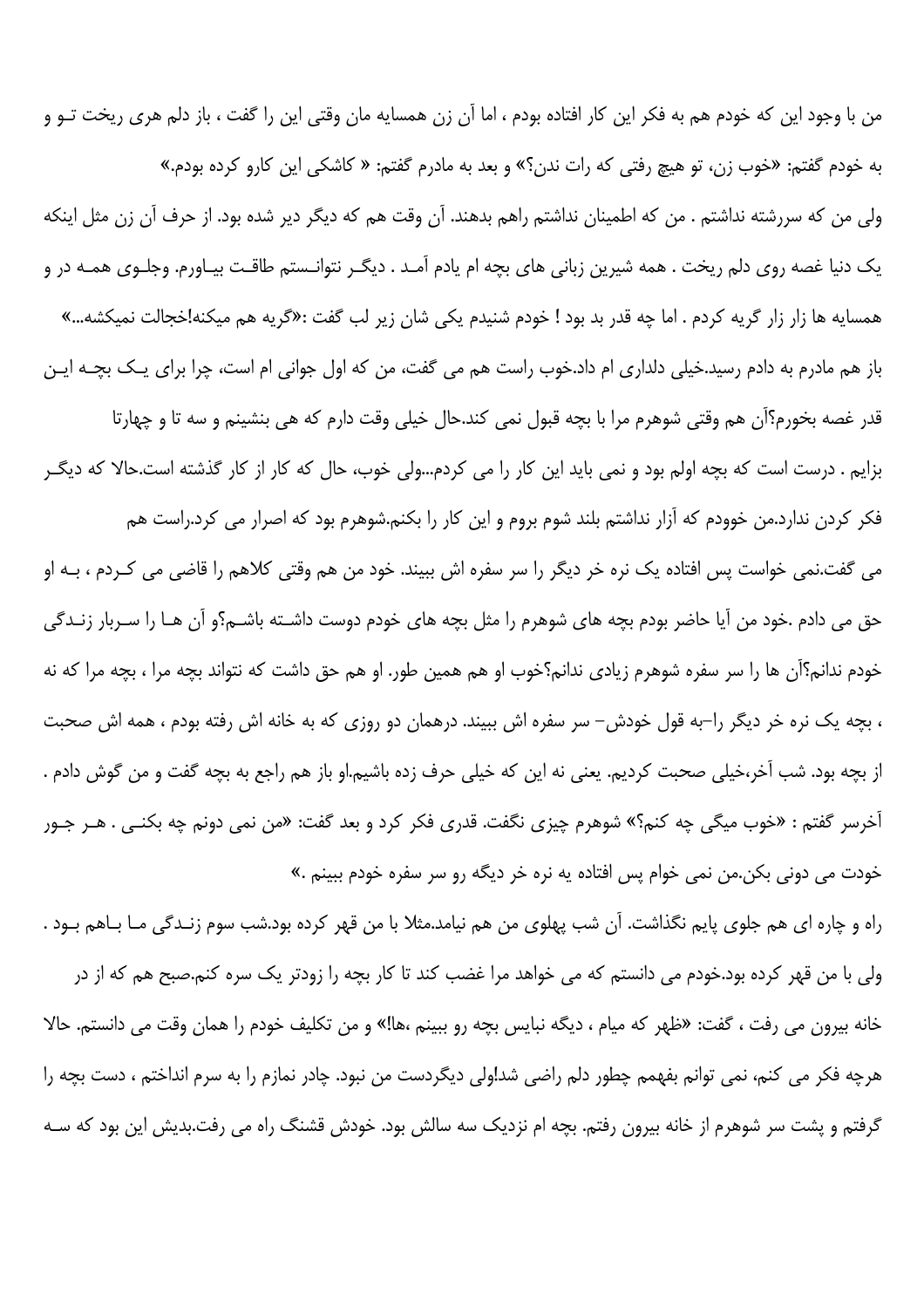سال عمر صرفش کرده بودم .این خیلی بد بود. همه دردسرهایش تمام شده بود. همه شب بیدار ماندن هایش گذشته بود. و تازه اول راحتی اش بود .ولی من ناچار بودم کارم را بکنم . تا دم ایستگاه ماشین یا به پایش رفتم.کفشش را هم پایش کرده بودم. لباس خوب هایش را هم تنش کرده بودم.یک کت و شلوار آبی کوچولو همان اواخر، شوهر قبلی ام بـرایش خریـده بـود . وقتـی لباسش را تنش می کردم،این فکر هم بهم هی زد که : «زن!دیگه چرا رخت نوهاشو تنش می کنی؟» ولی دلم راضی نشد. مـی خواستم چه بکنم؟چشم شوهرم کور، اگر باز هم بچه دار شدم، برود و برایش لباس بخرد.لباسش را تنش کـردم. سـرش را شـانه زدم. خیلی خوشگل شده بود.دستش را گرفته بودم و با دست دیگرم چادر نمازم را دور کمرم نگه داشته بودم و آهسته آهسته قدم برمی داشتم. دیگر لازم نبود هی فحشش بدهم که تندتر بیآید.آخرین دفعه ای که دستش را گرفته بودم و با خودم به کوچه می بردم . دوسه جا خواست برایش قاقا بخرم. گفتم : «اول سوار ماشین بشیم، بعد برات قاقا می خرم!» یادم است آن رو ز هم ، مثل روزهای دیگر ، هی ا ز من سوال می کرد.یک اسـب پـایش تـوی چالـه جـوی آب رفتـه بـود و مـردم دورش جمـع شـده بودند.خیلی اصرار کرد که بلندش کنم تا ببیند چه خبر است. بلندش کردم . و اسب را که دستش خراش برداشته بود و خون آمده بود، ديد . وقتي زمينش گذاشتم گفت : «مادل!دسس اوخ سده بود؟» گفتم : آره جونم ، حرف مادرشو نشنيده، اوخ شده . تا دم ایستگاه ماشین ، آهسته آهسته می رفتم .هنوز اول وقت بود.و ماشینها شلوغ بود.و من شاید تا نـیم سـاعت تـوی ایـستگاه ماندم تا ماشین گیرم اومد.بچه ام هی ناراحتی می کرد.و من داشتم خسته می شدم. از بس سوال می کرد، حوصله ام را سر برده بود. دوسه بار گفت: «پس مادل چطول سدس؟ ماسین که نیومدس.پس بلیم قاقا بخلیم.»

و من باز هم برايش گفتم كه الان خواهد آمد. و گفتم وقتي ماشين سوار شديم قاقا هم برايش خواهم خريد. عاقبت خط هفت را گرفتم و تا میدان شاه که پیاده شدیم ، بچه ام باز هم حرف می زد و هی می پرسید. یادم است که یکبار پرسید:

«مادل !تجا میلیم؟» من نمی دانم چرا یک مرتبه ، بی آن که بفهمم ، گفتم : میریم پیش بابا.

بچه ام کمی به صورت من نگاه کرد بعد پرسید : «مادل! تدوم بابا؟» من دیگر حوصله نداشتم .گفتم:

جونم چقدر حرف می زنی؟ اگه حرف بزنی برات قاقا نمی خرم ها! حال چقدر دلم می سوزد. این جور چیزها بـیش تـر دل آدم را می سوزاند.چرا دل بچه ام را در آن دم آخر این طور شکستم ؟از خانه که بیرون آمدیم، با خود عهد کرده بودم کـه تـا آخـر کـار عصباني نشوم .بچه ام را نزنم. فحشش ندهم.و باهاش خوش رفتاري كنم .ولي چقدر حالا دلم مي سـوزد!چـرا اينطـور سـاكتش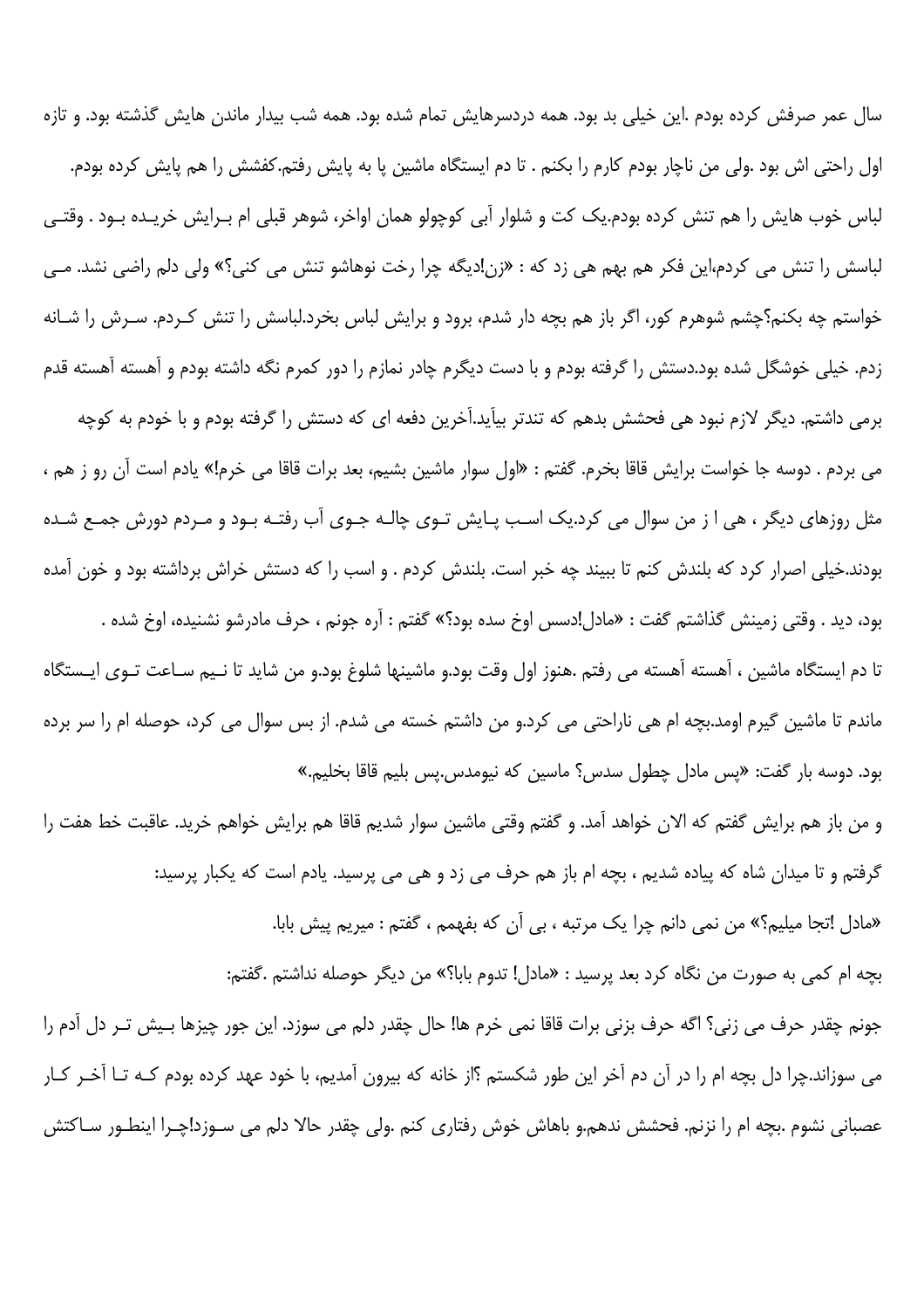کردم؟ بچهکم دیگر ساکت شد. و با شاگرد شوفرکه برایش شکلک در می آورد حرف می زد گرم اختلاط و خنده شده بود.اما من به او محل می گذاشتم ، نه به بچه ام که هی رویش را به من می کرد.میدان شاه گفتم نگه داشت.و وقتی پیاده می شدیم ، بچه ام هنوز می خندید.میدان شلوغ بود .و اتوبوس ها خیلی بودند.و من هنوز وحشت داشتم که کاری بکنم .مدتی قدم زدم.شاید نیم ساعت شد.اتوبوس ها کم تر شدند.آمدم کنار میدان .ده شاهی از جیبم درآوردم و به بچه ام دادم .بچه ام هاج و واج مانده بود و مرا نگاه می کرد.هنوز پول گرفتن را بلد نشده بود . نمی دانستم چه طور حالیش کنم.آن طرف میـدان ، یـک تخمـه كدويي داد مي زد.با انگشتم نشانش دادم و گفتم: بگير برو قاقا بخر.ببينم بلدي خودت بري بخري.

بچه ام نگاهی به پول کرد و بعد رو به من گفت: «مادل تو هم بیا بلیم.» من گفتم : نه من این جا وایسادم تو رو مـی پـام .بـرو ببینم خودت بلدی بخری. بچه ام باز هم به پول نگاه کرد . مثل اینکه دو دول بود.و نمی دانست چه طور باید چیز خریـد.تـا بـه حال همچه کاری یادش نداده بودم.بربر نگاهم می کرد.عجب نگاهی بود!مثل اینکه فقط همان دقیقه دلم گرفت و حالم بد شـد. حالم خیلی بد شد. نزدیک بود منصرف شوم .بعد که بچه ام رفت و من فرار کردم و تا حالا هم حتی آن روز عصر که جلوی درو همسایه ها از زور غصه گریه کردم –هیچ این طور دلم نگرفته و حالم بد نشده .نزدیک بـود طـاقتم تمـام شـود.عجـب نگـاهی بود.بچه ام سرگردان مانده بود و مثل این که هنوز می خواست چیزی از من بپرسد. نفهمیدم چه طور خود را نگه داشتم . یک بار ديگر تخمه كدويي را نشانش دادم و گفتم : «برو جونم !اين پول را بهش بده ، بگو تخمه بده ، همين . برو باريكلا.» بچهکم تخمه کدویی را نگاه کرد و بعد مثل وقتی که می خواست بهانه بگیرد و گریه کند،گفت : «مادل من تخمه نمي خوام .تيسميس مي خوام . » من داشتم بي چاره مي شدم . اگر بچه ام ي: خرده ديگر معطل كرده بـود ،

اگر یک خرده گریه کرده بود ، حتما منصرف شده بودم . ولی بچه ام گریه نکرد .

عصبانی شده بودم . حوصله ام سر رفته بود . سرش داد زدم : «کیشمیش هم داره.برو هر چی میخوای بخر. برو دیگه.» و از روی جوی کنار پیاده رو بلندش کردم و روی اسفالت وسط خیابان گذاشتم. دستم را به پشتش گذاشتم و یواش به جلو هولش دادم و گفتم: «ده برو دیگه دیر میشه.»

خیابان خلوت بود. از وسط خیابان تا آن ته ها اتوبوسی و درشکه ای پیدا نبود که بچه ام را زیر بگیرد.بچه ام دو سه قدم که رفت ، برگشت و گفت : «مادل تيسميس هم داله؟»

من گفتم: آره جونم. بگو ده شاهی کشمش بده و او رفت. بچه ام وسط خیابان رسیده بود که ی: مرتبه یک ماشین بوق زد و من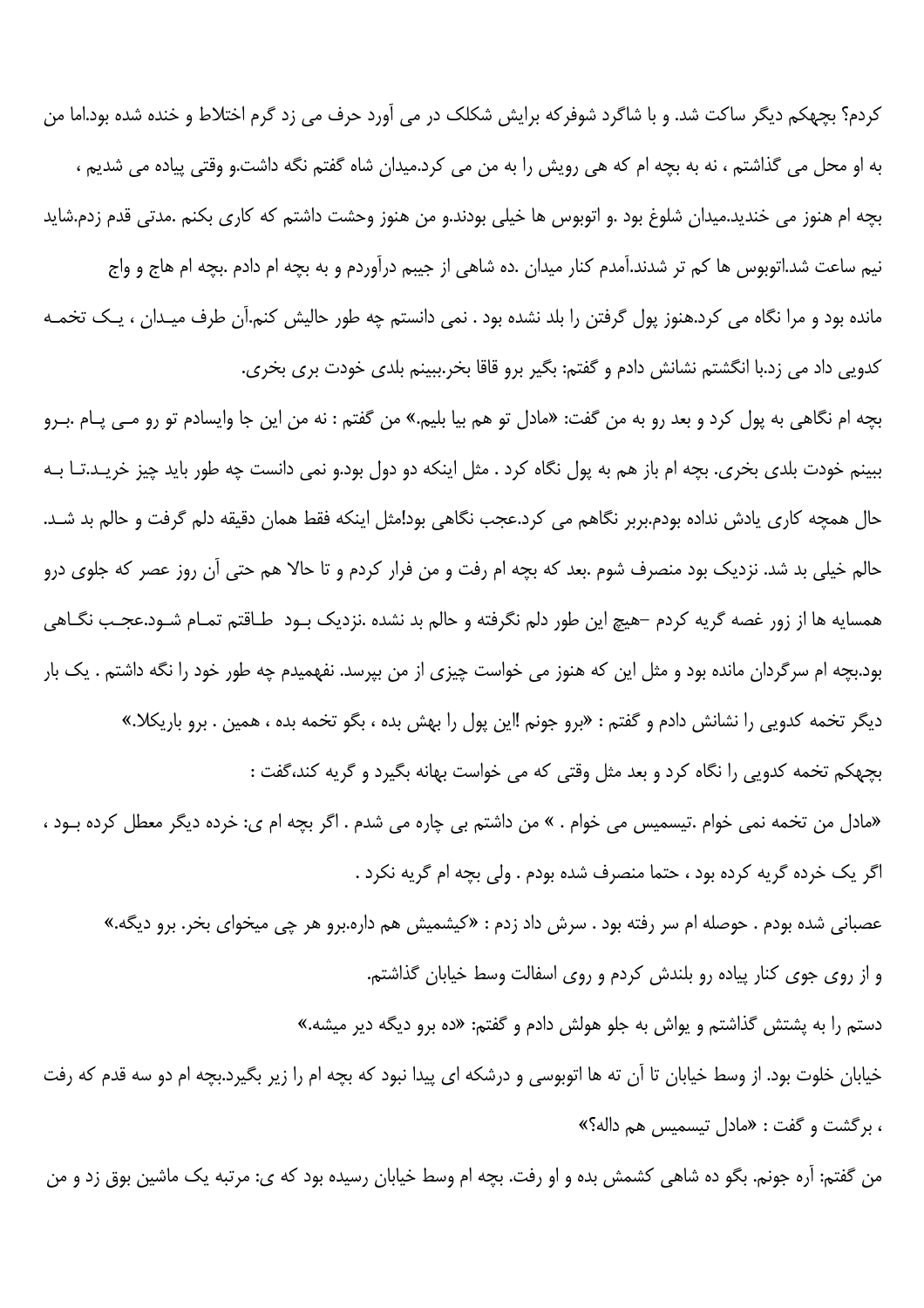از ترس لرزیدم . و بی این که بفهمم چه می کنم ، خود را وسط خیابان پرتاب کردم و بچه ام را بغل زدم و توی پیاده رو دویـدم و لای مردم قایم شدم. عرق سر و رویم راه افتاده بود و نفس نفس می زدم . بچهکم گفت : «مادل !چطول سدس؟» گفتم : هیچی جونم . از وسط خیابان تند رد میشن .تو یواش می رفتی ، نزدیک بود بری زیر هوتول. این را که گفتم ، نزدیک بود گریه ام بیفتد. بچه ام همانطور که توی بغلم بود ،

گفت خوب مادل منو بزال زیمین ایندفه تند میلم شاید اگر بچهکم این حرفرا نمیزد من یادم رفته بودکه برای چه کاری آمده ام. ولی این حرفش مرا از نو به صرافت انداخت.هنوز اشک چشم هایم را پاک نکرده بودم که دوباره به یاد کاری که آمده بودم بکنم ، افتادم. به يآد شوهرم كه مرا غضب خواهد كرد.افتادم . بچهكم را ماچ كردم . آخرين ماچي بود كـه از صـورتش برمـي داشـتم .ماچش کردم و دوباره گذاشتمش زمین و باز هم در گوشش گفتم: «تند برو جونم، ماشین میآدش.»

باز خیابان خلوت بود و این بار بچه ام تند تر رفت . قدم های کوچکش را به عجله برمی داشت و من دو سه بار ترسیدم که مبادا پاهایش توی هم بپیچد و زمین بخورد. آن طرف خیابان که رسید ، برگشت و نگاهی به من انداخت . من دامن های چادرم را زير بغلم جمع كرده بودم و داشتم راه مي افتادم . همچه كه بچه ام چرخيد و به طرف من نگاه كرد ، من سر جـايم خـشكم زد . مثل یک دزد که سر بزنگاه مچش را گرفته باشند ، شده بودم . خشکم زده بود و دستهای یم همان طور زیر بغل هایم ماند. درست مثل آن دفعه که سرجیب شوهرم بودم – همان شوهر سابقم – و کندو کو میکردم و شوهرم از در رسید.درست همان طور خشکم زده بود . دوباره از عرق خیس شدم. سرم را پایین انداختم و وقتی به هزار زحمت سرم را بلند کـردم ، بچـه ام دوبـاره راه افتاده بود و چیزی نمانده بود به تخمه کدویی برسد. کار من تمام شده بود . بچه ام سالم به آن طرف خیابان رسیده بود.از همان وقت بود که انگار اصلا بچه نداشتم .آخرین باری که بچه ام را نگاه کردم .درست مثل این بود که بچه مردم را نگـاه میکـردم . درست مثل یک بچه تازه یا و شیرین مردم به او نگاه می کردم.درست همان طور که از نگاه کردن به بچه مردم می شـود حـظ کرد، از دیدن او حظ می کردم.و به عجله لای جمعیت پیاده رو پیچیدم . ولی یک دفعه به وحشت افتادم .نزدیک بود قدمم خشک بشود و سرجایم میخکوب بشوم .وحشتم گرفته بود که مبادا کسی زاغ سیاه مرا چوب زده باشد.از این خیال ، موهای تـنم راست ایستاد و من تند تر کردم.دو تا کوچه پایین تر خیال داشتم توی پس کوچه ها بیندازم و فرار کنم.به زحمت خودم را بـه دم کوچه رسانده بودم، که یکهو ، یک تاکسی پشت سرم توی خیابان ترمز کرد .مثل این که حالا مچ مرا خواهند گرفت.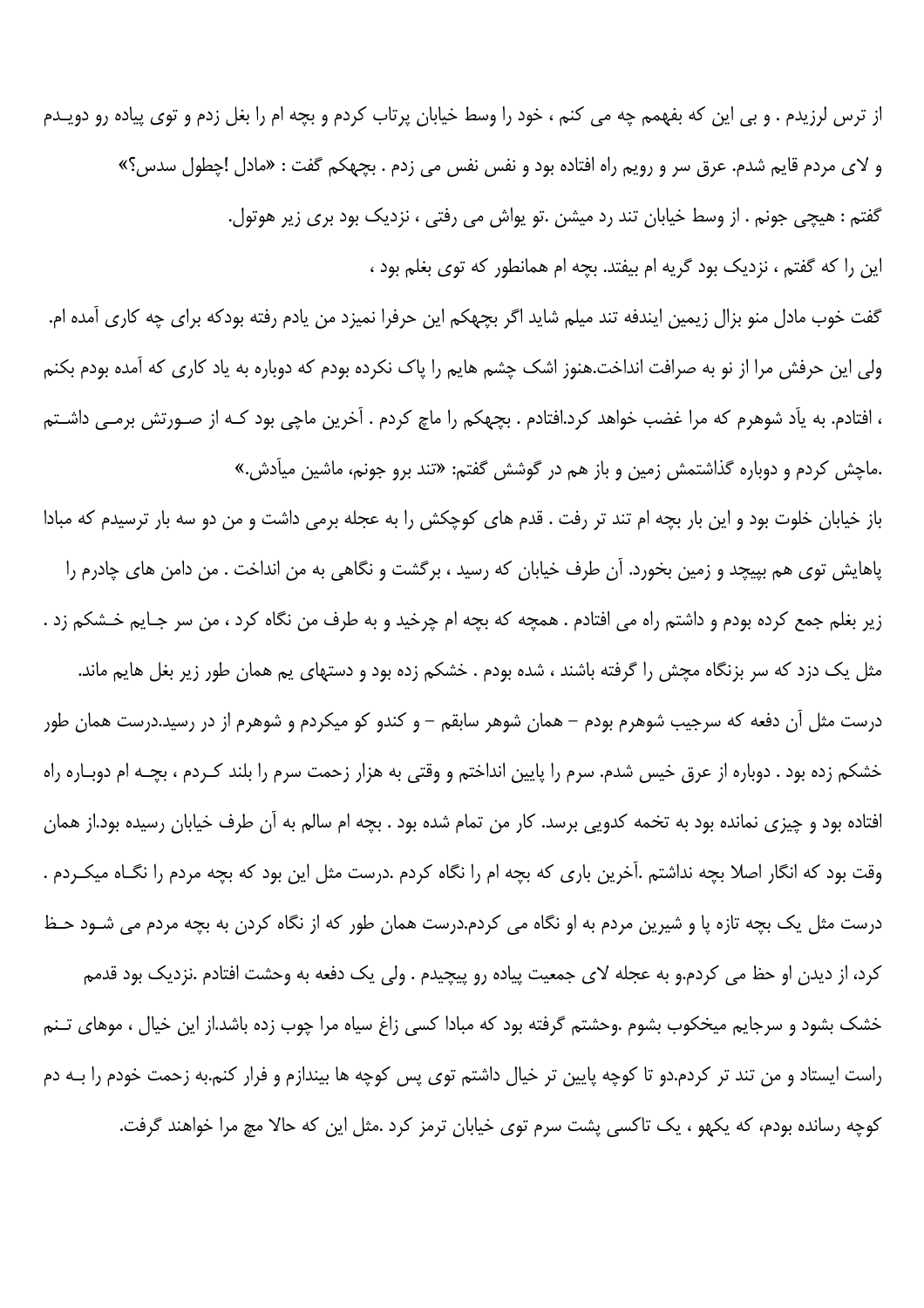تا استخوان هایم لرزید. خیال می کردم پاسبان سر چهارراه که مرا می پایید ، توی تاکسی پریده حالا پشت سـرم پیـاده شـده و حالا است که مچ دستم را بگیرد . نمی دانم چه طور برگشتم و عقب سرم را نگاه کردم. و وارفتم.مسافرهای تاکـسی پولـشان را هم داده بودند و داشتند می رفتند. من نفس راحتی کشیدم و فکر دیگری به سرم زد. بی این که بفهمم ، و یـا چـشمم جـایی را ببیند، پریدم توی تاکسی و در را با سروصدا بستم. شوفر غرغر کرد و راه افتاد. و چادر من لای در تاکسی مانده بود .وقتی تاکسی دور شد و من اطمینان پیدا کردم ، در را آهسته باز کردم. چادرم را از لای در بیرون کشیدم و از نو در را بستم. به پشتی صـندلی تکیه دادم و نفس راحتی کشیدم.و شب ، بالاخره نتوانستم یول تاکسی را از شوهرم دربیآورم.

## وسواس

غلامعلی خان سلانه سلانه از یله های حمام بالا آمد. کمی ایستاد و نفس خود را تـازه کـرد و بـاز بـه راه افتـاد. هنـوز دو قـدم برنداشته بود که دوباره ایستاد.انگشت به پیشانی خود گذارد؛ شقیقه ها را اندکی فشرد و بعد ابروها را درهم کـشید و چنـد مرتبـه شیطان را لعن کرد. درست فکر کرده بود.اکنون به یادش می آمد که وقتی خواسته بود غسل کند ، یادش رفته بود استبراء کند و حتم داشت حالا نه غسلش درست است و نه پاک شده.گذشته از این که لباسش نیز نجس گردیـده و بایـد هنـوز چـرک نـشده عوضش کند. چند دقیقه مردد ماند .خواست باور نکند :«شایداشتباه کرده م …» ولی نه ،درست بود .تمام قراین گواهی می دادنـد .خواست برگردد و دوباره به حمام برود ، ولی هم خجالت کشید واز این لحاظ که ظهر نمازش را سر وقت خوانـده بــود وتــا نمــاز مغرب وقت زياد داشت كه تجديدغسل كند ،تنبلي كرد و بر نگشت .

چند بار دیگر شیطان را لعنت کرد ، بغچه ی حمام خود را زیر بغل جا به جا کردوعبای خـود را بـه روی آن کـشید وبـاز سـلانه سلانه به راه افتاد .

آفتاب ، شیشه های سقف حمام را قرمز کرده بود که غلامعلی خان توی خزینه ، انگشت بهدر گوش خود گذارده بود وقربت الـی الله غسل می کرد . سعی میکرد هیچ یک از مقدمات ومقارنات را فراموش نکند . سوراخ های گوش خـود را دسـت مالیـد ،تـوی ناف خود را سرکشی کرد . استبرائ وبعد هم نیت ، وبعد شروع کرد :یک دور به نیت طرف راست، یک دور به نیت طرف چـپ ؛ …که بر شیطان لعنت !…ازدماغش خون باز شد . دست به دماغ خود گرفت .آب خزینه را به هم زد تا رنگ خون محو شد .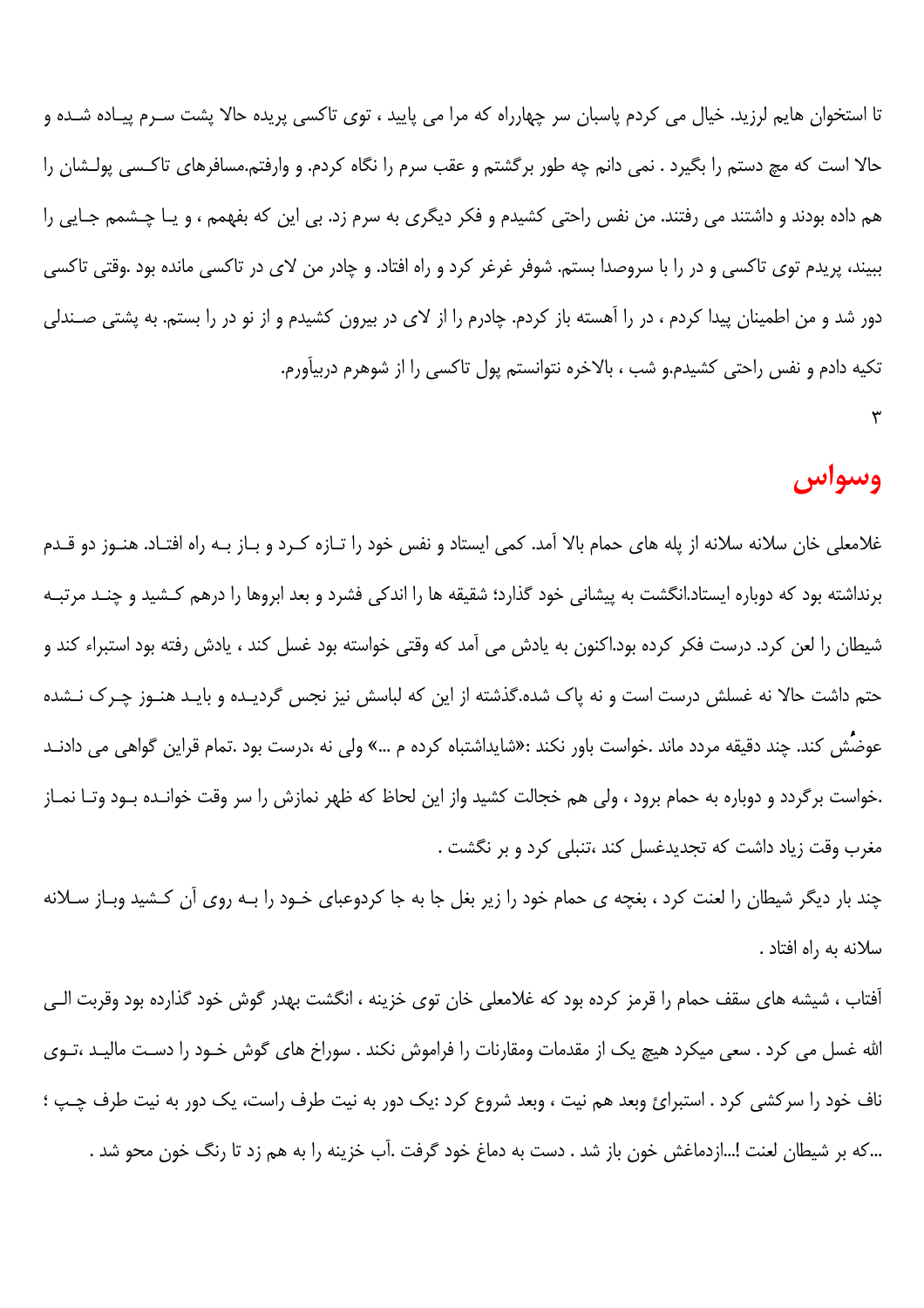وبعد هول هول از خزينه درآمد ودرگوشه اياز حال رفت . خانه اش نزديک بود .استاد حمام عقب پسرش فرستاد .او را با لنگ و قدیفه اش خشک کردند.خون دماغش را هر طور بود ، بند آوردند و از حمام بیرونش بردند . دو ساعت از شب گذشته بود که بـه حال آمد .پاشد نشست واز زنش وقایع را پرسید.ولی او هنوز شروع نکرده بود که خـودش همـه چیـز را بـه خـاطر آورد. زنـش را فرستاد تا بغچه ی حمامش راحاضر کند وخودش زود لباس پوشید و به به راه افتاد . حمام گذرشان تا به حـال حتمـا بـسته بـود

.واگر هم نبسته بود او هرگز رویش نمی شد دیگر به آن جا برود .آنروز تمام بساط حمامی بیچاره را به خون کشیده بود . ناچار به راه افتاد .او دو سه کوچه گذشت ودر میان یک بازارچه ی تاریک سر در آورد . چراغ موشی راه روی حمام بازارچه ، از ته پله ها سوسو می کرد ودرو دیوار کدر تر از آنچه بود ، نمایان می ساخت. غلامعلی خان ، خوشحال از اینکـه حمـام هنـوز بـسته نشده است ، از پله ها سرازپرشد. آخرین دلاک نوبتی حمام داشت بساط را ور می چید لنگ های خیس را به هم گره می زدو از در ودیوار می آویخت .یا قدیفه های کار کرده را تا می کرد.دمپایی ها را به کنـاری مـی زد ومـی خواسـت چـراغ را هـم خاموش كند . غلامعلى خان هنوز از در وارد نشده بود كه صداى او را شنيد : –آقا حموم تعطيل شده .

–سام عليكم…من انقدى كار ندارم …يه زير آب مي رم ومي آم. –آقا جون گفتم حموم تعطيل شده …آخه مردم هم راحتى دارن ؛ وقت و بي وقت كه حموم نمي آن كه. –چرا اوقاتتو تلخ مي كني داداش ؟ تا يه چپق چاق كني ، منم اومده م …و

لباس خود را در آورد .لنگی به خود بست و راه افتاد . داخل حمام تاریک بود .چراغ خواست .دلاک تنبلی کرد واز همان بالای در ، تنها پيه سوز حمام را روشن كرد وبه دست او داد. غلامعلى خان در گرم خانه ي حمام را باز كرد .بسم اللهي گفت و وارد شد . سایه ی بزرگ ولرزان سر خود که تا وسط گنبد های سقف حمام کشیده شده بود ، با ترس نگاهی کرد وبه فکر فرو رفت .بلند تر یک بسم الله دیگری گفت وخود را به یله های خزینه رسانید.پیه سوز را بالای یله ها ، لب سنگ خزینه گذاشت. یک مــشت آب مزمزه کرد .یک مشت هم به صورت خود زد .با یکی دو مشت دیگر، پاهای خود را شست وخزینه فرو رفت. خزینه تا لب سـنگ آن پر شده بود .آب داغ خوبی بود .بدن خود را با کیف مخصوصی دست می مالید .شعله ی پیه سوز کج وراست می شـدو سـایه روشن دیوار تغییر می کرد .غلامعلی خان این یکی را در می یافت ، ولی گمان می کرد از ما بهتران می اینـد ومـی رونـد وهـوا تکان می خورد وشعله را می جنباند .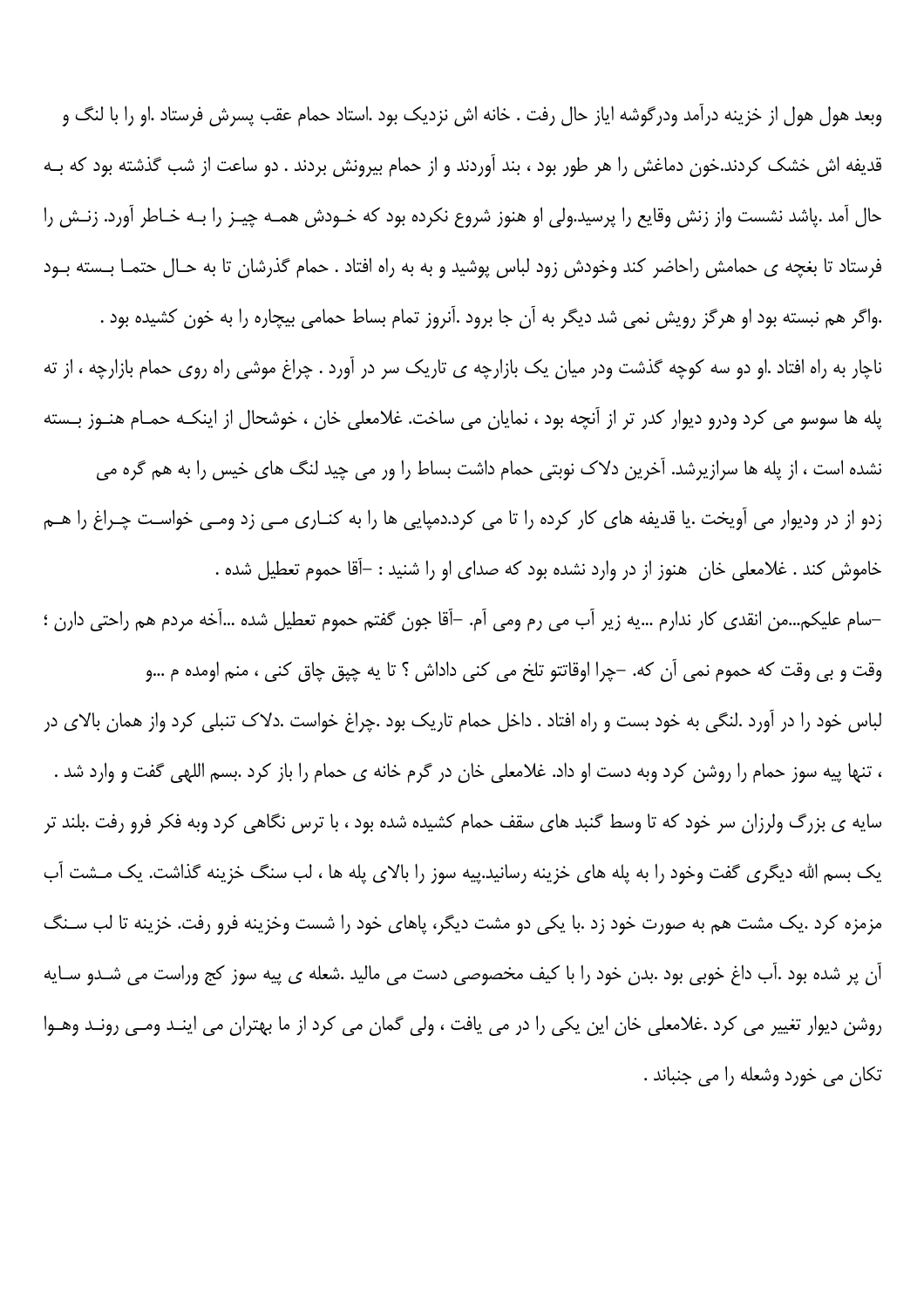چند دقیقه صبر کرد .صدایی نیا مد .یک بسم الله بلند گفت...وشعله ی پیه سوز ساکت شد. فکر خـود را هـر طـور بـود مـشغول کرد.ترس وتاریکی را از یاد برد . وسه بار دیگر بدن خود را دست مالید وبه زیر آب فرو رفت .سر کیف آمده بود. زیر آب ، پاهـای خود را به ته خزینه فشارداد وسبک وآهسته دو سه ثانیه خود را در میان ِ آب نگه داشت.وبعد سر خود را ازآب به در آورد یک باره ترسید .همه جا تاریک شده بود .چشم های خود را ماید .اهه ! مثل اینکه سرو صورت ودست هایش چرب شده بود.بیش تر ترسید . ودلاک را با فریادی وحشت آور ، دو سه بارصدا زد. دلاک سراسیمه وارد شد .هردو در یک آن ، با تعجب از هم پرسیدند : –پس چراغ چه شد ؟!…وهردو در جواب ساکت ماندند . دلاک برگشت ویک چراغ دیگر آورد . پیه سوز پیدا نبود ولی روی آب خزینه روغن چراغ موج می زد . وسرو سينه ي غلامعلي خان چرب شده بود . دلاک چندتا فحش نثار استاد حمام کرد و غلامعلي خان از روي خشم و بی چارگی یک لاالاه الا الله گفت و در آمد.روغن چراغ ها را با قدیفه ی خود پاک کرد.لباس پوشید وغر غر کنان رفت. فرداصبح ، قبل از اذان ، باز غلامعلی خان از کنار کوچه، بغچه ی خود را به زیر بغل زده بود ، عبا را به سر کـشیده بـود وسـلانه سلانه به سوی حمام می رفت .وزیر لب معلوم نبودشیطان را لعن میکرد ویا لا اله الله می گفت... هنوز نتوانسته بود غسل واجب خود را قربه الى الله به جا بياورد.

۴

# لاک صورتی

بیش از سه روز نتوانستند امام زاده قاسم بمانند. هاجر صبح روز چهارم ، دوباره بغچه خود را بست، و گیوه نوی را که وقتی می خواستند به این ییلاق سه روزه بیآیند ، به چهار تومان و نیم از بازار خریده بود، ور کـشید و بـا شـوهرش عنایـت الله بـه راه افتادند. عصر یک روز وسط هفته بود.آفتاب پشت کوه فرو می رفت و گرمی هوا می نشست. زن و شـوهر ، سـلانه سـلانه ، تـا تجریش قدم زدند.در آن جا هاجر از اتوبوس شهر بالا رفت . و شوهرش، جعبه آینه به گردن ، راه نیاوران را در پیش گرفت.مـی خواست چند روزی هم در آن جا گشت بزند.در این سه روزی که امام زاده قاسم مانده بودند، نتوانسته بود حتی یک تلـه مـوش بفروشد. هاجر شاید بیست و پنج سال داشت.چنگی به دل نمی زد.ولی شوهرش به او راضی بود . عنایـت الله کاسـبی دوره گـرد بود . خود او می گفت دوازده سال است. دست فروشی می کند. وفقط در اواخر جنگ بود که توانست جعبه آینه کوچکی ٍ فراهم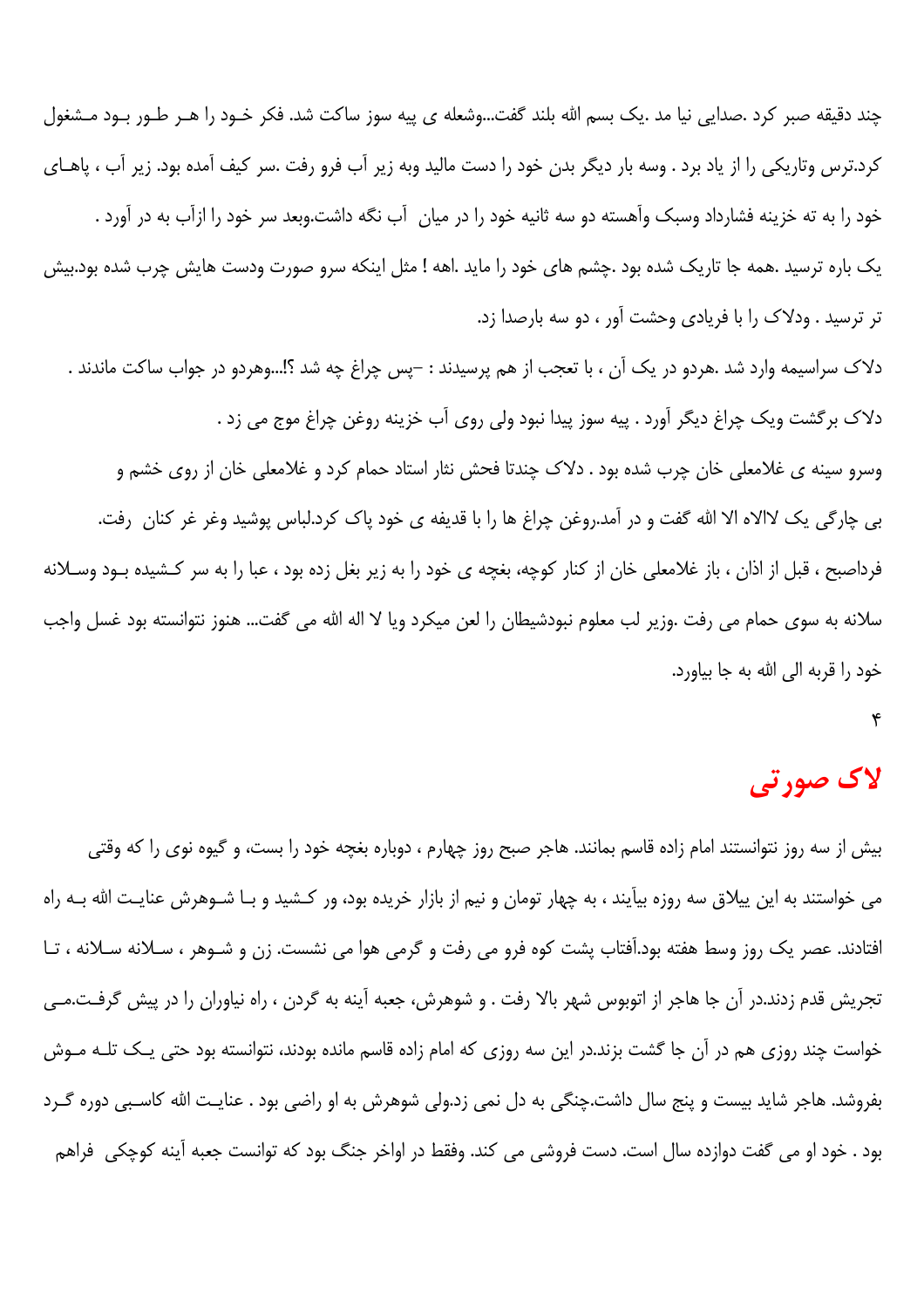كند.از آن پس بساط خود را در آن مي ريخت ، بند چرمي اش را به گردن مي انداخت و به قول خـودش دكـان جمـع و جـوري داشت و از کرایه دادن راحت بود.این بزرگترین خوش بختی را برای او فراهم می ساخت.هیچ وقت به کارو کاسبی خود این امید را نداشت که بتواند غیر از بیست و پنج تومان کرایه خانه شان ، کرایه ماهانه دیگری از آن راه بیندازد.

هفت سال بود عروسی کرده بودند . ولی هنوز خدا لطفی نکرده بود و اجاقشان کور مانده بود.هاجر خودش مطمـئن بـود .شــوهر خود را نیز نمی توانست گناه کار بداند.هرگز به فکرش نمی رسید که ممکن است شوهرش تقصیرکار باشد.حاضـر نبـود حتـی در دل خود نیز به او تهمتی و یا افترایی ببندد.و هروقت به این فکر می افتاد پیش خود میگفت : «چرا بیخودی گناهشو بـشورم؟من که خدای اون نیستم که.خودش میدونه وخدای خودش…» اتوبوس مثل برق جاده شمیران را زیر یا گذاشت و تا هاجر آمد به یاد نذر و نیازهایی که به خاطر بچه دار شدنشان ، همین دوسه روزه ، در امام زاده قاسم کرده بود، بیفتد،…به شـهر رسـیده بودنــد.در ایستگاه شاه آباد چند نفر پیاده شدند.هاجر هم به دنبال آنان چادر نماز خود را به دور کمر پیچید و از ماشین پیاده شد.خودش هم نفهميد چرا چند دقيقه همان جا پياده شده بود ايستاد: «اوا !چرا پياده شدم؟» هيچ وقت شاه آباد كاري نداشت. ولـي هرچـه بـود، پیاده شده بود.ماشین هم رفت و دیگر جای برگشتن نبود .خوش بختی این بود که پول خرد داشت و مـی توانـست در توپخانـه اتوبوس بنشیند و خانی آباد پیاده شود. دل به دریا زد و راه افتاد.لاله زار را می شناخت.خواست تفریحی کرده باشد.

دست بغچه را زیر بغل گرفت ، چادر خود را محکم تر روی آن ، به دور کمر پیچید و سرازیر شد.در همان چنـد قـدم اول:هفتـه دفعه تنه خورد.بغچه زیربغل او مزاحم گذرندگان بود .و همه با غرولند، کج می شدند و از پهلوی او ، چشم غره می رفتند و می گذشتند . سر کوچه مهران که رسید ، گیج شده بود .آن جا نیز شلوغ بود.ولی کسی تند عبور نمی کرد.همه دور بـساط خـرده فروش ها جمع بودند و چانه می زدند. او هم راه کج کرد و کنار بساط پسرک پابرهنه ایستاد. پسرک هیکـل او را بـه یـک نظـر

ورانداز کرد و دوباره به کار خود پرداخت.شیشه های لاک ناخن را جابه جا می کرد و آن ها را که سرشـان خـالی بـود ، پـر مـی کرد.پسرک ، حتی ناخن انگشت های پای برهنه خود را هم لا ک زده بود و قرمزی زننده آن از زیر گل و خـاکی کـه پـایش را پوشانده بود ، هنوز پیدا بود. هاجر نمی دانست لاک ناخن را به این آسانی می توان از دست فروش ها خرید.آهسته آهی کشید و در دل ، آرزو کرد که کاش شوهرش لاک ناخن هم به بساط خود می افزود و او می توانست ، همان طور که هفته ای چند بـار ، یک دوجین سنجاق قفلی از بساط او کش می رود،…ماهی یک بار هم لاک ناخن به چنگ بیاورد. تا به حـال ، لاک نــاخن بــه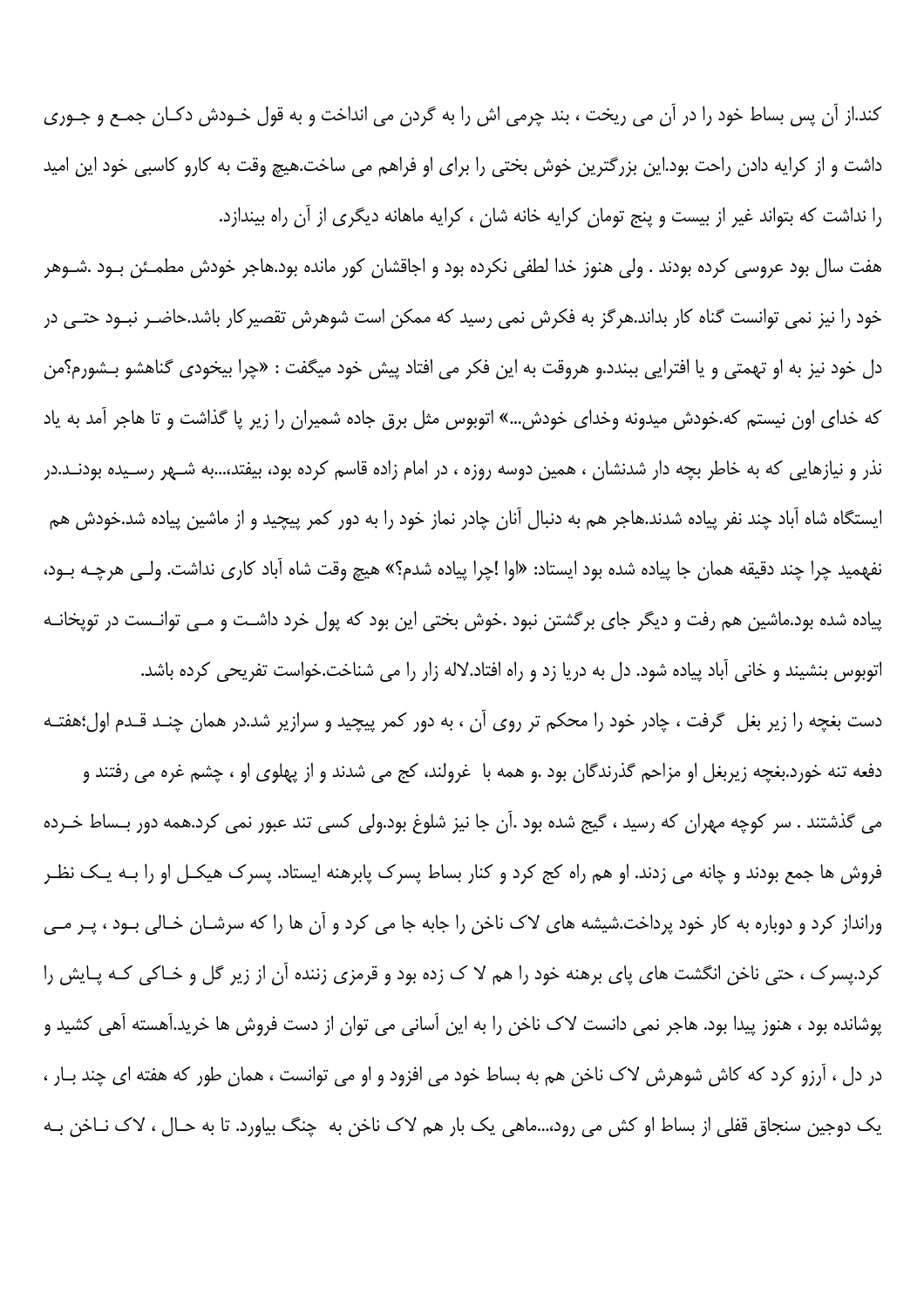ناخن های خود نمالیده بود.ولی هروقت از پهلوی خانم شیک پوشی رد می شد–و یا اگر برای خدمت گزاری ، به عروسی هـای محل خودشان می رفت.نمی دانست چرا ، ولی دیده بود که خانم ها لاک های رنگارنگ به کار می برند. او ، لاک صورتی را پسندیده بود.رنگ قرمز را دوست نداشت . بنفش هم زیاد سنگنین بود و به درد پیرزن ها می خورد. از تمام لوازم آرایش ، او جز یک وسمه جوش و یک موچین و یک قوطی سرخاب چیز دیگری نداشت.وسـمه جـوش و قـوطی سرخاب ، باقی مانده بساط جهیز او بود و موچین را از پس اندازهای خود خریـده بـود.تهیـه کـردن سـفیداب هـم زیـاد مـشكل نبود.کولی قرشمال ها همیشه در خانه داد میزدند. یکی دوبار ، هوس ماتیک هم کرده بود ، ولی ماتیک گران بـود ، و گذشـته از آن ، او می داسنت چه گونه لب خود را هم ، با سرخاب ، لی کند . کمی سرخاب را با وازلینی که برای چرب کردن پـشت دسـت های خشکی شده اش، که دایم می ترکید، خریده بود ، مخلوط می کرد و به لب خود می مالید. تا به حال سه بار این کار را کرده بود.مزه این ماتیک جدید زیاد خوش آیند نبود . ولی برای او اهمیت نداشت.خونی که از احساس زیبایی لب های رنگ شـده اش به صورت او می دوید، اَن قدر گرمش می کرد و چنان به وجد و شعفش وامی داشت که همه چیز را فراموش می کرد… طوری که کسی نفهمد ، کمی به ناخن های خود نگریست.گرچه دسـتش از ریخـت افتـاده بــود ، ولــی نــاخن هــای بــدترکیبی نداشت.همه سفید،کشیده و بی نقص بودند.

چه خوب بود اگر می توانست آن ها را مانیکور کند!این جا، بی اختیار ، به یاد همسایه شـان ، محتـرم ، زن عبـاس آقـای شـوفر افتاد.پزهای ناشتای او را که برای تمام اهل محل می آمد، در نظر آورد.حسادت و بغض ، راه گلویش را گرفت و درد ، ته دلش پیچید... پسرک تمام وسایل آرایش را داشت.در بساط او چیزهایی بود که هاجر هیچ وقت نمی توانست بداند به چه درد می خورند.این برای او تعجب نداشت.در جهان خیلی چیزها بود که به فکر او نمی رسید.برای او این تعجب آور بود که پسر کوچکی، بساط به این مفصلی را از کجا فراهم کرده است!این همه پول را از کجا آورده است؟

قیمت اجناس بساط او را نمی دانست.ولی حتم داشت تمام جعبه آینه پر از خرده ریز شوهرش ، به انـدازه ده تـا از شیـشه هـای لاک این پسرک ارزش نداشت. یک بار دیگر آرزو کرد که کاش شوهرش هم لاک فروش بود و متوجه پسرک شد.

سن و سال زیادی نداشت که بتوان از او رودرواسی کرد.کمی جلوتر رفت .بغچه زیربغل خود را جابه جا کرد.گوشـه چـادر خـود را که با دندان های خود گرفته بود ، رها کرد و قیمت لاک ها را یکی یکی پرسید. هیچ وقت فکر نمی کرد صـاحب همچــو پــولی بشود و تا به خانه برسد ، دایم تکرار می کرد : « بیس و چار زار؟!…بیسد و چارزار!…لابد اگه چونه بزنم یق قرونشم کم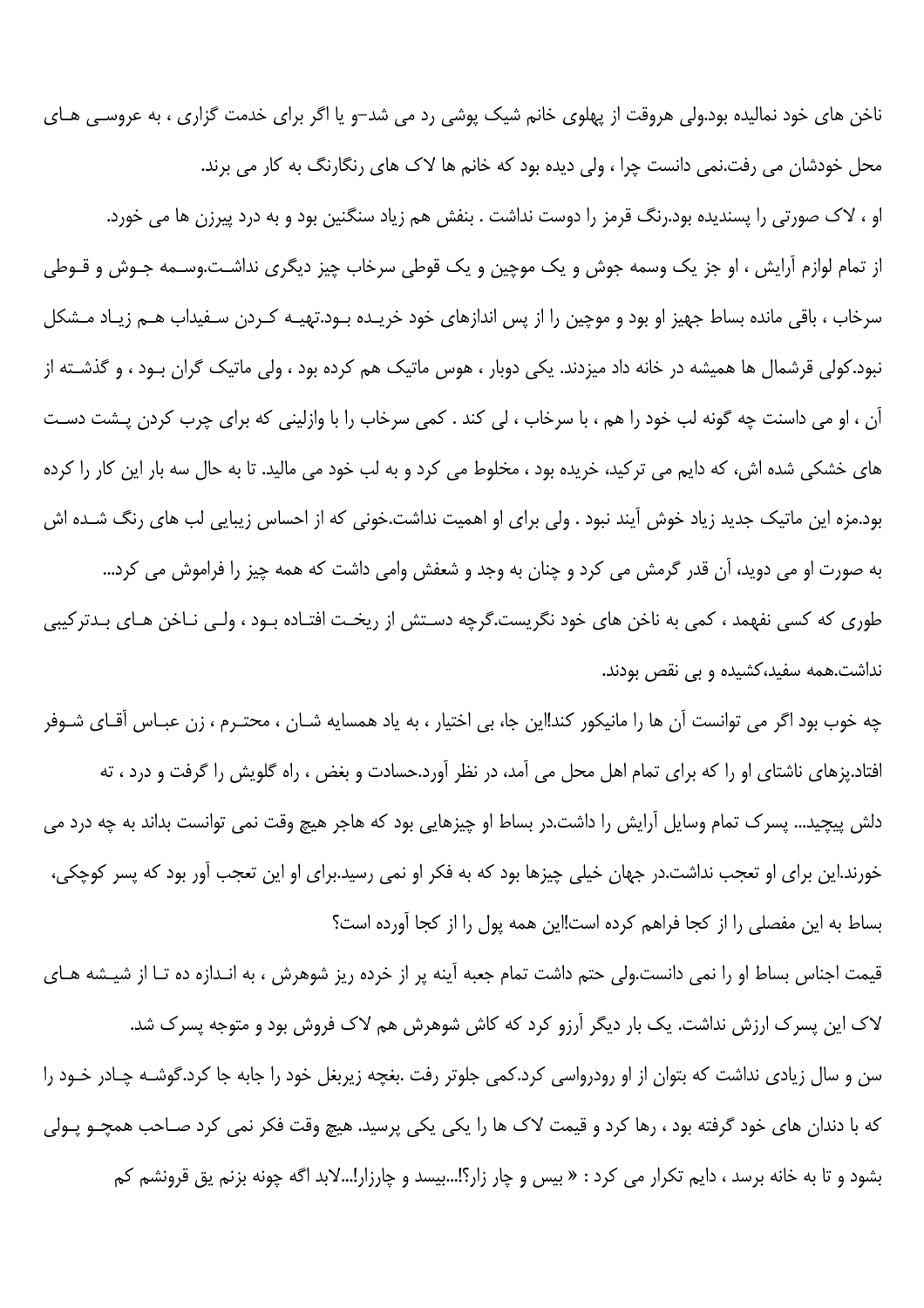می کنه …نیس ؟تازه بیس و …چقدر میشه …؟چه می دونم ؟همونشم از کجا گیر بیارم؟…»

دوساعت به غروب مانده یکی از روزهای داغ تابستان بود. کاسه بشقابی ، عرق ریزان و هن هن کنان ، خورجین کاسـه بـشقاب خود را ، در پیچ و خم یک کوچه تنگ و خلوت ، به زحمت ، به دوش کشید.و گاه گاه فریاد می زد: «آی کاسه بش...قـاب!کاسـه های همدان ، کوزه های آب خوری…» خیلی خسته بود.با عصبانیت فریاد می کرد.در هر ده قدم یک بار ، خورجین سنگین خـود را به زمین می نهاد و با آستین کت پاره اش ، عرق پیشانی خود را می گرفت.نفسی تازه می کرد و دوباره خورجین سنگین را بـه دوش می کشید.در هردو سه بار هم ، وقتی طول یک کوچه را می پیمود، در کناری می نشست و سر فرصت چپقـی چـاق مـی کرد و به فکر فرو می رفت. از کوچه ای باریک گذشت ، یک پیچ دیگر را هم پشت سر گذاشت و وارد کوچه ای پهن تر شد. این جا شارع عام بود.جوی سرباز وسط کوچه ، نو نوارتر و هزاره سنگ چین دو طرف آن مرتب تر، و گذرگاه ، وسیع تر و فـضای کوچه دل بازتر بود. این ، برای کاسه بشقابی نعمت بزرگی بود.این جا می توانست ، با کمال آسودگی ، هر طـور کـه دلـش مـی خواهد ، راه برود ، و خورجین کاسه بشقابش را به دوشش بکشد. خرابی لبه جوی ها ، تنگی کوچه هـا، و بـدتر از همـه ، کلـوخ های نتراشیده و بزرگی که سر هر پیچ ، به ارتفاع کمر انسان ، در شکم دیوارهای کاه گلی ، معلوم نبود برای چـه ، کـار گذاشـته بودند ، ...در این پس کوچه ها بزرگترین دردسر بود. و او با این خورجین سنگینش ، به آسـودگی نمـی توانـست از میـان آن هـا بگذرد. به پاس این نعمت جدید ، خورجین خود را به کناری نهاد . یک بار دیگر فریاد کرد : «آی کاسه بـش...قـاب!کاسـه هـای مهدانی ، کوزه های جاترشی!»و به دیوار تکیه داد و کیسه چپق خود را از جیب درآورد .

پهلوی او –چند قدم آنطرف تر– دو سگی که میان خاک روبه ها می لولیدند ، وقتی او را دیدند کمـی خـر خـر کردنـد. و چـون مطمئن شدند ، به سراغ کار خود رفتند.بالای سر او ، روی زمینه که گلی دیوار ، بالاتر از دسترس عابران ، کلمات یک لعنت نامه دور و دراز ، باران های بهاری با شستن کاه گل دیوار ، از چند جا ، نزدیک به محو شدنش ساخته بود ، هنوز تشخیص داده مے شد.و بالاتر از آن ، لب بام دیوار ، یک کوزه شکسته ، از دسته اش –به طنابی که حتما دنبال بند رخت یهن کن صاحب خانه ها بود –آویزان بود.

کاسه بشقابی چپق خود را آتش زده بود و در حالی که هنوز با کبریت بازی می کرد، غم و اندوه دل خود را با دود چپق به آسمان فرستاد. داغی عصر فرومی نشست ، ولی هوا کم کم دم می کرد.نفس در هوایی که انباشته از بوی خـاک آفتـاب خـورده زمـین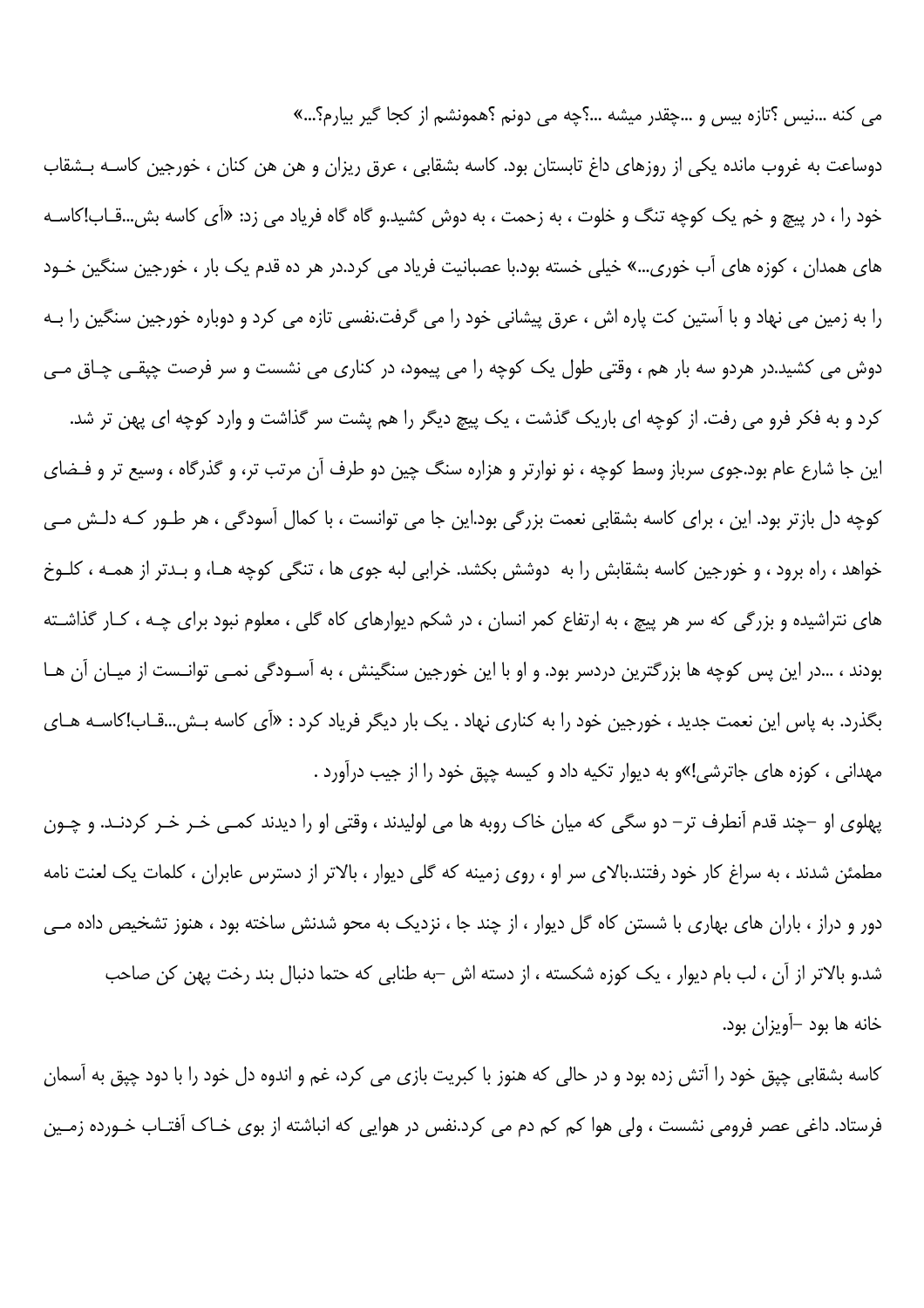کوچه ، و خاکروبه های زیر و رو شده بود ، به تنگی می افتاد.گذرندگان تک تک می گذشتند و سگ ها گاهی به سرو کول هــم می پریدند و غوغایی برپا می کردند. در سمت مقابل کوچه –روبه روی تل خاک روبه –دری باز شد. و هاجر با دوتا کت کهنه و یک بغل کفش دم پایی پاره بیرون آمد.کاسه بشقابی را صدا زد و به مرتب کردن متاع خود پرداخت. «داداش !ببین اینا به دردت می خوره؟...کاسه بشقاب نمی خوام ها!شوورم تازه از بازار خریده ...» «کاسه بشقاب نمی خای ؟خودت بگو ، خدا رو خوش میآد من تو کوچه ها سگ دو بزنم و شماها کاسه بشقابتونو از بازار بخـرین نون منو آجر کنین؟» «خوب چه کنم داداش؟!ما که کف دستمونو بو نکرده بودیم که بدونیم تو امروز از این جا رد میش…» هاجر و کاسه بشقابی تازه سردلشان باز شده بود که مردی گونی به دوش و پابرهنه ، از راه رسید.نگاهی به طرف آنان انـداخت و یک راست به سراغ خاک روبه ها رفت.لگدی به شکم سگ ها حواله کرد؛ زوزه آن ها را برید و به جست و جو پرداخت. هاجر او را دید و گویا شناخت.با خود گفت: «نکنه همون باشه…»

کمی فکر کرد و بعد بلند ، به طوری که هم آن مرد و هم کاسه بشقابی بشنوند ، این طور شروع کرد: «آره خودشه.ذلیل شده . واخ ، خداجونم مرگت کنه .پریروز دو من خورده نون براش جمع کرده بودم ؛ دست کرد شندر غاز به من داد!ذلیل مرده نمیگه اگه به عطار سرگذرمون داده بودم ، دوسیر فلفل زرد چوبه بهم داده بود.یااقل کمش تو این هیرو ویر ، قند و شکري چيزي مي داد و دوسه روزي چايي صبحمونو راه مي انداخت.

سكينه خانم همساده مون …واه نگاش كن خاك توسر گدات كنن!…» «خورده نوني»يك نصفه خيار پيدا كرده بود . باچـاقو كلـه ای که از جیب پشتش در آورد ، قسمت دم خورده و کثیف آن را گرفت.یک گاز محکم به آن زد و…و آن را به دور انداخت . گویا خیار تلخ بود . هاجر که او را می پایید ،نیشش باز شد.ولی خنده اش زیاد طول نکشید. لک و لوچه خود را جمع کرد، چادر را بـه دور کمر پیچید و متوجه کاسه بشقابی شد. معلوم نبود به چه فکر افتاد که قهقه نزد.

«آره داداش ، چې مې گفتم؟…آره…سکينه خانم ، همسادمون ، برا مرغاش هر چې از و چز مې کنه و اين در و اون در مې زنــه ، خورده نون گیر بیاره ، مگه می تونه؟ آخه این روزا کی نون حسابی سرسفره خونه ش دیده که خورده نونش باقی بمونه ؟ تا لاحاف کرسیاشم با همون ریگای پشتش می خورن . دیگـه راسـی راسـی آخرالزمونه،بـه سوسـک موسـکا شـم کـسی اهمیـت نمیده…آره سکینه خانومو می گفتم …بی چاره هر سپرشم دوتا تخم مرغ سیا میده که باهاش هزار درد بی دردمون آدم دوا میـشه !آخه دون که گیر نمیادش که.اونم که خدا به دور…دلش نمیاد پول خرج کنه .هی قلمبه می کنه و زیر سنگ میذاره.»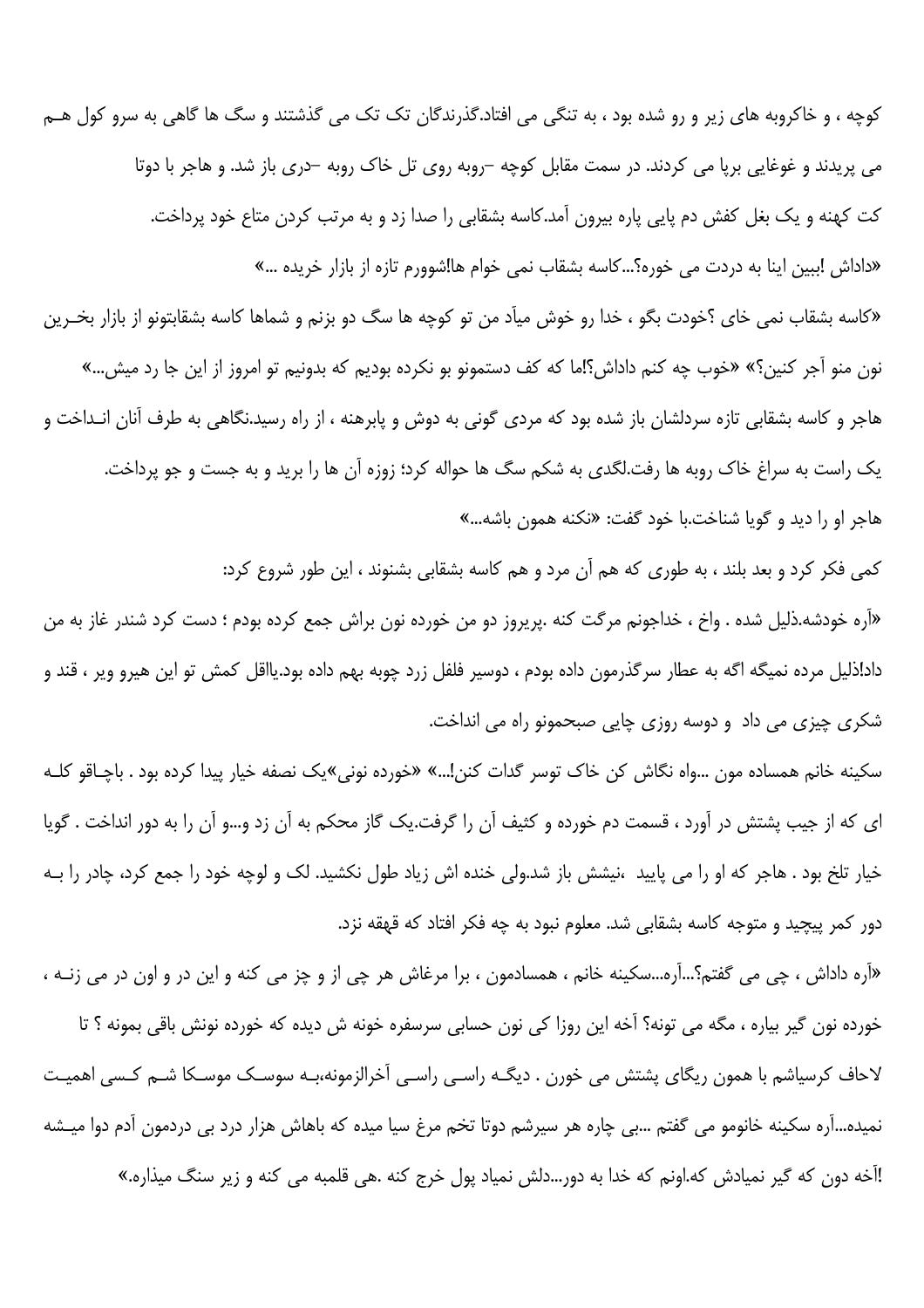کاسه بشقابی که از بررسی کت ها فارغ شده بود ، به سراغ کفش دمپایی ها رفت : «خوب خواهر، اینا چیه ؟اوه...!چند جفتـه!تـو خونه شما مگه اردو اتراق می کنه؟!» «داداش زبونت همیشه خیر باشه.بگو ماشالاه.ازش کم نمیآد که.شما مردا چه قدر بي اعتقادين!...» «بر هرچي بي اعتقاده لعنت!من كه بخيل نيستم. خوب ياد آدم نمي مونه خواهر! آدم نمي فهمه كي آفتاب مـي زنه و کی غروب می کنه . شاماهام چه توقعاتی از آدم دارین…» «نیگاش کن خاک برسر و…قربـون هرچـه آدم بامعرفتـه.خـاک برسر مردہ، نمی دونم چه طور از او هیکلش خجالت نکشید دست کـرد سـی شـیء –سـی شـیء بـی قابلیـت– تـو دسـت مـن گذاشت.يولاشو، كه الاهي سرشو بخوره، انداختم تو كوچه ، زدم تو سرش ، گفتم خاک تو سر جهودت كنن!برو اينم ماست بگيـر بمال سر کچل ننت!ذلیل مرده خیال می کنه محتاج سی شیئش بودم.انقدر اوقاتم تلخ شده بود کـه نکـردم نـون خـشکامو ازش بگيرم. بي عرضگي رو سياحت!يکي نبود بگه آخه فلان فلان شده ، واسه چي مفت و مسلم دو من خـورده نونتـو دادي بـه ايـن مرتیکه الدنگ ببره ؟…چه کنم؟هرچی باشه یه زن اسیر که بیش تر نیستم .خدام رفتگان مارو نیامرزه که این طور بی دست و پـا بارمون اووردن .نه سوادي ، نه معرفتي ،نه هيچ چي!هر خاک توسر مرده اي تا دم گوشـامون کـلاه سـرمون ميـذاره و حـاليمون نمیشه. من بی عرضه رو بگو که هیچ چیمو به این قبا آرخولوقیه –این ملا موشی جوهوده رو میگم–نمیـدم ؛ مـیگم بـاز هرچـی باشه ، اينا مسلمونن، خدا رو خوش نمياد نونن يه مسلمونو تو جيب يه كافر بريزم . اون وخت تورو به خـدا سـياحت كـن ، ايـنم تلافيشه! ميام ثواب كنم ، كباب ميشم. راس راسي اگه آدم همه پاچه شم تو عسل كنه ، بكنه تو دهن اين بي همه چيزا ، آخرش گازشم می گیرن.» کاسه بشقابی دیگر نتوانست صبر کند و اینطور تو او دوید: «خوب خواهر، این کفش کهنه هات کـه بـه درد من نمي خوره.بزا باشه همون ملاموشي جهوده بياد ازت به قيمت خوب بخره.» هاجر كه دست پاچه شده بود، تكاني خورد. سرو شانه ای قر داد و درحالیکه می خندید و صدای خود را نازک تر می کرد گفت: «واه واه!چقدر گنده دماغ!من مقصودم به تــو نبــود که داداش ،به اون ذلیل مرده بود که منو از دیروز تا حالا چزونده.»

«آخه خواهر درسته که صبح تا شوم با هزار جور آدم سرو کله می زنیم، اما کله خر که به خورد ما ندادن که !تو به در میگی ک ديوار گوش كنه ديگه .آخه …آخه تخم مام تو همين كوچه پس كوچه ها پس افتاده…» «نه داداش.اوقاتت تلخ نشه .آخه چه كنم ، منم دلم پره.اصلا خدام همه این الم شنگه ها رو همین براما فقیر فقرا آورده .واه واه خدا به دور!این اعیانا کجا لباس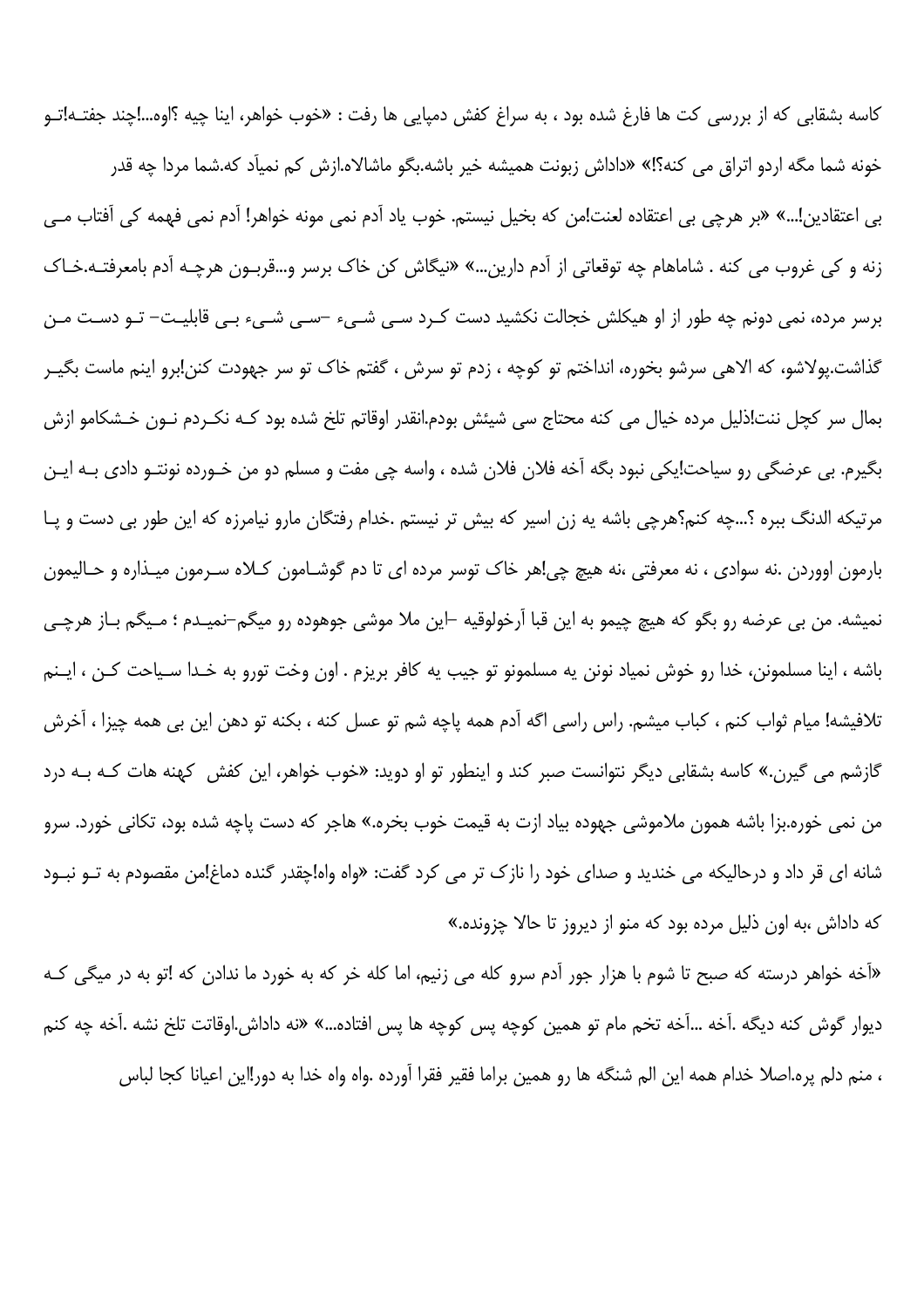و کفش کهنه دم در می فروشن؟یا می برن بازار عوض می کنن ، یا میدن کلفت نوکراشون و سر ماه ،پای مواجبشون کـم مـی ذارن.اصلا تا پوست بادنجوناشونم دور نمی ریزن. بلدن دیگه .اگر این طور نبود که دارا نمی شدن که!اگه اونا بودن ، مگه خوردده نوناشونو اصلا كنار ميگذاشتن؟زود خشكش مى كردن و مى كوبيدن ، مى زدن به كتلته، متلته؟چيه؟

...من که نمی دونم،...یا هزار خوراک دیگه.خدا عالمه چه مزه ای می گیره. من که هنوز به لبم نرسیده .واه واه !هرگز رغبتم نمی شینه.» «خوب خواهر همه اینا رو چند؟» «من چه می دونم .خود دونی و خدای خودت.من که سررشته ندارم که .

بيا و با من حضرت عباسي معامله كن.» «چرا پاي حضرت عباسو ميون مي كشي؟من يه برادر مسلمون، تو هم خواهر منی دیگه.داریم با هم معامله می کنیم.دیگه این حرفا رو نداره.» «آخه من چی بگم؟خودت بگو چنـد مـی خـری!امـا حـضرت عباس….» «من خلاصه شو بگم، اگه کاسه بشقاب بخای ، یه کوزه جاترشی میـدم ، دوتـا آب خـوری ، اگـه پـول بخـای، مـن چارتومن و نیم.» «کاسه بشقاب که نمی خام.اما چرا چارتومن و نیم؟این همه کفشه.» «کفش هات مال خودت.دوتـا کتتـو چـار تومن مي خرم.» آفتاب لب بام رسيده بود كه معامله تمام شد.كاسه بشقابي چهارتومان و شش قران به هاجر داد؛ خورجين خود را به دوش کشید و در خم پس کوچه ها به ره افتاد.

فردا اول غروب ، هاجر پشت بام را آب و جارو کرد ؛ جاها را انداخت و به انتظار شوهرش ، که قرار بود امشب بیاید، کنـار حیـاط می پلکید؛و گاهی هم به مطبخ سر می زد. در خانه ای که هاجر و شوهرش زندگی می کردند، دو کرایه نشین دیگر هم بودند. یکی شوفر بیابان گردی بود ، که دایم به سفر می رفت و در غیاب خود ، زن خود را با تنها فرزندش آزاد می گذاشت؛ و دیگ ری پینه دوز چهل و چند ساله ای که تنها زندگی می کرد و بیش از یک اتاق در اجاره نداشت. از هفت اتاق خانه کرایه ای آنها، دو اتاق را آن ها داشتند ، دو اتاق همه شوفر و زنش می نشستند ، دو اتاق دیگ رهــم مخروبـه

افتاده ىود.

عباس آقای شوفر، یک هفته بود که به شیراز رفته بود و زنش محترم، باز سر به نیست شده بود.قبلا می گفت می خواهــد چنــد روزی به خانه مادرش برود.ولی کی باور می کرد؟

اوستا رجبعلی پینه دوز ، یک مستاجر خیلی قدیمی بود و شاید در این خانه کم کم حق آب و گل پیدا کرده ود.دکانش سر کوچـه بود.زیاد زحمتی به خود نمی داد، کم تر دوندگی داشت، جز هفته ای یک بار که برای خرید تیماج و مغزی و نـوار و دیگـر لـوازم کار خود به بازار می رفت؛ همیشه یا در دکان بود ، و یا کنج اتاق خود افتاده بود، چاپی می خورد و حافظ می خواند.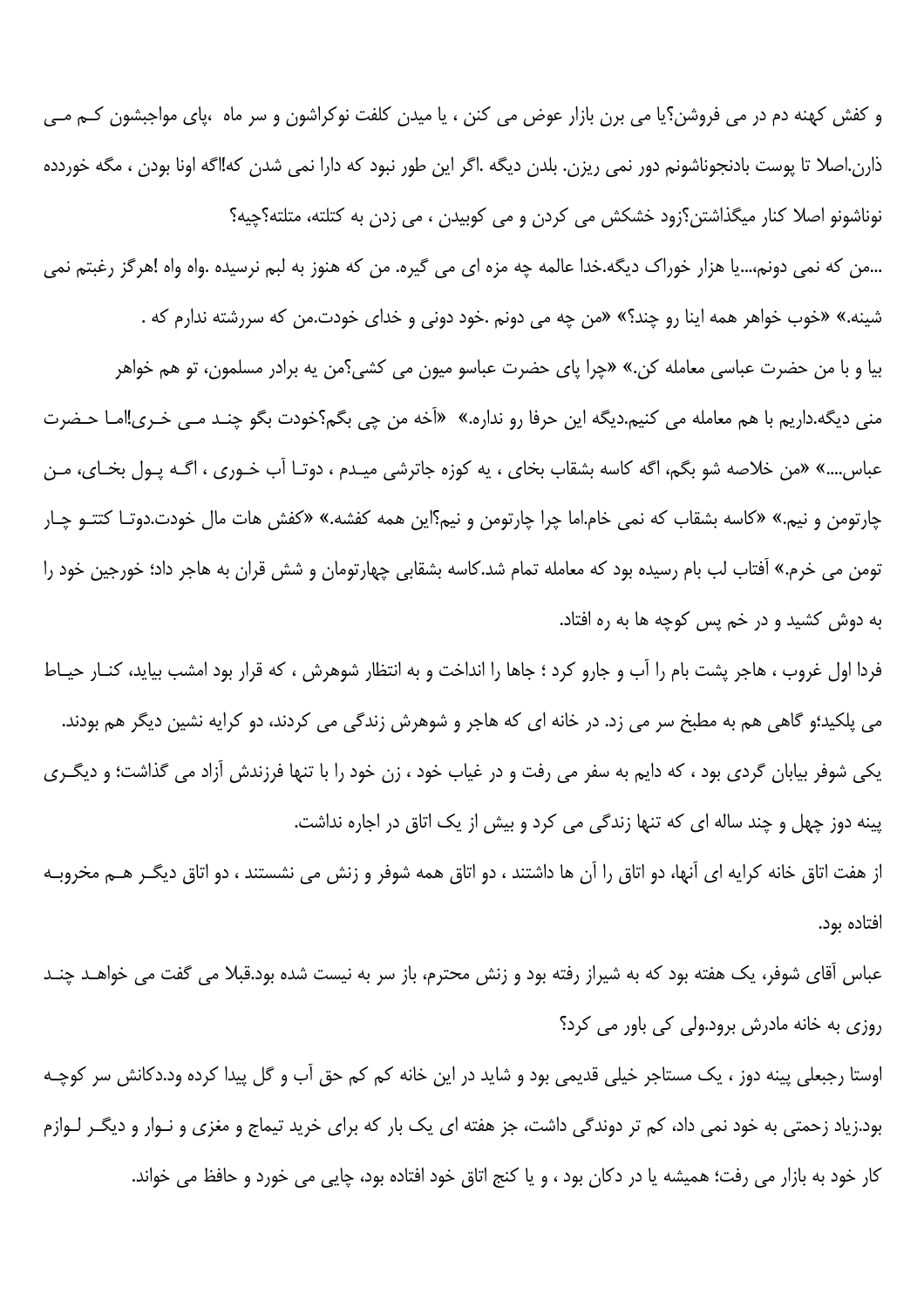کاسبی رو به راهی نداشت، ولی به خودش هرگز بد نمی گذراند و اغلب روی کوره ذغالی اش ، کنار درگاه اتاق ، قابلمه کوچکش غل غل می کرد. زنش را که حاضر نشده بود از ده به شهر بیاید ، در همان سال اول ، ول کرده بود و فقط تابستان هـا ، کـه بـا بساط پینه دوزی خود ، سری به ده می زد ، با او نیز عهدی تازه می کرد.

وقتی به شهر آمده بود ، سواد چندانی نداشت.یکی دو سال به کلاس اکابر رفت و بعد هم بـا خوانـدن روزنامـه هـایی کـه یـک مشتری روزنامه فروشش می آورد ، به راه راست و چپ این چند ساله را کم کم می شناخت . اول به کمک مشتری روزنامه فروشش ، ولي بعدها ياد گرفته بود و نوشته هاي روزنامه را با زندگي خود تطبيق مي كرد.و نتيجه مي گرفت.خود او چپ بـود ، چون پینه دوز بود–خود او این گونه دلیل می آورد–ولی دلش نمی آمد حافظ را رها کند و وقت بـی کـاری خـود را بـه کارهـای دیگری بزند. خودش هم از این تنبلی ، دل زده شده بود.و هروقت رفیق روزنامه فروشش ، با صدای خراش دار و بم خود ، بـه او سرکوفت می زد ، قول می داد که حتما تا هفته دیگر در اتحادیه اسم نویسی کند. هوا تاریک شده بود.اوستا رجبعلی هم آمد.ولی عنایت هنوز پیدایش نبود.هاجررفت تا چراغ را روشن کند. کفشش را درآورد.وارد اتاق شد. کبریت کـشید و وقتـی خواسـت لولـه چراغ را بلند کند، در روشنایی کبریت ، لاک صورتی ناخن های دستش ، که به روی لوله چراغ برق می زد، یک مرتبـه او را بـه فکر فرو برد. «اگه عنایت پرسید چی بهش بگم…؟نبادا بدش بیآد؟!» چوب کبریت ته کـشید . نـوک انگـشت هـایش را سـوزاند ورشته افکار او را پاره کرد. یک کبریت دیگر کشید و در حالی که چراغ را روشن می کرد ، با خود گفت : «ای بابا!...خـوب اونـم بالاخره اش یه مرده دیگه …» در صدا کرد و پشت سر کسی کلون شد. صدای پای خسته و سنگین عنایت بـه گـوش رسـید . هاجر ، دست های خود را زیر چادر نماز پیچید و تا دم در اتاق ، به استقبال شوهرش رفت . سلام کرد و بی مقدمه پرسید: «...راستي عنايت ، چرا تو ، لاک تو بساطت نمي ذاري ؟» «بسم الله الرحمن الرحيم !ديگه چي دلت مي خـاد ؟عـوض ايـن کـه بیای گرد راهمو بگیری و بپرسی این چند روز تو نیاوران چه خاکی به سرم کردم ، باد سر دلت می زنی؟»

«اوه !باز په چیزی اومدیم ازش بیرسیم…خوب نیاوران چه کردی؟» «هیچ چی.چمچاره مرگ!سه روز از جیب خوردم.جعبه آینمـو به هن کشیدم.

شبا تو مسجد خوابیدم و یک جفت گوش کوب فروختم.همین!» «با–ری–کل–لا!اما واسه چی غصه می خوری؟خوب چـی مـی شه کرد؟بالاخره خدام بزرگه دیگه» عنایت در حالی که جعبه آینه خود را روی بخاری بند می کرد،باخون سردی و آه گفت: «بله خدا بزرگه .خیلی ام بزرگه !مثل خورده فرمایشای زن من...اما چه باید کرد که درآمد ما خیلی کوچیکه.»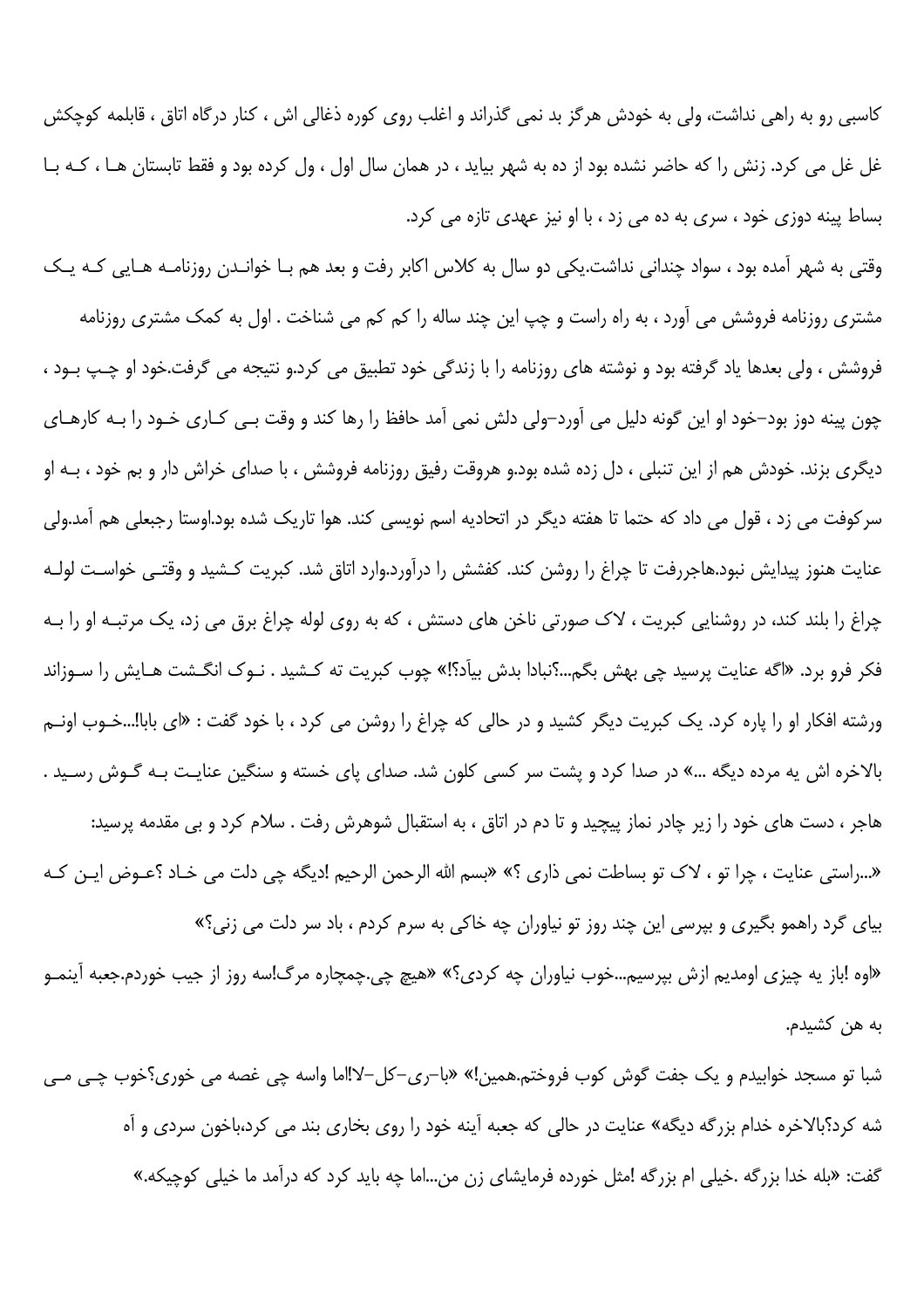«مرد حسابی چرا کفر میگی؟چی چی خدا خیلی بزرگه مثل هوس های من؟باز ما غلط کردیم یه چیزی از تو خواستیم ؟بـاز مـی خاد تا قیامت بلگه و مسخره کنه . آخه منم آدمم!دلم می خاد…یاچشمای منو کور کن پا…» «آخه مگه کله خر خوردت دادن؟فکر ببین من دار و ندارم چقدره؛اون وقت ازین هوس ها بکن. من سرگنج قارون ننشسته م که.» «اوهوء...اوه!توام . مگه پولش چقدر میشه که این همه برای من اصول دین می شمری ؟

«چقدر میشه ؟خودت بگو!» «بیس و چارزار!» «بیس و چارزار ؟…از کجا نرخ مانیکورو بلد شدی؟» هاجر دست های خـود را کـه به چادر پیچیده بود بیرون آورد و با لب خندی، پر از سرور و امید ، گفت: «پریروز یه دونه خریدم!» «خریـدی؟!چـی چـی رو ؟بـا پول کی ؟هاه؟من یه صبح تا ظهر پای ماشینای شمرون واپسادم تا یه شوفر دلش به رحم بیآد،منو مجانی به شهر بیـاره.اونوقـت تو رفتی بیسد و چارزار دادی مانیکور خریدی که جلو چشم نامحرم قر بدی؟... بیسد و چارزار!...پول از کجا اووردی؟از فاسقت؟...» عنايت اين جا كه رسيد، حرف خود را خورد.صورتش كمي قرمز شد و با بي چارگي افزود: «لا اله الا الله…» «خجالت بکش بی غیرت!کمرت بزنه اون نمازایی که می خونی!باز می خای کفر منو بـالا بیـاَری؟خوب پـول خـود بود،خریـدم دیگه!چی از جونم می خای؟…» «غلط کردی خریدی.خجالتم نمی کشه!مگه پول از سرقبر بابات اوورده بودی؟

یالا بگو ببینم پول از کجا اوورده بودی؟» هاجر آن رویش بالا آمده بود . چادر را کنار انداخت .خون به صورتش دوید و فرياد زد: «به تو چه!» «به من چه؟...!هه!هه!به تو چه!بله؟زنيكه لجاره!حالا حاليت مي كنم...»

او را به زیر مشت و لگد انداخت. «آآخ…وای خدا…وای…به دادم برسین…مردم…» اوستا رجبعلی حافظ را به کناری انداخت.از روی بساط سماور شلنگ برداشت و خود را رساند.چند تا«پاﷲ»بلند گفت و وارد شد.عنایت از هول هول چادر حـاجر را از گوشــه اتـاق برداشت و روی سر زنش کشید و کناری ایستاد. «باز چه خبر شده؟...اهه!اّخه مرد حسابی این کارا مـسئولیت داره.خـدارو خـوش نمیآد.» «به جون عزیزی خودت، اگه محض خاطر تو نبود، له لوردش می کردم.زنیکه پتیاره داره تو روی منم وای میسه…» اوستا رجبعلی سری تکان داد و آهی کشید .یک قدم جلوتر گذاشت؛دست عنایت را گرفت و درحالی که او را از اتاق بیـرون مـی كشيد گفت: «بيا…بيا بريم اتاق من، يه چايي بخور حالت جا بيآد…معلوم ميشه اين چند روزه ، نيـاورون ، كـار و كاسـبيت خيلـي کساد بوده…نیس؟!» اوستا رجبعلی یک ربع دیگر آمد و هاجر ار هم به اتاق خود برد .چای ریخت و جلوی هردوشان گذاشت. «خوب!می خاین از خر شیطون پایین بیاین یا بازم خیال کتک کاری دارین؟» هاجر بغضش ترکید و دست به گریه گذاشت. «چرا گریه می کنی؟آخه شوهرتم تقصیر نداره.چه کنه؟دلش از زندگی سگیش پره.دق دلی شو،سر تو درنیآره، سرکی در بیآره؟»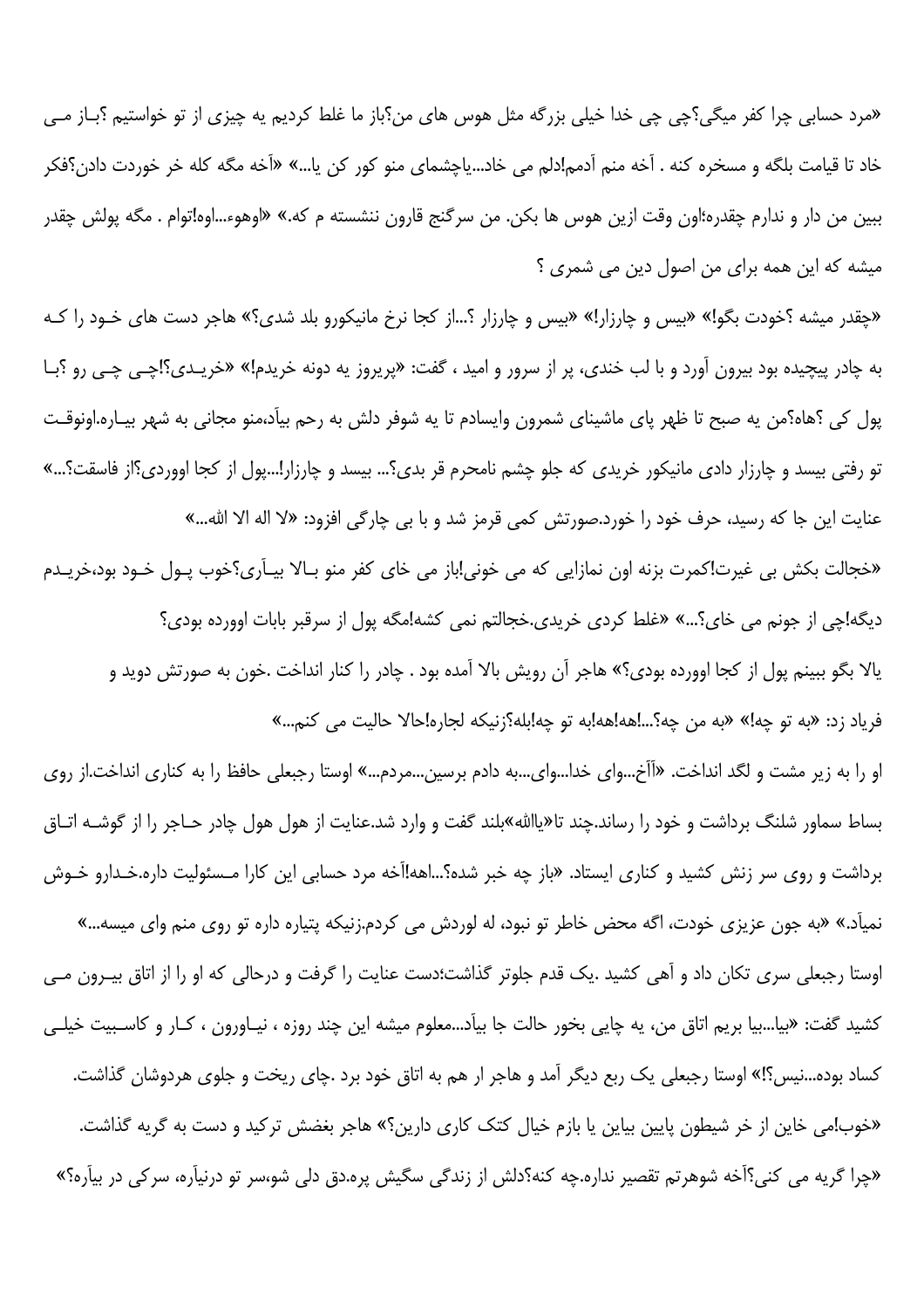عنايت توى حرف او دويد و با لحنى آرام ، ولى محكم و با ايمان ، گفت : «چى ميگى اوستا؟ اومديم و من هيچى نگم .ولى آخه این زنیکه کم عقل، چادر نماز کمرش می زنهت؛ وضو می گیره ، با این لاکای نجس که به ناخوناش مالیده ، نمازش باطله !آخه این طوری که آب به بشره نمی رسه که.» «ای بابا توام.ناخون که جزو بشره نیسش که.هر هفته چار مثقال ناخونای زیادیتو می گیری و دور می ریزی. اگه جزو بشره بود که چیندن هو نوک سوزنش کلی کفاره داشت.» و روى خود را به هاجر كرد و افزود : «هان؟چى مى گى هاجر خانم؟» «من چه مى دونم اوس سا.من كه يـه زن نـاقص العقـل بيش تر نيستم كه .كجا مساله سرم ميشه؟ «اين چه حرفيه مي زني؟ناقص العقل كدومه؟تو نبايس بذاري شوهرتم اين حرفارو بزنه.حالا خودت میگیش؟حیف که شما زنا هنوز چیزی سرتون نمیشه.روزنامه که بلد نیستی بخونی ، وگه نه می فهمیدی من چی می گم. اینم تقصیر شوهرته. اما نه خیال کنی من پشتی تو رو می کنم ها!تو هم بی تقصیر نیستی . آخه تو این بی پولی، خدا رو خوش نمیآد این همه پول ببری بدی مانیکور بخری.اما خوب چه باید کرد؟ ماها تو این زنـدگی تنگمـون ، هي پاهامون به هم مي پيچه و رو سر و كول هم زمين مي خوريم و خيال مي كنيم تقصير اون يكيه .غافل از اين كه، این زندگیمونه که تنگه و ماها رو به جون همدیگه میندازه…» «آره ، آره اوستا راست میگی! خدا می دونه من هر وقت ته جیـبم خاليه،مثل برج زهرمار شب وارد خونه ميشم.اما هروقت چيزي تنگ بغلمه ، خونه م برام مثل بهشته.گرچه اجاقمون كـوره ، ولـي این جور شبا هیچ حالیم نمیشه.» اوستا رجبعلی ف آن شب ، سماورش را یک بار دیگر آتش کرد و آخر سر هم هاجر رفت شام کشید و سه نفری باهم ، سر یک سفره شام خوردند. و فردا صبح ، هاجر ، لاک ناخن هـای خـود را بـا نـوک مـوچین قدیمی خود تراشید و شیشه لاک را توی چاهک خالی کرد.مارک آن را کند و یک خرده روغن عقربی را که نمی دانست کی و از كجا قرض كرده بود ، توى أن ريخت و دم رف گذاشت.

# وداع

قطار، صفير كشان از تونل خارج شد .دور كوچكي زد ودر ايستگاه «چم سنگر»از نفس افتاد. چهارم نوروز بـود .آفتـاب درخـشان کوهستان ، گرم ومطبوع بود. پشت ایستگاه ، رود خانه در زیر پل می غرید وکف کنان می گذشت.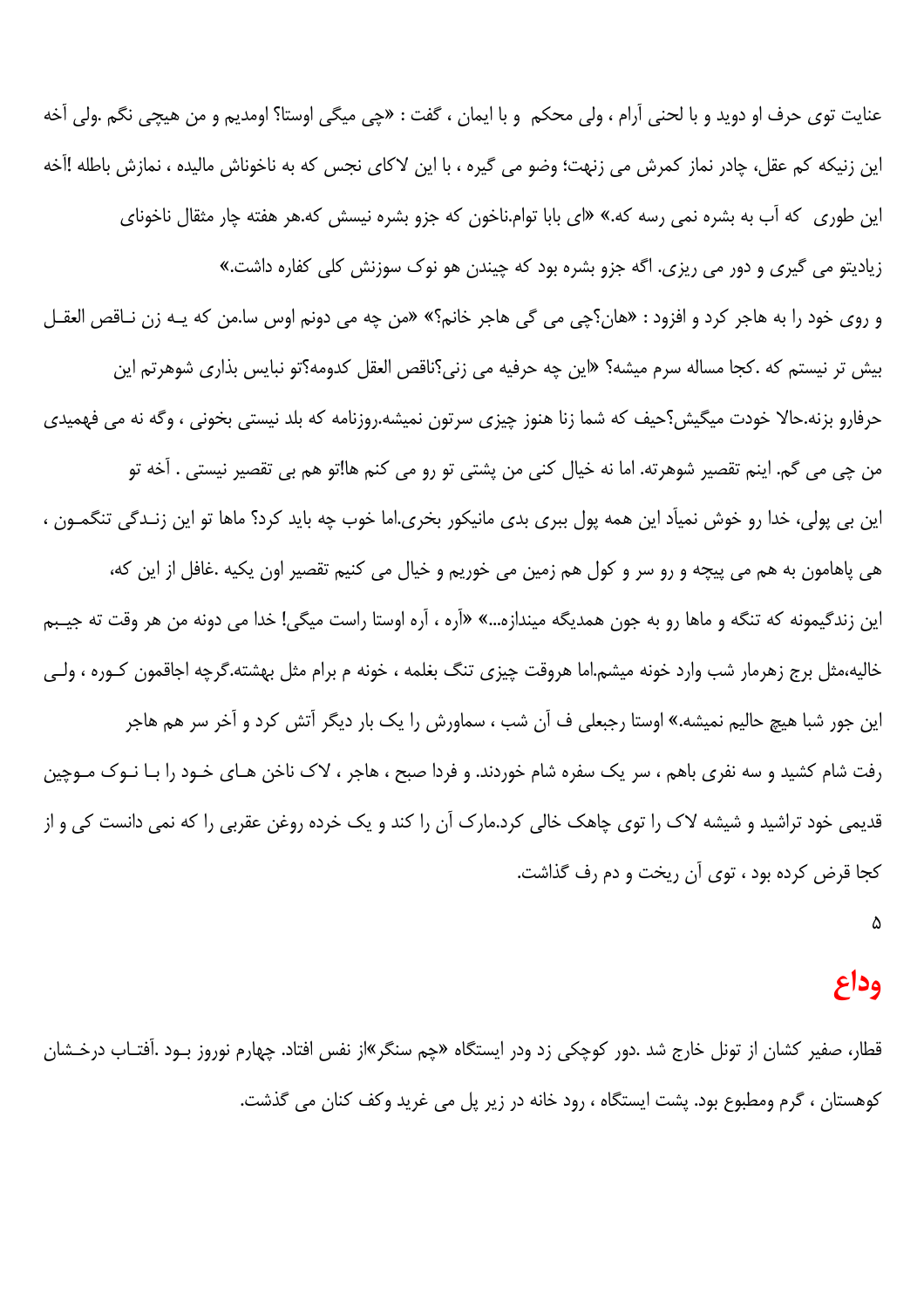ایستگاه در دامنه ی تپه ای که رود خانه در پای آن می پیچید قرارداشت.ودرآن دورها –به سمت جنوب –چشم اندازی بسیار زیبا ، تا آنجا که در زیر پرده ای از مه لطیف بهار محو می شد، هویدابود.هنوزدر تنگه ها و ته دره هـای اطـراف ، بـرف نشـسته بـود وسفیدی می زد. خورشید تازه از لب کوه با لا آمده بود .چمن ها که از باران دیشب هنوز تر بـود ، مـی درخـشید .همـه جـا مـی درخشید .همه چیز پرتو مخصوص بهاری داشت ، مگر کلبه ی انان … در دامنه ی تپه ، نزدیک رودخانه ، کلبه ی گلی آنان روی خاک خیس ونم کشیده ی کنار رود خانه ، قوز کرده بود وانگار پنجه های خود را به خاک فرو برده بود ودر سرازیری آن جا خود را به زور روی تپه نگه میداشت.باران سر و روی آن را شسته ، شیارهای بزرگی در میان کاگل طاق ودیوار آنبه وجود آورده بـود وشاید در داخل دخمه ، همان جایی که افراد آن خانواده ، شب سر به بالین می نهادند ، چکه می کرد .یک بز کوچک ، در کناری ، زمین را بو می کرد ودو خروس به سر و کول هم می پریدند .بچه های آنان ، کوچک وبزرگ ، دسته هـای کـوچکی از بنفـشه های ریز کوهی وشقایق های چشم باز نکرده را به هم بسته بودند و در اط راف قطار می پلکیدند ودایـم مـسافرین را بـه خریـد هدیه های ناچیز نوروزی خود دعوت می کردند. همه برهنه بودند .پا های لخت آنان در آب بارانی که در گوشه وکنار جمع شـده بود فرو می رفت وآنانی که دایما سر خود را به طرف پنجره های قطار ، با لا نگه داشته بودند ، هر دم به سکندری رفتن تهدید می شدند. کسی به دسته گل های ناچیزشان توجهی نداشت .هر کس دسته گل بـزرگ تـر وبهتـری از صـحرای خوزسـتان ، از ایستگاه های اندیمشک و اطراف آن ، تهیه کرده بود.عطر تازه ی نرگس های پر گل که از پشت شیشه ی هر اتـاق قطـار پیـدا بود، هوای آن جا را نیز خوشبو ساخته بود. بچه ها در پای قطار می دویدند وپشت سر هم متاع خـود را عرضــه مــی داشـتندو در حالي كه (ق)را از مخرج (خ)ادا مي كردند ، بهاي گل ناچيز خود را از دو قران به يک قران پايين آورده بودند وبي شک اگر قطار معطل می شد ، به ده شاهی هم می رساند. رفیق هم اتاق من، شکم بزرگ خود را لب شیشه ی قطار گذاشته بود و درحالی که به پای برهنه ی آن چند کودک چشم دوخته بود ، گویا حساب صدقه هایی را می کرد که از آغـاز سـفر خـودش تـا كنون به اين وآن داده است.

همو ، دیشب که از تکان بیجای قطار ، بی خوابی به سرش زده بود و شاید برای اولین بار در عمرش یک شب بـی خـوابی مـی كشيد ، داستان سفر اخيرخود را به فلسطين وسوريه براي ما، هم اتاق هايش ،تعريف مي كرد.

از این سفر دور و دراز چهار ماهه ، جز مرکبات عالی ودرشت فلسطین چیز دیگری را به یاد نداشت که برای ما نقل کند .و در هر جمله اش ، چند بار ذکر پرتقال های ملس حیفا دهان انسان را آب می انداخت.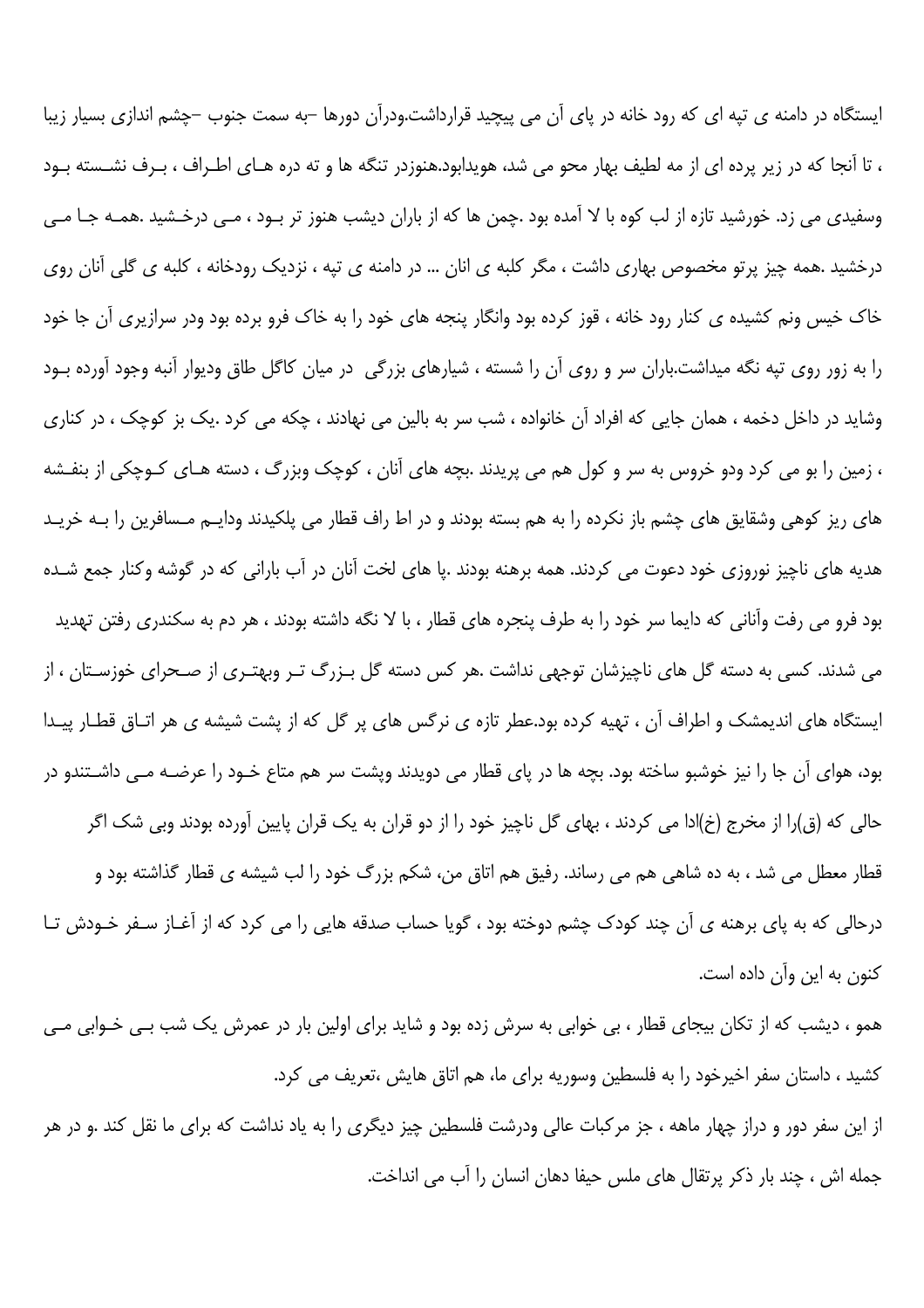من با او از دبیرستان آشنایی داشتم ودر این سفر ، وقتی در راه قطار به او بر خوردم ، پس از سلام و تعارف معمولی ، هر چه فكر کردم چیز دیگری نداشتم تا به او بگویم.او نیز گویی حس کردو زود رد شد و شماره به دست ، پی اتاق خود می گشت. نزدیک بیست ساعت بود که در یک اتاق کوچک قطار نشسته بودیم .ولی او حتی وقتی که داستان سفر فلسطین خود را نقل می کرد ، دیگران را مخاطب قرار می داد .انگار می تر سید به من چشم بدوزد.من هم به سکوت وتنهایی بیش تـر عــلا قــه داشـتم .فقط یک بار به من پیشنهاد کرد که پوکر بازیکنیم ومنهم که نمی توا نستم دعوت او را اجابت کـنم ، گویـا باعـث دلتنگـی اش شده بودم .ولي دلتنگي او زود رفع شد.وهم بازي خوبي پيدا كرد.

قطار سوت کشید وتکانی خورد.شکم رفیق من که هنوز لب پنجره ی قطار بود سر (سور)خورد وتنه ی سنگین او روی من افتاد و او زبان خود را برا ی بار سوم به روی من باز کرد ومعذرتی خواست. کودکان برهنه پا ، به جنبو جوش افتـاده بودنـد.متـاع شـان هرگزخریداری نیافته بود شعاع چشم من ، خشک وبی حرکت به روی آنان و کلبه ی ویرا نشان ، که در آن دور ، زیـر نـور گـرم خورشید بخار می کرد، دوخته شده بود.گویا جواب معذرت رفیقم رانیز ندادم .یا آن را نشنیدم.

قطار هنوز قدم آهسته می رفت و کودکان به سرعت به دنبال آن میدویدند.پای یکی از آنان دخترکی لاغر و پوست به ا ستخوان کشیده –در گودال آبی فرو رفت و سکندری، در نیم وجبی خط آهن نقش برزمین شد ، ودسته گل پـلا سـیده اش درگـودال آب گل آلود پهلويي افتاد. حتی ناله ای هم نکرد .گويا نا نداشت! رفيق من که هنوز شکم خود را ازينجره ی قطار بر نداشته بود ، از ترس و وحشت صدایی کرد ومرا سخت تکان داد .من ساکت ماندم واو که سخت وحـشت کـرده بـود ،–دیـدی بـیچ چـاره رو ؟ ...نزدیک بود بره زیر قطار !...خدا خیلی بهش رحم کرد... –رحم؟ !...

جز اين چيز ديگري در جواب او نگفتم .او باز هم حرف زد ولي من گوش نمي دادم .

قطار پیچ خورد .دخترک دیگر پیدا نبود ولی کلبه ی آنان هنوز از دور بخار می کرد وبز کو چکشان هنوز در اطـراف مـی پلکیـد وعلف های تازه را بو می کشید . کودکان برهنه یا ، در یک آن ، به کلبه ی خود فرو رفتند ودر آن دیگر ، بایک زن ،با مادر خود ، بیرون آمدند ؛ وهرسه دست های خود را بلند کردند که با قطار ما وداع کنند .

قطار دور شده بود .تونل دیگری نز دیک شده بود .چیز تماشایی دیگری پیدا نمی شد. همه سـرهای خـود را از پنجـره تـو بـرده بودند یا یوکر می زدند ویا در خواب بودند ؛ یا برای هم از کیف ها و خوش گذرانی ها ی خود تعریف می کردندومی خندیدند.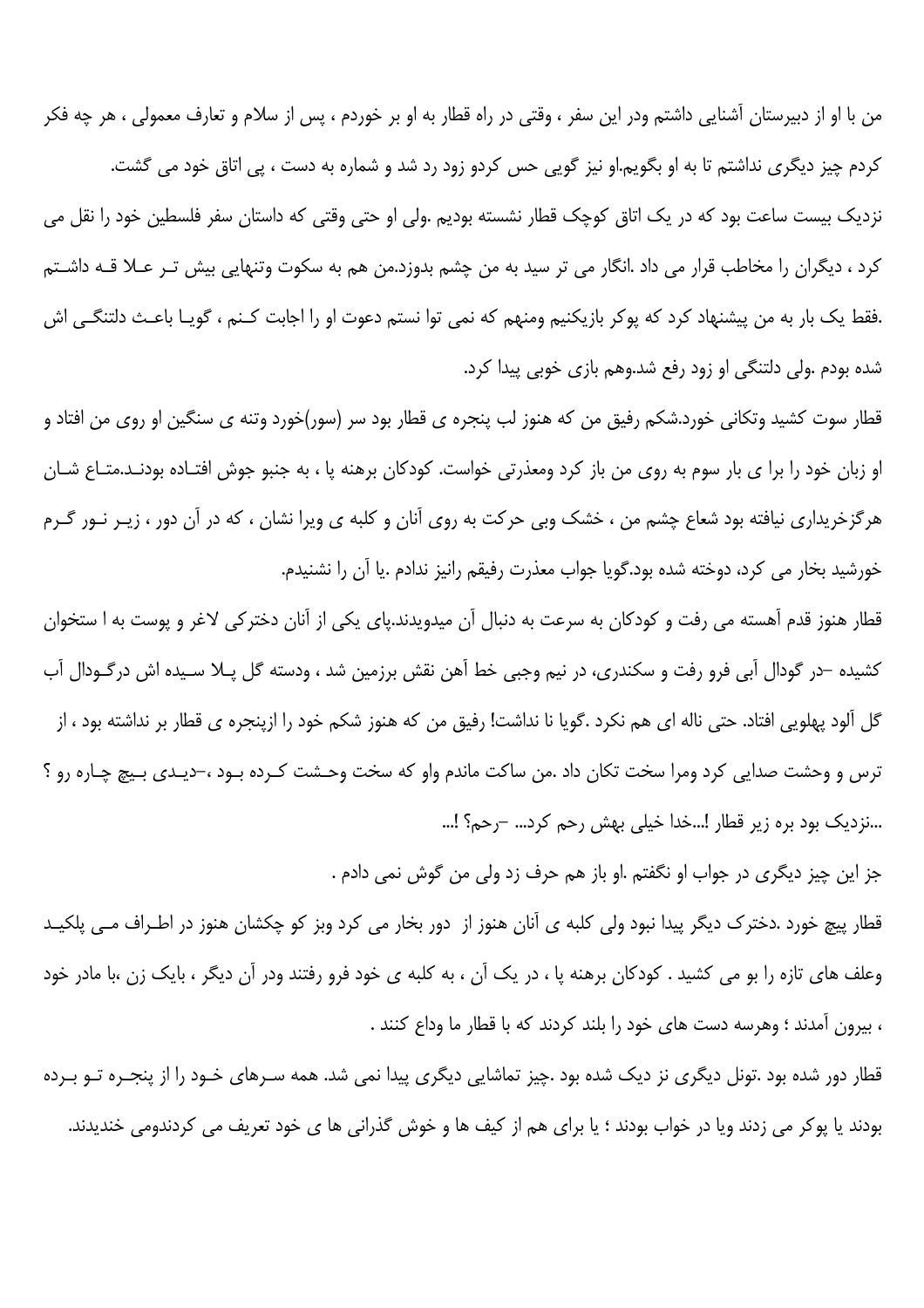چیز تما شایی دیگری پیدا نبود .جز کلبه ی آنان از دور، ومادرو کودکانش که هنوز پای آن ایستاده بودنـدوبا قطـار مـا وداع مـی كردند.اين نيز لابد چندان قابل توجه نبود. هر سه با قطار ما وداع كردند.براي اينكه اسكناسي از اين قطار به آنان رسيده بود ويـا شاید برای اینکه می پنداشتند همین قطار ،دخترک، مردنی شان را ، که از او نه به کوه رفتن ونه علف چیدن مـی آ مـد ونـه بـه دنبال پدر به سر راه رفتن وجاده صاف کردن، به زیر گرفته وراحت کرده است. عصر روز پـیش کـه از اهـواز بیـرون آمـدیم ، در پیرامون شهر پیر مردالاغ سواری را پشت سر گذا شتیم .وقتی قطار از پهلوی او ، میگذشت همه با او که به روی اهل قطار خنده ی نمکینی می کرد ، وداع می کردند و برای او دست تکان می دادند.یکی دو نفر حتی به صدای بلنداز او احوال پرسی هــم مــی کردندوبی شک اگر در خواستی از اهل قطار میکرد، هر چه داشتند برایش می ریختند .دیروز همه شنگول بودندوبرای شوخی ومسخرگی فقط وسیله می خوا ستند.ولی امروز در چم سنگر ؟... هیچ کس جواب وداع آنان رانداد ! سر پیچ که از سر تا ته قطار پیدا بود ، یک بار دیگر درست دقت کردم . تمام پنجره ها بسته بود وهیچ کس نبود تا در جواب آنان

دستی ویا دستمالی تکان بدهد. کلبه ی آنان که در زیر نور خورشید بخار می کرد،باز هم نمایا ن بود .و آن ها هنوز دست هـا ی خود را برای ما تکان می دادند .هنوز وقت نگذشته بود . دست من به جیبم فرو رفت .دستمالم را بیرون کشیدم ؛ سر پنجه ایستادم وسر و دستم را از پنجره ی قطار بالا کشیدم ودستمال را در هوا ، دم باد به اهتزاز در آوردم …شاید هنوز دیر نشده باشد. رفيقم فرياد زد ومرا عقب كشيد .از پنجره دورم كرد وشيشه ي آن را بالا برد.قطار وارد تول شده بودواگر او دير تـر مـي جنبيـد ، شايد دست من شكسته بود.

## زندگی که گریخت

۶

آفتاب مغز آدم را داغ می کرد.خیابان کنار شط خلوت شده بود. آمدو رفت بند می آمد.در میان نخلستانها ی آن طرف شط ، انگار مهی موج میزد.مهی که با گردو غبار آمیخته بود.یک کشتی بزرگ که پایی اداره ی گمرک لنگر انداخته بود، سوت کشید.سـوت خیلی کوتاهی بود که در میان گرمای هوای بعد از ظهر خرمشهر گم شد.انگا دنباله ی آنرا قیچی کردند .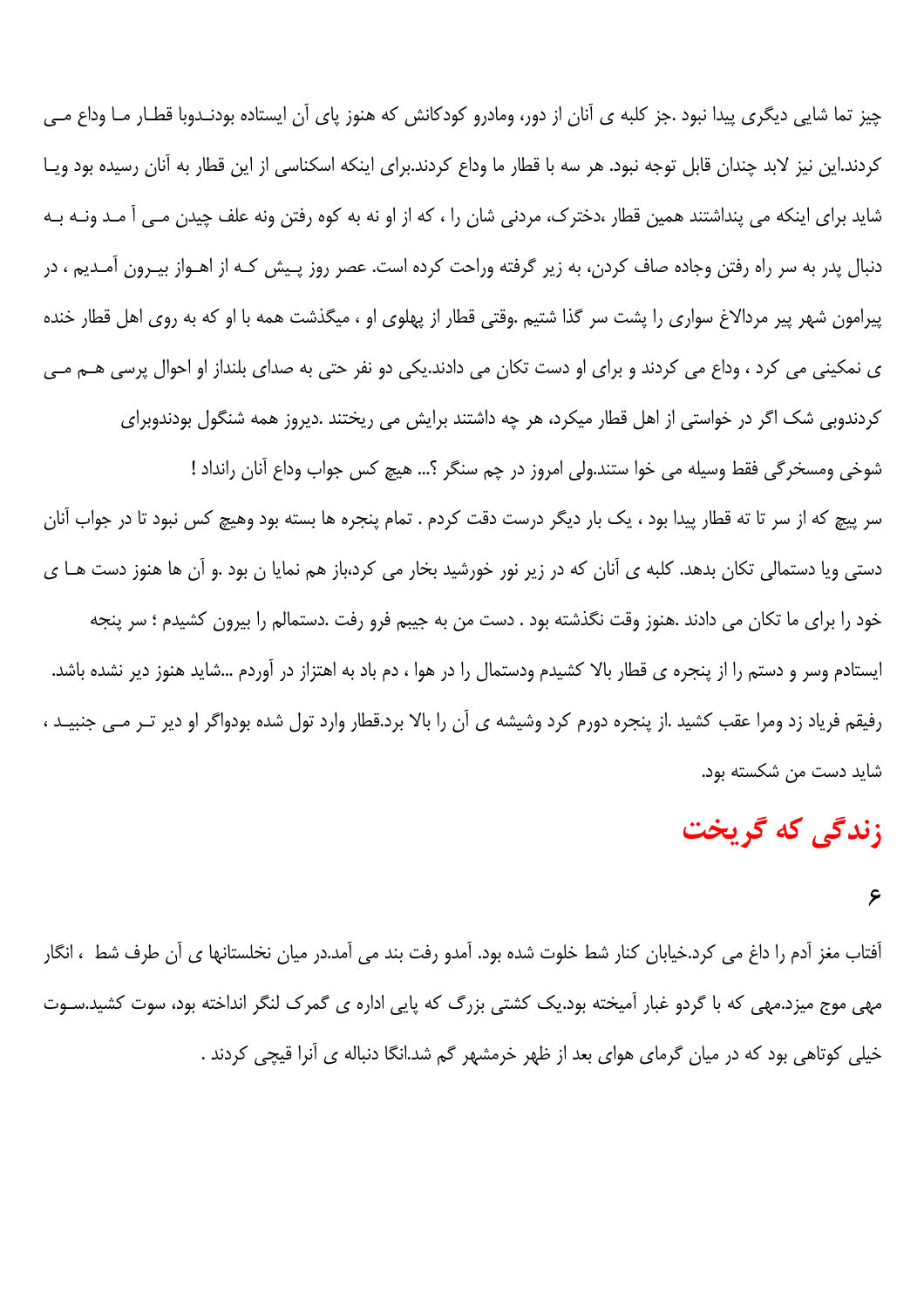یک قایق بزرگ شراعی را بار می زدند.حمال ها گونی های برنج را به دوش می کشیدند و از روی الواری که به جای پل ، از لبه ی سکو به لبه ی قایق بند کرده بودند می گذشتند واز ته قایق ، گونی ها را روی هم می انباشتند.آب شط پایین رفته بود و پـل موقتی باریکی که می با یست از روی آن بگذرند، خیلی سرازیر بود .

بار بر ها پنج نفر بودند .دو نفر دیگر روی سکو، کیسه های برنج را روی کول آن ها می گذاشتند .دو نفر هم بودند که توی قایق گونی ها را می گرفتند و در گوشه ای ردیف می چیدند.تند کار می کردند.بار زیاد کار بود.

شاید تا غروب هم طول می کشید. یک بار بر دیگر از راه رسید.زیاد جوان نبود .کولواره اش از پـشت، روی کمـرش افتـاده بـود وشل ووا رفته راه می آمد.یک کلاه لبه دار به سردا شت.ریشش نتراشیده بود.یک دست خود را توی جیبش کرده بودوبا دست دیگرش طناب بار بند خود را روی دوش نگه می داشت. کسی مخالف نبود چند کلمه ای صحبت کردندوقرار شد او هم کمک کند.ططنابش را به کناری نهاد.کلاهش را پایین تر کشید.کوله را روی پشتیش جا به جا کردو زیـر دسـت آن دو نفـر کـه روی بار ها ایستاده بودند خم شد.چشمش برق می زد. گونی ها با هم فرقی نداشت.یکی هم به روی کول او گذاشتند.وقتی خم شده بودومهیای بار گرفتن بود، هیچ فکری نمی کرد.کار گیرش آمده بود این مهم بود.

چند قدم به طور عادی برداشت.ولی هنوز به وسط خیابان نرسیده بود که زانوهایش ناگهان لرزید.چند ثانیه صبر کرد وبعد بـه راه افتاد.قدم ها ی معمولی داشت.وقتی عادی راه می رفت، برای او فرقی نداشت.قدم ها ، خودشان برداشته می شدند وخودشان بـه زمین گذا شته می شدند.ولی گونی را که به روی دوشش گذاردند گویا قضیه از قرار دیگر شد.پا ها پش هنوز از روی زمـین بلنـد نشده، دوباره به دنبال قرار گاهی می گشتندو به زمین می نشستند.اول جدی نگرفت ، ولی نه ، درست همـین طـور بـود .دسـت خود او نبود.خیلی سعی می کرد ولی باز یاهایش می لرزید.یک دم خواست فکر کند که شاید نمی تواند این بار را بب د.ولـی زود دنباله ی فکر خود را برید .مطمئن بود که زانویش از عقب تا نخواهد شد.او فقط می با پست کوشش کند که از جلـو خـم نـشود وبار به زمین نیفتد.نمیدانست کیسه ی برنج چقدر وزن دارد.دیگران به راحتی میبردند تند هم می رفتند ولی پـای او مـی لرزیـد .اشکالی نداشت.می توانست سعی کند ونگذارد زا نو پش خم شود.ولی پایش می لرزید .حتی مچ پایش هم به لرزه می افتاد.یـک دم چشمش را بست و به خود تلقین کرد.دید که ممکن است به زمین بخورد. زود چشمش را باز کرد.چیزی به کنار شـط نمانـده بود.همه ی راه از پای تل بار تا کنار شط ، شاید چهل قدم بود .بارها را در آن طرف پیاده رو ، پای دیوار چیده بودند.او حالا وسط خیابان بود.خوبیش این بود که ماشین رد نمی شد.خیابان خلوت بود .دیگران به کار خود مشغول بودنـد .یـک دور هــم از او جلــو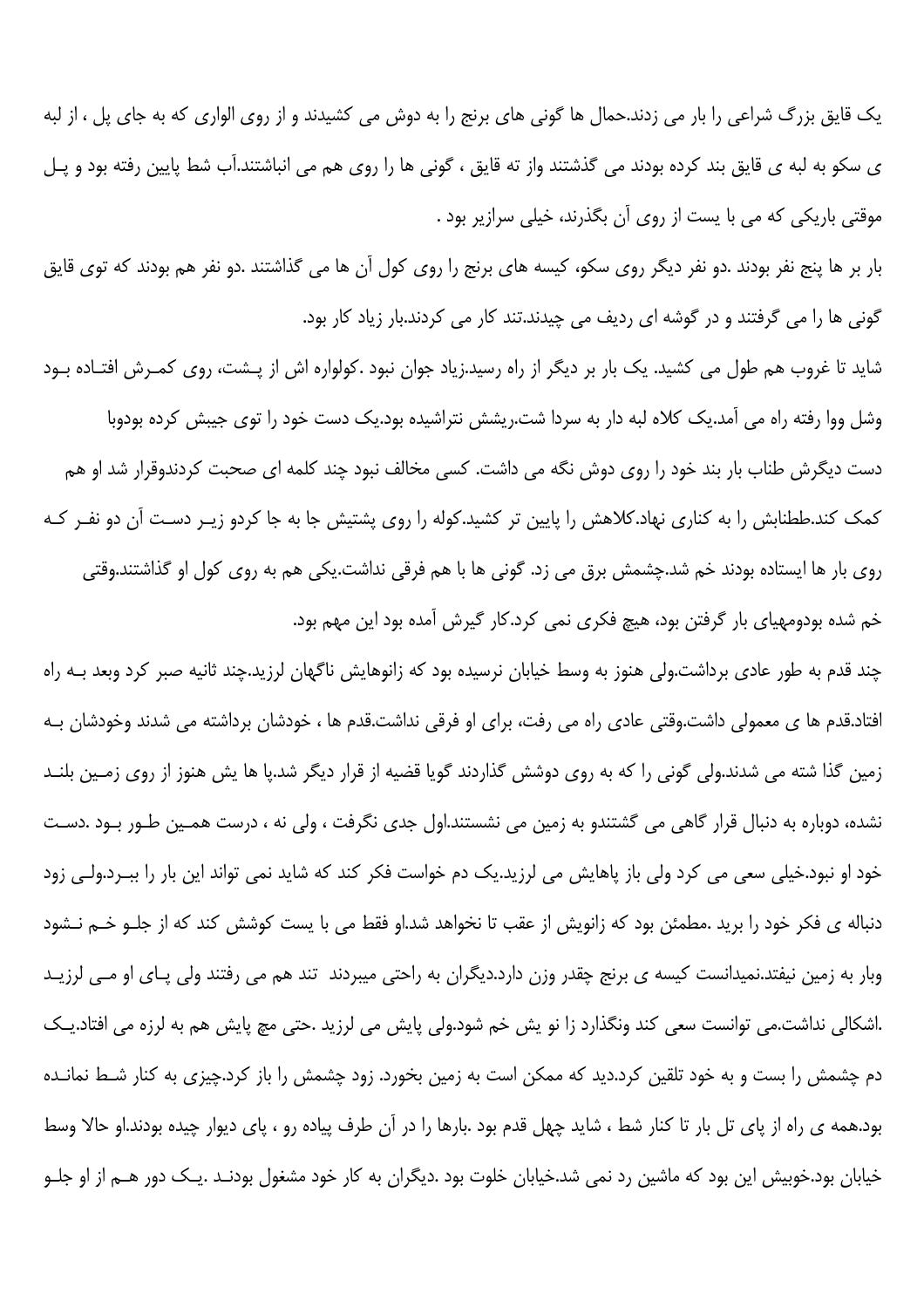افتاده بودند.او تازه از وسط خیابان می گذشت.سعی میکرد تند تر راه برود .ممکن نبود می خواست از لرزش پاهایش جلـو گیـری کند .همه ی همتش صرف این می شد .در فکر این نبود که که زود تر به کنار شط برسد واز روی پل باریک بگذرد وبار را تـوی قایق به زمین بگذارد دیگران که خیلی حریص قدم بر می دا شتند ، در این فکر بودند.او فقط در فکر این بود که پایش نلرزد و زا نو پش خم نشود.نمی بایست بار به زمین بیفتد.

به کنار شط رسیده بود.خیس عرق شده بود.کلاه به سرش تنگی می کرد.سرش انگار بزرگ شده بود .مغزش درد گرفته بود.عرق از چاک سینه اش پایین می رفت.حس می کرد که دارد آب می شود.پیراهن زیر کمر بندش خیس شده بودوبه تنش مـی چـسبید .پایش هنوز می لرزید .شاید دو روز بود که بار سنگین بر نداشته بود .ولی بار سنگین نبود.دو روز کار گیر نیـاورده بـود.ایـن مهـم نبود .این هفت نفر حالا حتما دارند او را می پایند.حتما کارشان را ول کرده انـدو او را نگــاه مــی کننـد و بـه هــم چـشمک مــی زنند.حتما یک بار دیگر هم ، سه نفر از پهلوی او رد شدند و رفتند که بار بگیرند.ولی او حتم داشت که همه ی آ ن ها در گو شـه ای ایستاده اند وبه او نگاه می کنند وبه هم چشمک می زند.نمی باید بار به زمین بیفتد.اگر شده است باید بـار را برسـاند.مگـر از دیگران چه کم دارد؟

حتی سرش را هم بالا نمی کرد. می ترسید.پیشانیش خیس عرق بود. دیگران این طور عرق نکرده بودند.نمی خواست آن هـا را که به او می خندیدند و چشمک می زدند ، نگاه کند.می خواست کار خود را بکند .

می خواست نگذارد بار به زمین بیفتد.می خواست نگذارد پایش بلرزد؛ ولی یا پش می لرزید .یک دم کنار شط ایـستاد.بـاز پـایش مے ،لرزید.

نزدیک بود پایش بلرزد وبار توی شط بیفتد.خود را زود کنار کشید. یک دم دیگر صبر کرد.دو نفر دیگر پشت سر هم از پهلـویش گذشتند. قدم های مطمئن و شمرده ی خود را روی الوار گذاشتندوپشت سر هم پایین رفتند.الوار لنگر بر می داشت وزیر پـای آن ها بالا وپایین می رفت. ولی آن ها بی اعتنا گذشتند .او هم باید برود.مگر چه می شد ؟

اطمینان خاطر خود را باز یافت وقدم به جلو گذاشت.قدم اولش را روی الوار جای داد .ولی ناگهان وحشت کرد.چشمش به پـایین افتاد .زانویش سخت می لرزید.خودش حس نمی کرد.اما می دید .انگار مچش هم به لرزه افتاده بود.وحشت زده شد.نزدیـک بـود زانویش خم شود وبار توی شط بیفتد.یک دم بی تصمیم ماند .نمیدانست چه کند ؛ خوا ست قدم دومش را هم بلند کند وبـه جلـو بگذارد .حتی حاضر بود یک قدم کوچک بردارد.حاضر بود که قدم دومش را به جلو پرتاب هم بکند .ولی نمی شد.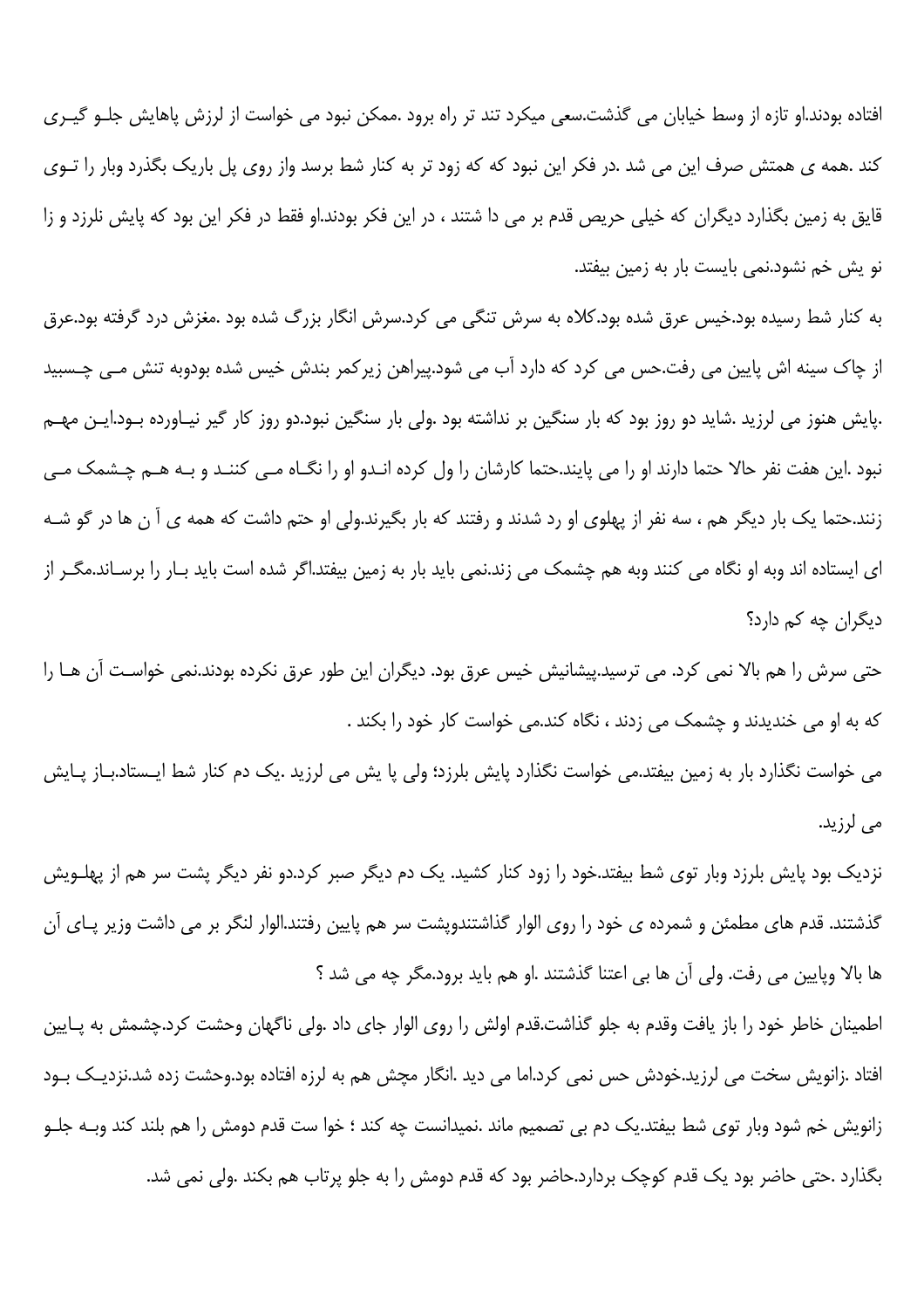کوشش هم کرد ولی دید اگر برای یک دم هم شده پای دومش را از رو ی زمین بردارد، آن دیگـری بـیش تـر خواهـد لرزیـد ، زانویش خم خواهد شد ، خودش سرنگون خواهد گردید و کیسه ی برنج توی شط غرق خواهد شد ،به بی تصمیمی خـود خاتمـه داد.پایش را به عجله پس کشیدو دوباره به کناری رفت.

دیگران باز هم می گذشتند وباز هم مطمئن وبیاعتنا از روی الوار باریکی که زیر پایشان لنگر بر می داشت وبالا وپاین می رفت می شدند وبار را توی قایق می انداختند وبر می گشتند.برای شان خیلی عادی بود.

هیچ کس حرفی نمی زد .وقتی او پایش را روی الوار گذاشته بود و مردد مانده بود ، نفهمید چقدر طول کشید ؛ ولی حس می کرد که توی قایق ویشت سر او ، توی خیابان منتظرند که او رد شود تابتوانند عبور کنند.

اما نه ، مطمئن بود که آن هاایستاده اند .کا خود را به کناری نهاده اند واو را مسخره می کنند وچشمک می زنند .با آستین کتش عرق پیشانیش را پاک کرد.آستینش خیس خیس شد.سرش را بلند کردوآن دور ها ، لای نخـل هـای آنطـرف رود خانــه دنبــال چیزی گشت ؛ دیگر چشمش برق نمی زد .برق آنها نیز به دنبال نگاهش لای نخلستان ها گم شد ؛ سرش سنگینی کرد و باز به پایین افتاد .شاید یک دقیقه گذشت .پای او هنوز می لرزید .برگشت.دیگران هنوز تند میرفتند و می آمدند .او هم نیروی

خود را جمع کرد وقدم تند تر برداشت.دو سه قدم را تا دم شط به عجله پیمود. پایش هنوز می لرزید .ولی دیگر ایـن مهـم نبـود .اطمینان پیدا کرده بود که زن نویش از جلو هم خم نخواهد شد.به همان سرعت روی الوار آمد.تقریبـا چـشم خـود را بـسته بـود .نبسته بود ؛ ولي نمي خواست بداند روي چه چيزي پا گذاشته.سه قدم جلو رفت .پا يش باز شروع كرد به لرزيدن .سخت هم مي لرزيد .انگار پل موقتي هم زير پاي او به لرزه مي افتاد.باز خيس عرق شد ه بود از پيشا نيش عرق مي چکيد.پـک دفعـه وحـشت زده شد .خیال کرد حالا زانو هایش از یهلو خم خواهد شد ویایش از دو طرف الوار به پایین خواهد افتادوکیسه ی برنج توی شـط سرنگون خواهد شد.داشت همین طور هم میشد .نمیدانست چه کند .این ور و آن ور پل معطل او بودند.هیچ کس حرفی نمیزد.از بس دست هایش را روی شکمش به هم فشار داده بود، استخوان انگشتش درد گرفته بود.عرق از زیر گلو و چاک سینه اش مـی چکید و روی الوار می افتاد وپهن می شد .الوار داشت لنگر بر میداشت.اما نه ، هیکل او وبار سنگین روی دو شش بود که روی پل باریک داشت لنگر بر می داشت .همین طور شد .نزدیک بود از پهلوی راست توی شط سر نگون شـود.دسـت هـا پـش را بـا عجله از هم باز کرد و تعادل خود را به سختی حفظ نمود. طول الوار از هفت قدم بیش تر بود.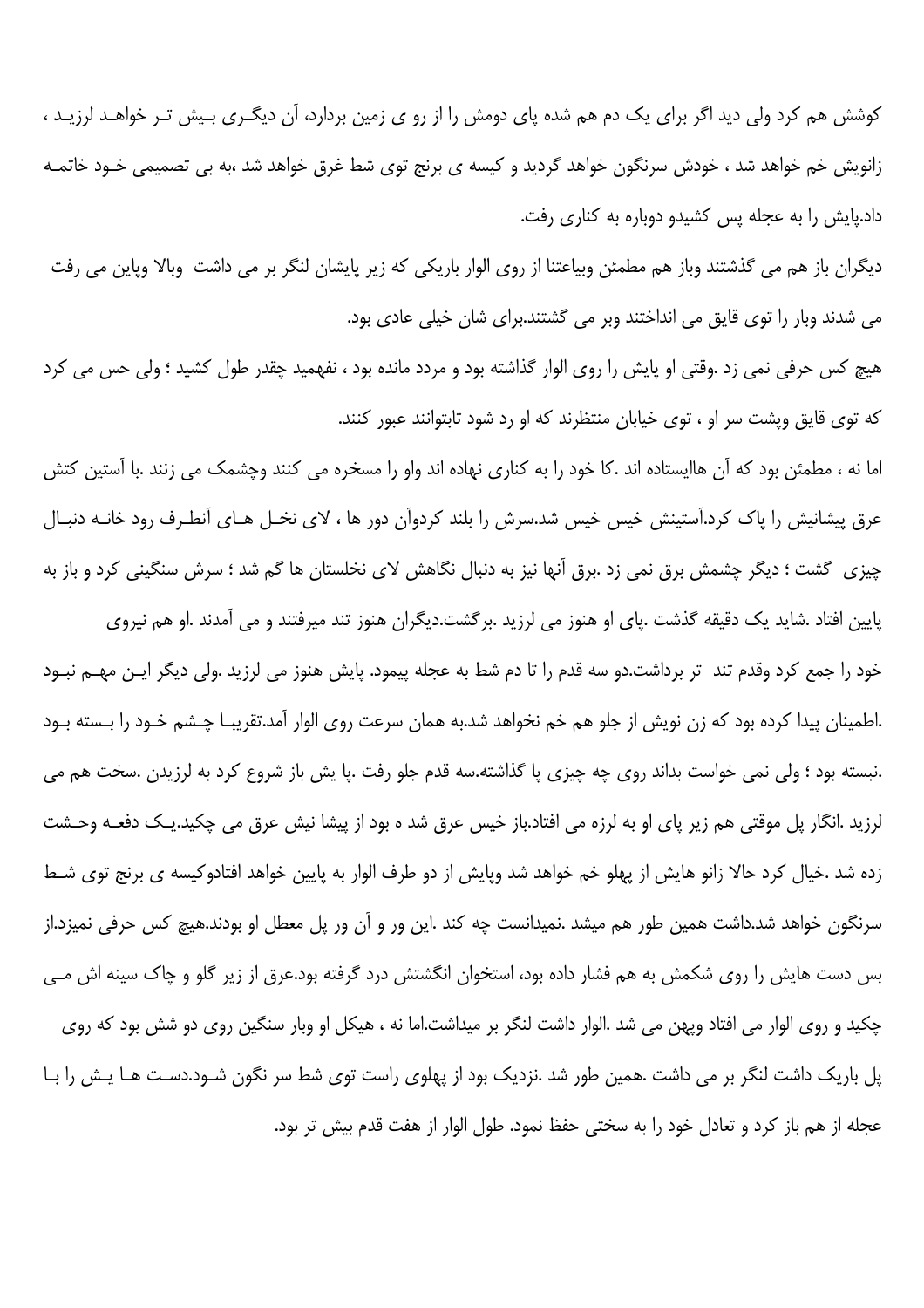دیگر نمی شد همان جا ایستاد .خیلی معطل شده بودند.حتما خیلی به او خندیده بودند.هر چه طاقت داشت آب شـده بـود وبـه صورت عرق ازروی آن الوار لعنتی چکیده بود ویهن شده بود .اما چه جور برگردد؟ چه قدر به او خواهند خندیـد ! آن وقـت دیگـر کی کار گیر بیاورد؟ دو روز است که کار گیر نیاورده.انگار پل موقتی هم شروع کرد به تاب خوردن.داشت از زیـر پـایش در مـی

رفت .آه که داشت می مرد !نفسش راتوی سینه اش حبس کرده بود.سرش پایین افتاده بود.چشمش از وحشت و ضعف دریده شده بود.ترسید مبادا تخم چشم هایش از کاسه ی دریده شده ی آنها بیرون بیاید وپایین توی نهر بیفتد –یا مثل چکه های عرق سینه اش روی الوار ، روی این پل لعنتی بیفتد و این طور پهن شود .خیلی ترسید یک دم چشمش را بست ، سرش داشت گیج می رفت .تاریکی درون چشمش پر از قرمزی شد .نزدیک بود سـرنگون شـود.زود چـشمش را بـاز کـرد.چـشمش را دریـده کرد.نمی شد این طور مردم را معطل گذارد.به او چه خواهند گفت ؟ولی چرا هیچ کس حرفی نمی زد؟ حتما در کناری

ایستاده بودند ،وسیگار می کشیدند وبه او می خندیدند !پس چرا صدا ی خنده شان نمی آمد ؟لعنتی ها ! تعـادل خـود را بــه زور حفظ کرده بود. دست ها پش را دو مرتبه زیر شکمش قلاب کرده بود.در هم فشرد وعقب عقب دو سه قـدمی را کـه روی الـوار پیش آمده بود دوباره پیمود و پایش را روی خاک محکم سکوی کنار شط گذاشت.آن وقت حس کرد که پایش

دارد می لرزد.توی دلش هم می لرزید .حتی روده ها پش هم حس میکردند که دارند می لرزنـد.نمـی بایـد بـار را زمـین گـذارد .آهسته آهسته تا پای تل کیسه های برنج رفت.عرق از چاک سینه اش واز بر آمدگی زیر گلویش روی زمین مـی چکیـد ومیـان خاک داغ کنار شط فرو می رفت. کیسه ی برنج را به تئنی از روی کوله ی او برداشتند.او همان طور خم مانده بـود؛ دو لا مانـده بود .انگار با آخرین قطره ی عرقی که از چاک سینه اش روی زمین چکید ودر خاک فرو رفت ؛ طاقت او هم چکیده بود و در خاک داغ کنار شط فرو رفته بود. دنباله ی سوت کوتاه ونکره ی یک کشتی را در هوا قیچی کردند .یک قایق موتوری زیـر اسکله ی گمرک ایستاد واز نفس افتاد .در میان نخلستان های آن طرف شط ، مهی آمیخته با گردو خاک موج می زد برق چشم انسانی که زندگی از و گریخته بود ، در آن میان سرگردان بود.

٧

## أفتاب لب بام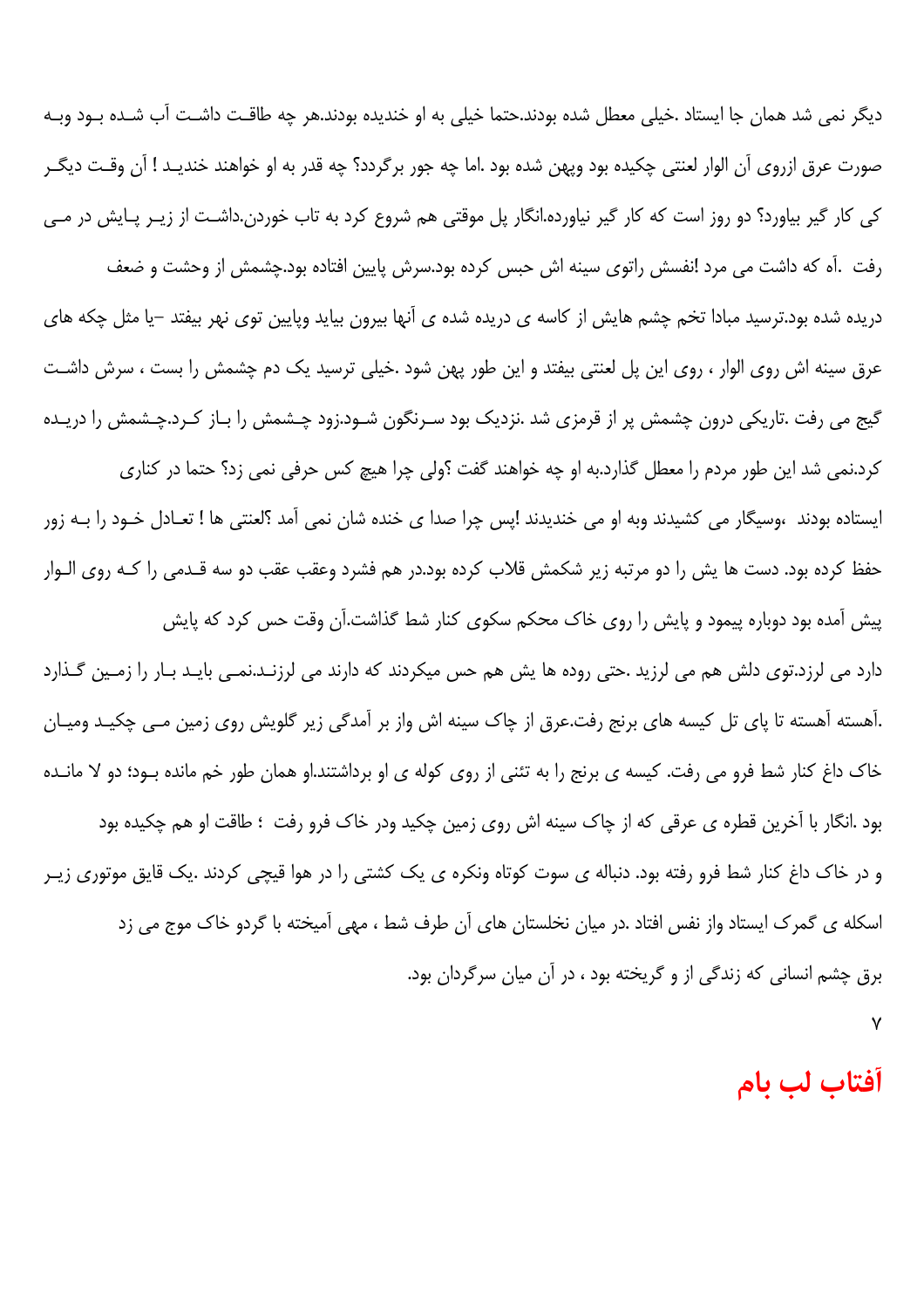پدر دو بار دور حیاط گشت و آمد توی اتاق.جا نمازش را از روی رف برداشت پای بخاری نشست.جا نماز ، پارچه ی قلم کار یک تخته بود.بازش کرد ودو زانو روی آن نشست ؛ تسبیح را هلالی با لای مهر گذاشت ؛ قرآن را از جلدش بیرون در آ ورد ؛ لایـش را باز کرد ونشان آن را دید . سر جزو « الحادی عشر » بود.آن را دو باره بشت وتسبیح رابه دست گرفت وشـروع کـرد بـه ذکـر گفتن. بیش از یک سا عت به غروب نمانده بود.پدر دهانش خشک شده بود وحوصله اش داشت از تشنگی سر می رفت.هـر روز از اداره که بر می گشت تا ساعت پنج می خوا بید .آن وقت بیدار میشد .می آ مد لب حوض.سرش را آب میزد واگر خیلی گرمش بود ، لخت می شد ؛ توی آب می رفت وبا لگن ، آب روی سر خود می ریخت وبعد در می آمد.

اول سرش را خشک می کرد.بعد وضو می گرفت.دشت ورویش را نیز با دستمالی که روی درخت انار لب حـوض ، افتـاده بـود ، خشک می کرد و بعد می آمد توی اتق .جا نمازش را پهن می کردو تا دم افطار سر جانمازش نشسته بود ؛ نماز ظهر وعصرش را می خواند واگر وقت باقی بود ، باقی مانده ی جزو قرآن روز قبلش را با صدای بلند تلاوت می کرد ویا دعای مخـصوص آن روز ماه مبارک را می خواند. در اتق باز بود . توی ایوان پهلو ،سماور داشت جوش می آمد.بساط سـماور جـور بـود وزنـش دور تـر از گرمای سماور به دیوار آن ور ایوان تکیه داده بود وبا کاموای سبز ،آستین یک پیراهن بچه گانه را می بافت .

سرش روی کارش بود ومیله ها را تند بالاو پایین می برد و از حلقه های کاموا در مــی کـرد.وگلولـه ی کـاموا کـه وسـط ایـوان سرگردان بود ، آهسته آهسته باز می شد و به هوای خودش این ور و آن ور می رفت.

آفتاب لب بام آمده بود وهوا گرم گرم بود...از دیوا ری که رو به مغرب بود هرم آفتاب توی حیاط می زد.از آبـی کـه چنـد دقیقـه پیش پاشیده بودند ، هنوز نمی باقی مانده بود وبوی خاک نم کشیده ، هوا را پر کرده بود وهرم آفتاب تا این ور حیاط توی ایـوان هم می زد.

بچه ها ف، دو تا دختر یکی ده دوازده ساله ودیگری کوچک تر ، توی ایوان رو به روی مادرشان ، به دیـوار تکیـه داده بودنـدواز حال رفته بودند. رنگ شان پریده بود .دهان شان باز مانده بود وچشم شان به دست مادرشان که هنز قوت داشت ومیله ها را تند بالا وپایین می برد ، دوخته شده بود.وهمه در تنگنای بی حالی خود ، گیر کرده بودند وبه انتظار اذان مغرب ساکت نشسته بودند. پدر از توی اتاق ،همان پای بخاری که نسشته بود ، همه ی این بساط را می دید وآهسته ذکر می گفت .سماور به جـوش آمـده بود وبخار آبی که از آن بر می خواست،توی اتا ق می زد.پدر یک دم ذکرش را برید واز همان روی جا نمازش صدا زد :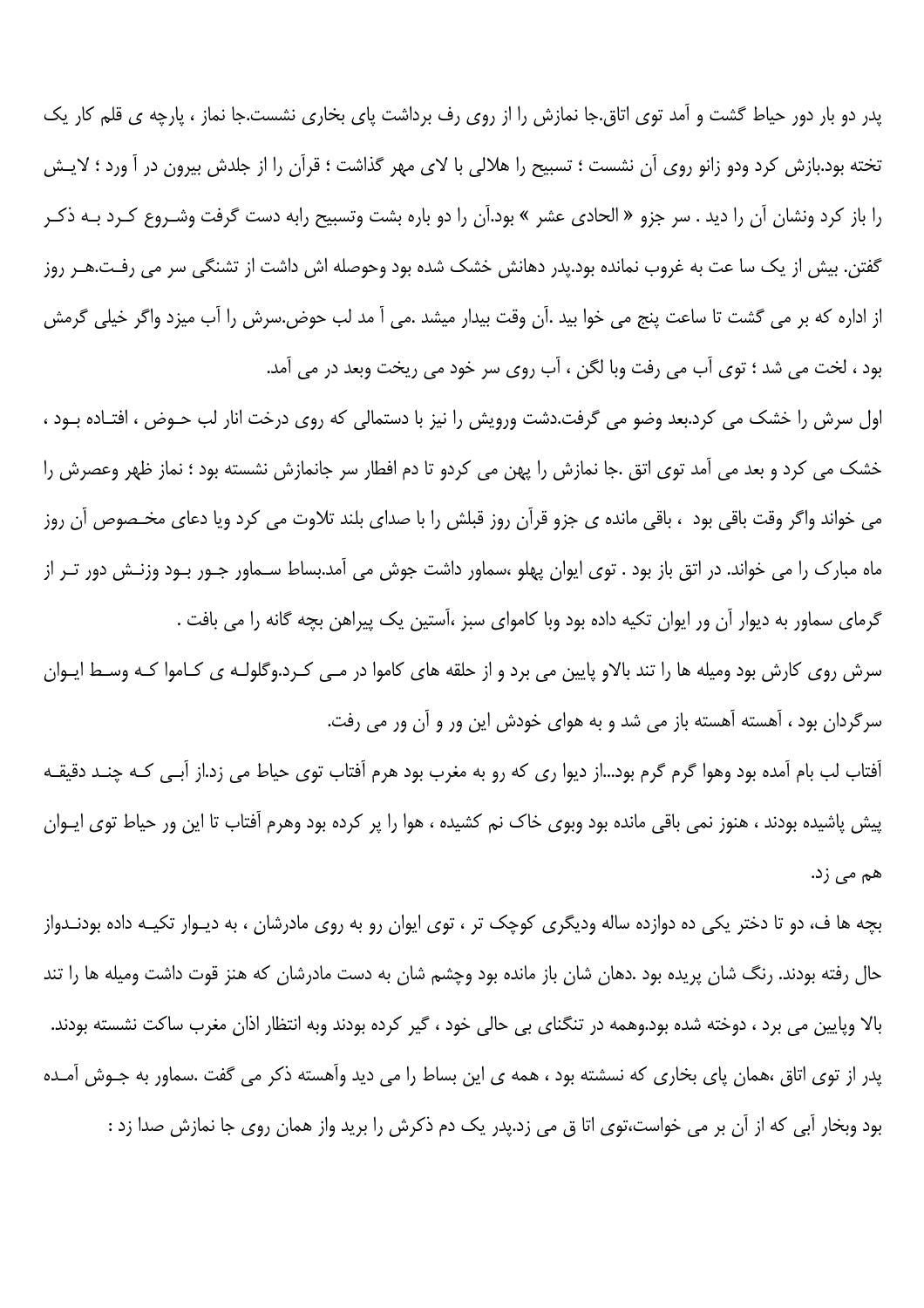–صغرا ! پاشو سماور رو ببر اون ور . بچه ها از حال رفته بودند ؛ ومادر سرش به بافتنی خودش گرم بود و هوا هم گرم بود .كسی به آنچه پدر گفت توجهی نکرد.ویدر دیگر حوصله اش داشت سر می رفت .تسبیح را هلالی روی مهر جا نمازش گذاشت ؛ یـک لاالاهالاالله گفت وسر پا ایستاد وبا صدایی که ته پاشیر هم می شدآن را شنید ، اذان نمازش را گفت و وقتی می خواست اقا مـه را بگوید ، رو به دختر هایش گفت: –به شماهام ابتول تو پاشواپاشو، سماور رو بذار اون ور تر .چایی رم دم کنین. دختر بزرگ تـر مثل این که از خواب پریده باشد ، کسل وناراحت از جا تکان خورد .خودش را با سماور آن طرف تر کشید واز سر خستگی و خشم زير لب گفت: -ايش ...ش... ودوباره سر جاي خود برگشت؛يشتش را به ديوار داد وباز از حال رفت .

مادر ، کار بافتنی اش را کنار گذاشت.آمد جلو .قوری را آب بست . گذاشت سر سـماور.دسـتمال قـوری را هـم روی آن انـداخت ودوباره به جایش بر گشت، کار بافتنی اش را به دست گرفت ومشغول شد. پدر هنوز اقامه اش را نگفته بود .یا به پـا مـی کـردو یواش یواش چیزی می خواند .و انگشت هایش روی درز شلوار خانه اش با لا وپایین می رفت. آفتاب داشت کم کم از بـام خانـه می پرید .گرما وبوی خاک آفتاب خورده توی حیاط پیچیده بود.ویخی توی کوچه داد زد .پدر اقامه اش را داشت شروع مـی کـرد

که صدای یخی ، توی حیاط پیچید .پدر یک دم ساکت شد ورو به دختر ها پش گفت: –صغرا ، پاشو برو یخ بگیر ! دختر کوچک تر تکانی خورد وگفت:–ایش خدایا !وساکت شد. دیگر طاقت پدر تمام شده بود .خودش را با دو قدم به ایوان رساند. دختر ها از جای شان پریدند .مادر یک دم سرش را از روی کارش برداشت ودوباره پایین انداخت.دختر ها خودشان را توی حیـاط انداخته وپدر مثل آن ها پا برهنه ،دنبال شان افتاد. –پدر سوخته ها ! قبر پدر مادرتان سگ… دختـر هـا هـر يـک از طرفـي مـي دويدندويدر مثل اينكه اول نمى دانست به طرف كدام شان حمله كند .ولى گويا آخر تصميم گرفت.ودنبال صغرا افتاد .وبتول رفت روی یله ی اول یا شیر ایستاد وداشت زار میزد.

صغرا سه بار دور حوض گشت ؛یک بار پایش توی باغچه رفت و یک شاخه ی لاله عباسی را شکست.ولی پدر بالا خره رسید .و همان طور که دخترش می دوید ، یکی ِ محکم به پشتش زد .دختر سکندری رفت و دمر روی زمین پهـن شـد ونالـه اش تـوی خاک فرو رفت. –پدر سوخته ها ! همش ایش وفیش ؟همش ایش وفیش ؟به قبر پدر… دنباله ی فحشش را با یک صلوات بریـد وبرگشت.دستش را لب حوض آب کشید .با دستمالی که روی شاخه ی انار بود خشک کرد و رفت تـوی اتـاق ، روی جانمـازش ايستاد و شروع كرد به اقامه گفتن.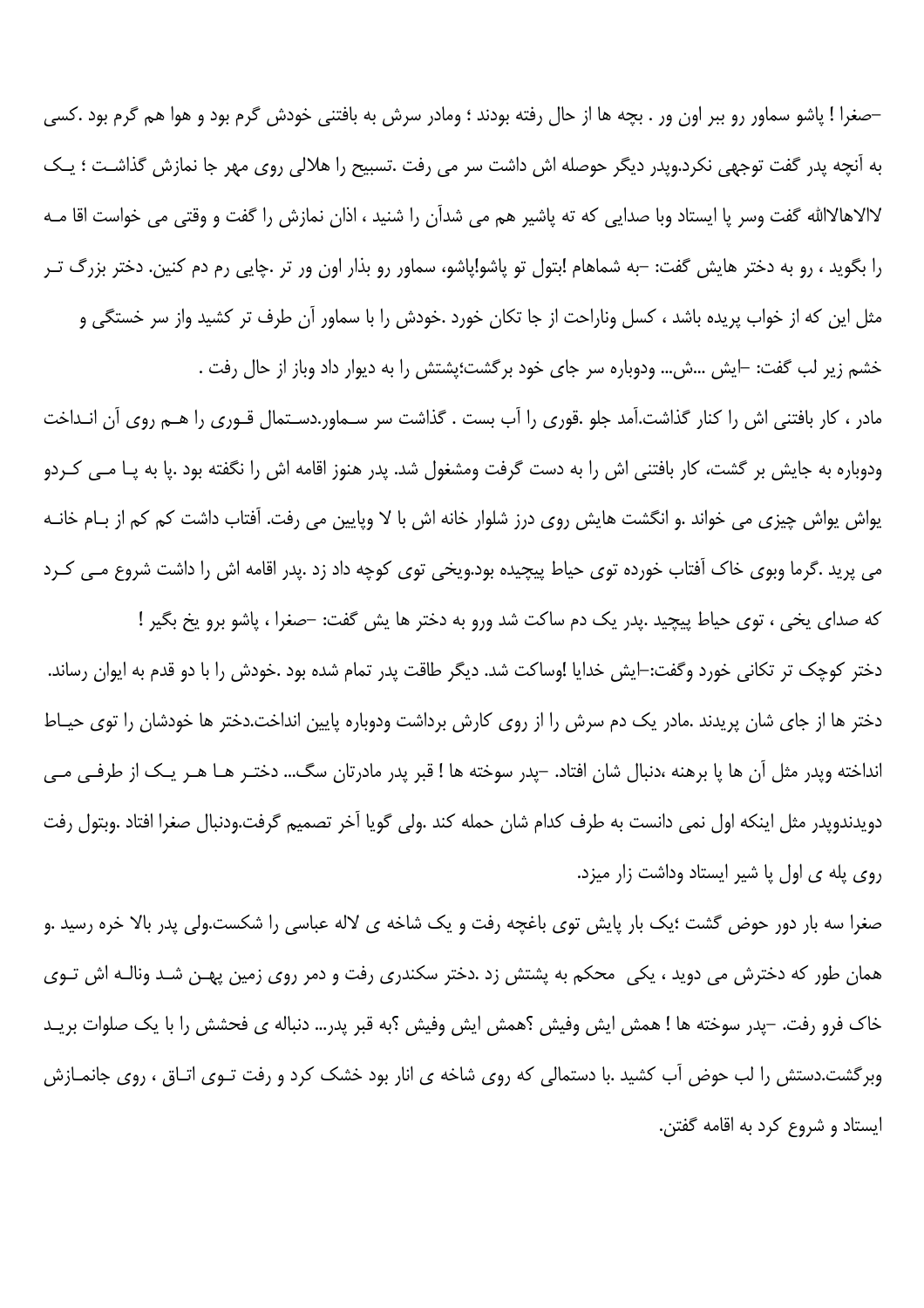صغری تازه به ناله افتاده افتاده بود .کلمات بزرگ و پرسرو صدای عربی که از خشم هنوز لرزشی داشت از در اتاق بیرون می زد.و آفتاب که داشت ازلب بام می پرید ، ناله های دختر را که هنوز دمر روی زمین دراز کشیده بود ،برمی داشت و با خود می برد. مادر ، یک چند دقیقه ای کار بافتنی اش را کنار گذاشت و از در اتاق که بازبود ، تاریکی درون آن را با چشمانی دریده نگاه کرد و بعد بلند شد ؛رنگش پریده بود.دستش می لرزید و لبش را به دندان گرفته بود.بتول هم جرات پیدا کرد و جلو آمد.دونفری صغرا را بلند کردند.نوک دماغش و پیشانی اش که به خاک کشیده شده بود ، خراش برداشته بود.لب بالایی اش باد کرده بود و از همه ی زخم های خون می آمد و یخی هنوز توی کوچه داد می زد. صغرا را لب حوض بردند.بتول آفتابه را آورد ، آب کرد و روی دست مادرش می ریخت و او خون لب و دهان صغرا را شست.سر و صورتش را با دستمالی که روی شاخه ی درخت انار کنـار حـوض آویزان بود ، خشک کرد .پیراهنش را هم تکان داد و زیر او یهن کرد و او را خواباند. پدر نمـاز اولـش را شـروع کـرده بـود.یخـی داشت دور می شد.و آفتاب از لب بام پریده بود. – بتول !برو زنبیل ور دار بیار. از لب رف هم پول برداشت و به او داد و دنبال پخ روانه اش کرد و دوباره سرکار خودش نشست.سماور غلغل می کرد.هرم آفتاب توی ایوان بود.سفره ی پیچیده شـده ، آن گوشـه ی ایوان مانده بود و نمکدان با قاشق ها روی آن بود.و مادر این بار تندتر کار می کرد.میله ها، تنـدتر بـالا و پـایین مـی رفـت و گلوله ی کاموا وسط ایوان تندتر باز می شد و به هوای خودش این ور و آن ور می رفت. پدر ، نماز اولش را سلام گفت.هنوز ب افطار خیلی مانده بود و او طاقتش دیگر داشت تمام می شد.به زحمت بلند شد.تسبیح را روی جانماز انداخت و شروع کرد به اذان گفتن.کلمات کشیده و پر سر و صدای عربی که از اتاق می آمد ، لرزشی از خشم و بیچارگی به همراه خود داشت.صغرا آن گوشه ی ایوان یک پهلو افتاده بود و دست هایش را روی صورتش گذاشته بود ؛ پاهایش را توی شکمش جمع کرده بود و هق هق می کرد و صدایش با غلغل سماور درمی آویخت. مادر دیگر بی تاب شده بود .هنوز رنگ به صورتش نیامده بود و همان طور که دست هایش ، تند میله ها را بالا و پایین می برد ، یک دفعه سر رفت : – خجالت نمی کشه...بی غیرت...بی رحم!... الله اکبر پرسروصدایی که پدر گفت ، صدای او را در خود گم کرد.و مادر خاموش شد.در حیاط صدا کرد.بتول بـا زنبیـل پـخ وارد شد.یخ را توی حوض آب کشید.از روی طاقچه ، کاسه ی بدل چینی را برداشت و یخ را توی آن گذاشت. – سفره رم پهن كن! بتول سفره را هم پهن كرد.كاسه يخ را وسط آن گذاشت.قاشق ها را چيد.نان را تقسيم كرد و چهـار طـرف

سفره گذاشت و خودش همان گوشه به دیوار تکیه داد و از حال رفت.مادر کم کم رنگ به صورتش برمی گشت.دیگـر لـبش را نمی گزید.یواش یواش چیزی زیر لب میگفت ، ولی هنوز دستش همان طور تند کار می کرد...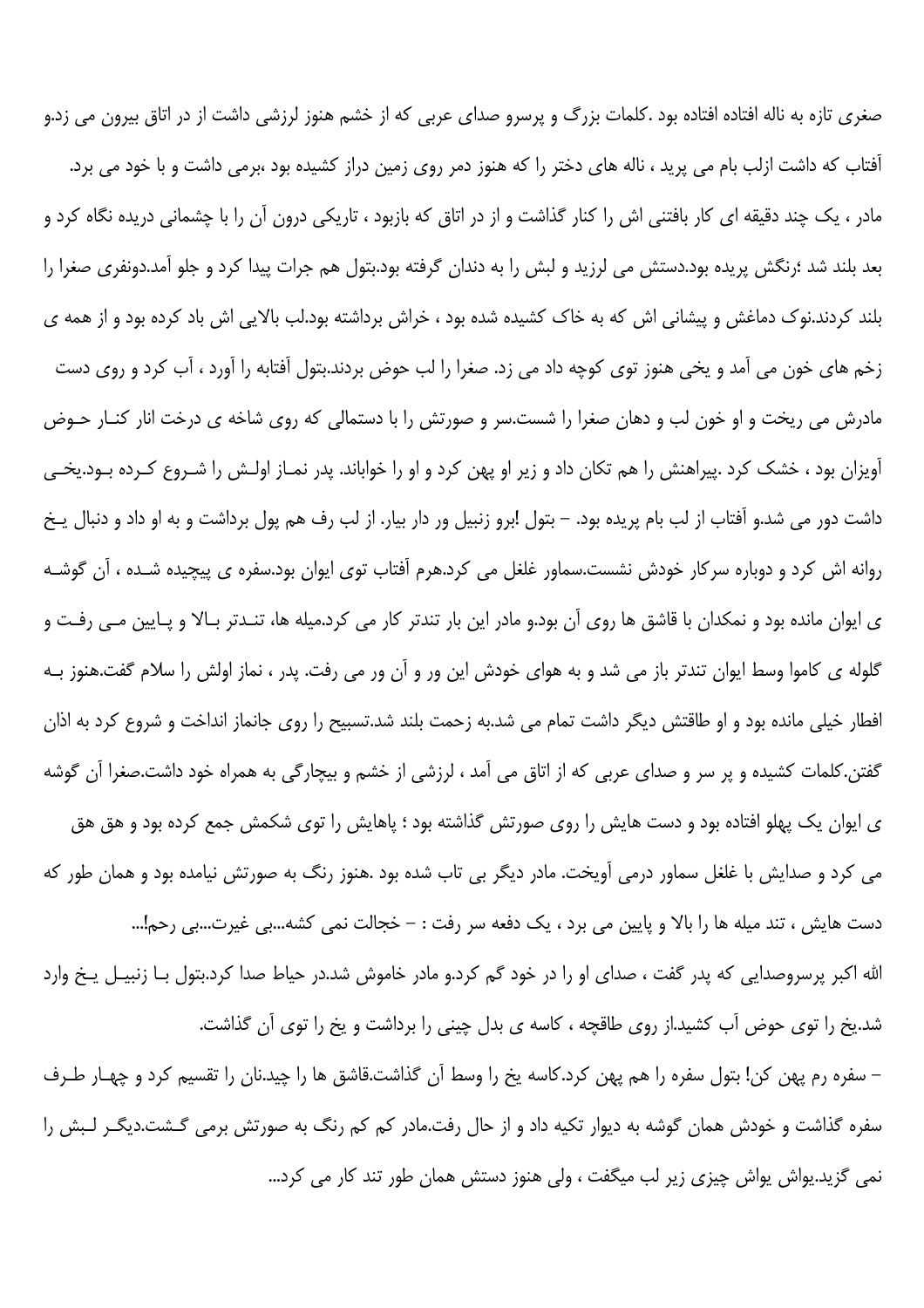– بتول !چراغو روشن کن. آفتاب پریده بود.هوا تاریک می شد و از پدر که نماز عصرش را آهسته می خواند ، صدایی شنیده نمی شد.فقط گاهی سوت بلند یک (ص) خود را از تاریکی اتاق بیرون می کشید و در گرمای اول غروب گم می شد ؛ و بعد هم کنده ی زانوی او که روی جانماز می نشست ، گرپ ، صدا می داد . وصغرا آهسته آهسته ناله می کرد و همان گوشه افتاده بود. -بسه دیگه …بسه ، و زیر لب افزود: -بی رحم…بی غیرت.

مادر این را گفت و کارش را کنار گذاشت .کفشش را پوشید ، و رفت. به آشپزخانه که رسید صدا زد: – بتول !پاشو خربوزه رو بیار یاره کن. بتول یاشد و رفت توی اتاق.از کنار پدرش که داشت نمازش را سلام میداد رد شد.وقتی برگشت یک سینی با یک کارد آورد.آن ها را توی سفره گذاشت.کفشش را پوشید ، آهسته آهسته به طرف پاشیر رفت و خربزه را آورد.آن را چهارقاچ کرد.دو قاچ بزرگ تر و دوتای دیگر کوچک تر.تخمه ی آن را توی یک سینی زیر استکانی خالی کرد ؛ دگذاشت طاقچه ، قاچ های خربـزه را یکی یکی برید و هرکدام را سرجایش گذاشت. – بتول !چراغو بیار. صدای پدر از توی اتاق این طور گفت.صدا دیگر از خشم نمی لرزید. ولی هنوز از بیچارگی کشیده بود.بتول چراغ را برد توی اتاق.جلوی جانماز پدرش گذاشت و به صدای پدرش که بلند بلنـد قرآن می خواند گوش می داد.صغرا ناله اش بند آمده بود .بتول نگاهی به او کرد و خودش را به آن طرف کشید.

–صغرا!صغرا!نخواب!افطار نزديكه.پاشو! شانه اش را تكان داد.صغرا كه چند دقيقه ساكت مانده بود دوباره به ناله افتـاد و ايـن بـار سخت گریه می کرد.شانه هایش همان طور که یک پهلو خوابیده بود تکان می خورد ، بتول هم داشت گریـه اش مـی افتـاد.آب

دهان خود را به زور قورت داد.روی صغرا خم شد و گفت : – هیچ چی نگو!بسه دیگه!تو که بابارو می شناسی .هیچ چی نگو! می دونی که دم افطار سگ میشه . و این کلمه ی آخری را که می گفت نگاهش به طرف در اتاق برگشت که نـور چـراغ از آن بیرون می زد.سرو صدایی که از آشیزخانه می آمد ، خوابید و مادر با ظرف غذا بیرون آمد.کفشش را که روی زمین می کشید ، پای ایوان کند …ظرف غذا را توی سفره گذاشت.بخار غذا نه رنگی داشت و نه بویی.

–پس بشقابا کوش ، بتول؟! بتول به عجله خود را جمع و جور کرد و توی اتاق رفت . از پهلوی پدرش رد شد و غرشـی را کـه او کرد نشنیده گرفت.در صندوق صدا کرد و بتول وقتی برگشت بشقاب ها را توی سفره گذاشت.هوا داشت تاریک می شـد.صـدای گریه ی صغرا بند آمده بود.شاید مغرب شده بود ، تک صدای اذان گوهای تازه کار از دوردست می آمد و با هرم آفتاب که هنوز صدای قرآنش ، با قرائت و کشیده از توی اتاق بیرون زد. –بتول !یاشو چراغو وردار بیا.صغرا تو هم یاشو دیگه!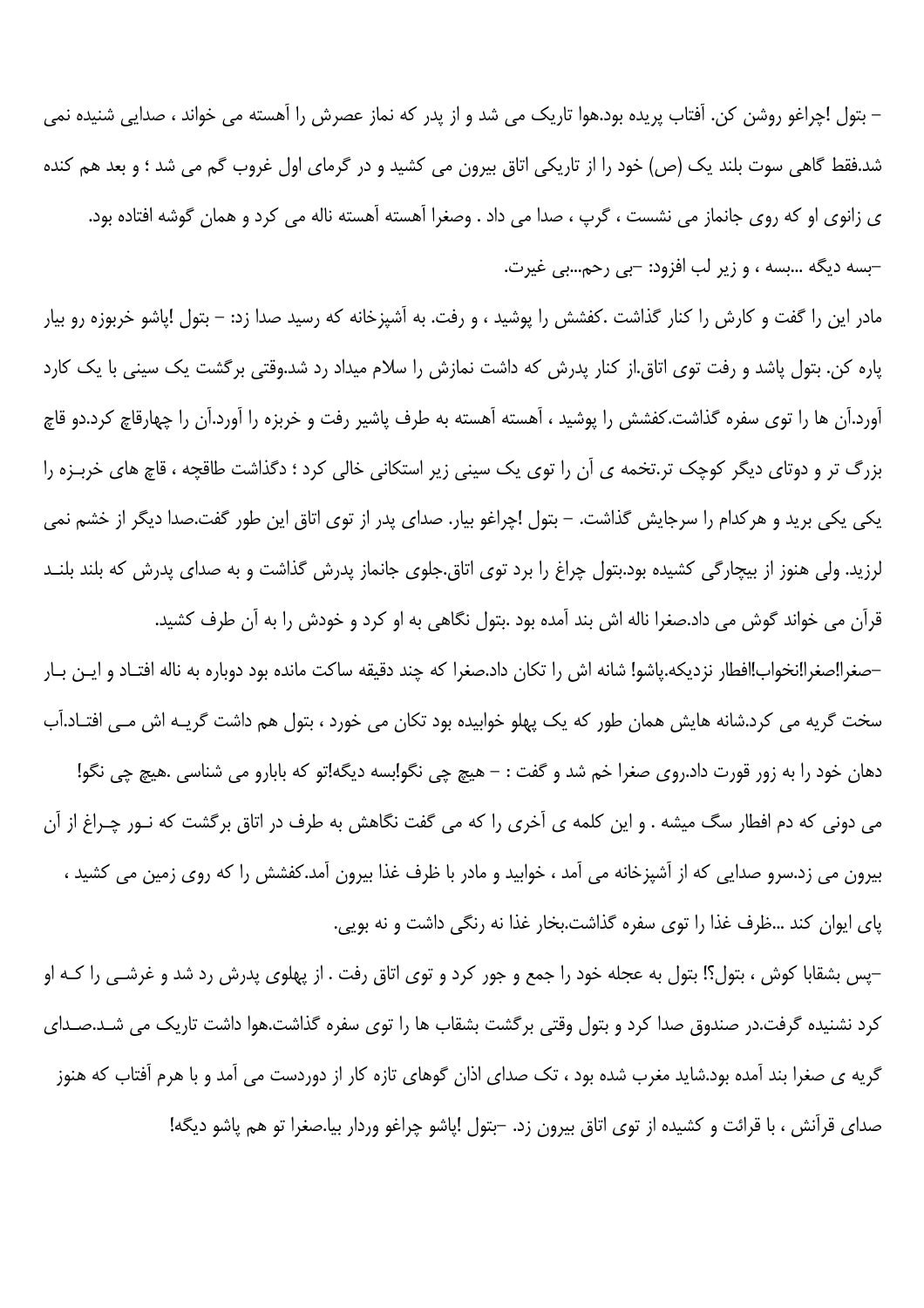صدایش آمرانه بود و بی حوصله بود.بتول داشت بلند می شد که چراغ را بیاورد.ولی پدر قرآنش را بست ، چراغ را برداشت و توی ایوان آمد. چراغ را توی طاقچه گذاشت و کنار سفره نشست .بتول پهلوی دست او نشسته بود .صغرا هم بلند شده بود و پدر هنوز زیر لب ذکر می گفت.مادر پای سماور نشسته بود.سه تا استکان آب جوش ریخت .جلوی آن ها گذاشت و خودش با خربزه افطار کرد.گربه هم از راه رسیده بود و کنار سفره ، همان دم ایوان سر دودست نشسته بود.بخار بی نرگ غذا با بخار سماور می آمیخت و صغرا هنوز سکسکه می کرد.مادر سرش را از روی سفره برد اشت.رنگ از صورتش پریده بود و لب هایش می لرزید.یک دم نگاهش را به صورت پدر دوخت و بعد : –خجالت نمی کشی؟این دست مزد دم افطارشونه؟وادارشون کرده ای روزه بگیرند؟… و حالا خون به صورتش دویده بود.دستش توی ظرف خربزه مانده بود و هیچ ازین روگردان نبود که هر چه از دهانش درآمد ، به شوهرش بگوید.پدر استکان آب جوش را به آرامی توی نعلبکی گذاشت و از روی بی حوصلگی گفت :–خوبه .بذار افطار کنـیم…و بشقاب خربزه اش را پیش کشید. –چه افطاری ؟از زهر هلاهلم بدتره ! پدر ساکت بـود و خربـزه مـی خـورد.صـغرا آهـسته مـی لرزید.بتول نگران بود و چشمش دودو می زد.سماور غلغل می کرد. مادر بشقابش را کنارزده بود و هنوز نمی توانست آرام باشد. –دیگه بچه هاتم فهمیده ن که چرا این طور دم افطار سگ میشی… پدر حوصله اش سررفت بشقاب را به سختی کنارزد.صدایش رگه دارشده بود و می لرزید:–می ذاری یه لقمه زهر مار کنیم یا نـه؟–مگــه تــو گذاشــته ای؟از اول مــاه تـا حـالا…صـدای مــادر میلرزید.پدر قرمز شده بود .می خواست چیزی بگویددهانش باز ماند ؛ ولی صدایی از آن بیرون نیامد.دیگر طاقتش تمام شده بود.دامن سفره را گرفت ، به جلو پرت کرد و توی تاریکی اتاق رفت.دامن سفره رو ی ظرف غـذا افتـاد.یـک ظـرف خربـزه هــم برگشت و چربی غذا داشت توی سفره می دوید.مادر هنوز بد می گفت.بتول هاج و واج مانده بود و چشم هـایش دیگـر دور نـیم زد.صغرا دوباره به گریه افتاده بود.دست هایش را به صورتش گرفته بود و همان طور که سر سفره نشسته بود ، شانه هایش تکان می خورد.در حیاط که بسته شد ، محکم صدا کرد و گربه از صدای آن متوحش شد. هرم آفتاب پریده بود.سماور کناره سفره مـی جوشید.هوا تاریک تاریک شده بود .و هیاهوی دور اذان گوها رو به خاموشی می رفت.

٨

#### **گناه**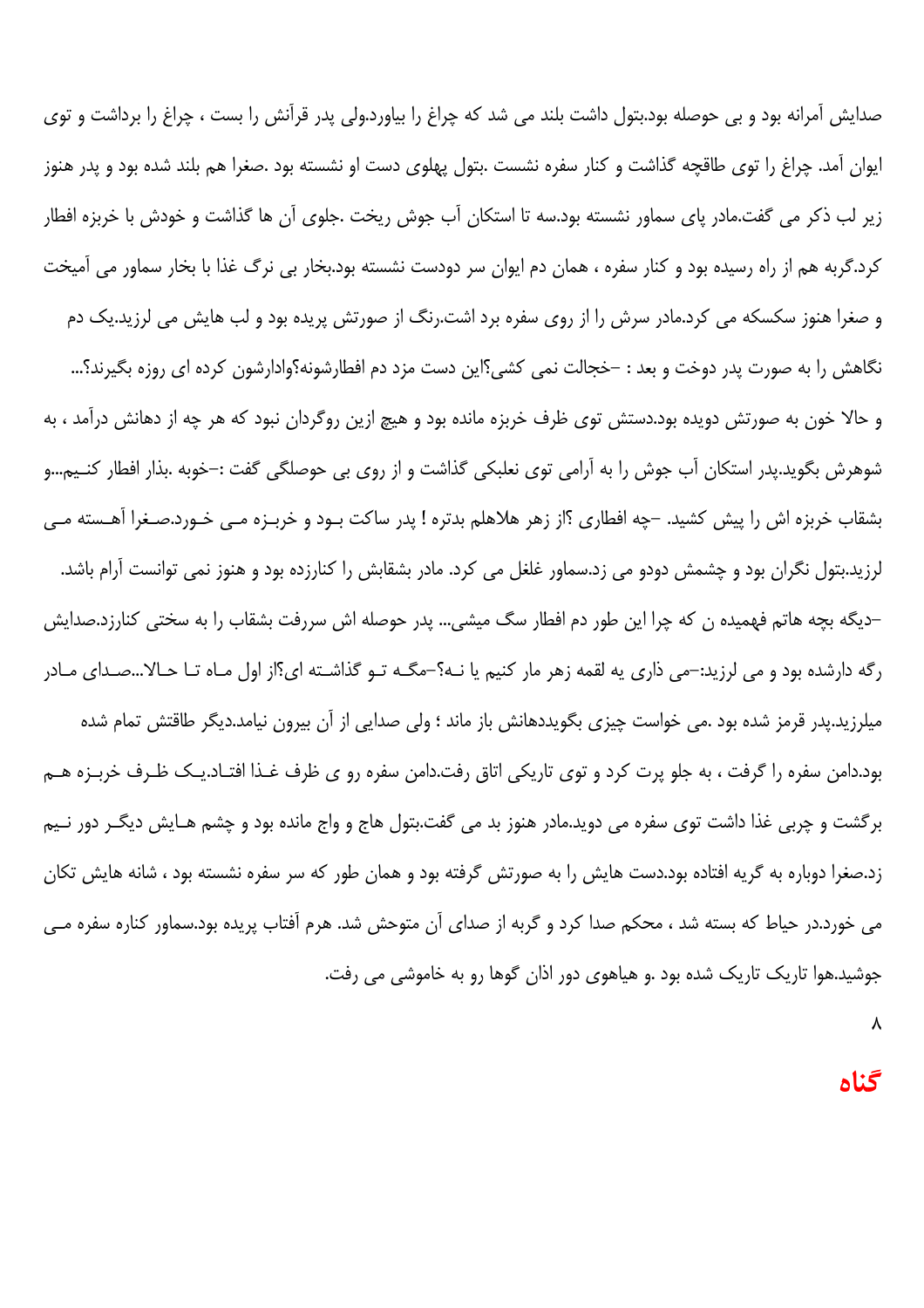شب روضه هفتگی مان بود.و من تا پشت بام خانه را آب و جارو کردم و رخت خواب هـا را انـداختم ، هـوا تاريـک شـده بـود.و مستعمعین روضه آمده بودند. حیاطمان که تابستان ها دورش را با قالی های کناره مان فرش می کردیم و گلدان ها را مرتب دور حوضش می چیدیم، داشت پرمی شد.من کارم که تمام می شد ، توی تاریکی لب بام می نشستم و حیاط را تماشا می كردم .وقتى تابستان بود و روضه را توى حياط مى خوانديم ، ايـن عـادت مـن بـود.اَن شـب هـم مـدتى تـوى حيـاط را تماشـا کردم.طوری نشسته بودم که سر و بدنم در تاریکی بود و من در روشنی حیاط ، مردم را کـه یکـی یکـی مـی آمدنـد و سـرجای همیشگی خودشان می نشستند، تماشا می کردم. خوب یادم مانده است.باز هم آن پیرمردی که وقتی گریه می کرد ، آدم خیال می کرد می خندد ، آمد و سرجای همیشگی اش ، پای صندلی روضه خوان نشست. من و خواهرم همیشه از صـدای گریــه ایــن پیرمرد می خندیدیم.و مادرم ما را دعوا می کرد و پشت دستش را گاز می گرفت و مارا وامی داشت استغفار کنیم. یکی دیگر هم بود که وقتی گریه می کرد ، صورتش را نمی پوشانید.سرش را هم پایین نمی انداخت. دیگران همه این طور می کردند.مثـل این که خجالت می کشیدند کس دیگری اشکشان را ببیند.ولی این یکی نه سرش را پایین می انداخت ، و نه دستش را روی صورتش می گرفت.همان طور که روضه خوان می خواند ، او به روبه روی خود نگاه می کرد و بی صدا اشک از چـشمش ، روی صورتش که ریش جوگندمی کوتاهی داشت، سرازیر می شد.آخر سرهم وقتی روضه تمام می شد ، می رفت سر حوض ، و صورتش را آب می زد.بعد همانطور که صورتش خیس شده بود ، چایی اش رامی خورد و می رفت.من نمی دانستم زمـستان هـا چه می کند که روضه را توی پنجدری می خواندیم. اما تابستان ها، هر شب که من از لب بام ، بساط روضه را می پاییـدم، ایـن طور بود. من به این یکی خیلی علاقه پیدا کرده بودم .وقتی هم که تنها بودم ، به شنیدن صدای گریه اش نمی خندیدم ، غـصه ام می شد.ولی هروقت با این خواهر بدجنسم بودم ، او پقی می زد به خنده و مرا هم می خنداند. وآن وقت بود که مادرمان عصبانی می شد.جای معینی نداشت .هر شبی یک جا می نشست .من به خصوص از گریه اش خوشـم مـی آمـد کـه بـی صـدا بود.شانه هایش هم تکان نمی خورد.صاف می نشست، جم نمی خورد واشک از روی صورتش سرازیر می شد و ریش جوگندمی اش ، از همان بالای بام هم پیدا بود که خیس شده است.آن شب او هم آمـد و رفـت ، صـاف روبـه روی مـن ، روی حصیر نشست . کناره هامان همه دور حیاط را نمی پوشاند و یک طرف را حصیر می انداختیم. طرف پایینحیـاط دیگـر پـر شـده بود.رفقای درم همه همان دم دالان می نشستند . آبدارباشی شب های روضه هم آ ن طرف ، تـوی تـاریکی ، پـشت گلـدان هـا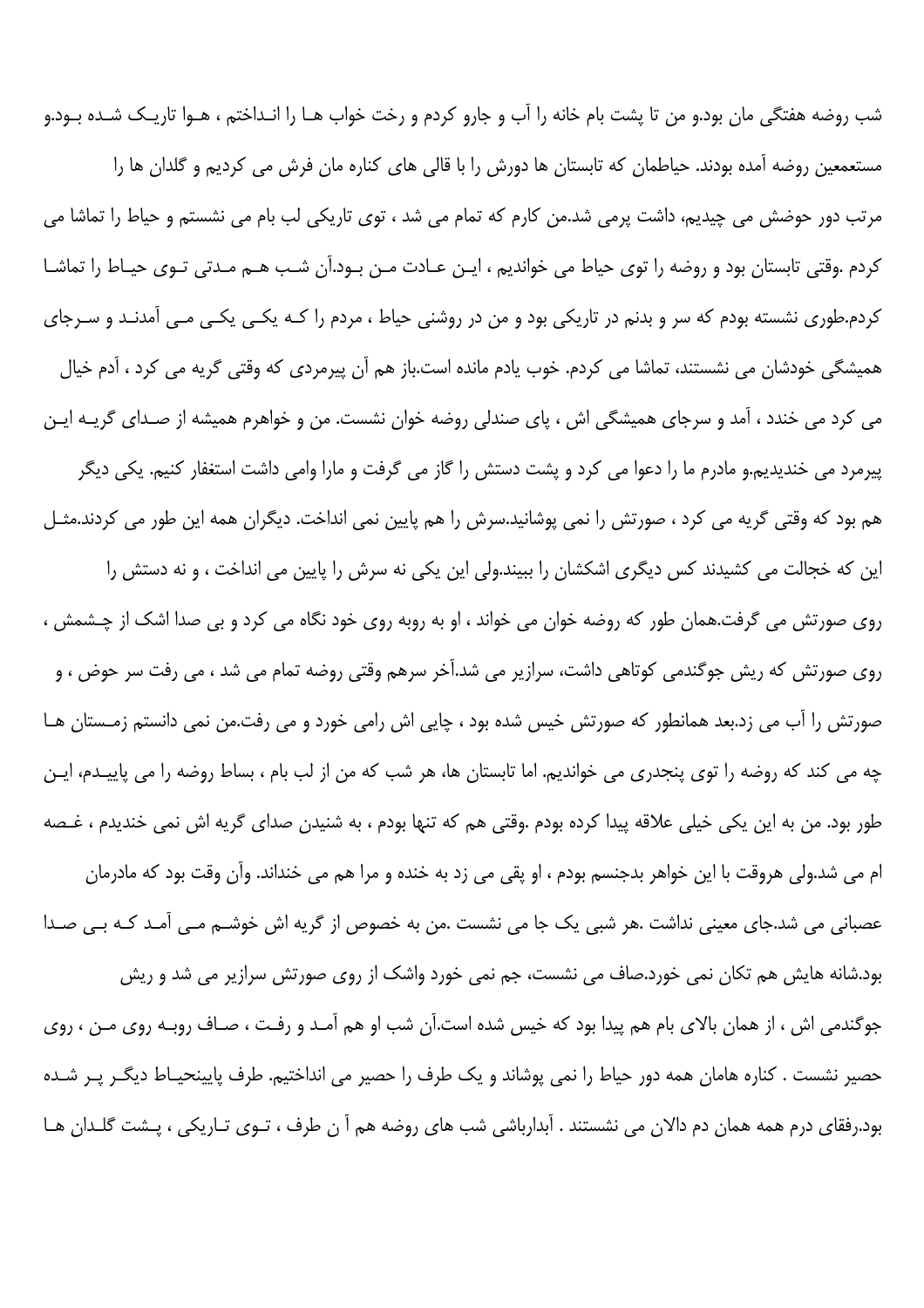ایستاده بود و نماز می خواند و من فقط صدایش را می شنیدم که نمازش را بلند بلند می خواند.چه قدر دلم می خواست نمـازم را بلند بلند بخوانم .چه آرزوی عجیبی بود!از وقتی که نماز خواندن را یاد گرفته بودم، درست یادم است ، این آرزو همین طور در دلم مانده بود و خیال هم نمی کردم این آرزو عملی بشود .عاقبت هم نشد . برای یک دختر ، برای یک زن کـه هـیچ وقـت نبايد نمازش را بلند بخواند ، اين آرزو كجا مي توانست عملي بشود؟اين را گفتم .مدتي توي حياط را تماشا مي كردم و بعد وقتی که پدرم هم از مسجد آمد ، من زود خودم را از لب بام کنار کشیدم و بلند شدم.لازم نبود که دیگر نگاه کنم تـا ببیـنم چه خبر خواهد شد.و مردم چه خواهند کرد. پدرم را هم وقتی می آمد ، خودم که نمی دیدم . صدای نعلینش که توی کوچه روی پله دالان گذاشته می شد ، و بعد ترق توروق پاشنه آن که روی کف دالان می خـورد ، مـرا متوجـه مـی کـرد کـه پـدرم آمـده است.پشت سر او هم صدای چند جفت کفش دیگر را روی آجر فرش دالان می شنیدم. این ها هم موذن مـسجد پـدرم و دیگـر مریدها بودند که با پدرم از مسجد برمی گشتند.دیگر می دانستم که وقتی پدرم وارد می شود ، نعلینش را آن گوشه پای دیوار خواهد کند و روی قالیچه کوچک ترکمنی اش ، که زیر پا پهن می کرد، چند دقیقه خواهد ایستاد و همـه کـسانی کـه دور حیاط و توی اتاق ها نشسته اند و چای می خورند و قلیان می کشند ، به احترامش سرپا خواهند ایستاد و بعـد همـه بـا هـم خواهند نشست.این ها را دیگر لازم نبود ببینم.همه را می دانستم.آن وقت آخرهای تابستان بود و من شاید تابستان سومم بود که هر شب روضه ، وقتى رخت خواب ها را پهن مى كردم، لب بام ٍ مى آمدم و توى حياط را تماشا مى كردم. مادرم دو سه بار مرا غافلگیر کرده بود و همان طور که من مشغول تماشا بودم ، از پلکان بالا آمده بود و پشت سرمن که رسیده بود ، آهسته صـدایم کرده بود.ومن ترسان و خجالت زده از جا پریده بودم .جلوی مادرم ساکت ایستاده بودم.و در دل با خود عهد کرده بودم که دیگر لب بام نیایم.ولی مگر می شد؟آخر برای یک دختر دوازده سیزده ساله، مثل آن وقت من ، مگر ممکن بود گوش بـه ایـن حرفهـا بدهد؟این را گفتم.پدرم که آمد ، من از جا پریدم و رفتم به طرف رختخواب ها.خوبیش این بود که پدرم هنوز نمی دانست من شب های روضه لب بام می نشینم و مردها را تماشا می کنم.اگر می دانست که خیلی بد می شد.حتم داشتم که مادر چغلبی مـرا به پدر نخواهد کرد.چه مادر مهربانی داشتیم!هیچ وقت چغلی ما را نمی کرد که هیچ ، همیشه هم طرف ما را می گرفت

و سر چادر نماز خریدن برایمان ، با پدرم دعوا هم می کرد. خوب یادم است.رخت خواب ها پهن بود.هوای سرشب خنک شده بود و من وقتی روی دشک خودم ، که مال من تنها نبود و با خواهر هفت ساله ام روی آن می خوابیدم ، نشستم ، دیـدم کـه خیلـی خنک بود.چقدر خوب یادم مانده است!هیچ دیده اید آدم بعضی وقت ها چیزی را که خیلی دلش می خواهد یادش بماند، چـه زود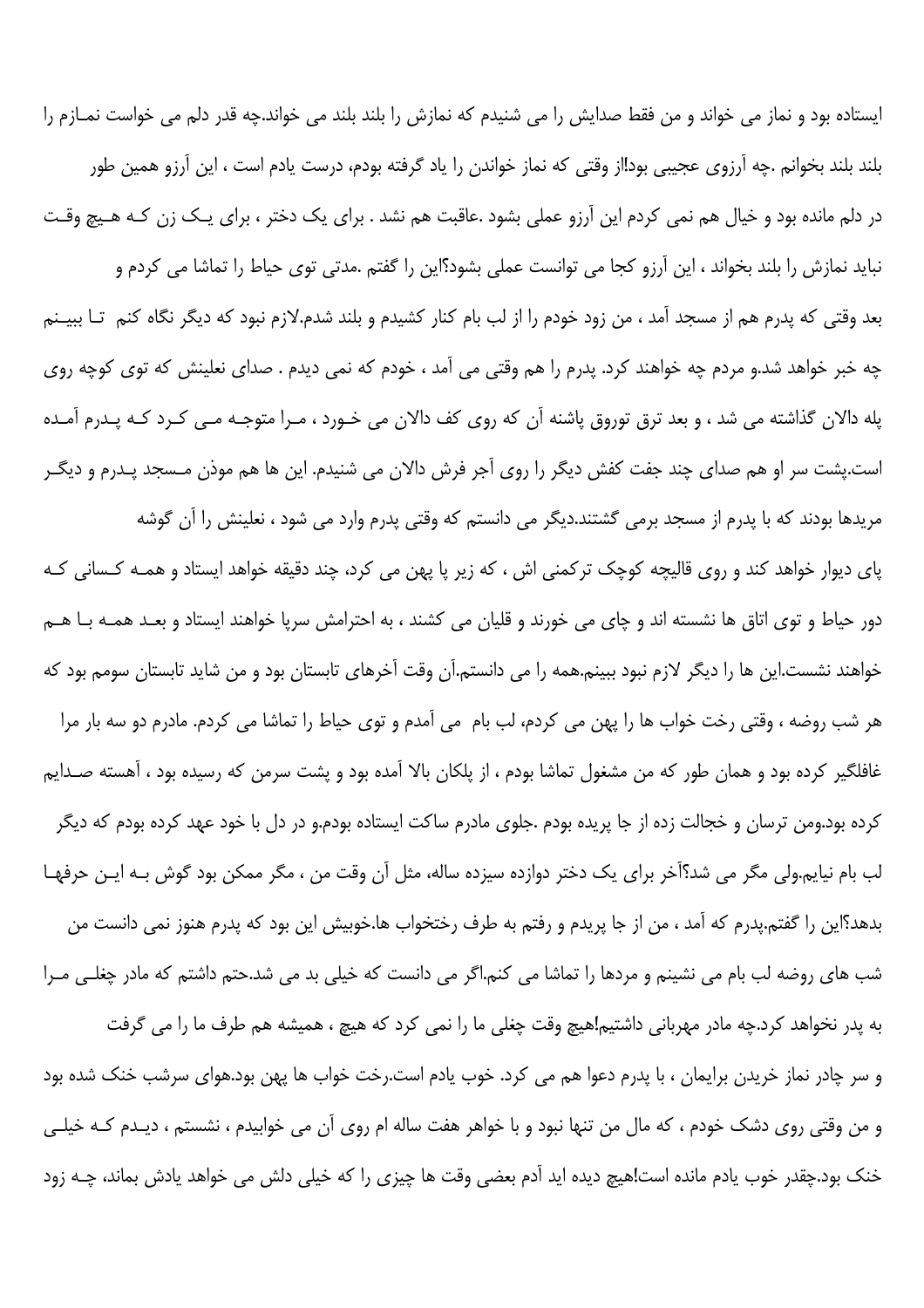فراموش می کند؟ اما بعضی وقت ها هم این وقایع کوچک چه قدر خوب یاد آدم می ماند!همه چیز آن شب چه خـوب یـاد مـن مانده است!این هم یادم مانده است که به دختر همسایه مان که آمده بود رخت خواب هاشان را پهن کند و از لب بـام مـرا صـدا كرد محلي نگذاشتم.خودم را به خواب زدم و جوابش را ندادم.خودم هم نمي دانم چرا اينكار را كردم، ولي دشكم آنقدر خنك بـود که نمی خواستم از رویش تکان بخورم .بعد که دختر همسایه مان پایین رفت ، من بلند شدم و روی رخت خوابم نشستم ، به چه چیزهایی فکر می کردم ، یک مرتبه به صرافت افتادم ، به صرافت این افتادم که مدت هاست دلم می خواهـد یواشـکی بـروم و روی رختخواب پدرم دراز بکشم.هنوز جرات نداشتم آرزو کنم که روی آن بخوابم.فقط مـی خواسـتم روی آن دراز بکـشم.رخـت خواب پدرم را تنهایی آن طرف بام می انداختیم. من و مادرم و بچه ها این طرف می خوابیدیم و رخت خـواب بـرادرم را کـه دو سال بزرگتر از من بود آن طرف ، آخر ردیف رخت خوابهای خودمان می انداختیم.همچه کـه ایـن خیـال بـه سـرم زد، بـاز مثـل همیشه اول از خودم خجالت کشیدم و نگاهم را از سمت رخت خواب ها پدرم برگرداندم.بعد هم خوب یادم هست که مدتی به آسمان نگاه کردم.دو سه تا ستاره هم پریدند.ولی نمی شد.پاشدم و آهسته آهسته و دولا دولا برای این که سرم در نـور چراغ های حیاط نیفتد ، به آن طرف رفتم و کنار رختخواب پدرم ایستادم.تنها رخت خواب او ملافه داشت.خوب یادم است. هر شب وقتی رخت خوابش را پهن می کردم ، دشک را که می تکاندم و متکا را بالای آن می گذاشتم و لحاف را پایینش جمـع می کردم ، یک ملافه سفید و بزرگ هم داشت که روی همه اینها می انداختیم و دورو برش را صاف می کردیم.سفیدی ملافه رخت خواب پدرم ، در تاریکی هم به چشم می زد و هرشب این خیال را به سر من می انداخت.هر شب مرا به هوس مـی انداخت.به این هوس که یک چند دقیقه ای ، نیم ساعتی ، روی آن دراز بکشم.به خصوص شب های چهارده که مهتاب سـفیدتر بود و مثل برف بود.چه قدر این خیال اذیتم می کردم!اما تا آن شب ، جرات این کار را نکرده بودم .نمی دانم چه بود کسی نبود که مرا ببیند.کسی نبود که مرا ببیند.اگر هم می دید ، نمی دانم مگر چه چیز بدی در این کار بـود.ولـی هروقـت ایـن خيال به سرم مي افتاد، ناراحت مي شدم.صورتم داغ مي شد.لب هايم مي سوخت و خيس عرق مي شدم و نزديک بود به زمـين بخورم.کمی دودل می ماندم و بعد زود خودم را جمع و جور می کردم و به طرف رخت خواب های خودمان فرار می کردم و روی دشک خودم می افتادم .یک شب ، چه خوب یادم مانده است، گریه هم می کردم.بعد خـودم از ایـن کـارم خنـده ام مـی گرفت و حتی به خواهرم هم نگفتم. اما چه قدر خنده دار بود گریه آن شب من!وقتی روی رخت خواب خودم افتادم ،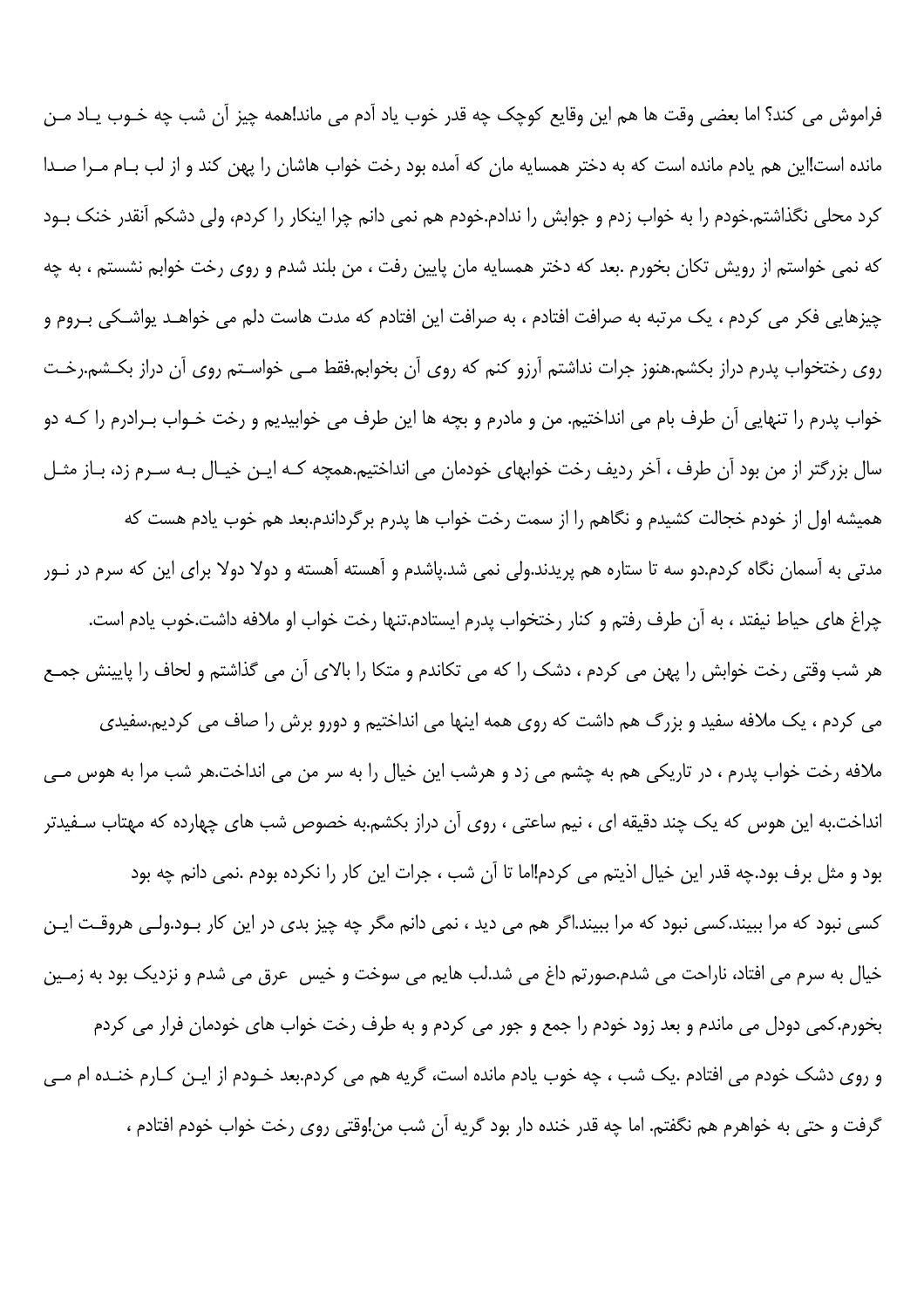مدتی گریه کردم و بین خوب و بیداری بودم که خواهرم آمد بالا و صدایم کرد که شام یخ کرد.آن شب هم وقتی این خیـال بـه سرم افتاد، اول همان طور ناراحت شدم.سفیدی رخت خواب پدرم را هرشب به خواب می دیدم. ولی مگــر جــرات داشــتم بــه آن نزدیک شودم؟اما آن شب نمی دانم چه طور شد که جرات پیدا کردم.مدتی پای رخت خوابش ایستادم و به ملافه سـفیدش و بـه دشک بلندش نگاه کردم و بعد هم نفهمیدم چه طور شد یک مرتبه دلم را به دریا زدم و خودم را روی رخت خواب پدرم انداختم. ملافه خنک خنک بود و پشت من تا پایین پاهایم آنقدر یخ کرد که حالا هم وقتی به فکرش می افتم ، حظ می کنم .شاید هــم از ترس و خجالت وحشت کردم که اینطور یخ کردم.ولی صورتم داغ بود و قلبم تند می زد.

مثل این که نامحرم مرا دیده باشد.مثل وقتی که داشتم سرم را شانه می کردم و پدرم از در وارد می شد و من از ترس و خجالت وحشت می کردم ولی خجالتم زیاد طول نکشید.پشتم گرم شد.عرقم بند آمد و دیگر صورتم داغ نبود .ومن همان طـور کـه روی رخت خواب پدرم طاقباز افتاده بودم ، خوابم برد.برادرم مدرسه می رفت و تنها من در کارهای خانـه بـه مـادرم کمـک میکـردم. خستگی از کار روز و رخت خواب ها را که پهن کرده بودم ، مرا از یا درآورده بود و نمی دانم آن شب اصلاچه طور شده بـود کـه

من خواب ديو پيدا كرده بودم.هروقت به فكر آن شب مي افتم ، هنوز از خجالت آب مي شوم و مو برتنم راست مي شود.من که دیگر نفهمیدم چه اتفاقهایی افتاد.فقط یک وقت بیدار شدم و دیدم لحاف پدرم تا روی سینه ام کشیده شده است و مثل ایـن که کسی پهلویم خوابیده است.وای!نمی دانید چه حالی پیدا کردم !خدایا!یواش اما با عجله تکان خوردم و خواستم یک پهلو بشوم .ولي همان تكان را هم نيمه كاره ول كردم و خشكم زد و همان طور ماندم .سرتاپايم خيس عرق شده بود و تـنم داغ داغ بـود و چانه ام می لرزید.پاهایم را یواش یواش از زیر لحاف پدرم درآوردم و توی سینه جمع کردم. پدرم پشتش را به مـن کـرده بـود و یک پهلو افتاده بود.دستش را زیر سرش گذاشته بود و سبیل می کشید.و من که نتوانستم یک پهلو شــوم، دود سـیگارش را مــی دیدم که از بالای سرش بالا می رفت.از حیاط نور چراغ های روضه بالا نمی آمد . سروصدایی هم نبود.فقط صدای کاسه بشقاب

از روی بام همسایه مان–که دیر و همان روی بام شام می خوردند–می آمد.وای که من چه قدر خوابیده بودم!چه طور خوابم برده بود!هنوز چانه ام می لرزید و نمی دانستم چه کار کنم .بلند شوم؟ چطور بلند شوم ؟همان طور بخوابم؟چطـور پهلـوی پدرم همانطور بخوابم؟دلم می خواست پشت بام خراب شود و مرا باخودش پایین ببرد.راستی چه حالی داشتم !در این عمر چهـل ساله ام ،حتی یک دفعه هم این حال به من دست نداده است.اما راستی چه حال بدی بود!دلم می خواست یک دفعه نیست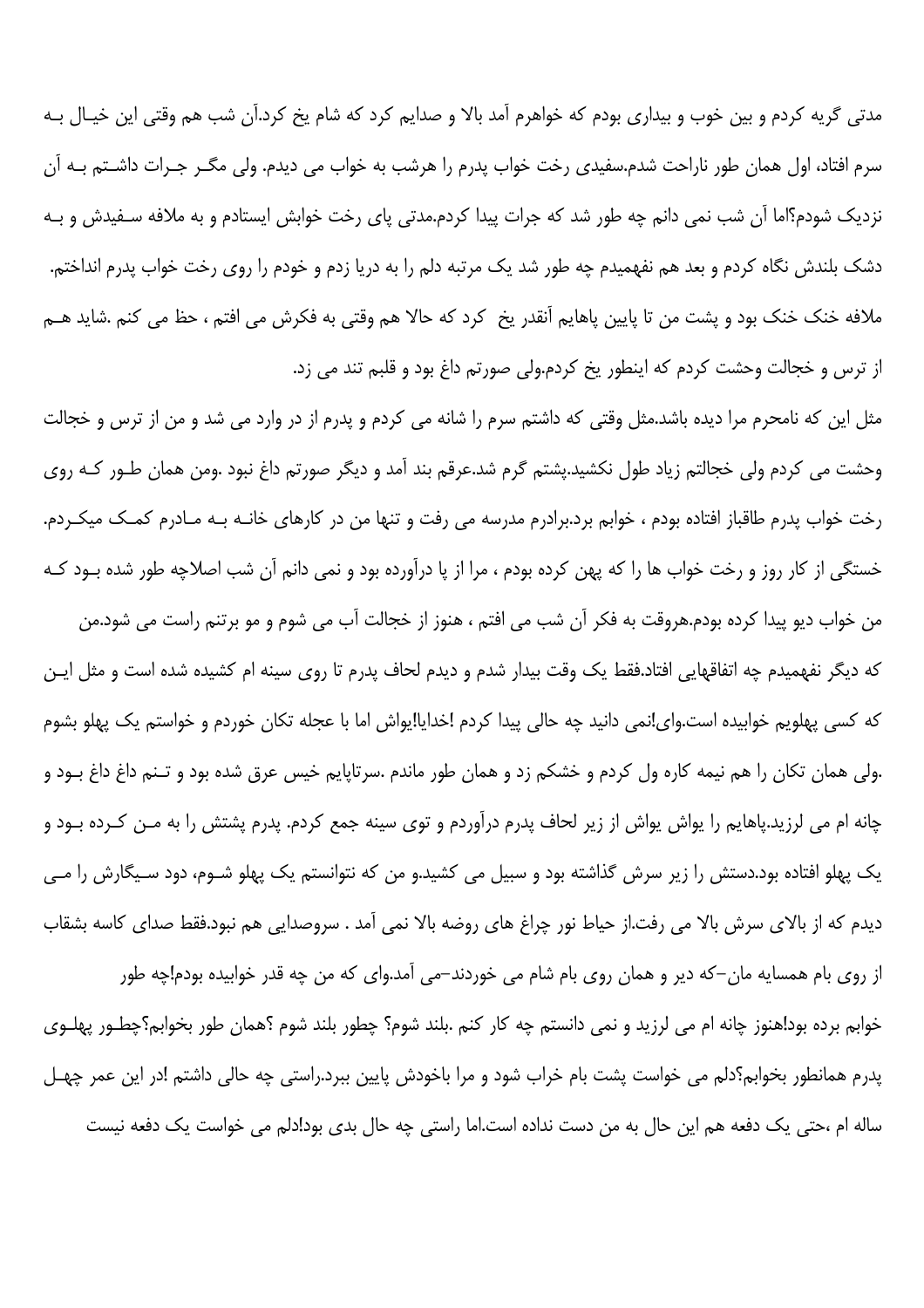بشوم تا پدرم وقتی رویش را برمی گرداند، مرا در رختخواب خودش نبیند.دلم می خواست مثل دود سیگار پدرم –که بـه آســمان می رفت و پدرم به آن توجهی نداشت–دود می شدم و به آسمان می رفتم.و پدرم مرا نمی دید که این طور بی حیـا، روی رخـت خوابش خوابیده ام.وای که چه حالی داشتم!کم کم باد به پیراهنم ، که از عرق خیس شده بود ، می خورد وسردم شـده بـود.ولـی

مگر جرات داشتم از جایم تکان بخورم ؟هنوز همانطور مانده بودم. نه طاقباز بودم و نه یک پهلو.یک جوری خودم را نگه داشته بودم.خودم هم نمی دانم چه جور بود،ولی پدرم هنوز پشتش به من بود و دراز کشیده بود و سیگارش را دود می داد.بعـضی وقت ها كه به فكر اين شب مي افتم ، مي بينم اگر يدرم عاقبت به حرف نيامده بود ، من آخر چه مي كردم!مثل ايـن كـه اصـلا قدرت هیچ کاری را نداشتم و حتما تا صبح همان طور می ماندم و از سرما یا ترس و خجالت خشکم می زد.

اما بالاخره پدرم به حرف آمد و همان طور که سبیلش به دهنش بود، از لای دندانهایش گفت: « دخترم !تو نماز خوندی؟» من نماز نخوانده بودم .همان از سر شب که بالا آمده بودم، دیگر پایین نرفته بودم .ولی اگر هم نماز خوانـده بـودم، مـی بایـد در جواب پدرم دروغ می گفتم و می گفتم که نماز نخوانده ام.بالاخره این هم خودش راه فراری بـود و مـی توانـست مـرا خـلاص کند.اما به قدری حال خودم از دستم رفته بود و ترس و خجالت به قدری آبم کرده بود که اول نفهمیدم در جواب پدرم چه گفـتم .ولي بعد كه فكر كردم،يادم آمد.مثل اين كه در جواب گفته بودم : « بله نماز خوانده م.»

ولی بالاخره همین سوال و جواب ، وسیله این را به من داد که در یک چشم به هم زدن بلند شوم و کفش هایم را دست بگیرم و خودم را از پله ها پایین بیندازم . سوال پدرم مثل این که مرا از جا کند.راستی از پلکان خود را پایین انداختم و وقتی توی ایـوان ، مادرم رنگ و روی مهتابی مرا دید ، وحشتش گرفت.و پرسید : « چرا رنگت این جور پریده ؟» و من وقتی برایش گفـتم ، خـوب یادم است که رویش را تند از من برگرداند و همان طور که از ایوان پایین می رفت ، گفت : « خـوب دختـر ، گنـاه کبیـره کـه نکردی که!» اما من تا وقتی که شامم را خوردم و نمازم را خواندم ،هنوز توی فکر بودم و هنوز از خودم و از چیز دیگری خجالت

می کشیدم.مثل این که گناه کرده بودم. گناه کبیره.مثل این که رخت خواب پدرم مرد نامحرمی بوده است و مرا دیده. این مطلب را از آن وقت ها همین طور بفهمی نفهمی درک می کردم.اما حالا که فکر می کنم ، می بینم ترس و وحشتی که آن وقت داشتم ، خجالتی که مرا آب می کرد ، خجابت زنی بود که مرد نامحرمی بغلش خوابیده باشد.وقتی بعد از همه ، دوباره بالا رفتم و آهسته توی رخت خواب خودم خزیدم و لحاف را تا دم گوشم بالا کشیدم ، خوب یادم است مادرم یهلوی پدرم نشسته بود و میگفت: « اما راسی هیچ فهمیدی که دخترت چه وحشت کرده بود؟به خیالش معصیت کبیره کرده !»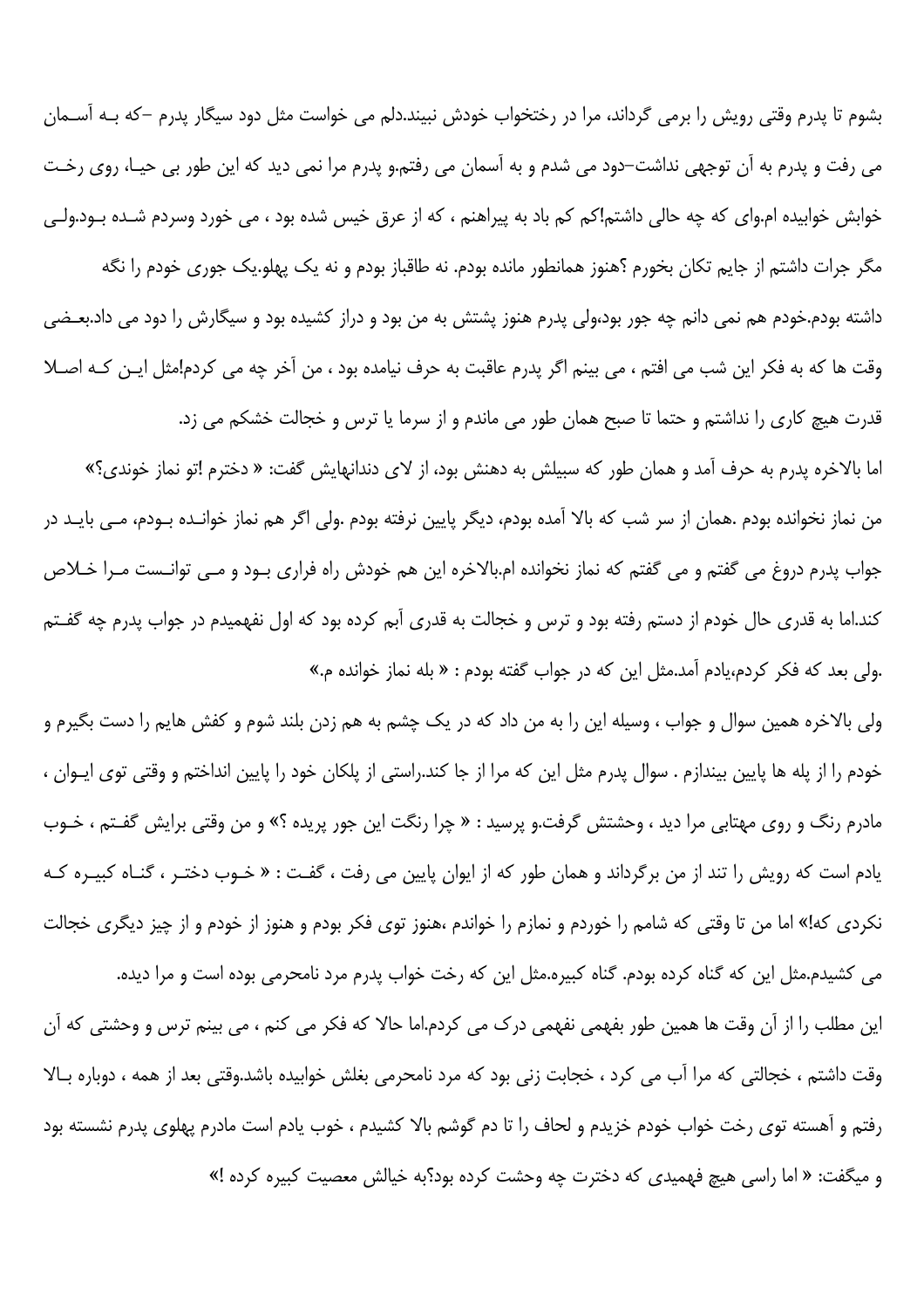و پدرم ، نه خندید و نه حرفی زد.فقط صدای یکی که به سیگارش زد، خیلی کشیده و دراز بود و من از آن خوابم برد.

# نزديک مرزون أباد

وقتی صدای در اتاق مرا از خواب پراند ، من خواب امتحان آخـر سـال را مـی دیـدم کـه مـی بایـست در تهـران از شـاگردهایم بکنم.رفیق هم سفرم زودتر بیدار شده بود.کلید چراغ اتاق ما روی خود سرپیچ بود و رفیقم وقتی نشست مرد باریک و مرتبی ک با یک پاسبان تفنگ به دست ، وارد اتاق شده بود ؛ خودش را این طور معرفی کرد : –بنده حسن نوری ؛ بازرس شهربانی شاهی. ما ساعت هشت به شاهی رسیده بودیم و در این میهمانخانه برای یک شب اتاق گرفتـه بـودیم.و مـن تـازه چـشمم گـرم شـده بود.شهر حکومت نظامی بود و هیچ استعبادی نداشت که این وقت شب مزاحم آدم بشوند.

بازرس روی تنها صندلی اتاق که رفیقم به او نشان داده بود ، نشست.و پاسبان تفنگ به دست همان دم در پـشت تخـت خـواب رفیقم ایستاد. مامور شهربانی بی این که از این مزاحمت بی موقع خود ، معذرتی بخواهد و بی هیچ مقدمه ای شروع کرد : –اسم شريف جناب عالي؟ رفيقم اسمش را گفت و ساكت ماند و او از من پرسيد: –آقايون با هم سفر مي كرده ن؟ من جواب دادم : –بله . –کی از بابلسر تشریف آوردین؟ –همین امشب؛ اول شب . –تو راه با احمد علی کیا کلاهی ژانـدارم ؛ تـا كجا همراه بودين؟ من گفتم : –همچه كسى با ما نبود...و توى فكر رفتم. رفيقم كه زودتر از من به صرافت افتاده بود ، گفت : –شايد يارو را مي گه …و من افزودم :–چرا .يه ژاندارم با ما هم سفر بود.ما اسمشو كه به ما نگفت:مامور شهرباني گفت : –همین خودشه .تا کجا با شما بود ؟–سر کیلومتر ۹ که ماشین ما پنچر شد ، پیاده شد و رفت.می گفت می خواد تـا مـرزون آبـاد پیاده بره.مامور شهربانی صندلی اش را به تخت من نزدیک تر کرد .چشم های خوابی کشیده اش معلوم بـود کـه خیلـی خـسته است.یلک هایش را به زحمت باز نگه داشته بود.من یک سیگار تعارفش کردم.کبریت هم بـرایش کـشیدم و او سـیگارش را کـه آتش زد ، گفت :-بله خودشه .اما چرا پیاده رفت...نفهمیدین؟من گفتم :-می گفت یه کار فوری داره و مجبـوره زود بـره.و رفـیقم افزود:–به شوفر سیرد که وسط راه وقتی بهش رسیدیم نگه داره و سوارش کنه .اما شوفر نگه نداشت .اون که پول نمی داد. –ازش چيز ديگه اي يادتون نيست؟من توي فكر فرو رفتم.رفيقم رو به من گفت :–يارو دختره …؟و مـن گفـتم :–چـرا.وقتـي راه

افتاد بیست قدم که رفت به یه دختره ی دهاتی رسید و با هم رفتند که ما دیگه ندیدیمشون.پاسبان که آن گوشه ایـستاده بـود ،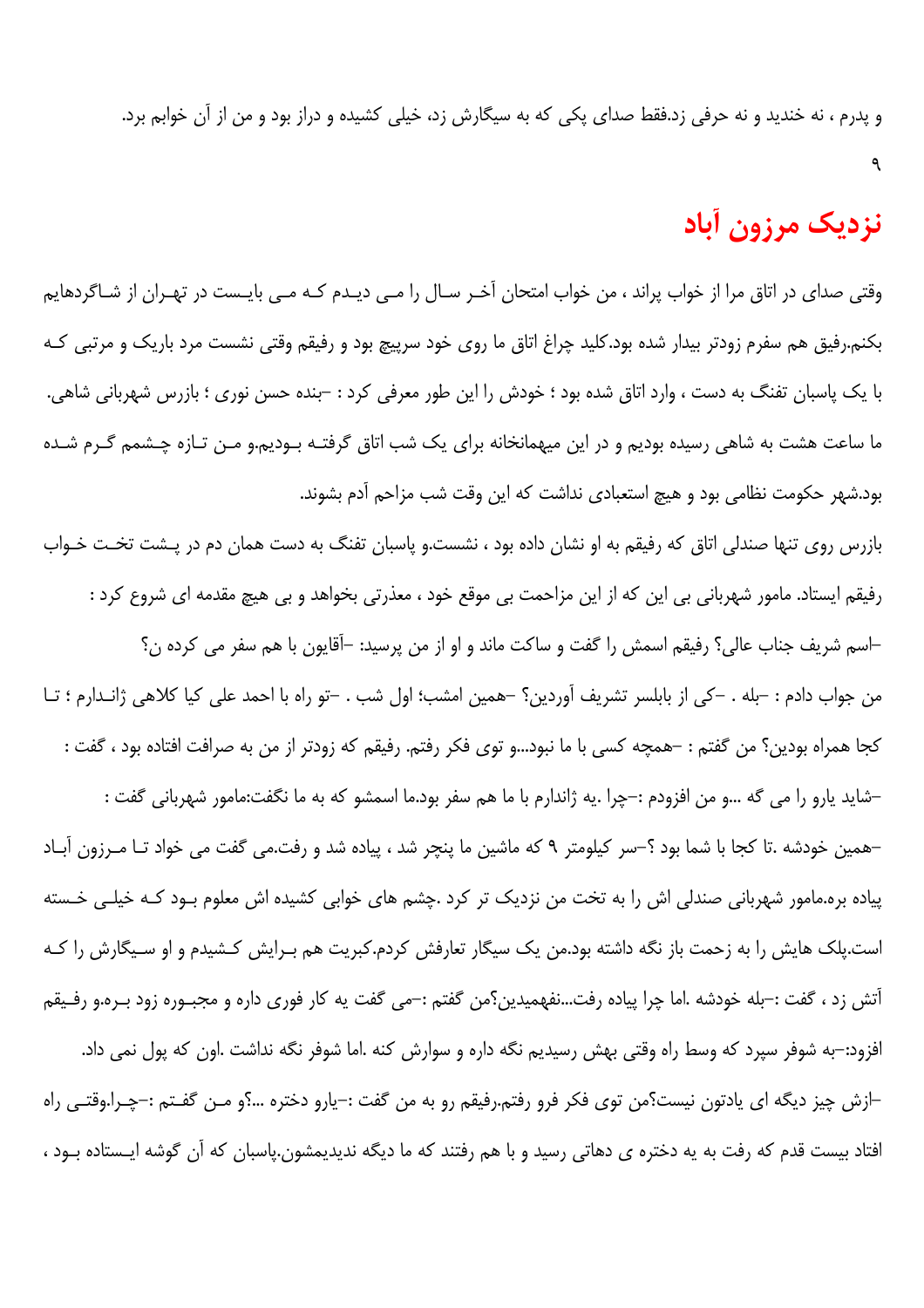تفنگش را این دست به آن دست کرد.و با خوشحالی رو به مامور شهربانی گفت :–آهاه…خود دختره است!و مـامور شـهربانی کـه هنوز راضی نشده بود از من پرسید:–می تونید ، بگید ، دختره چه قیافه ای داشت؟–قیافه ش که چه عرض کنم …یه بسته علـف روی سرش بود.پاچینش هم قرمز بود.مثل همه ی دختر دهاتی ها.و پاسبان صدایی از گلویش درآمد.مثل این که پقی زد به خنده یا چیزدیگری بود که من نفهمیدم .و مامور شهربانی مثل این که آسوده شده باشد گفت:–خودشه .و سیگارش را به طرف دهانش برد.من هنوز نمی دانستم قضیه چیست.فقط خیال می کردم ژاندارم هم سفر ما فرار کرده یا کسی او را زده یا کشته .می خواستم چیزی بپرسم ولی سوال های پی در پی مامور شهربانی شاهی تمامی نداشت.و من ناچار گذاشتم که در آخر کار بپرسم. مامور شهربانی مثل این که نقطه ی گشایشی در گفته های من یافته باشد ، آهسته ولی با خوشحالی پرسید :دیگه …دیگه؟… من باز کمی فکر کردم و بعد گفتم: ماشین که پنچریش گرفته شد و راه افتادیم، دو سه کیلومتر که رفتیم به ژاندارم هم سفرمون رسیدیم که با همون دختره داشتند میرفتند.من خودم دیدمشون.کناره جاده میرفتند.و او پرسید :–همین دو نفر تنها بودن؟ من تعجب کردم.سوال های نامربوط و عجیبی بود.و بعد گفتم :–نه.یه پسره ی دهاتی هم دنبالشون بود.و او رو به پاسبان همـراه خود کرد و با خوشحالی کودکانه ی طفلی که بازیچه ی گم شده ی خود را یافته باشد گفت :–می بینی عباس؟همون پسره است كه اومد خبر داد ، ها…و بعد از من پرسيد:–خوب…يادتون نيست كجا بود؟رفيقم گفت :–چرا .مثل اين كه نزديكياى پنيركلا بود. و من حرف رفيقم را تصديق كردم.مامور شهرباني كه هنوز سير نشده بود ، باز پرسيد:–ديگه چيزي يادتون نيست؟من گفتم : –نه دیگه.و نفس راحتی کشیدم.رفیقم نیز همین را گفت و وقتی آن هاخواستند بروند من رو به او گفـتم:–بایـد واقعــه ی جـالبی اتفاق افتاده باشه.اجازه می دید منم یه سوال از شما بکنم؟و یک سیگار دیگر تعارفش کردم.و او با قیافه ای که سعی می کرد خندان باشد گفت: –بفرمایین.و دوباره نشست.و من گفتم : –مگه این ژاندارم طوری شده؟فرار کرده، کسی او را کشته، چه شده ؟ هر دوی آن ها خندیدند و او گفت : –نه آقا .جناب آقای ژاندارم ، همون دختره ی پاچین قرمز رو ورداشته و با هم فرار کردن. من اين را شنيدم ، چشم هايم از تعجب دريده شد و ماتم برد.رفيقم از روى تخت خود پريد پايين و بي اختيار گفت : –چی می گید؟من خونسردی خودم را حفظ کردم و گفتم :–که این طور ؟!…می دونید خودش برای چی می رفت مرزون آباد؟ هه!ماموریت داشت یه آدم دیگه رو توقیف کنه.آدم دیگه ای رو که توهمین مرزون آباد یه دختره ی دیگه رو قر زده بود؟ و آن هر دو خنديدند ، و مي خواستند بروند كه باز من پرسيدم :–نگفتيد شما چه طور خبردار شـديد...؟–مـادر دختـره بـا همـون پسری که شما دنبال شون دیده ین ، غروب به پست مرزون آباد خبر دادن.پسره می گفته که اونا بسته ی علفو بهش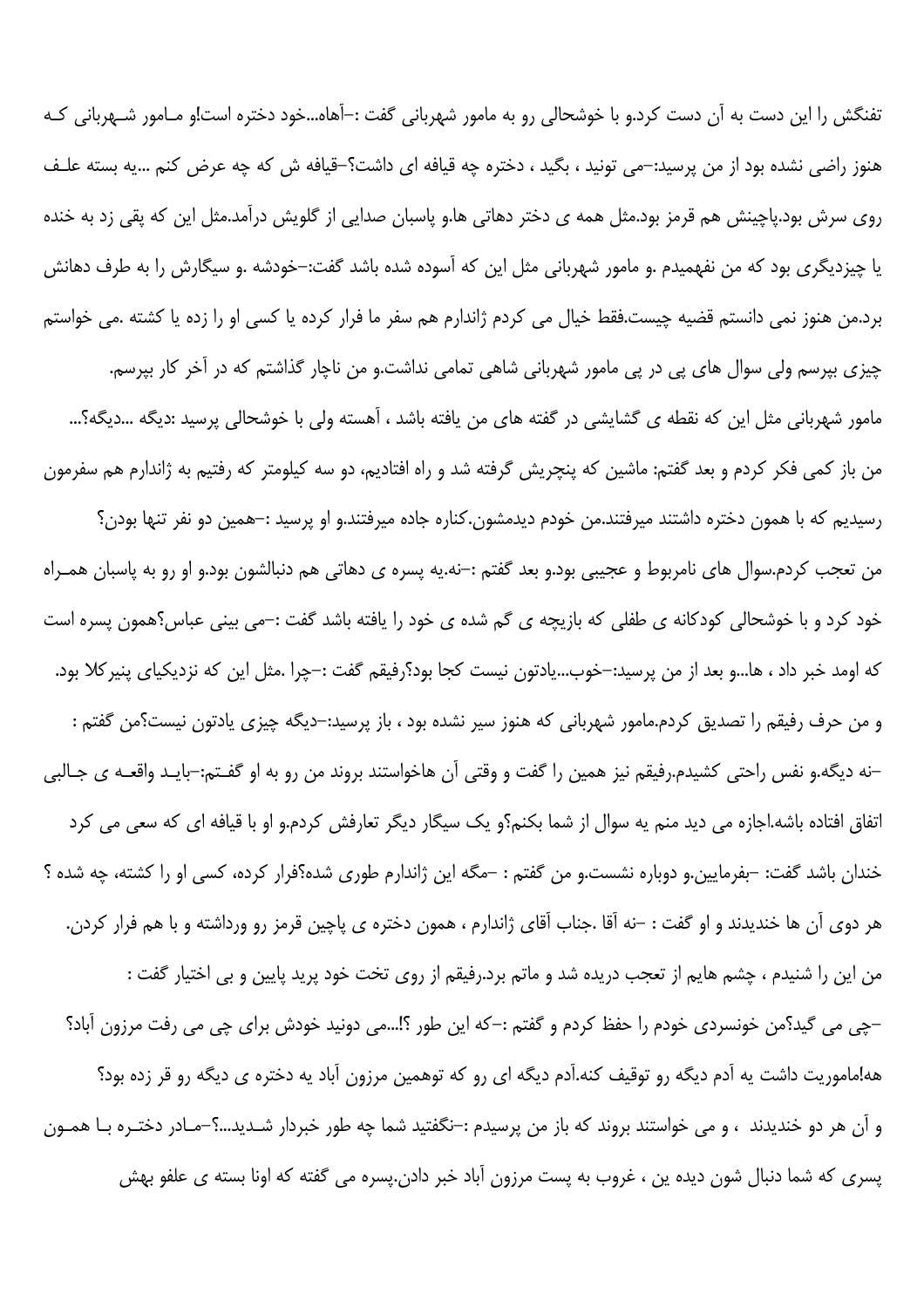سپرده بودن و خودشون با یه ماشین باری به ده رفته بودند. و به پسره گفته بودن که ما خسته مـون شـده .مـام دیگـه پـدرمون دراومده تا تونستیم از یکی دونفر خبر بگیریم. از غروب تا حالا که از مرزون آباد به بابل و شاهی خبرداده ن ، ما همه ی ماشـین هایی رو که به شاهی رسیده تفتیش کرده یم.تا حالاکه شما را جسته ایم.بعد سیگارش را خاموش کرده و بلنـد شـد .خـداحافظی کردند، خیلی هم عرض خواستند و رفتند .پشت سر آنها صاحب مهمان خانه ما که خیال کرده بود از طرف حکومت نظامی بـرای جلب ما آمده اند ؛ توى اتاق دويد و با لحنى پدرانه و پند دهنده گفت :–ديديد آقايون ؟همه جا كه نمى شه شوخى كرد.مـن بـي خود اصرار نمی کردم که اسم و رسم حقیقی تونو ، تو دفتر مهمان خانه بنویسید.آدم چرا بی خود برای خودش دردسـر بتراشــه؟با حکومت نظامی که دیگرنمی شه شوخی کرد.حالا سرانجام قضیه چی بود؟و ما مطمئنش کردیم که ارتباطی با حکومت نظامی و مهمان خانه او و این که منو رفیق هم سفرم ، خودمان را دوتا برادر مزلقان تپه ای معرفی کرده بودیم و شماره شناسـنامه هـای هر کدام مان از یک عدد هشت رقمی تشکیل شده بود ندارد.و او که رفت چند دقیقه ای هم خندیـدیم و بعـد چـراغ را خـاموش کردیم و توی رخت خواب رفتیم. تا دو بعد از نیمه شب ، خواب به چشم من نیامد و همان طور که در رخت خوابم افتاده بـودم و از پنجره به آسمان صاف شاهی می نگریستم و گوشم به جنجال دور کارخانه بود که خاطرات تلخی را در من برمی انگیخـت.در خاطره ام اتفاقات میان راه را مرتب می کردم و در میان آن ها دنبال یک نکته می گشتم .یی این نکته که ژاندارم هــم سـفر مـا چه طور جرات این کار را کرده بود ؟چه طور دخترک را راضی کرده بود و قرش زده و فرارش داده بود؟ تنهـا فکـری کـه تـا آن وقت نمی کردم ، همین بود که ژاندارم هم سفر ما آن دخترک را قر زده باشد و برش داشته باشد و با هم فرار کرده باشند .تا

آن وقت به تمام وقایعی که در را ه بابلسر به بابل اتفاق افتاده بود ، مثل همه اتفاقات عادی دیگر نگـاه مـی کـردم و هـیچ چیـز جالبی در آن میان نمیافتم که به خاطر بسیارم و یادداشت کنم .چرا ، فقط یک بار وقتی ژاندارم هم سفر ما ، توی ماشین که می آمدیم، گفت که دنبال جوانی می گردد که دختری از اهالی مرزون آباد را برداشته و با هم فرار کرده اند ، من به این فک رافتـادم كه "چه داستان زيبايي از اين واقعه ي عاشقانه مي شود ساخت !" و غير از اين در سرتاسر راه جز قيافه هاي عــادي مازنــدراني های همسفر ما ، با دماغ ها ی باریک و پیشانی ها ی کوتا ه شان و بچه ی آن خانواده همسفر ما که زیر پستان مادرش افتـاده

بود و دایم عر می زد، چیز دیگری دیدنی نبود . ولی بعد که سر و ته این واقعه را از بازپرسی های مامور شهربانی شاهی درآوردم ، راستی خیلی تعجب کردم . چون از قیافه و رفتار ژاندرام هم سفر ما هیچ برنمی آمد که بتواند چنـین جـسارتی بکنـد و یک دختر دهقانی را گول بزند و دوتایی باهم فرار کنند .آدمی بود شاید سی و پنچ ساله و خیلی معمولی کـه فقـط وقتـی وسـط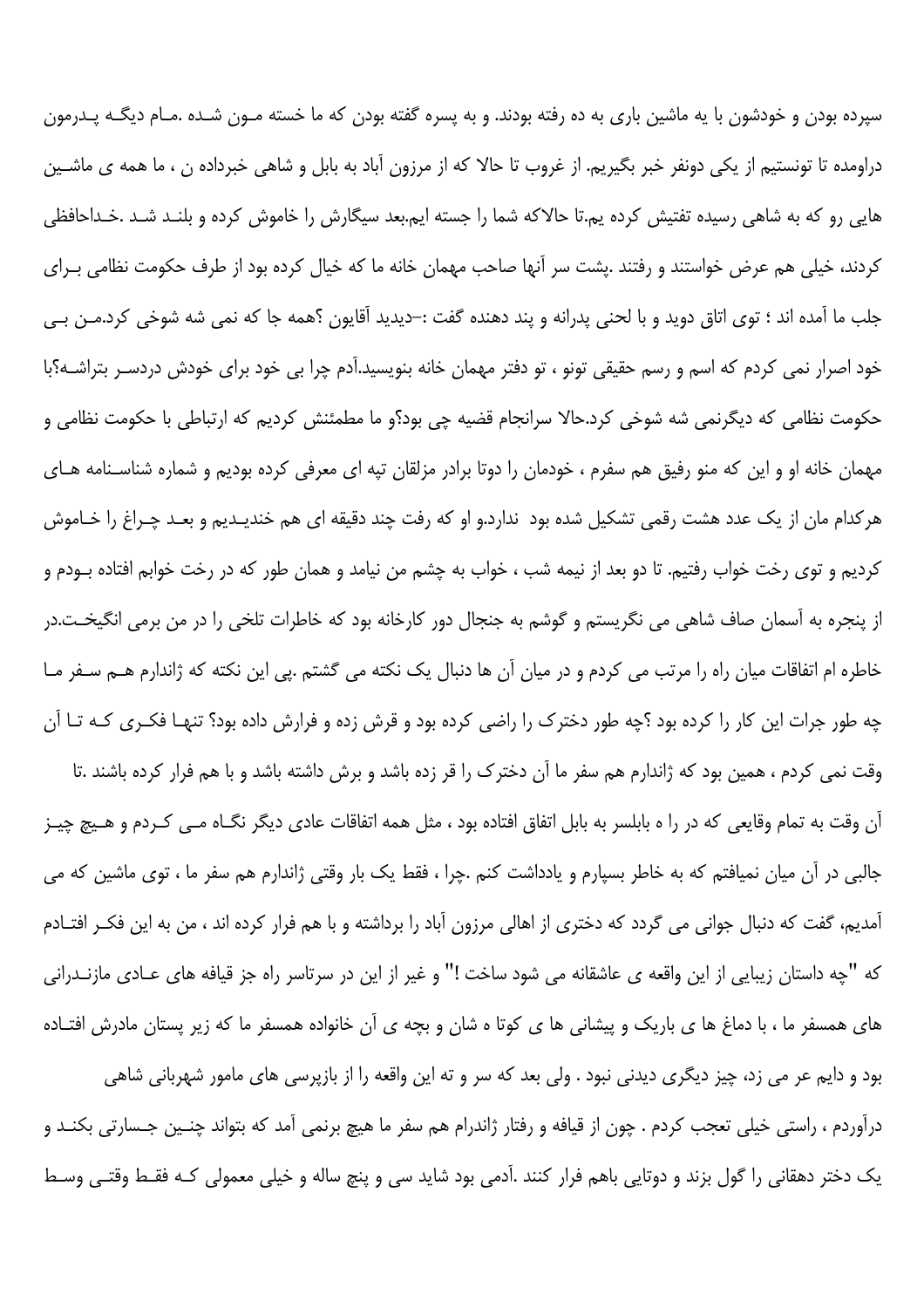جاده برای یک اتوبوس دست بلند کرد ، قیافه یک ژاندارم حسابی را گرفت .یعنی صدایش محکم شد و دسـتش را بـا اراده بلنـد کرد.به طوری که پیدا بود اگراتوبوس نمی ایستاد ، حاضر بود تفننگش را هم را بکشد و دوتا چرخ عقب اتوبوس را سوراخ کند به خصوص دروغی که درباره محل ولادت خود به رفیق همسفر من (که از او پرسیده بود که کجایی است)گفته بود ؛مرا بیش تر به این تعجب دچار می ساخت .چون من پیش خود فکر می کردم که دیگر یک ژاندارم تفنگ به دوش آن هم میان بابلـسر و بابـل

احتیاجی به دروغ گفتن ندارد .او که بعد هم ، چنین جربزه ای به خرج داده بود و یک دختر روستا نشین را بر زده بود و با هم فرار کرده بودند ، او که چنین جراتی از خود نشان داده بود ، چرا دروغ گفت ؟قسمت جالب واقعه این بود که خـود ژانـدارم به دنبال جوانی می گشت که در همین مرزون آباد دختری را بر زده بود و با هم فرار کرده بودند .

این قسمت قضیه این بود که مرا کنجکاو می کرد . آن روز عصر که از بابلسر راه افتادیم ، توی سواری قراضه ی ما غیر از ما دو نفر ، یک زن و شوهر مازندرانی بودند با بچه عرعروشان و یک مرد باریک و کپی به سر که قرار گذاشته بود تا نرسیده بـه پنیر کلاه ، پانزده ریال بدهد.هنوز چیزی از بابلسر دور نشده بودیم که یک ژاندارم وسط جاده دست بلند کرد.ماشین ایستاد.ژاندارم تفنگش را روی دوش جا به جا کرد ، آمد جلو و گفت :–مرا تا مرزون آباد می بری؟ شوفر حالیش کرد که یک تومان کرایـه اش می شود و ژاندارم با کلامی گرم و چاپلوس افزود : –البته که می دم .کرایه ام را البته که می دم…چرا ندم؟…

و شاگرد شوفر پرید پایین در ماشین را باز کرد و پرید پایین و او سوار شد.من پهلو به پهلوی شوفر نشسته بودم و رفـیقم پهلـوی من .و روی صندلی عقب ماشین اکنون با ژاندارم چهار نفر نشسته بودند .شاگرد شوفر هم که پسره ی وارفته ی بی قواره ای بود

، بیرون روی رکاب ایستاده بود و من به این فکر می کردم که نکند دستش ول شود و بی چاره توی جاده پرت شود! هنوز چند قدمی نرفته بودیم که ژاندارم با همان لحن آرام به حرف آمد : –آخه از امنیه هم کرایه می گیرن؟کجـای دنیـا همچـه قانونی هست ؟شوفر همان طور که مواظب جاده ی روبه روی خود بود ، خیلی کوتاه و بی توجه گفت :–از رییس شهربانیش هم می گیریم.برای ما چه فرقی می کنه ؟و ژاندارم که هنوز خودش را "امنیه"می دانست ، جواب داد :–آخه شـهربانی غیـراز امنیـه است.امنیه به درد آدم می خوره.شوفر چیزی نداشت که به او بگوید .زیر لب غرغری کرد و ساکت شد و من به جای شوفر جواب دادم :–رفیق این رو "به درد خوردن "نمی گند.این وظیفه ی امنیه هاس که به درد مردم برسن.و با آرنج دستم به پهلوی شـوفر زدم و او به طوری که یارو نفهمد ، خنده ای از روی رضایت کرد.–صحیح می فرمایین .خوب منم شوخی می کردم.ژانـدارم کـه خودش را "امنیه"خطاب می کرد این را گفت و دمش را تو کشید.من برای این که دیگر کدورتی در میان نباشد گفتم :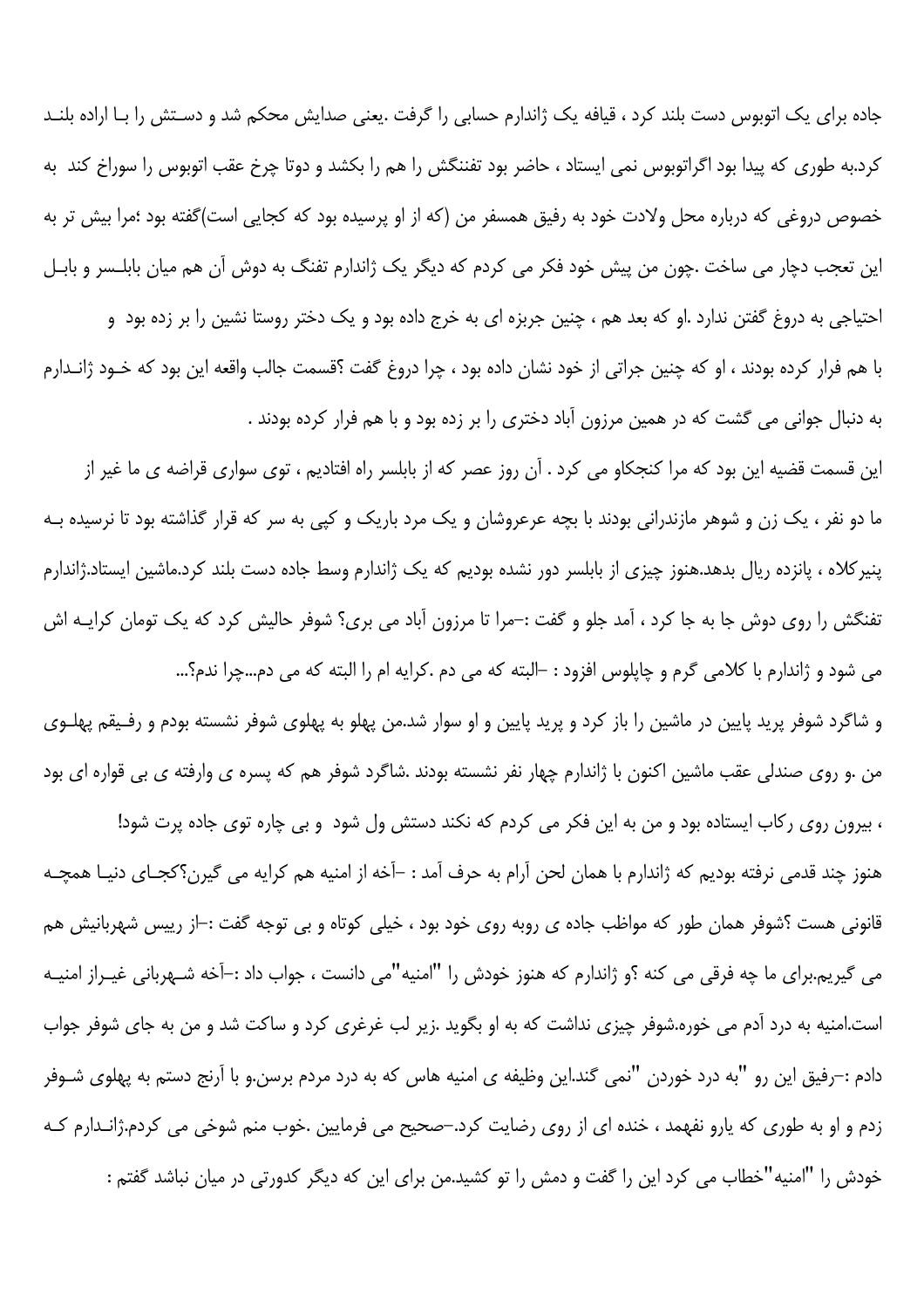–البته منم شوخی می کردم و گرنه خود شما بهتر می دونید. و صحبت به همین جا ختم شد.یک کیلومتر دیگر که رفتیم ژاندارم دوباره به حرف آمد و گفت :–راستی این روزها چه دردسرهای عجیبی برای انسان درست می کنند. من حالا بایست برم جوانکی را توقیف کنم که یه دختر مرزون آبادی رو گول زده و باهاش فرار کرده .... ولی اینکه کسی اظهار تعجبی کند و یـا از او دربـاره ی چیز دیگری بپرسد خودش ادامه داد:–مادر دختره امروز اومده بود به پست بابلسر .شـکایت مـی کـرد کـه : –دخترمـو بـه زور ورداشته و برده .وقتی ازش پرسیدیم ، معلوم شد قبلا از دخترش خواستگاری هم کرده بوده .اما زنیکه می گفت من و پدرش راضی نبودیم که دخترمونو بهش بدیم.راستی چه دردسرهایی برای مردم درست می کنند.من حالا برای تحقیقات محلی مـی رم .اگه معلوم بشه پسره ، دختره رو به زور برده می دم پوستش رو بکنن.بایس پوست این جور آدم ها رو کند.

من همان طور که از شیشه ی جلوی ماشین ، سنگریزه های جاده را می پاییدم که به پیش باز چرخ ها می آمدند گفتم : ⊣ی بابا !مسئله ی مهمی که نیست .پسری دختری را خواسته و باهم پی کارشون رفته اند دیگه .باید رفت دعا کرد که بهـشون خوش بگذره. مردک باریکی که تا وسط راه یانزده ریال طی کرده بود ، به حرف آمد و گفت : –آخه آقا شاید به زور برده باشـد؟و رفيق من گفت : –آهاه ، اين چيز ديگه اي است .اگه به زور برده باشه...اگر به زور برده باشه يه چيزي.

و خیلی حرف های دیگر دنبال این بحث پیش آمد که من یادم نمانده . سر کیلومتر ۱۰، نزدیکی های پنیرکلا ، شوفر ترمز ک رد که آن مرد باریک پیاده شود.شاگرد او زود تر پایین پرید.پانزده ریالی که مرد کپی به سر از تـوی کیـسه ی دبیـت بنـد دارش در آورد ، گرفت و وقتی خواست دوباره سوار شود ، سری هم به چرخ های عقب زد و ملتفت شد که یکی از آن هـا کـم بـاد اسـت. شوفر را خبر کرد.او هم پیاده شد.تلمبه را آوردند.چندتایی تلمبه زدند و وقتی فهمیدند چرخ پنچر است ، ما را هــم پیـاده کردنــد و بساط پنچر گیری را گستردند و مشغول شدند.شوهر آن زن مازندرانی هم که بچه اش تازه آرام گرفته بود ، با آن ها کمک مے كرد.و من و رفيقم وقت پيدا كرده بوديم با ژاندارم كمي صحبت كنيم...

 $\lambda$ 

# دهن کجی

وقتی کلید چراغ را زدم در تاریکی اتاق که از روشنایی دور چراغ خیابان کمی رنگ می گرفت در رخت خـواب فـرو رفـتم هنـوز رادیو روشن بود و موسیقی روانی که از پشت پرده ی ضخیم آن بر می آمد و هوای اتاق را موج می داد پر سر وصـدا بـود ومـن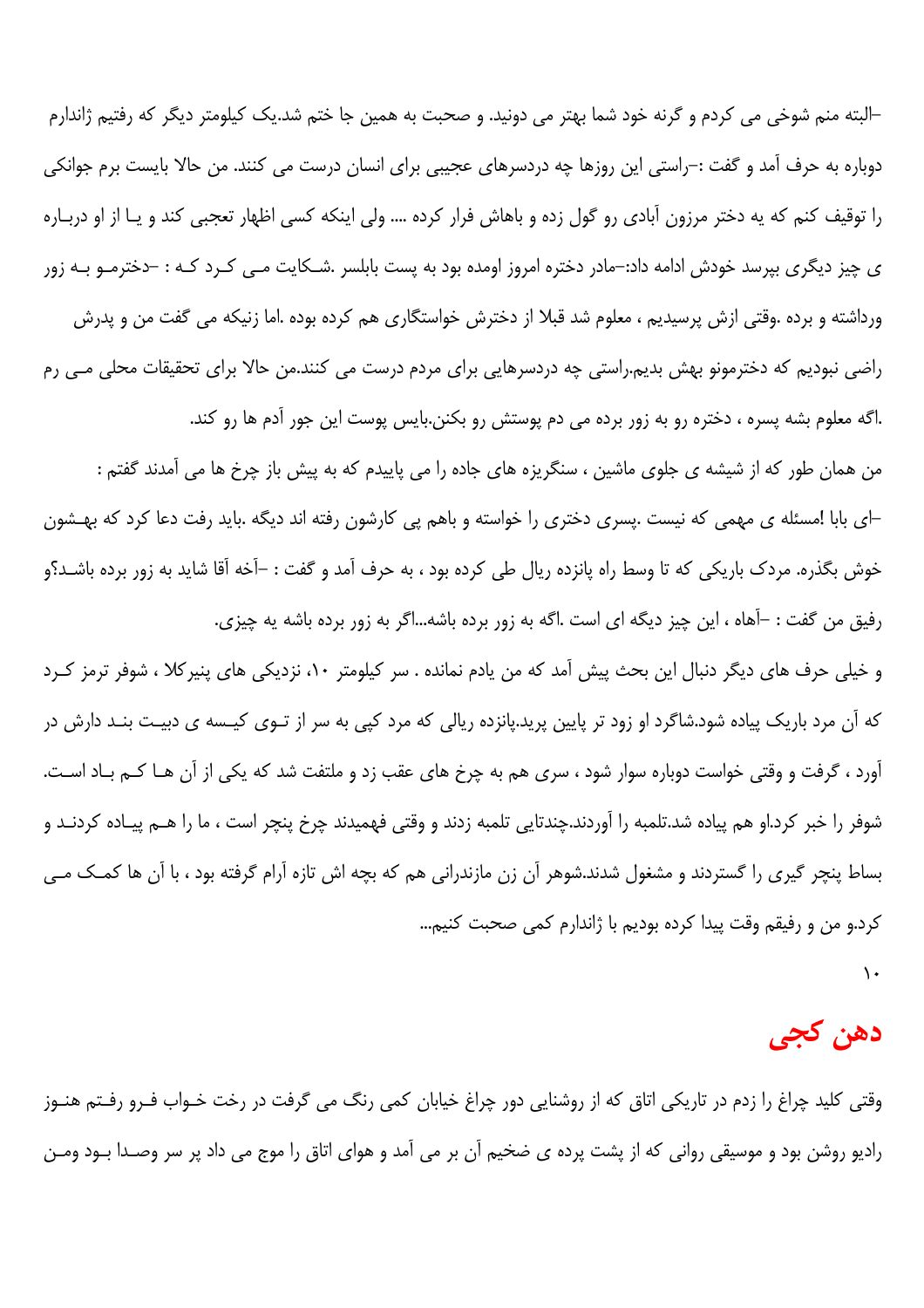می خواستم آرام بگیرم .می خواستم بخوابم .نور سبز و آبی کم رنگی از کنار صفحه ی راهنمای رادیو به تخت می تابید و لحاف را با ملحفه ی سفیدش رنگ می کرد .پیچ رادیو را هم بستم و به این فکر می کـردم کـه دیگـر بایـد بخـوابم .کـه دیگـر بایـد استراحت کنم . آب سردی که پیش از خوابیدن آشامیده بودم به بدنم عرق نشانده بود و من در زیر پتویی که روی خـود کـشیده بودم گرمم می شد .دلم می خواست پتو را عقب بزنم و خودم را خنک کنم ولی می بایست می خوابیدم .مـی بایـست اسـتراحت

می کردم . ساعت از دوازده هم گذشته بود و چراغ اتاق صاحب خانه هامدتی پیش خاموش شده بود .صاحب خانه ها ساعت یازده می خوابیدند و دراین ساختمان فقط چراغ اتاق من بودکه تا آن طرف نصف شب روشن می ماند . یادم نیست به چه چیزهایی فکر می کرد م.چشمم داشت گرم می شد و داشتم کم کم فراموش می کردم که به چه چیزهایی فکر کنم که باز بوق زننده ی یک تاکسی گرمای خواب را از چشمم دور کرد و در سرمای ناراحتی و عذابی که مرا گرفته بود روی تخت تکانی خوردم پتو را بیش تر به خودم پیچیدم و وقتی سرو صدای سیم ها و فنرهای تخت خوابید من هم دوباره تـصمیم گـرفتم بخوابم . اتاقی که اجاره کرده ام کنار یک خیابان بزرگ شهر در طبقه ی سوم یک ساختمان تازه ساز است .اتـاق را مبلــه کرایــه کردم و صاحب خانه ها نه جنجالی دارند و نه بچه ای که نصف شب اهل خانه را از خواب بیدار کند . اول خیال می کردم از هـر حیث راحتم .تنها بدی اتاق تازه ام همین جنجال خیابان است .شب اول که در آن جابه سر می بردم ساعت پنج صبح به صـدای اولین گاز اتوبوسی که آدم های سحر خیز را به سرکا رشان می برد از خواب پریدم .ولی روزهای بعد عادت کردم .

تازه این ها که چیزی نیست . روبه روی ساختمانی که من در طبقه ی سوم گاراژی هست که تاکسی ها و اتومبیل هـای کرایـه ای شب ها در آن توقف می کنند . یک اتوشویی مرتب و تمیز نیست که کف حیاطش را آسفالت کرده باشند و دربان آبرومندی هم داشته باشد که مال مردم را بیاید .یک گاراژ فکسنی که تاکسی دارها مجبورند خودشان هم توی تاکـسی هاشــان بخوابند نا صاحبي دارد و نه درباني . و من وقتي توي رخت خوابم فرو مي روم و مي خواهم آرام بگيرم تـازه تاكـسي هـا شـروع کرده اند به این که از کار هجده ساعته ی روزشان برگردند و بگذارند که شـوفرهای ناشـی و دسـت پاچـه شـان چنـد سـاعتی استراحت کنند . هر راننده که وارد می شود در بزرگ و از هم در رفته ی گاراژ را پشت سر خود می بندد و وظیفـه دارد کـه در را به روی تاکسی سوار بعدی هم باز کند .من این را شخصا رفتم و پرسیدم . تاکسی ها وقتی پشت در می رسیدند دوسـه تـا بـوق می زدند و به انتظار از روی پل کنار پیاده رو آهسته می گذرند و نور چراغ های ماشین را درست وسط تخت های کارکرده ی در گاراژ میخ کوب می کردند . من هر شب همه ی این سروصداها را همان طورکه توی رخت خوابم دراز کـشیده بـودم و در فکـر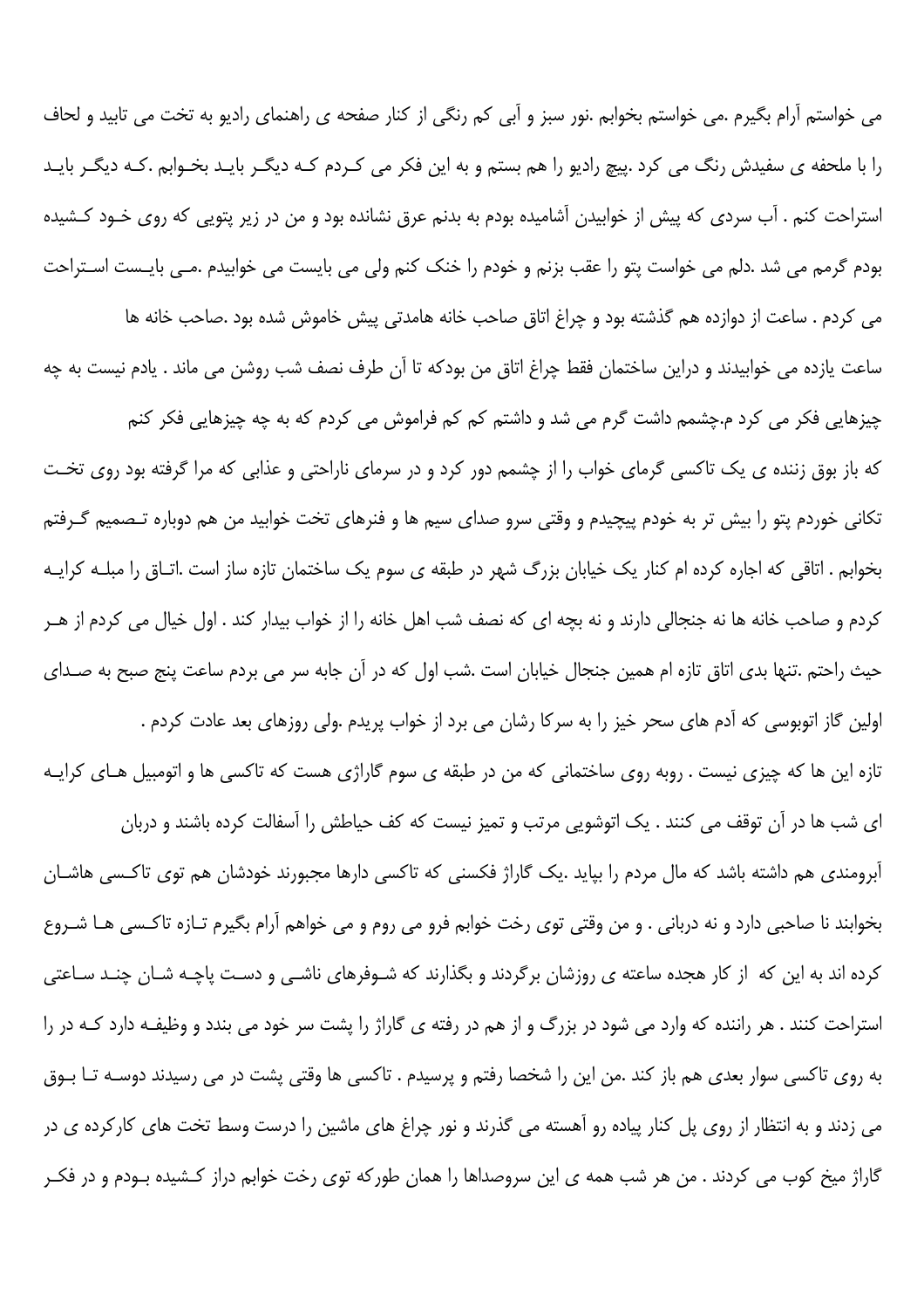اپنم که زودتر بخوابم می شنوم .و با خودم می گویم ( آخر کی ؟... آخر کی من می توانم استراحت کـنم ؟) خیابـان در آن وقـت شب خلوت خلوت است .و حتی رنگ دسته جمعی مست های کافه ی تابستانی نزدیک هم که هر شب نزدیکی های ساعت دوازده از میان تاریکی درختان انبوه یک باغ دور تر از آن جا صاف از پنجره ی اتاق من تو می آید خاموش شده است . این فکر ها را داشتم فراموش می کردم که یک تاکسی دیگر هم رسید . بوق زننده ای تـامغز اسـتخوان مـن نفـوذ کـرد . ومـن راستی ناراحت شدم و پتورا به کناری انداختم و همان طور پابرهنه روی آجرهای سمنتی خنک مهتابی تکیه دادم .

راننده دو سه بار بوق زد و وقتی کسی در را باز نکرد پیاده شد و رفت پشت در و با مـشت ولگـد در را بـه کوبیـدن گرفـت .مـی خواستم فحش بدهم . مي خواستم عربده بكشم .و همسايه ها را از خواب بيدار كنم ولي چه احمقي ! همـسايه هـا هــم حـالا از خواب پريده اند و توي رخت خوابشان غلت مي زنند . ولي نه صاحب خانه ها مي گفتند به اين سروصدا ها عادت كرده اند … اين مرا ناراحت می کرد . این مرا وا می داشت که بخواهم در آن دل آرام شب عربده ای زننده و منفو ر بکشم . و همـسایه هـا را از خواب بپرانم . سرا نجام در باز شد و چند ثانیه بعد موتور تاکسی هم از صدا افتاد و نور چراغ آن از وسط تاریک های درون گــاراژ پرید . من دو سه بار قدم زدم . یک لیوان دیگر از آب کوزه آشامیدم و توی رخت خواب رفتم .دیگر خواب از چشمم پریده بـود و هر دم منتظر بودم که یک بوق کشیده ی دیگر بلند شود و مثل یک شلاق تهدید کننده بر پیکر خوابی که کم کم به چشم مـن راه خواهد یافت بکوبد . یک ماشین دیگر مثل این که زیر گوش من یک دم ایستاد دنده عوض کرد و دوباره به ناله در آمـد . و من توی رخت خوابم از این دنده به آن دنده شدم و سرو صدای سیم ها و فنرهای تخت در آمد . پتو را کنـار زدم و پاشـدم روی تخت نشستم . مثل این که می ترسیدم بلند شوم و توی مهتابی بروم . مثل اینکه همه ی ماشین هایی که در عالم بودند از یک سرازیری دراز پایین می آمدند و جلوی اتاق من زیر گوش من که می رسیدند پشت سر هم ترمز می کردند و سکوت ًو آرامـش آور شب را با جنجال تحمل ناپذیر خود می انباشتند. وقتی که همه صداها افتاد ناگهان چیزی در من برانگیخته شده بود .و حس می کردم که اگر این کار را نکنم به خواب نخواهم رفت . اول کمی ناراحت شدم . خواستم توی اتاق بروم خودم را تـوی رخـت خوابم قایم کنم . ولی مثل اینکه نمی شد. یک چیزی در من بر انگیخته شده بود .حس انتقام بود ؟ یک دهن کجی کودکانی بود ؟ مثل لجباز ی بچه هایی که مداد یک دیگر را می شکنند ..؟ هر چه بود چیزی در من بر انگیخته شده بود . و من دیگر سردی آجر های کف مهتابی را حس نمی کرد م . هنوز یچ یچ چند نفر که در تاریکی گاراژ به زبانی غیر از فارسی حرف می زدند شنیده می شد . وساعت سفارت زنگ دووربع کم را زد .من با قلو ه سنگی که پا ی لنگه در مهتابی بود آجر پـاره ی پـای آن لنگـه ی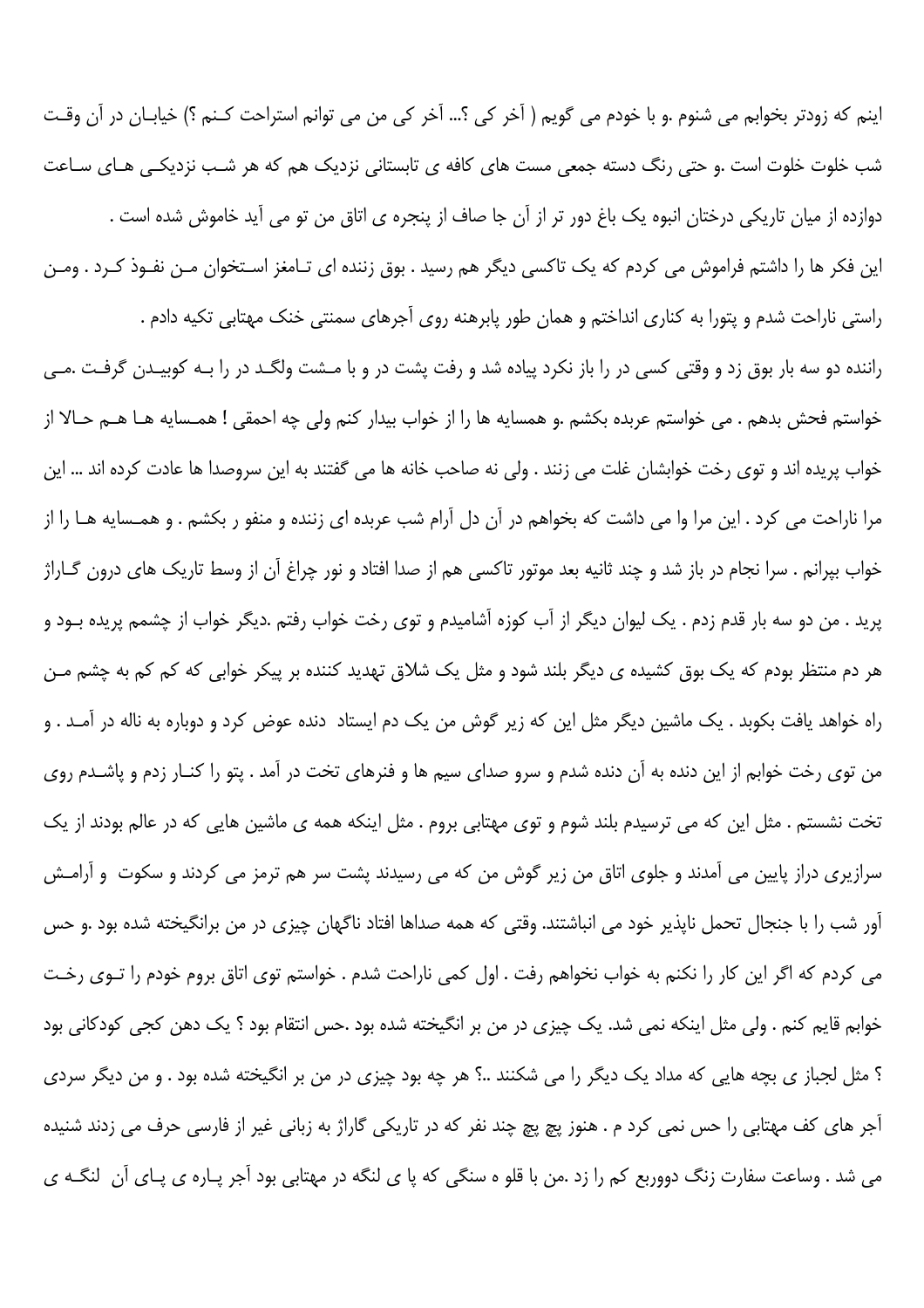دیگر را با یک ضربه ی محکم ولی بی صدا و خفه شکستم و هر سه پاره سنگ را روی هره ی مهتابی گذاشـتم .مـن فاصـله را سنجیدم و جایی که می باید انتخاب کردم . قلوه سنگ اولی را که بزرگ تر و سنگین تر بود در دست راست گرفتم وبادست چیم دو پاره آجر دیگر را آماده نگه داشتم . و در یک آن وقتی هنوز پچ پچ آن دو نفر به گوش می رسید هر سه تا پاره سنگ را پشت سر هم به طرف گاراژ پرتاب کردم و سریع توی رختخوابم رفتم . وقتی پتورا روی سینه ام کشیدم سه ضربه ی مکـرر اولـی پـر سروصدا مثل این که از یک فلز تو خالی برخاسته باشد و دو تای دیگر آهسته تر از دور به گوشم رسید و وقتـی کـه داد و هـوار راننده ها که دست کم یک جایی از تاکسی شان شکسته بود بلند شد من در این فکر بودم که پس کی؟ … پـس کـی مـن بایـد أرامشي بيابم؟!)

۱۱

## أرزوي قدرت

زیره چی هنوز از پله ها ی سر بازار بالا نرفته بود و خودش را به خیابان نرساند ه بود که باز به یکی از این تفنگ بـه دوش هـا برخورد و بیش تر ناراحت شد .تجارت خانه ای که زیر ه چی در آن کار می کرد همان سر بازار بود و او از تجارت خانه که می در می آمد می خواست به تلگراف خانه برود و همان از در تجارت خانه که بیرون می آمد باز ناراحت شـده بـود . از ایـن کـه نمـی توانست حروف ماشین شده ی تلگراف را بخواند با غصه اش شده بود . ولی این غصه اش را زود فراموش کرد و به سرباز تفنگ به دوش فکر می کرد که فکرش را ناراحت تر کرده بود . زیره چی مدت ها بود هر وقت در کوچه و خیابان چشمش بـه تفنـگ روی دوش یک سرباز یا ژاندارم می افتاد ناراحت می شد .و خودش هم نمی فهمید چرا.یعنی ناراحت کـه نمـی شـد اضـطراب مخصوصی به اودست می داد و چندشش می شد . رنگش می پرید و چند دقیقه ای می ایستاد و یا دنبال آن سـرباز یـا ژانـدارم چند قدم می رفت وبعد هم اگر واقعه ای اتفاق نمی افتاد و چیزی او را به حال خودش باز نمی گرداند معلوم نبود تا چه وقت بـه همان حال می ماند و به تفنگ روی دوش آن سرباز یا ژاندارم مات زده نگاه می کرد . در این گونه مواقع زیره چی پـس از ایـن که به حال خود باز می گشت و می خواست دنبال کار خودبرود تصمیم می گرفت و بعد در باره ی این مـساله فکـر مـی کـرد و سرانجام به نتیجه ای برسد . یعنی فکر کند که چرا هر وقت چشمش به یک تفنگ می افتد این طور از خود بی خود می شـود ؟ اضطرابي به او دست مي دهد و دست ودلش هم مي لرزد ؟ و خودش را فراموش مي كند. زيره چي مي خواست اولا بدانـد چـرا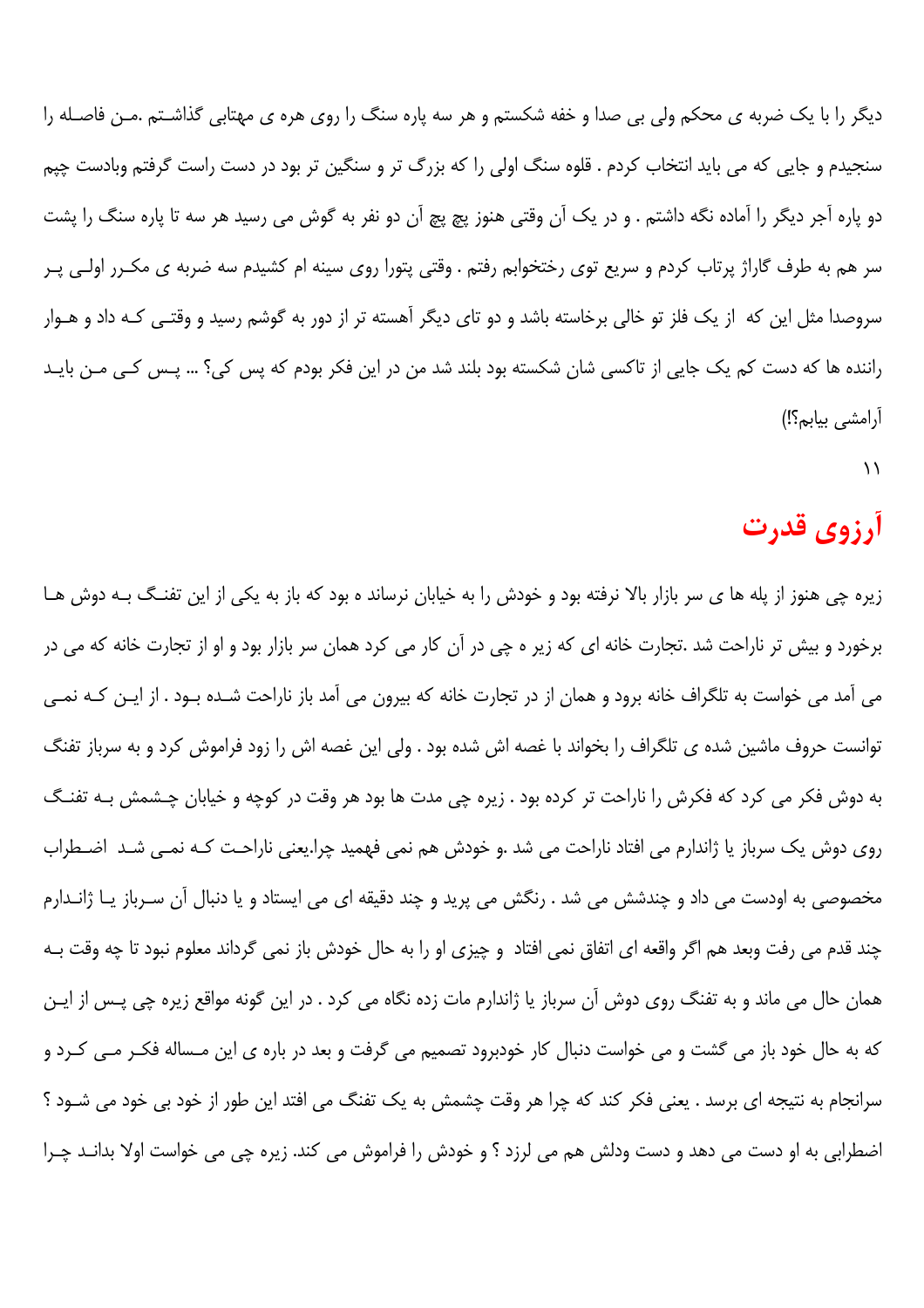این حالت به او دست می دهد و بعد بفهمد که اصلا در چنین مواقعی چه طور می شد ؟ چه حالتی به او دست مـی دهـد ؟ امیـد انتظار وحشت ترس یا آرزو… و سرانجام وقتی چشمش به یک تفنگ می افتد چه جور می شود ؟ چه چیزش می شود ؟این را می خواست بداند . یک بار با یکی از رفقای خود در خیابان شاه آباد به یکی از همین تفنگ به دوش ها برخوردند .او بـاز بـی اختیـار شد وقدم هایش خودبه خود آهسته گردید و مات ومبهوت به تفنگ نو براق روی دوش نظامی زل زده بود و نگاه می کرد . وقتی رفیقش که از او جلو افتاده بود ملتفت شد برگشت بازوی اورا گرفت و با خود کشید و دوباره راهش انداخت و او خود به خود وبی این که رفیقش چیزی از او بپرسد در تفسیر این حرکت غیر عادی گفته بود : – دیدی چه تفنگ قشنگی بود ؟! وقتی این حـرف را زده بود هنوزاز زیر گوش آن که تفنگ به دوش داشت دور نشده بودند و آن نظامی که خود تفنگ داشتن وادارش مـی کـرد خيلي بدگمان باشد ناچار به اين حرف او با بدگماني نگريسته بود و او وقتي با رفيقش دور شده بود مدتي پاشنه ي پاي آن هـا را با کنجکاوی و انزجار نگریسته بود . رفیقش بعد وقتی که خواستند پایین لاله زار از هم جدا شوند این را برایش گفت . گفت ک نظامی چه طور اّن ها را با بد گمانی نگاه کرده بود … زیره چی همان طور که از پیاده روی ناصر خسرو به زحمت به سمت بـالا می رفت و از میان مردمی که شانه به شانه ی هم وبا عجله می آمدند و می رفتند می گذشت به همین فکر می کـرد . فقـط در همان دقیقه ای که چنین برخوردهایی دست می داد ممکن بود عاقبت این تصمیم را عملی کرد . خود او این را سرانجام فهمیده بود وروی همین اصل تصمیم گرفته بود امروز چنین فرصتی دست داد از فرورفتن در آن حالت جذبه و شـوقی کـه فکـر اورا بـه خود مصروف می داشت ودر فراموشی گمشن می کرد اجتناب کند کمی هوشیارتر باشد تا بتواند دست آخر تصمیم خود را عملـی کند . تازه به شمس الاماره رسیده بود که باز به یک جفت از این تفنگدارها برخورد .آن ها وسط خیابان بـود نـد و او از پیـاده رو می رفت . خواست به آن سمت برود ولی خیابان خیلی شلوغ بود و او ترسید .وگذشته از آن یک ردیف ماشین و اتوبوس میـان او و تفنگ به دوش ها فاصله شدند و او ناچار از تصمیم خود منصرف گشت . و همان طور که می رفت دنباله ی افکار خود را نیـز رها نمي کرد . زيره چې وقتي بچه بود يک روز که خانه خلوت بود و او توی بساطخرد ه ريز عمويش مي گشت يـک سـر نيـزه زنگ زده کج مثل چاقوهای ضامن دار ولی خیلی بلند تر پیدا کرده بود . عمویش می گفتند وقتی او هنوز بچه بوده است خودش را چیز خور کرده بود و یک روز صبح نعش سیاه شده و از شکل برگشته ی اورا پشت در بسته ی اتاقش یافته بودند .خود او هیچ خاطره ای از عمویش نداشت و عاقبت هم نفهمید که چرا خودش را چیز خور کرده بوده است .ولی از وقتی کـه آن سـر نیــزه را پیدا کرده بود نمی دانست چرا در فکرش هی سعی می کرد میان این سر نیزه کج و زنگ زده و چیز خور شدن عمـویش رابطـه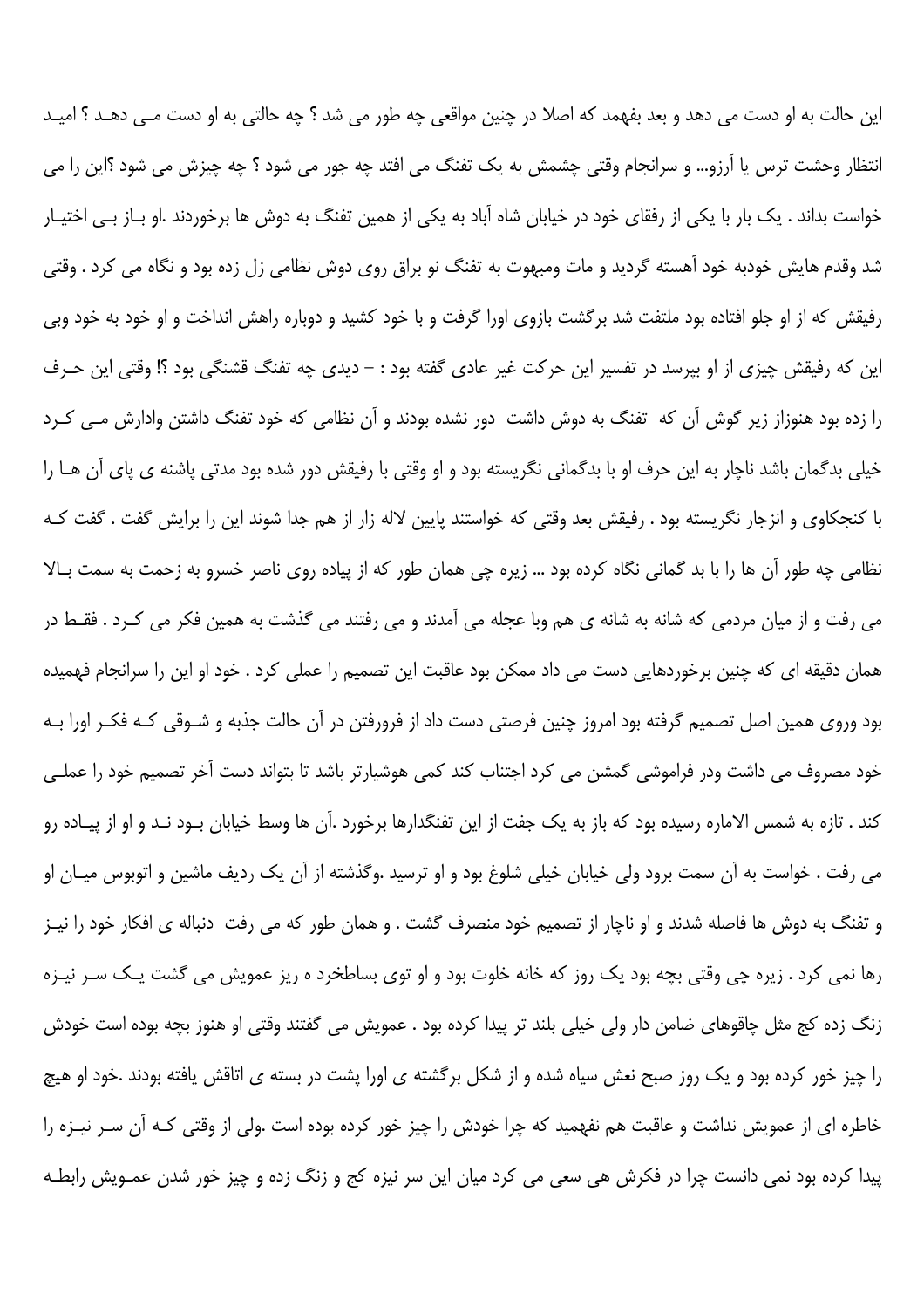ای پیدا کند . نمی دانست چرا آن اوایل هر وقت چشمش به سر نیزه اش می افتاد توی فکر عمویش می رفت .یـادش بـود در همان اوان که پدرش او را از مدرسه در آورده بود وبه بازار گذاشته بود می خواست از پدرش بپرسد که چرا عمو خودش را با سـر نیزه اش نکشته بوده که زود تر راحت شود و چرا خودش را چیز خور کرده بود ه و از شکل انداخته است ؟ ولی از ترس ایـن کـه مبادا پدرش بفهمد سرنیزه عمویش را برداشته از این سوال در گذشته بود . زیره چی به قدری در افکار خود و خـاطرات کـودکی فرو رفته بودکه ملتفت نشد از پهلوی یک جفت تفنگ به دوش دیگر رد شده است . و همان طور که از پیاده رو خیلی آهسته می گذشت در افکارخود نیز غوطه می خورد . دنباله ی افکارش داشت خیلی دراز می شد . هنوز به باب همایون نرسیده بود .پیاده رو هنوز شلوغ بود و او از فکری به فکر دیگر می پرید . زیره چی مدت ها بود که زن گرفته بود و حالا سه تا بچه داشت ولی هنـوز سر نیزه ی کج عمویش را توی صندوقچه ی بساط خرده ریز خود حفظ کرده بود و هر وقت فرصت می کـرد و زن و بچــه اش خانه نبودند می رفت سر صندوق درش می آورد و مدتی به دسته و تیغ ی آن ور می رفت . به دقت پاکش می کـرد کـه دیگـر زنگ نزند . اما امروز که ورقه ی تلگراف تجارت خانه را به تلگراف خانه می برد تا برای هند مخابره کند وقتی دیـد دیگـر نمـی تواند حروف لاتین را بخواند باز دلش تنگ شد . اگر هم می توانست مثل پیش الفبای فرنگی روی ورقـه را بخوانـد معنـی آن را نمي دانست . زيره چي از باب همايون مدتي بود كه گذشته بود و به دار الفنون چيزي نداشت . پياده رو كم كم خلوت مي شـد و او دم به دم منتظر برخورد با یک نظامی تفنگ به دوش بود . و همان طور که می رفت یک بـار دیگـر بـه یـاد سـرنیزه ی کـج خودش افتاد . وبا این یاد آوری همه ی خاطره هایش را که از سر نیزه و تفنگ و خوابی که دیده بود و نفت لامپایی کـه آن روز روی زمین ریخته بود و مادرش که وقتی عصر برگشته بود دعوایش کرده بود به یاد آورد . و بعد هم به خاطرش رسید که در این باره تصمیمی دارد که عاقبت باید عملی اش کند . دم در دارالفنون در خلوتی پیاده رو سرانجام به یک نظامی برخورد . یا آهـسته کرد و بی اعتنا دنبال نظامی راه افتاد .نظامی تفنگ سر نیزه دارش را به دوش چیش انداخته بود و دستش را به سـینه ی قنــداق تفنگ حمایل کرده بود و از توی مال روی خیابان کنار جوی آب روبه بالا می رفت .و آهسته بی این که توجـه او را جلـب کنـد دنبالش برود و تفنگش را درست وارسی کند و به احساسات خودش برسد . زیره چی گر چه از همان اول ته دلش راضی بود نبود که کفالتش درست شود و از خدمت نظام معافش کنند با همه ی بدگویی هایی که میرزای تجارت خانه شان از زندگی سربازخانه کرده بود او باز برای زندگی سربازی خود خیال ها تراشیده بود ولی عاقبت از طرف تجارت خانه هـم اقـدام کـرده بـود و او کـه موقع مشمول شدنش بچه هم داشت ناچار کفیل شناخته شد و گرچه ظاهرا راضی بود ولی باز ته دلش خیلی مایل بود کـه چنـد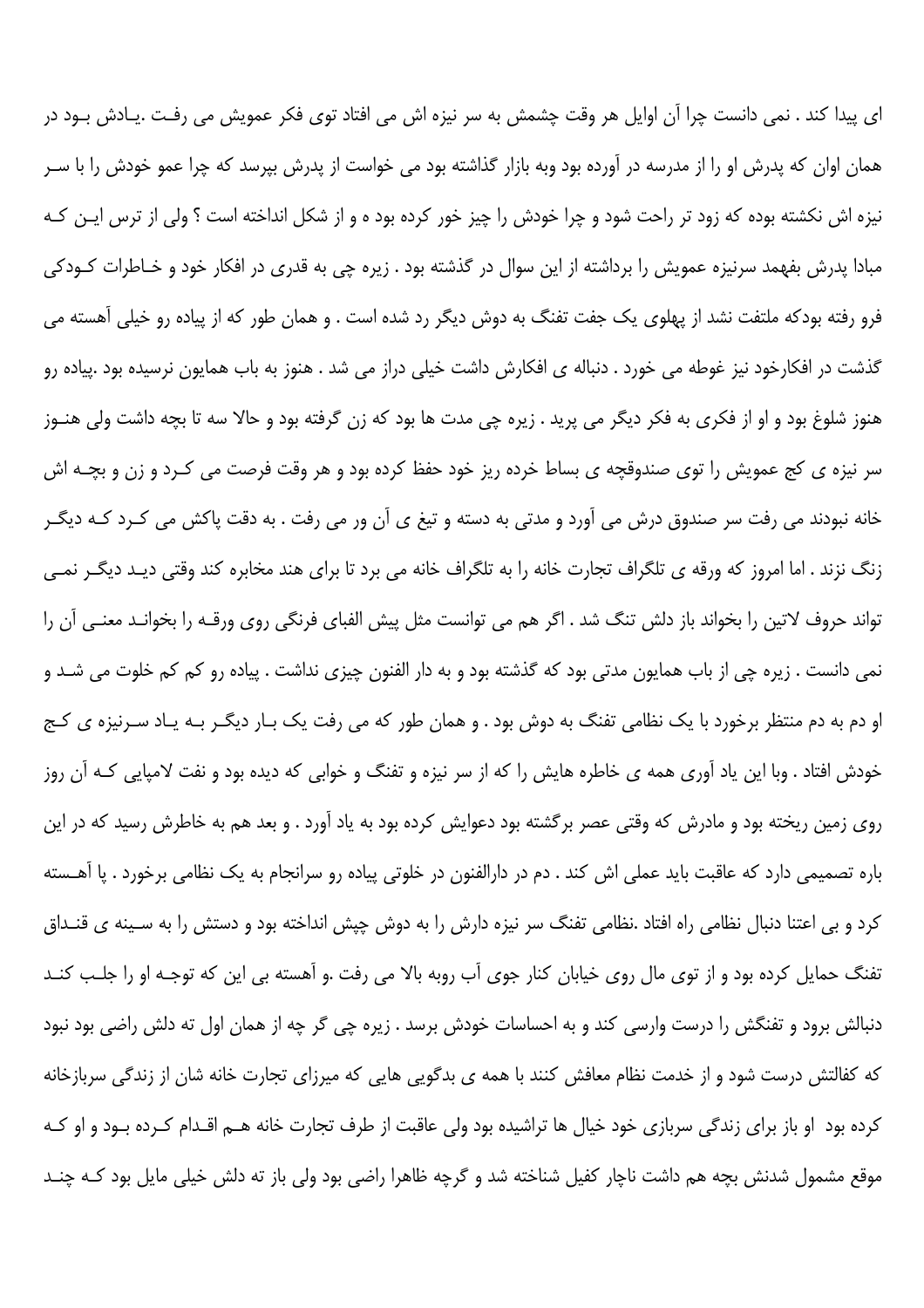صباحی در سربازخانه زندگی کند . او آرزو داشت از نزدیک با زندگی نظامیان آشنا شود و در کنار آنها چند روزی زنـدگی کنـد و بتواند تفنگ آنها را لمس کند و آن پوتین های سنگین را بپوشد . از ورود به زندگی نظامیان یک مقصود دیگر هم داشت .این که بتواند سر نیزه بی کار افتاده ی خودش را عاقبت به کاری بزند . آخر تاکی در صند وقچه اش گـرد بخـورد ؟ نظـامی تفنـگ بـه دوش تا آخر حد کشیک خود را پیمود و برگشت .و چشمش به زیره چی افتاد که از پشت سر او می آمـد . ولـی چیــز ی ملتفـت نشد. زیره چی دو سه قدم دیگر رفت . بعد ایستاد . کمی صبر کرد و آن وقت برگشت و دوباره پشت سر نظامی به راه افتاد . بـاز در فكرهاى خود غوطه وربود و همچنان دنبال نظامى قدم بر مى داشت وقتى خوب آرام شد به خودش گفت ( ايـن تفنگــا انقــد قشنگند که آدم همین طوری دلش می خواد یکیش را داشته باشه ) و بعد فکر کرد که چه خوب بود این تفنگ مـال او بـود و او می توانست سر نیزه ی کج خودش را که مدت ها پیش به زحمت زنگش را پاک کرده بود سر آن بزنـد و روی دوشـش بینـدازد و… و همین طور فکر می کرد که نظامی تفنگ به دوش باز برگشت و این بار که اورادید شک بـرش داشـت . کمـی او را خیـره خیره نگاه کرد و بعد رفت . زیره چی ول کن نبود . ولی دیگر این بار نمی شد به عجله برگشت . همان طور که نظامی باز داشت پایین می آمد پیاده رو خلوت تر شده بود . او صبر کرد تا نظامی دوباره به بالا برگشت و آن وقت با احتیاط نزدیک شد و دنبالش افتاد . ولي اين بار با ترس و لرز دنبال نظامي افتاد . دلش مي تپيد .خيلي دلش مي تپيد و نمي دانست از چه مي ترسد .ولي هنوز دو قدم دنبال نظامی نرفته بود که تفنگ روی دوش نظامی تکان خورد و نظامی یک دفعه ایستاد ! روی پایش جور عجیبی چرخ خورد و زیره چی تا آمد بفهمد که چرا این همه فحش و ناسزا می دهد یک پاسبان هم از راه رسید و دوتـایی او را بـه کلانتـری بردند .زیره چی را چهارروز بعد آزاد کردند در حالی که او به خاطر صندوقچه ی بساط خرده ریزش بیش از همیشه مضطرب بود . وقتی در آهنین زندان پشت سر او صدا کرد و بسته شد و او یادوی تجارت خانه اش را دید که در انتظارش ایستاده روی پیـشانی اش از خجالت عرق نشست . در شهر مدت ها بود حکومت نظامی برقرار بود و می بایست جان و مال مردم را از هر گونـه خطـر احتمالی حفظ می کردند .زیرہ چی راهم لابد به همین علت گرفته بودند . زیرہ چی خیلی دلش می خواست سـوال هـایش را از پادوی تجارت خانه شان بپرسد . ولی خجالت می کشید . حتی از این که داشت هم پا را ه می رفت خجالت مـی کـشید . حـس می کرد که کوچک تر از او شده است . ولی پسرک پادو گویا چیزی می دانست و مثل کسی که حوصله اش سـر رفتـه باشـد و تحمل این سکوت را نداشته باشد همان طورکه پابه پای زیره چی می دوید زیر لب گفت : – پدر سگا خونه تون رو هم گشتند ! وزیره چی بی اینکه بفهمد چه می گوید گفت: – می دونم . و آشوب دلش دو چندان شد .چه چیز را می دانـست ؟ از کجـا مـی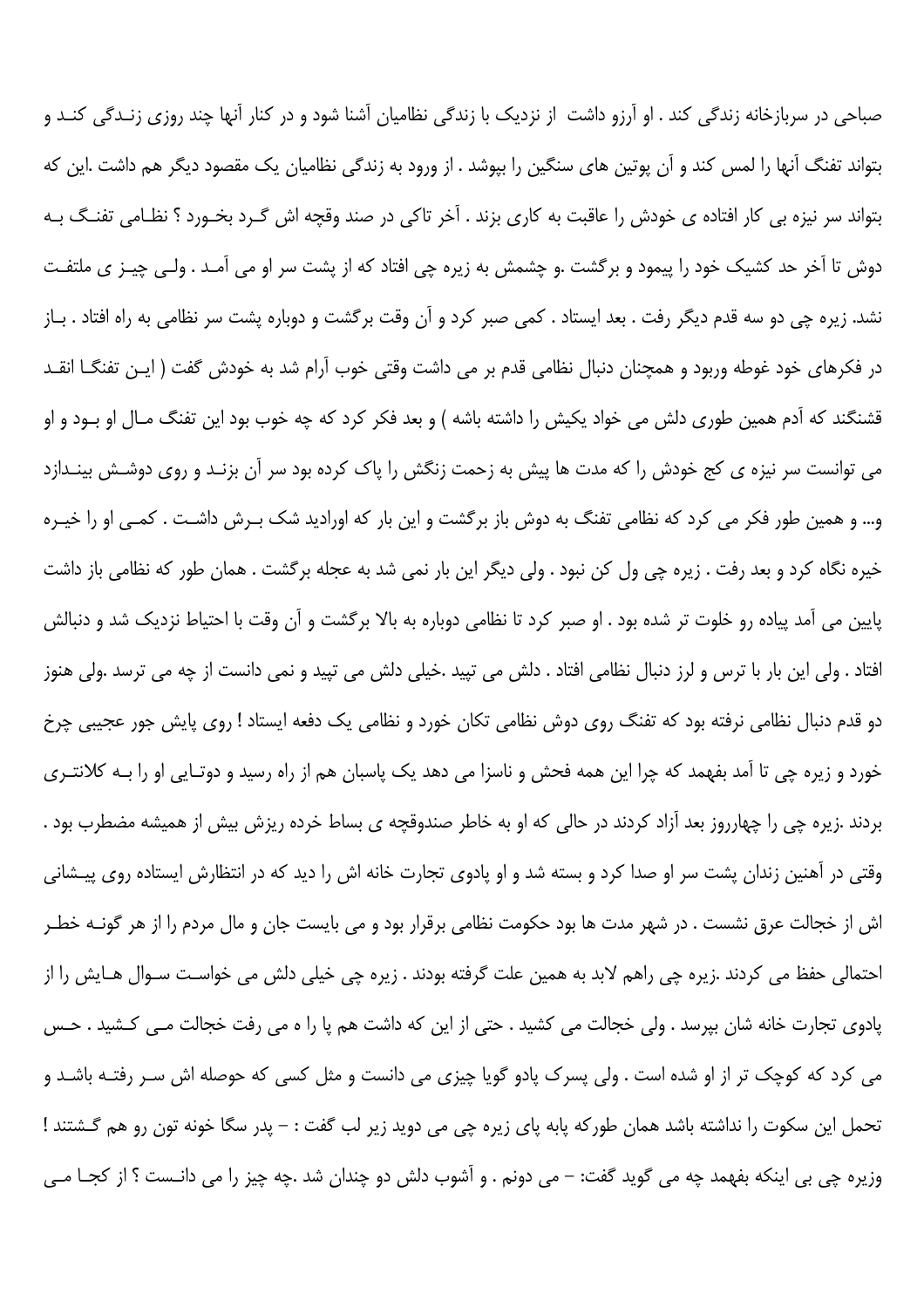دانست . زيره چي به بازار نرفت و پادوي تجارت خانه را به بازار روانه كرد و به او گفت كه تا ظهـر خـودش را بـه بـازار خواهـد رساند و به عجله راه خانه شان را در پیش گرفت . زیره چی دیگر بـه هـیچ چیـز ی فکـر نمـی کـرد . حـالا همـه اش در فکـر صندوقچه ی بساط خرده ریز خودش بود که نمی دانست چه بلایی به سرش آمده است . همه ی اسرار او از دوران کودکیش تـا به حال که زن و بچه دار شده بود در این صندوق نهفته بود . از کوچه و پس کوچه ها انداخت و با عجلـه خـودش را بـه خانـه رساند . در خانه همه منتظرش بودند . ديشب از تجارت خانه خبر داده بودند كه فردا آزاد خواهد شد .و حـالا همـه چـشم بـه راه دوخته بودند نشسته بودند. درباز بود و او یکسره وارد شد . از دالان پایین آمد . از بغل پسرش که نمی دانست از وجد وشعف چه کار کند گذشت و بی اعتنا به گریه های زنش که معلوم نبود از روی خوشحالی بود یاچیز دیگر و بی توجه به همه ی اهل خانـه که یک باره دور او ریختند و سوال های پی در پی شان روی لب ها خشک شده بود و بی اینکه به سلام کسی جواب دهد یک راست به طرف صندوق خانه رفت .همه توى اتاق دور هم جمع شده بودند و ساكت ايستاده بودند و كسى جرات نداشت چيـزى بگوید و او را از آن چه گذشته بود خبر دار کند . زیره چی در صندوق را به عجله و با سرو صدا به عقب انـداخت.در سـخت بـه دیوار خورد و دوباره برگشت …ولی سرنیزه نبود…در صندوق روی دست زیره چی فرود آمد و او دیگر چیزی نمـی فهمیـد . مثـل این که طاق صندوق خانه خراب شده و روی سر او ریخت .مثل این که یک نظامی تفنگ به دوش با قنداق تفنگش بـه سـر او کوفت و یا مثل این که با همان سر نیزه از عقب به سر او فرو کردند و او گیج شد و همان طور که قفـل در صـندوقچه اش در دستش مانده بود روی کف صندوقچه اش در دستش مانده بود روی کف صندوق خانه بی هوش افتاد .  $\mathcal{N}$ 

#### اختلاف حساب

– آقای بیجاری امروز مثل این که کسلید ؟! احمد علی خان بیجاری پشت میزش نشسته بود . کت خاکـستری رنگـی بـه تـن داشت . قیافه اش گرفته بود و یک دسته از موهای جوگندمی اش پایین ریخته بود و به پیشانی عرق کرده اش چسبیده بود . –بچه ام مریض است . حواسم جمع نیست . بیجاری در جواب همکارش که برای حل یک مشکل اداری خود پیش آمده بود این طور گفت . –چه طور آقا چش شده ؟ –چه عرض کنم بایس دیفتری گرفته باشه . –کی تاحالاست ؟ –دوروزه که فهمیدم .دیروز هم دکتر برده بودمش . –خوب!پس لابد خطر گذشته .بله ؟ فکر نداره دیگه . –نمی دونم .لابد گذشته .اما فکـرم ناراحتــه .نمــی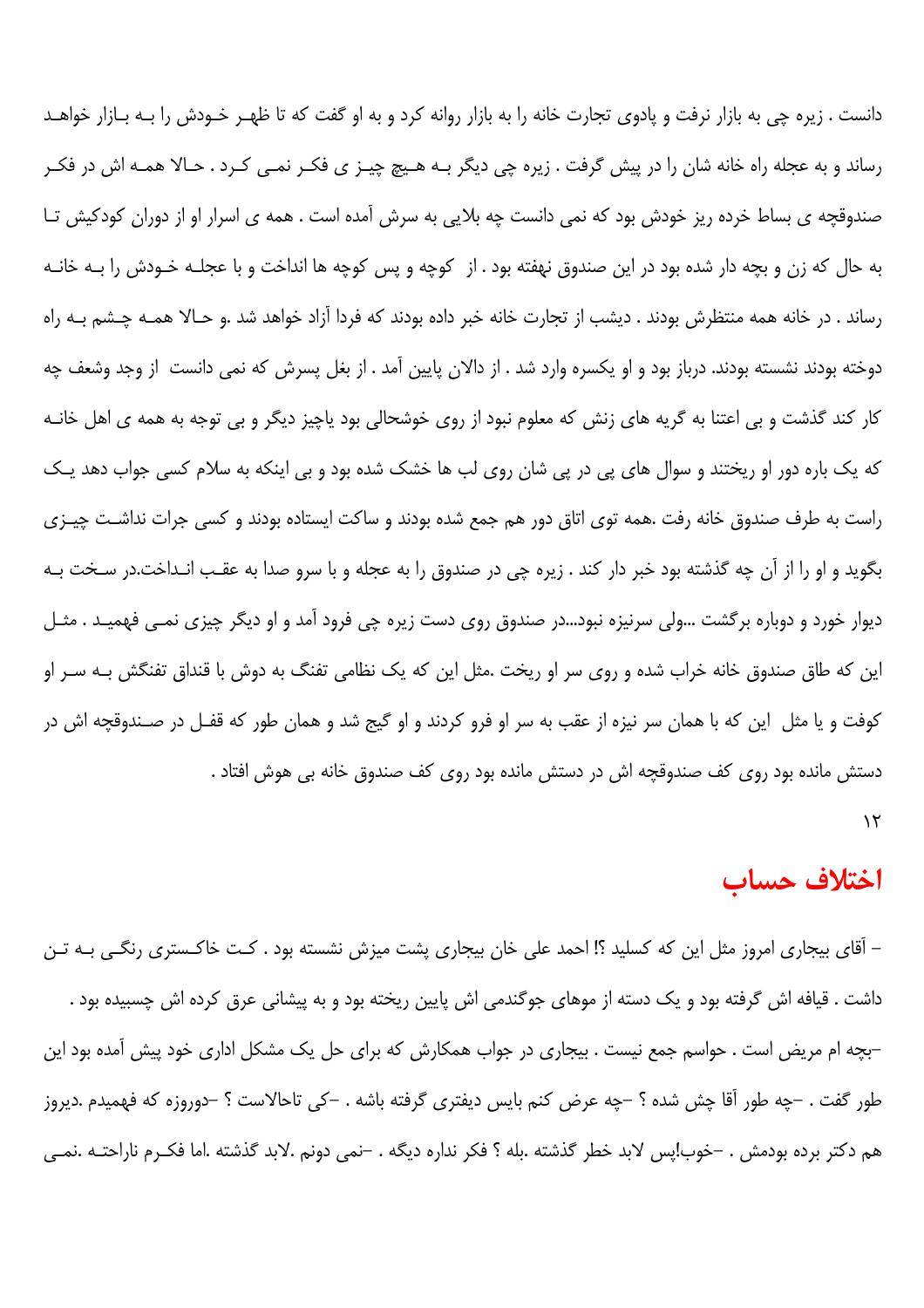فهمم چه کار دارم می کنم . –امیدوارم فردا خبر سلامتیش رو ازتون بگیرم . و رفت .وباز احمد علی خان ماند و افکار مغشوش و اضطراب آورش كه صبح تا حالا راحتش نمي گذاشت و هر لحظه از طرفي به مغزش هجوم مي آورد. همان طور كه نگاهش بـه دفتر دوخته شد ه بود ارقام ستون های باریک و دراز جلوی چشمش سیاهی می رفت . سرش گیج مـی رفـت .چـشم هـایش را ناچار بست و باز در افکار خود فرو می رفت .روزهای دیگر وقتی وارد تالار می شد و پشت میز کارش می نشست با حواس جمع کار خود را شروع می کرد .ولی امروز هنوز کارش را شروع نکرده بود فکرش مغشوش بود .تاره بـه فکـر رفقـای همکـارش مـی افتادکه در روزهای بیماری او در روزهای غیبت او باید کارش را میان خودشان پخش کنند و از وری اکراه و یا اگر خیلـی نمـک نشناس باشند با رضایت خاطر هر روزبه خاطر کار او یکساعات دیرتر به خانه های خودشان برگردند . احمد علی خان بدین گونه درافکار خود آن قدر فرو می رفت که گم می شد و کار روزانه ی خود را از یاد می برد و یا لااقلا نمـی توانـست بـه دقـت آن را دنبال کند .هی از خودش می پرسید پسرش چه طور خواهد شد ؟ حتی یک بار افکارش تا مرده شوی خانـه هـم رفـت . هـرروز درناهار خانه سر میز غذا با هرکسی که پیش می آمد می شد در دل کرد .ولی او کی توانسته بود با دنبال کردن ایـن درددل هـا دوستی یا آشنایی پیدا کند و با کسی طرح معاشرت نزدیک تری بریزد ؟ برای او زندگی منحصر به همین ارقام دفتر ها شده بـود زندگی خارج از این ارقام و اعداد برای او مثل همان لکه های جوهر بود که روی کاغذ بدی افتاده باشد .ناگهان بـه پـاد همکـار بیمارش افتاده بود . کجا کسی وقت داشت به عیادتش برود ؟ کاملا فراموش شده بود . این خیلی هم عادی بـود . آمـد و رفـت توی تالار خیلی زیاد بود .از وسط میزها که تنگ هم چیده شده بود مردم می آمدند و می رفتند . پـیش خـدمت هـا ی قـسمت دیگر و خود کارمندان همه به عجله و تند تند می گذشتند و دفترهای بزرگ حساب جاری و تراز را که روی میزها باز بود و کناره هاشان بیرون مانده بود پس و پیش می کردند . این روزنامه فروشی که او هرگز درصدد نیامده بود بداند از کجـا و از چـه کـسی اجازه گرفته که در محیط بانک روزنامه بفروشد امروز هم آمد و از کنار میز او رد شد .احمد علی از کارش دست کشیده بود و بـه این روزنامه فروش مفنگی نگاه کرده بود . تاکنون این طوری توی بحر این پیرمرد و آمد و رفتنش نرفته بود.امروز چرا این طـور به قیافه ی او به ریخت او دقیق شده بود . تا کنون این طوری توی بحر این پیرمرد و آمد و رفتنش نرفته بود . امـروز چـرا ایـن طور به قیافه ی او به ریخت مفنگی او دقیق شده بود؟ ناگهان تلفن تالار زنگ زد و رشته ی ارتباط افکار احمد علـی خـان را بـا زندگی پیرمرد روزنامه فروش برید و او دوباره به کارش متوجه شد که خیلی عقب مانده بود وبه کندی پـیش مـی رفـت .همـان طورکه نگاهش توی دفتر بود دستش را به طرف قلم برد دوسه بار آن را در اطراف دوات پایین آورد و عاقبت دوات را جـست و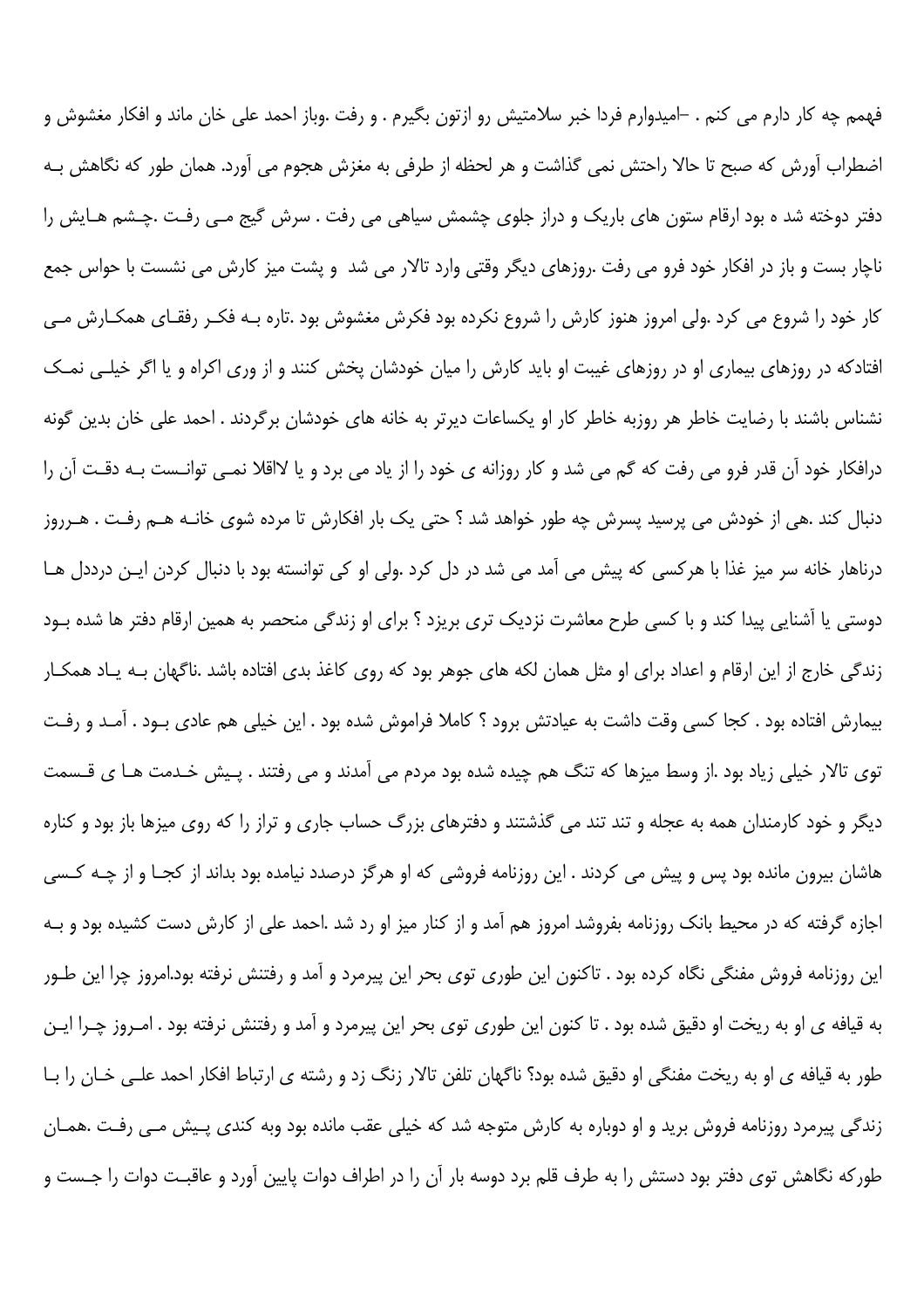شروع کرد به نوشتن .همکار روبه روپی احمد علی خان پیش خدمت را صدا کرد و یک لیوان آب خواسـت .پـیش خـدمت آب را آورد . یک پیش خدمت بالای میزش ایستاد.یک دسته سندهای رنگارنگ و چک های کوچک و بزرگ را روی میز او گذاشت و رفت.باز او به کارش مشغول بود که ساعت دیواری تالار زنگ نه و نیم را زد .یکی دو نفر سـاعت هاشـان را در آوردنـد و میـزان کردند.اصلا حواس او امروز درست پرت بود و همه اش دیگران را می پایید.احمد علی خان یک بار دیگر به ساعت نگاه کرد کـه چند دقیقه از نه و نیم گذشته بود و باز به این صرافت افتاد که کار امروزش خیلی عقب مانده است .امیدوار بود که ساعت ده کار اولش را تمام كند . كار همكار بيمارش نيز معمولا روزي دوساعت از وقت او را مي گرفت .با خود گفت : ترازو چه كنم ؟ به ايـن فکر افتاده بود .امروز ۱۵ ماه است و او می بایست حساب پانزده روزی خود را واریز کند و یک بار همه ی دفترها و حساب هـا را با هم تطبیق کند و ترازبدهد . این بد بود . این کار امروزش را زیاد می کرد .احمد علی خان توی افکار خـود غوطـه ور بـود کـه ناگهان تلفن میز رییس زنگ زد . سروصدای زنگ تلفن مثل یک دیوار سنگین جلوی افکار او افتاد و او باز فراموش کرد کـه بـه چه می اندیشیده است . میز او تا میز رییس پانزده قدم فاصله داشت و او در میان حواس پرتی هـای خـود ایـن جملـه رو خیلـی واضح و روشن شنید که رییس در جو اب تلفن کننده می گفت :( نه تشریف ندارند …بله …)او فکر کرد شاید رییس حسابداری را می گفت که با هم خیلی رفیق بودند . یک پیشخدمت از کنار میزش گذشت . دامن کتش به گوشه ی دفتر بزرگ روزنامه گرفت و دفتر روی میز تکان داد .و فکر احمد علی باز به جای دیگر ی متوجه شد.دفتر اول را بست و دفتر دوم را باز کرد و مشغول شد . و همان طوری که دستش ارقام دفتر حساب جاری را توی این دفتر دیگر وارد می کرد مغزش نیز به کار خـود مـشغول بـود و براي خودش فكر مي كرد دنبال خيالات واهي مي رفت . سرش درد گرفته بود .و دنگ دنگ مي كوبيـد . حتـي از كـارش هــم بازمانده بود.دستش با قلم روی دفتر آمده بود و چشمش از وسط شیشه ی پنجره توی آبی روشن آسمان نزدیک ظهر هی عمیق تر فرو می رفت . یک پیش خدمت ناشناس از کنار میز احمد علی خان گذشت .از میان میزهای دیگر هم رد شـد و جلـوی میـز رییس ایستاد و کاغذی به دستش داد .هر زمان که نامه ی رسمی و بخش نامه ای خطاب به این قسمت می رسید رییس سـرپا می ایستاد و نامه را بلند بلند می خواند و کارمندان تالار را از مفاد آن مطلع می ساخت . رییس پی از یک بار نامـه را از بـالا تـا پایین نگاه کرد بلند شد و همان طور که پشت میزش ایستاده بود سرفه ای کرد و آماده شد که بخـش نامـه را بخوانـد. در ایـن موقع احمد علی خان دست یاچه شد . مثل این که پیش خدمت خبر بدی آورده باشد .مثل این که خبـر مـرگ پـسرش را آورده باشد.یا نه اقلا خبر مرگ همکار بیمار جوان اورا آورده باشد .قلمش را روی میز رها کرد ه بود و روی صندلی اش نیم خیـز شـده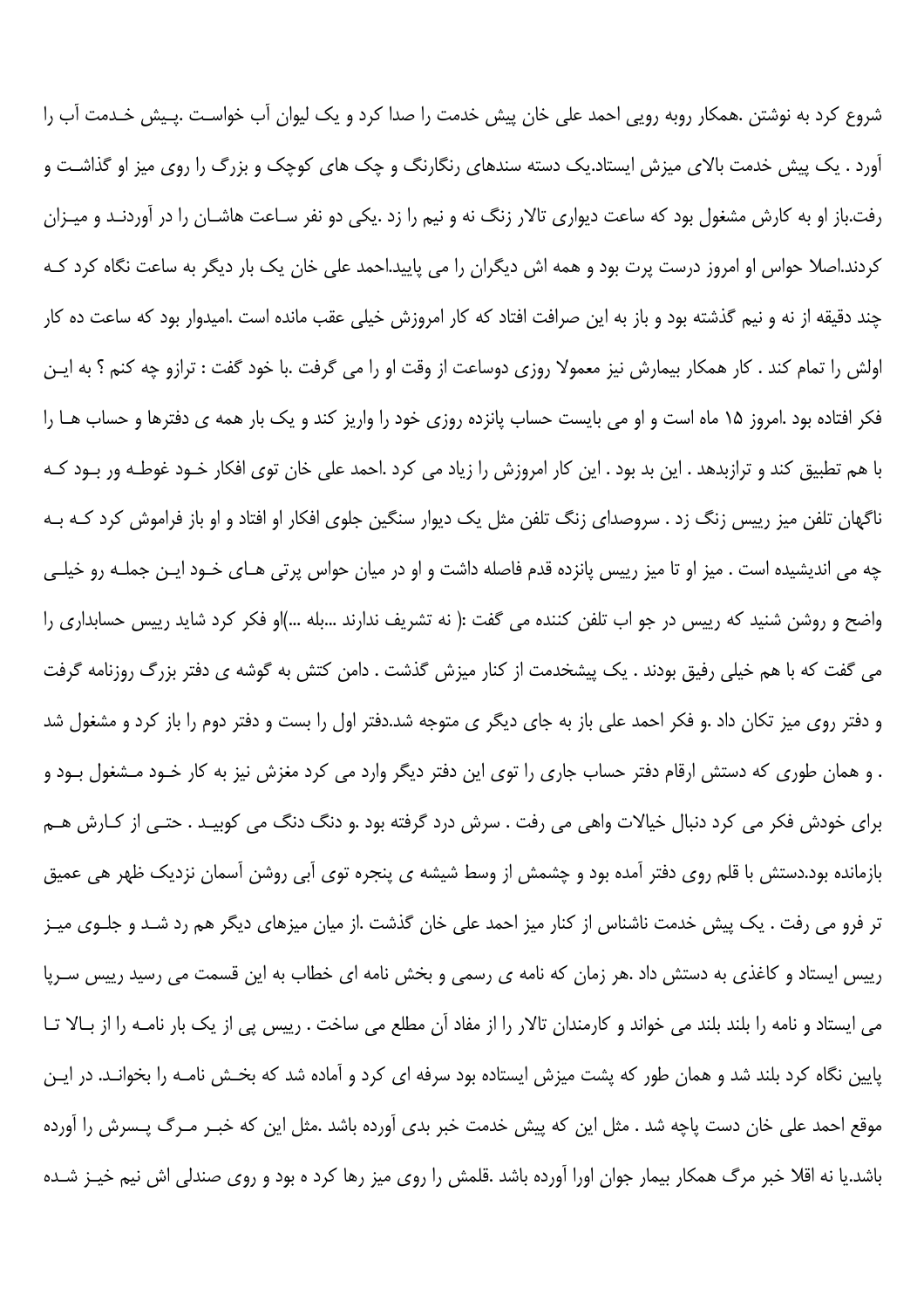بود وبه انتظار مانده بود . رييس شروع كرد :( بنا به پيشنهاد دايره ى بازرسى ..)و احمد على خان آسوده شد .بقيه را گوش نداد و خودش را روی صندلی اش رها کرد . صدایی از صندلی برخاست همه ی کارمندان را متوجه کرد و ریـیس یـک دم از خوانـدن دست کشید و به این حرکت او با تعجب و نفرت نگریست . احمد علی خان دوباره قلـم را برداشـت و بـه کـار خـود ادامـه داد . ساعات ناهاري بانک زنگ يک ربع بعد از ظهر را نواخته بود و طنين صداي آن هنوز در فضا موج مي زد که احمد علي خان وارد ناهار خوری شد .میز ها کم تر خالی بود و احمد علی خان که نمی توانست سر میز این جوانان شوخ که بـا خـانم هـای ماشـین نویس قهقهه می خندیدند بنشیند و سر خر شود . همان طور سر پا وایستاده بود و چشمانش به دنبال یک آشنا مـی گـشت کـه ناگهان چشمش سر یک میز ایستاد .همکار روبه رویی او که سینه درد داشت با دو نفر از دوستانش روی یک میز نشـسته بودنـد .میز آنها یک جای خالی داشت .به میز نزدیک شد سلام و احوالپرسی کردند و احمد علی خان نشست و بلیت غذای خود را روی میز گذاشت .رفیق هم اتاق او که سینه درد داشت آن دو نفر دیگر را معرفی کرد –آقای خوش حساب از دفتر ارز و آقای ذوالقعده از دایره ی بروات. و احمد علی خان همان طور برای آن دو نفر سری تکان می داد نفهمید چرا توی دلش خندید و نام ذوالقعـده را به مسخره گرفت و دوسه بار در ذهنش تکرار کرد . پیش خدمت آمد و بلیت غذای احمد علی خان را گرفت .قهقهـه ی یـک دسته از کارمندان جوان از ته تالار بلند شد و در فضا پیچید .پیرمردها با آه حسرت به آن سمت نگاه می کردند .رفیق احمد علـی خان که سینه اش درد می کرد لای دستمالش سرفه کرد و گفت : –می بینید؟راستی جوونی هم دوره ی عزیزیه … و بـاز سـرفه اش گرفت و جمله اش ناتمام ماند.خوش حساب که جوان تر از همه ی رفقایش بود بالای لقمـه اش چنـد جرعـه آب نوشـید و گفت : –مثل این که خودشون یه پیرمرد هشتادساله اند احمد علی خان به کمک رفیق هم اتاقش رفت : –چه فرقی مـی کنــه ؟ چه پنجاه سال چه هشتاد سال .وقتی آدم بنیه اش تمام شد تمام شده دیگه .البته ایشون که نه .مـن خودمـو عـرض مـی کـنم. ذوالقعده که تا به حال غذایش را می خورد چنگالش را زمین گذاشت دهـانش را بـا دسـتمال پـاک کـرد و گفـت :–بلـه خیلـی خوشحالند .تواین مملکت خوشحالی از سر نفهمیه آدم هر چه احمق تر باشه خوشحال تره . این قضاوت خشک و تنـد ذوالقعـده همه را ناراحت کرد .بعد او افزود : –من نظر بدی که ندارم .اغلب شون رفقای خود من اند .ولی بذارین کار بانک دوسـال دیگـه رمق شونو بكشه آن وقت نشونتون مي دم چه مي شند . احمد علي خان از فكرش اين طور گذشت:راست مي گه دوسال ديگه از روزنامه فروش اتاق ما هم مفنگی تر خواهند شد. بعد احمد علی روبه دوستش کردو گفت : –راستی سینه ی شما چه طوره؟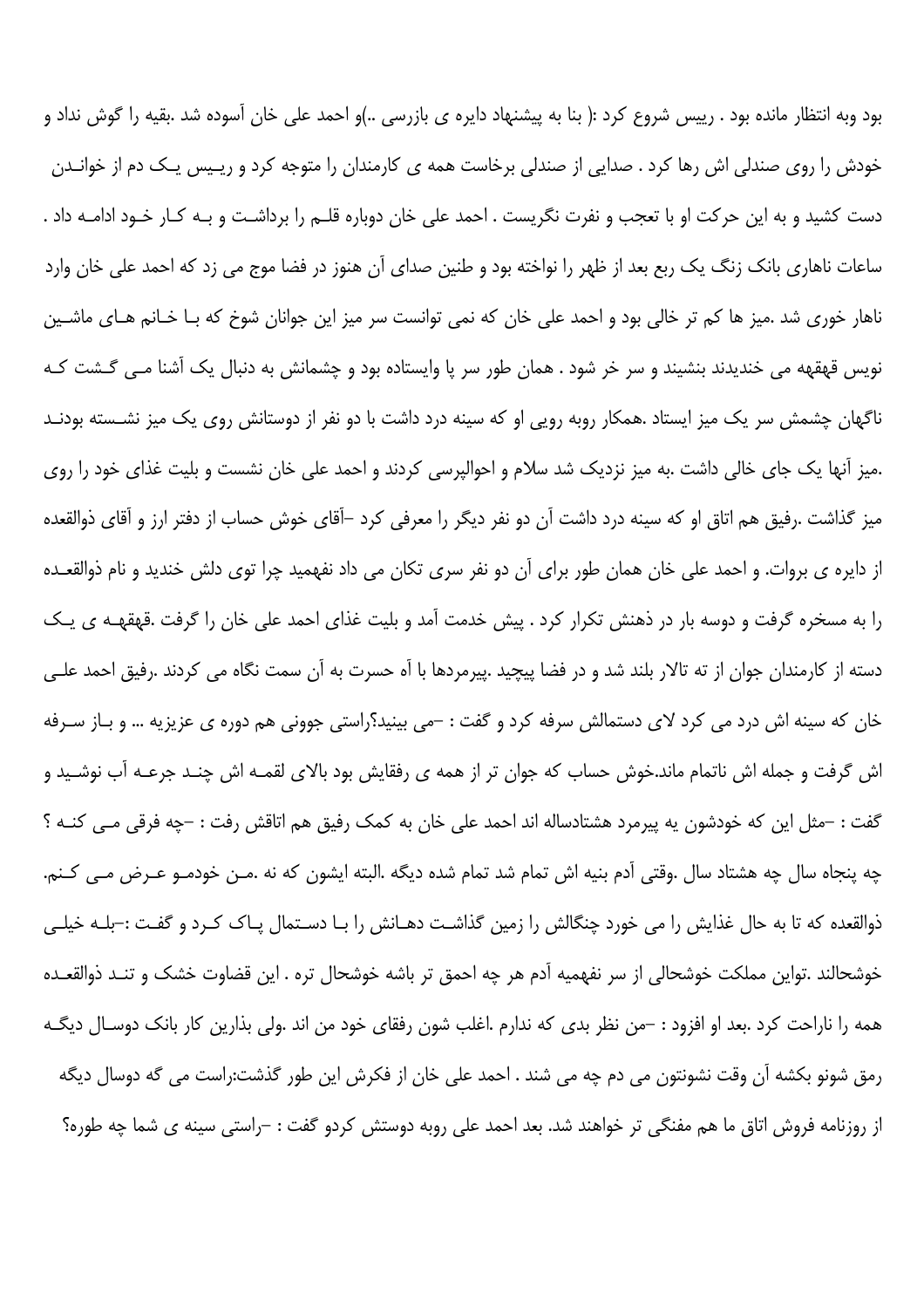–هيچ چي .همين طوري درد مي كنه .هر چه هم حب و شربت بوده خورده م. و احمد علي خان دوباره پرسيد : –نفهميديـد آخـر رفيق هم اتاق مون چشه ؟ – نه ولي كي بود مي گفت سل استخواني داره. آنها كلي با هم گپ زدند تا اينكه وقت ناهار تمام شد .عاقبت خوش حساب بلند شد.ذوالقعده هم دستمالش را توى جيبش گذاشت و دنبال او راه افتاد و حالا احمد على خـان و رفيـق هم اتاقش پا به پای هم دنبال آنها می آمدند و هرکدام به زندگی سرد و تاریک خودشان فکر می کردند .احمد علـی خـان فکـر می کرد که سر تاسر زندگی اش مثل غذا سرد بود و دل آدم را می زد .و بعد که پایش را روی پلکان گذاشت سنگینی بدن خـود را حس کرد که بیش از روزهای دیگر بود .مثل این که هیکلش خیلی سنگین تر از روزهای دیگر شد ه بود .

ساعت لنگر دار زنگ پنج بعداز ظهر را هم زد و احمد علی خان هنوز یک ریال و بیـست و پـنج دینـار اخـتلاف حـساب آخـری دفترهای خودرا پیدا نکرده بود . از همه بدتر این بود که صبح تا به حال از پسرش خبری نداشت .دو سه بار به دواخانه ی نزدیک منزل شان تلفن کرده بود و سراغ زنش را گرفته بود .ولی اگر زنش به دواخانه آمده بود که برای او تابحال تلفن کرده بـود .یـک

بار دیگر کوشید حواس پرتی های خود را به دور بریزد و کارش را دنبال کند .چک ها و اسنادی را که بعد از ظهر وارد دفترهای حساب جاری کرده بود پیش خدمت ها برده بودند و او از شر شان راحت شد ه بود . دفتر ها را یک بار دیگـر روی هــم چید و دوباره شروع کرد به تطبیق ارقام آنها .خوبیش این بود که باز کار او زحمت زیـادی نداشـت. همـین طـور مـشغول انجـام کارهایش بود که ساعت زنگ شش را زد . احمد علی خان به وحشت افتاد . او با خود فکر کرد و دید که تا ساعت هشت کار دارد . تازه ساعت هشت می توانست به خانه برود و از حال فرزند مریضش خبر بگیرد . چرا تا به حال زنش خبری نـداده بـود ؟و او را این طور ناراحت گذاشته بود؟ ته دلش حتم داشت که تا حالا اتفاق بدی نیفتاده .او در افکار فرزند مریضش بود که سـاعت زنـگ شش و نیم را زد .راستی داره شب می شه .حالا به جز احمد علی خان دو نفر دیگر در تالار بودند.او مدام کابوس های وحشتناکی میدید بلند شد و در تالار مشغول قدم زدن شد و همینطور مات کارکردن همکارش شده بود و در افکار خود غوطه ور بود . بیرون هم هوا تاریک شده بود .نسیم ملایمی وزید و با خود دود دم حمام را تا ته حلق احمد علی خان فروبرد .

صفحه ی دیگر دفتر را ورق زده بودکه تلفن زنگ زد بی اینکه عجله کند قلم را روی میز گذاشت و رفت گوشی را برداشت .

ساعت زنگ هفت و ربع را زد .و بیرون تاریک تاریک شده بود .و احمد علی خان به جست و جوی اخـتلاف حـساب پـنج شـش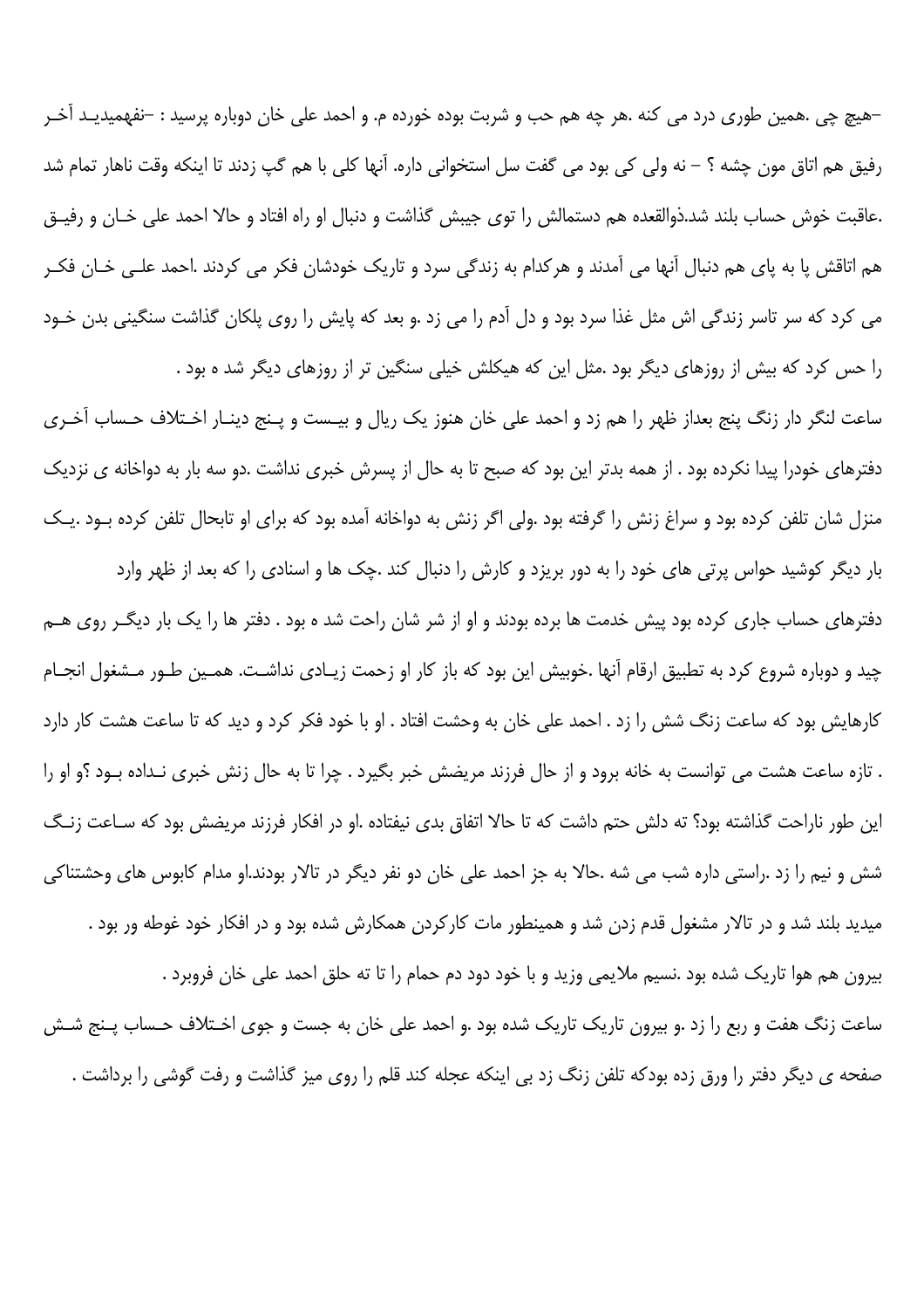همان طور ایستاده گوشی را در دست گرفته بود و با طرف صحبت می کرد. –بله این جاست حساب جاری بانـک بیجـاری خـود منم …کی ؟ زن من ؟.. و به پته پته افتاد . –هان !…بگو .بگو خودمم …بگو.. –…. و گوش از دست احمد علی خان رها شـد و بـه لب ميز خورد .دست هاي او از دو طرف افتاد و سرش بي هيچ صدايي روي سينه اش خم شد .

همکار او که ته تالار روی میز خود خم شد ه بود به صدای افتادن گوشی از جا پرید و خود را به میز رییس رساند .گوشـی هنـوز قرقر میکرد .گوشی را گرفت .و بعد از چند ثانیه گوش دادن قیافه اش درهم فرورفت اشک توی چشمش هایش پرشـد و از لای دندان هایش که به هم فشرد ه می شد توی گوشی گفت : – آخه خانم ! خبر بد رو که این طور برای آدم نمی فرستند …  $\gamma$ 

# الگمارک و المکوس

در پاسگاه مرز زیاد معطلم نکردند .تذکره ام را بازرسی کردند . عکسش را با قیافه ام تطبیق نمودند ؛ ورقه ی آبله کوبی ام را که همان روز صبح در خرمشهر ، به دو تومان گرفته بودم ، دیدند و اجازه ی ورود دادند . شرطه ای ( پاسبانی) پیش دوید.چمدانم را برداشت و جلو افتاد .از پاسگاه تا لب شط چندان فاصله ای نبود .بلم های دراز و نوک برگشته ،با عرب های چفیه بـسته و چـوب به دست ،کنار شط صف کشیده بودند و عربی بلغور می کردند .یکی از آن میان پیش آمد ، با پاسبان مرز نجوایی کرد .چمدان را

از او گرفت .گذاشت توی بلم .ما هر دو تا را جا داد ، ولی را ه نیفتاد .چهار نفر دیگر را هم سوارکرد ؛ یک زن روبند بسته ولی چالاک ؛ یک پاسبان دیگر و دو تا پیر مرد .و بعد را ه افتادیم . من اولین بار بود که روی آب در قایقی می نشستم .شـنیده بـودم که روی آب ، حال آدم به هم می خورد ، ولی به خود اطمینان داشتم .یکی دوبار وقتی پای یک نفت کش دود کله دور می زدیم سرم گیج میرفت . هوا خیلی گرم بود .مه تا ته گلوی آدم فرو می رفت و مزه ای ترشیده داشت. چیزی به ظهر نمانده بـود.صـبح از خرم شهر با یک تاکسی ، با هزار چک و چانه ، به بیست تومان ، راه افتاده بودم.و وقتی به پاسگاه مرز عراق وارد شـدم ، نـیم ساعت به ظهر داشتیم.رفقای راه از تهران تا اهوازم ، که همان توی قطار با هم آشنا شده بودیم، هـر چـه اصـرار کـرده بودنـد ، حاضر نشده بودم بمانم و عصر به اتفاق آن ها ، با قایق دوازده نفری شیخ عبود حرکت کنم.پیش خودم فکر کرده بودم که :"چرا ؟من كه تذكر دارم ، چرا كارمو عقب بندازم؟اونم با يه عده قاچاقچى ، اونم شبونه و دزدكى از مرز رد شم؟" ماشـينى كـه مـرا از خرم شهر تا پاسگاه اول مرز عراق آورده بود ، پنج نفر دیگر را هم سوار کرده بود و من اول خیال کردم از آن ها هم یـک چنـین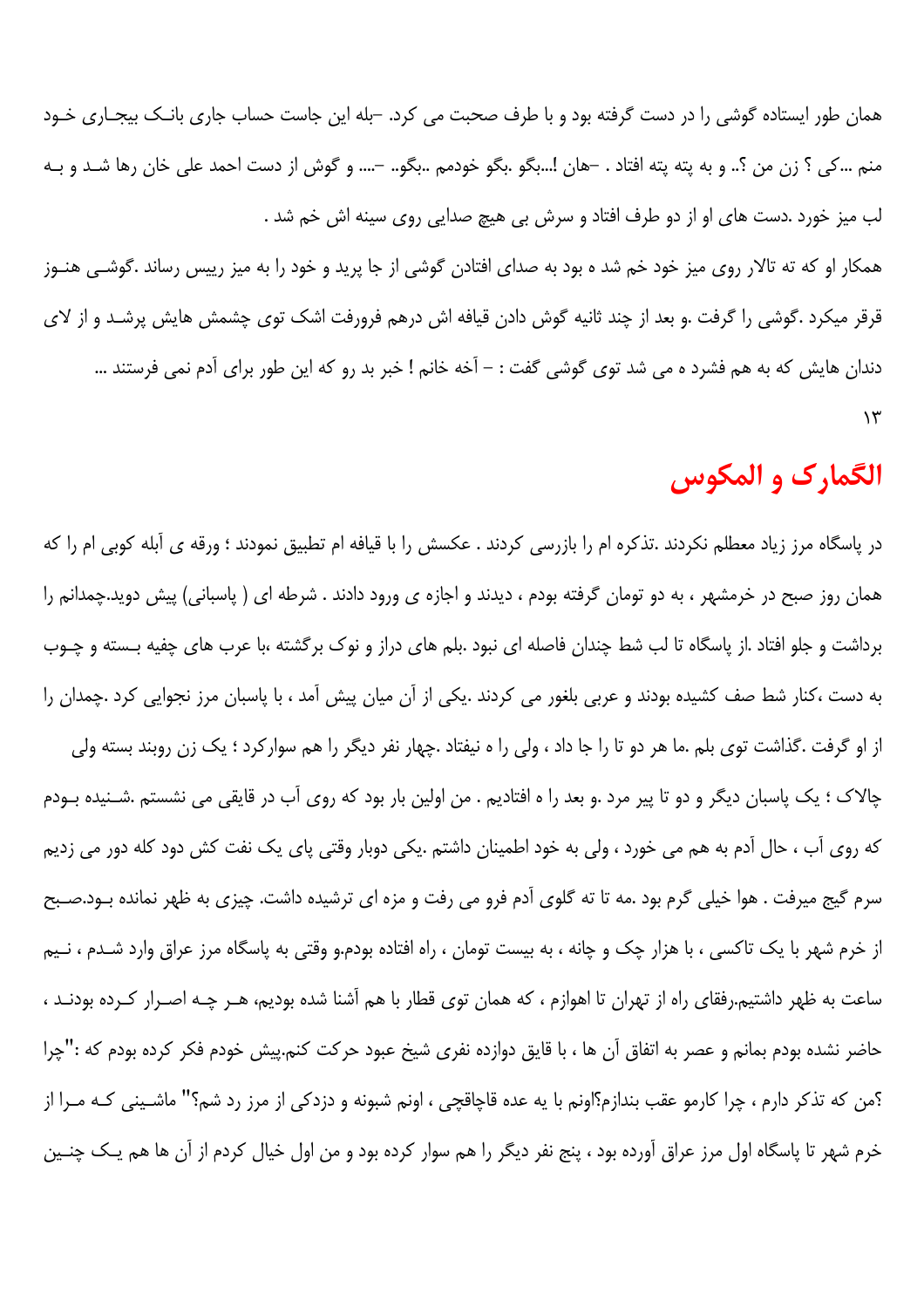پولی گرفته است. سه نفر عرب شهری و دو تا سرباز لب برگشته و دماغ پهن استرالیایی ، با صورت های مسی رنگ و چانـه هـا ی مربع شان . ولی شوفر قسم می خورد که این سه نفر عرب ، صاحب ماشین هستند و اصلا پول نمی دهند .و :"اینام که هلـو جونی اند ، چه می فهمند پول کدومه .مام دیگه مجبوریم ببریم شون" یکی از سربازها دور کلاه آفتـاب گـردان خـود را نقاشـی کرده بود.و هر چه دلش خواسته بود ، روی آن کشیده بود.یک جا دسته گل، جای دیگر یک صلیب دم بریـده و پـت و پهـن ، و یک طرف دیگر دوتا دل که یک تیر از وسط هر دوی آنها رد شده بود و از سرو دمش خون می چکید ، و یک جـای دیگــر هــم کلمه ( ملبورن ) را که زیاد هم تمیز نوشته نشد ه بود ، توانستم بخوانم .فارسی ای که شوفر به آن حرف می زد ، غلیظ بود و من توی دلم به او خندیدم . و از اینکه برای دو قدم راه بیست تومان اضافه داده بودم چیزی به دل نگرفتم . اما وقتبی فهمیـدم کـه هیجده تومان سرم کلاه گذاشته اند ، خیلی دلم سوخت . راننده قایق دامن قبای خود را به کمربند باریک چرمی خود بسته بـود ، چوب بلندش را به ته شط بند می کرد وبه روی آن فشار می آورد و قایق را به جلو میراند . آن جا هم که شـط گـود مـی شـد و دیگر چوب بلند او به ته آن نمی رسید ، از تنه قایق های لنگر انداخته ی بزرگ استفاده می کرد .و پاروها ، تـا وقتـی کـه پیـاده شدیم ،مثل دو تا کنده هیزم باریک و بی مصرف ، ته قایق افتاده بود . صدای بمی که از یک آواز دسته جمعی می آمد کم کـم نزدیک می شد .صدا از میان قایق بادبانی بزرگی بود که پیش روی ما ، تازه از میان مه پیدا شده بود و اعراب بـه همـراه سـرود دسته جمعي خود لنگر أنرا با دست بر مي گرفتند . عرض شط را در نيم ساعت پيموديم . لنگر گاه عشار خيلي شلوغ بود .ومن تـا آمدم به خودم بیایم و دنبال چمدان بگردم ، دیگر مسافران پیاده شده بودند و نفهمیدم به عنوان کرایه چقـدر در دسـت قـایقران گذاشتند . چالاکی عجیبی که از خود نشان دادند ، برای من که گول پیراهن های بلند و عباهـای دسـت و پاگیرشـان را خـورده بودم باور نكردني بود . ازمن نيم دينار خواست . قيمت دينار را مي دانستم .ولي زود يادم افتاد كه پولم را تبديل نكرده ام :

-چی ؟ نیم دینار ؟...من که دینار ندارم . -پس چهار تومان بده . کمی آسوده شد م . نیم دینار هفت تومان و خرده ای بود ، ولی باز هم چرا چهار تومان ؟ نگاهی به اطراف کردم . فقط نگاه مضطرب پسرک ژنده پوشی که روی سکو ایستاده بود و پیاده شدن ما را تماشا می کرد ، به نگاه کمک خواه من جواب می داد .پاسبان مرز روی سکو معطل بود . با چشم اشاره ای به او کـردم . او مخالفتی نداشت .چهار تومان دادم و از قایق پیاده شدم که دنبال پاسبان به راه بیفتم . همان پسرک جلو دوید.

–آقا جیگاره نمی خواهین؟ –من اول گمان کردم او هم مثل دیگران جیب کوچک و پاره پاره شلوار کوتاهش را برای لخت کردن من آماده می کند .و به همین جهت با دیدن قیافه خارجی من نه چفیه عگال داشتم و نه دشداشه پوشیده بودم ، این طـور از جـا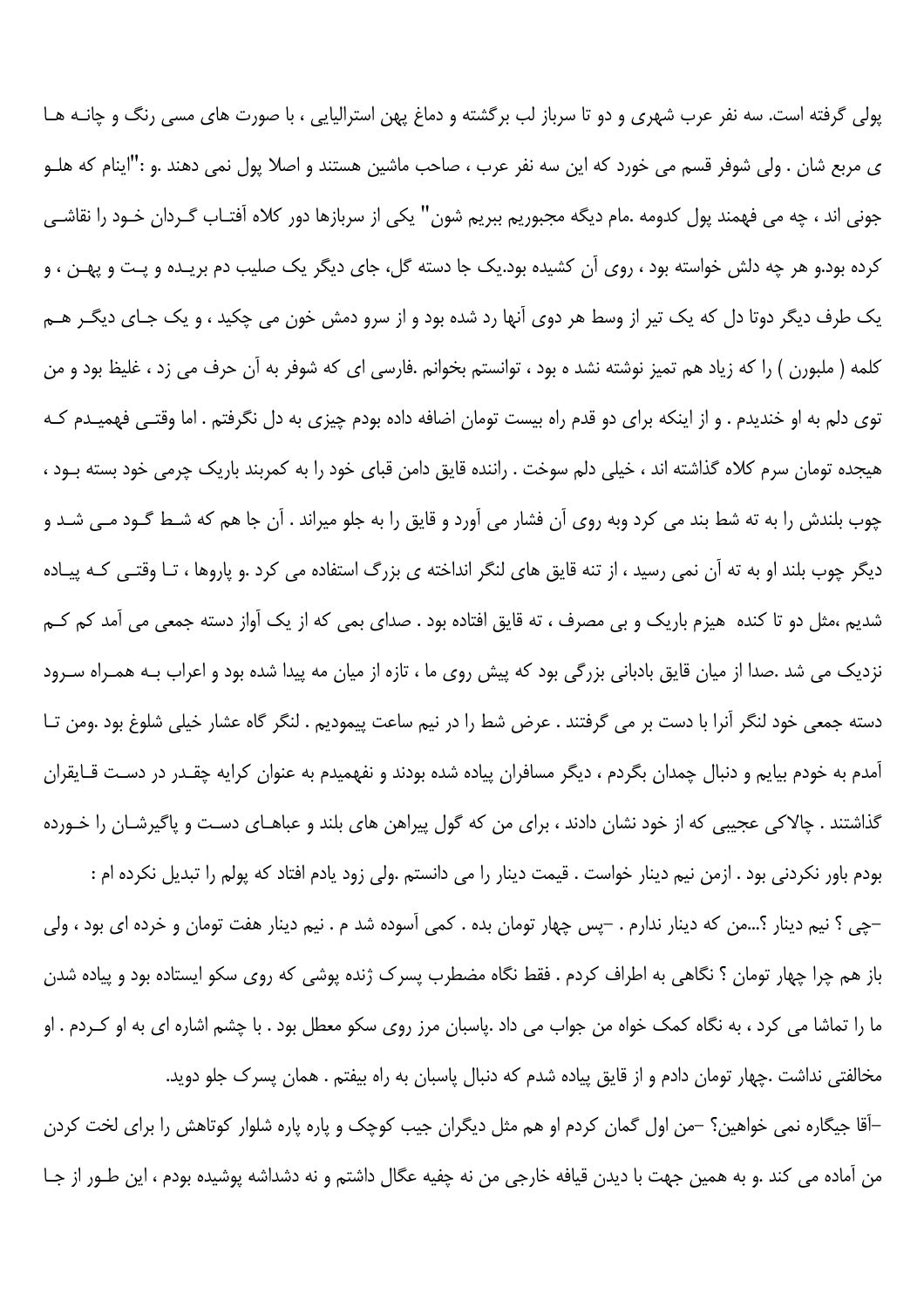پرید و حساب جیگارهایی را که صبح تا به حال فروخته بود ، ول کرد . ولی نگاه مضطربش و فارسی شیرینش که در گوش من ، مثل زنگ صدا کرد ، مرا از اشتباه در آورد .حتی یادم است که وقتی اسکناس ها را به قایق ران می دادم ، عصبانی شد و دندان هایش را طوری روی هم فشرد که عضلات روی گونه هایش برآمدگی پیدا کرد . مثل این که می خواست چیزی هم بگوید ولی

ياسبان مرز ، نگاه خيره اش را به او انداخت و او كه لابد ترسيده بود ، به همين اكتفا كرد كه جلو تر بيايد و بگويد : –آقا جیگاره نمی خواهین ؟ از جلویش داشتم می گذشتم که جوابش دادم : –حالا نه . –حالا نه ؟ جوابم را درک نکرده بود .برای این که حالیش بشود ، همان طور که دنبال پاسبان می رفتم ، گفتم : –از گمرک که دراومدم … پسرک فهمید .من هنوز سـیگار نمی کشیدم .ولی دست کم با او که حرف می توانستم بزنم .از جلویش که رد می شدم به خنده ای که روی گونه های او گودی می انداخت ، با لبخندی پاسخ دادم و همان طورکه می رفتم به فکر او فرو رفته بودم . پسرک سر برهنه ای بود کـه فقـط یـک پیراهن بی آستین پاره و چرک به تن داشت ، با یک شلوار کوتاه خاکی رنگ نظامی . روزهای جنگ بود و از در و دیوار گرفته تا سیگار ی که مردم می کشیدند ، همه چیز رنگ جنگ را داشت و بوی سربازهای آمریکایی را میداد . پسرک شـاید دوازده سـاله بود . موهای سیاهش توی صورتش ریخته بود و صورتش پاک بود . بند جعبه اش را بـه گـردنش آویختـه بـود و جعبـه را روی

شکمش با یک دست نگه داشته بود ؛ و دست چیش توی جیب شلوار کوتاهش بود .کنده های زانویش کبره بسته بود و من حتم داشتم که دیگر پاهای برهنه اش ، روی آسفالت داغ یک بعد از ظهر خیابانهای بصره از گرما سوزشی حس نمی کند .تا بـه اداره گمرک که رسیدیم من دوسه بار دیگر به پشت سرم نگاه کردم و اورا دیدم که پا به پای ما ، ولی دورادور ، مـی آمـد و مـرا می پایید . با رسوم که برگشتم ، وقتی بود که از در باغ اداره گمرک داشتیم تو می رفتیم ، خنده ای به هم کردیم و من سرم را برگرداندم و توی باغ رفتم . بالای در اداره با خط ثلث و بر آمده ای نوشته بود :الگمارک و المکوس . گمارک را زود فهميدم کـه چیست . ولی هر چه فکر کردم نتوانستم بفهمم المکوس یعنی چه؟ مجوس ؟ … مقوس ؟… مغوص؟… هیچ کدام معنی نمی داد . حتما این هم لغتی بود مترادف با گمارک و همین معنی ها را می بایست داشته باشد . ولی آن وقت ، من با آنچـه از عربـی مـی دانستم ، هر چه کردم ، نتوانستم چیزی درک کنم . وقتی پیش خدمت ، چمدانم را از دستم در آورد رشته افکارم بریده شـد تـازه داشتم در ریشه «م.ک.س» دنبال معنای المکوس می گشتم که توی اتاق راهنماییم کردنـد . روی دیـوار چـپش دری بـه اتـاق دیگر باز می شد و اتاق خلوت بود . روی میز بلند و دراز و سیاهی که طرف راست بود، چمدانم را باز کردند و شروع کردند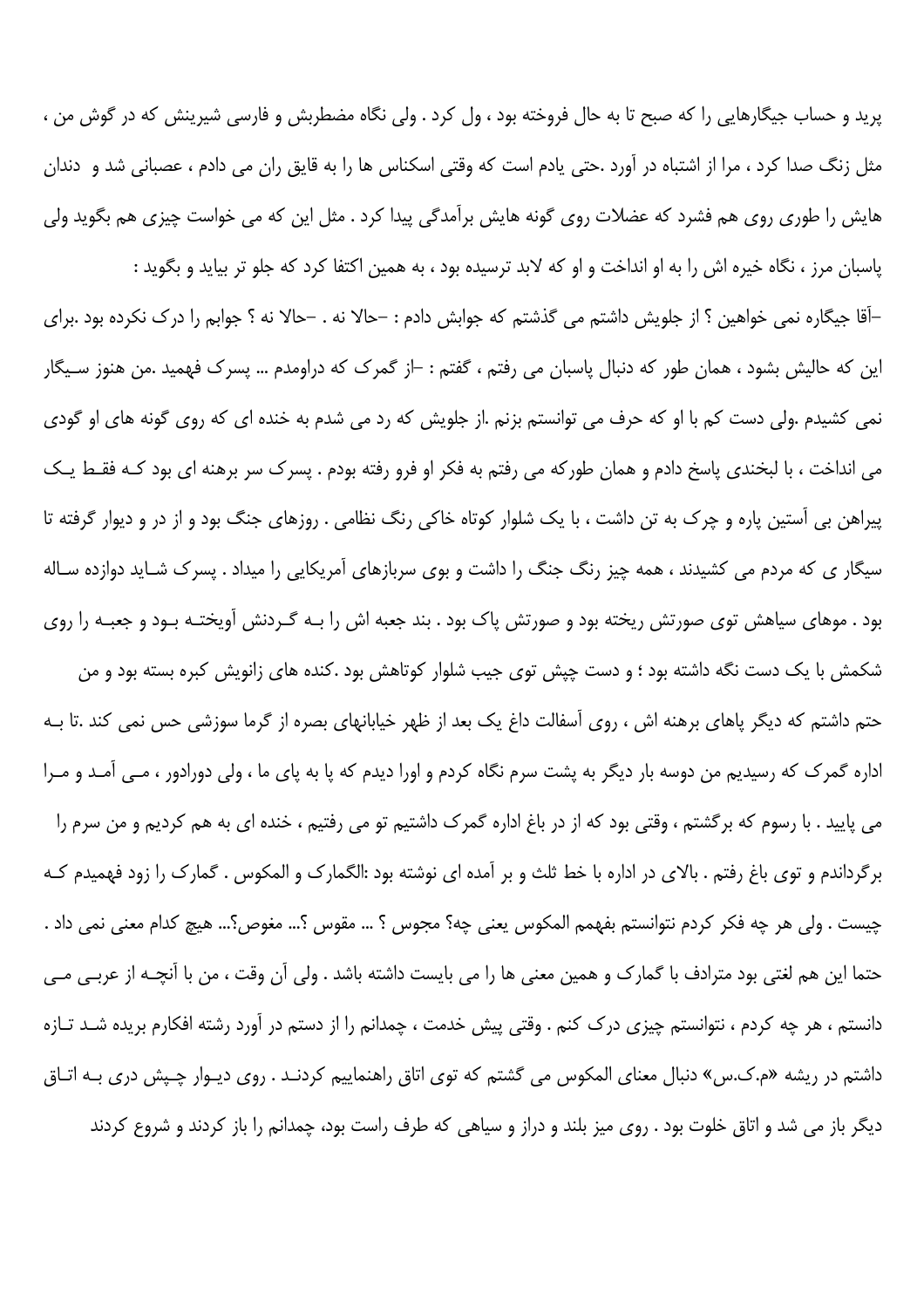به وارسی .من که چیزی نداشتم . مطمئن بودم که کارم زود تمام خواهد شد . ولی در گمرک خانـه هـا از میـان بـساط شـما ، همیشه می توانند چیزی گیر بیاورند که طبق یکی از مواد اساسنامه طومار مانند گمرکی ، ورود یا خروجش ممنوع باشد . از میان بساط سفر من هم عاقبت چیزی پیدا کردند . هفت جلد کتاب فارسی که می بایست بوسیله اداره الگمارک و المکوس برای وزارهٔ انطباعات بغداد فرستاده شود تا دايرة النشر و الدعايه صلاحيت ورودشان را تشخيص بدهد . و در صورت مجاز بـودن ، در همـان جا به من رد کنند .بیست و چهار قالب صابون رخت شویی که شنیده بودم د رعراق گیر نمی آید . یک دوربین کوچک عکاسی و دو قواره ندوخته شش زرعی کرباسی قم ، که خلعت پدر و مادرم بود که با خودم می بردم که در آب فرات تبرکشان کـنم و بعـد هم در حرم كربلا و نجف ، طواف شان بدهم و برگردانم.از بساط سفر من ، ورود همين چند قلم ممنوع تشخيص داده شد. اول زیاد جدی نگرفتم.خیال می کردم پایوش می دوزند که تلکه ام کنند.و خونسرد بودم . ولی فصل زیـارتی نبـود کـه سرشـان شلوغ باشد و کورمال کورمال ، بساط سفر مردم را از زیر دست رد کنند.وسط تابستان بود و مغز کسی را داغ نکرده بودند که در آن گرمای کشنده ی عراق به زیارت برود.مامور پیری که چمدانم را می گشت و خیلی پر حرف بود ، با آن که کنـار دسـتش ایستاده بود و جوانکی نونوار و تازه از مدرسه درآمده ، چیزهایی به عربی گفت که من نفهمیدم .یواش حرف می زدند.اگر بلند می گفتند ، ممکن بود چیزی درک کنم.ولی از همه ی حرف زدن آهسته شان ، من فقط توانستم بالا و پایین رفتن برجستنگی زیـر گلویشان را ببینم.راجع به ممنوع بودن ورود این اجناس ، هم با من چیزی نگفتند.و من از این که آن ها را از میان بساط چمدانم جدا کردند و چیزی نگفتند فهمیدم که قضیه از چه قرار است. وارسی تمام شد ، دیگر بساطم را تـوی چمـدانم گذاشـتند و آن را بستند و کناری گذاشتند . حالا از حرف هایی که می زدند ، من کم و بیش درک کردم که چه می گویند.دیگر در گوشـی حـرف نمی زدند.خیال می کنم سر حقوق گمرک کرباس اختلاف نظر پیدا کرده بودند.مـی دانـستند از صـابون چـه قـدر بایـد گمـرک گرفت.دوربین که اصلا اجازه ی ورود نداشت.و همان پیرمرد که چمدانم را باز می کرد و من گمان می کردم فارسی نمی دانـد ، مرا به کناری کشید و یواش در گوشم گفت که حاضر است آن را بیست تومان بخرد.داستان کتاب ها که روشن بود.ولی کربـاس

ها خیلی به زحمت شان انداخته بود . در میان کلماتی که می گفتند ، مدام یک کلمه ی عربی را تکرار می کردند و من بعد فهمیدم که از تعرفه ی گمرکی صحبت می کردند .مدتی دنبال آن چه می خواستند ، گشتند و دست آخر آن چه را کـه مـی خواستند ، یافتند. هوا گرم گرم بود و من از عرق خیس شده بودم.کم کم خونسردی ام را از دست می دادم. از دست مــی دادم.از ظهر خیلی می گذشت.و من تشنه هم شده بودم. پیرمردی که چمدان مرا گشته بود ، بـا مـن بیـرون آمـد و دم در بـاغ اداره ی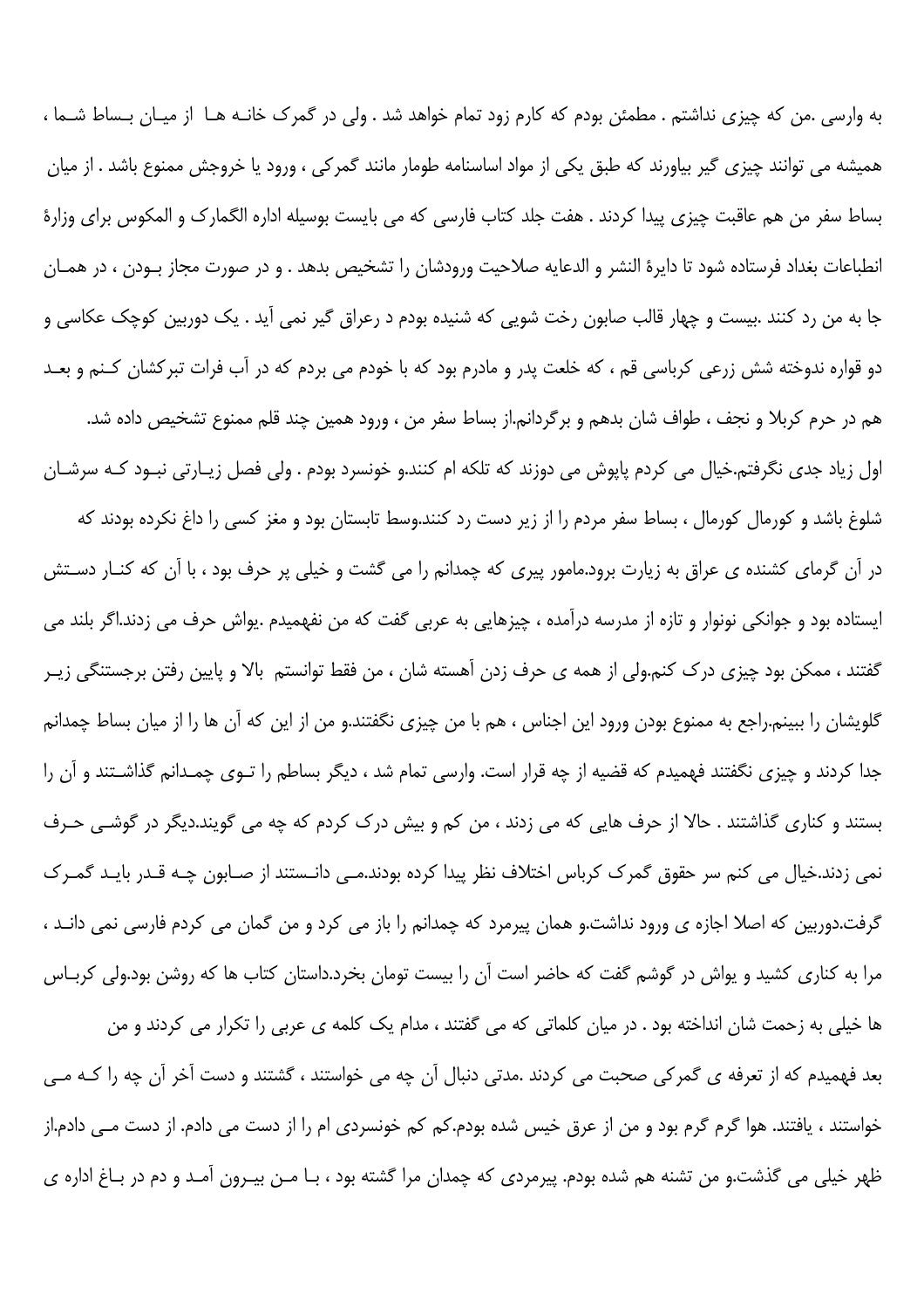الگمارک و المکوس را ه بازار را به من نشان داد.دیگر فارسی حرف می زد و من وقتی می خواستم به طرف بازار صـراف هـا راه بیفتم ، باز به خاطرم آورد که حاضر است دوربین را به بیست تومان بخرد.من خنده ای توی صورتش انداختم و راه افتادم .خـودم

هم نمی توانستم درک کنم که به فارسی آب نکشیده اش خندیده بودم یا طمع دندان تیز کرده اش را مسخره کرده بودم. عبور و مرور بند آمده بود.از اسفالت خیابان آتش برمی خاست.و بوی برگ های آفتاب خورده ی درخت های باغ اداره ی گمـرک ، هنوز توی دماغم بود. و من سخت تشنه ام بود.کنار پیاده رو ، به همان سمت که نشان داده بود ، راه افتادم.حس می کردم ک حدقه ی چشم هایم گشاد شده است و مثل این که چیزی از عقب ، به تخم چشم هایم فشار می آورد و حـالا اسـت کـه تخـم چشم هایم بیرون خواهد آمد ، کلاه نداشتم و یخه ام باز بود.دستمالم را نمی دانم چه کار کرده بودم.و تـشنگی داشـت مـرا مـی كشت. –آقا…آهاي آقا… يک باره به ياد پسرک جيگاره فروش لب شط افتادم. و برگشتم. پاهايش برهنه بود و جعبه ي سيگارش را روی سینه اش بالا گرفته بود و به طرف من می دوید. –آها…من گفتم دیگه رفته ای. –کـی بیـرون اومدیـد کـه مـن ندیـدم تون؟لابد مي رين بازار صرافا؟ –آره مگه منتظرم بودي؟ –پس چي ؟! من از شادي همه چيز يادم رفت.ديگر نه تشنه ام بود و نه هوا گرم بود. و نه عصبانی بودم.مثل اینکه آفتاب هم زیر ابرها رفته بود.می خواستم پسرک را ببوسـم .پـیش از آن ، فقـط یکـی دوبار به همراه پدرم به قم و قزوین رفته بودم و این اولین سفر دور و درازم بود.اولین بار بود که تنها سفر می کردم.توی ماشـین هم كه از خرمشهر به بصره مي آمدم ، آن سه نفر مسافر همه اش با شوفر عربي حرف مي زدند.و فقط من و آن دو سه نفر سرباز استرالیایی ساکت بودیم. از سرو روی من می بارید که کجاییم .و همه می داننستند که برای چه به بازار آمده ام.هریک از دکان دارها دعوتم کردند که با او معامله کنم.چند نفر هم عبدالله را به نام وولک صدا کردند. ولی عبـدالله تـوجهی بـه آن هـا نداشت و می گفت دوستی دارد که کلیمی هم نیست و ارزان تر از آن ها ی دیگر هم حساب می کند.در قیافـه ی هـیچ یـک از دکان دارها من نمی توانستم نشانه ای از کلیمی بودن ببینم .ولی عبدالله اصرار داشت که همه ی صراف ها جهودند.آن یکی هم که با او معامله کردیم دینار را به سیزده تومان پنج ریال فروخت ، با آن های دیگر چندان فرقبی نداشـت. جـوانکی بـود خیلـه و سفید ، که به یک مازندرانی پخمه بیشتر شباهت داشت تا به یک صراف عرب بازار بصره ، تند تند فارسی حرف می زد. و من در دلم می خندیدم و او اصرار داشت که اگر باز هم پول دارم پیش او تبدیل کنم و نیز اصرار می کرد که در بغداد تاجر طرف معامله ی او را پیدا کنم ، که حتما ؛ ارزان تر حساب خواهد کرد. و پشت سر هم نشانی اش را می داد.همه ی دارایی من هشتاد و شش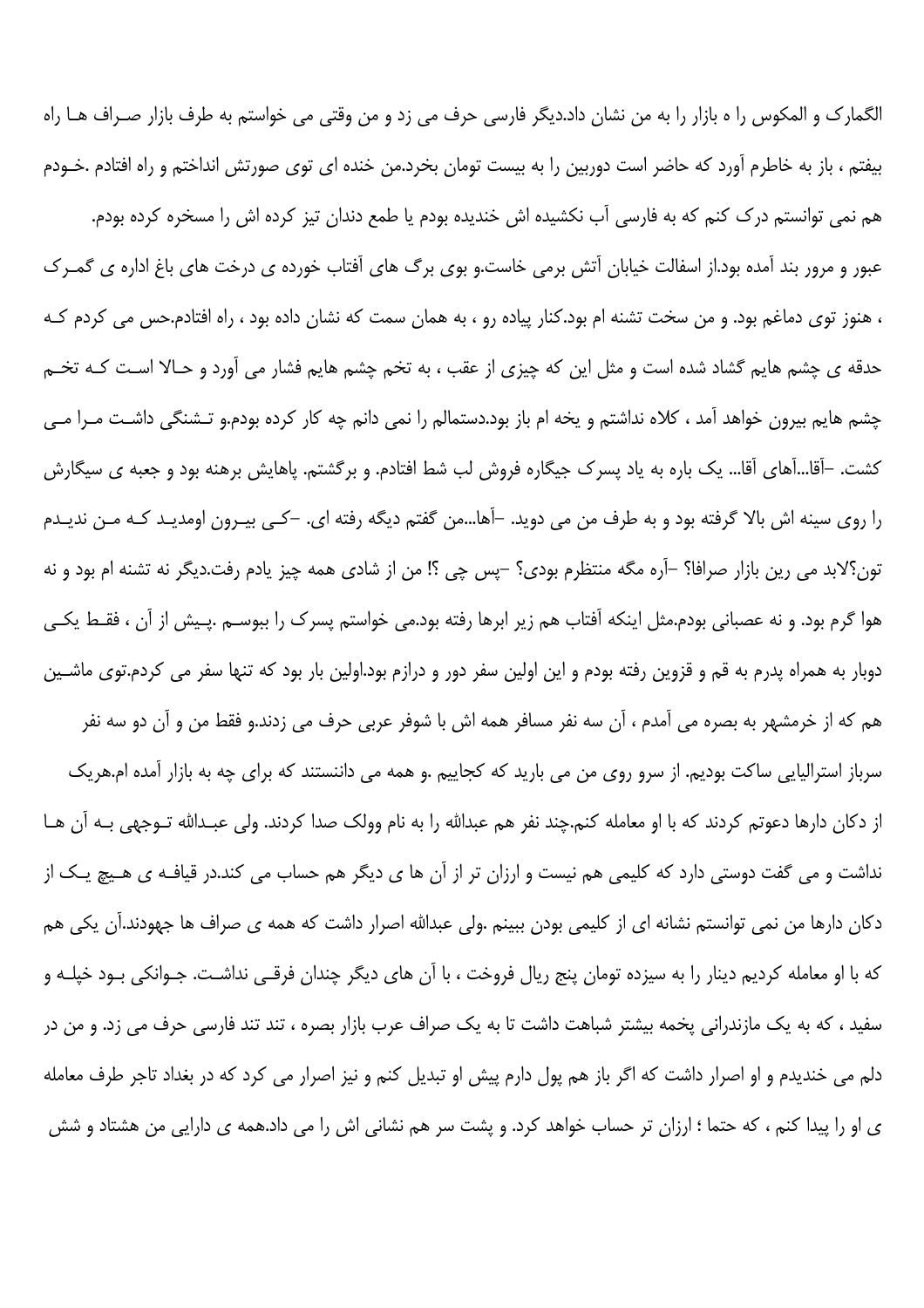تومان بود و او البته که نمی توانست باور کند ، همه ی عراق را با همین پول بتوانم بگردم.شش دینـار اسـکناس را تـوی کیـف بغلي ام گذاشتم و پانزده تا سکه ي چهار فلسي و ده فلسي که به من داد جيبم را پر کرد ، و وقتي برمي گشتيم عبدالله خوشحال بود که در هر دینار ، دو فلس و نیم بیش تر از دیگران به من داده است.وقتی کارمان تمام شد و برگشتیم در راه ، آن چـه را کـه به خاطر داشتم عاقبت به زبان آوردم : –ببينم عبدالله ، دلت نمي خواد برگردي؟ برگردم ؟كجا؟آهاه!چرا .چرا نمي خواد؟! –می آی با من بریم؟ حرکتی از روی دست پاچگی کرد . مثل این که می خواست همان دم ، جعبه ی جیگاره اش را کنار بگذارد و با من راه بیفتد و گفت: –چرا نیام ؟! –حالا که نه.من حالا میرم دیوانیه و بغداد . شاید هم دیگه از این راه برنگشتم. امـا اگه برگشتم ،می آی با من بریم؟ –با شما هرجا که بگین می آم. ولی دیگر خطوط صورتش آویخته شده بود.شکسته شده بـود و حس کردم که از گفته های من ، دلش چندان آب نمی خورد. خیلی حرف های دیگر زدیم و من دم اداره ی گمرک که رسـیدیم ، يادم افتاد كه ناهار نخورده ام.به عبدالله گفتم .گفت كه اين طرف ها مهمان خانه اى نيست و همان توى بازار بايد به فكر مـى افتادیم. از ناهار خوردن درگذشتم و با خودم قرار گذاشتم که همان در ایستگاه که باید بلیت بخرم و یا توی قطار چیـزی خـواهم خورد .حالا ساعت از سه و نیم هم گذشته بود و من در بساط سفرم یک گرمک داشتم که از اهواز گرفته بودم و تا بحال پاره اش نکرده بودم و سفره ی راهم نیز هنوز چیزهایی داشت . به عبدالله گفتم همان جا منتظرم باشد تا کار گمرک را تمام کنم و دوباره برگردم.او همان دم در اداره پلکید که من تو رفتم و دستم را جیبم گذاشته بودم که سکه های چهار فلسی و ده فلـسی تـوی آن صدا می کرد و کت تابستانی ام را سنگین کرده بود. اداره ی گمرک خلوت تر از صبح شده بود.خلوت تر از وقتی که مـن از اداره بیرون رفتم.ولی آن پیرمرد و آن جوان نو نوار و تازه از مدرسه درآمده ، هنوز پشت میز سـیاه دراز بلنـد ایـستاده بودنـد ، و بـاهم عربي بلغور مي كردند. پيرمرد وقتي مرا ديد لبخندي زد و من همچه كه خواستم به لبخند او جوابي بدهم ، چشمم به آن جوانك افتاد که اخم هایش را توی هم کرده بود و خودش را گرفته بود.دیگر به خنده ی پیرمرد هم جواب ندادم.نیم دینـار بـرای خـرج یست کتاب های ممنوع ، و یک دینار و دویست و پنجاه فلس هم برای حق گمرک ، دو قواره کرباس آب ندیده و چهارده قالب صابونی که به عراق برده بودم ، دادم .اسکناس ها را ندادم .روی میز پرتاب کردم .ولی آن جـوان تـازه از مدرسـه درآمـده هنـوز حاضر نبود صورت حساب را به دستم بدهد.باز دهانم خشک شد و عرق کردم.دندان هایم را روی هم فشردم.خواستم خودم را نگه دارم .ولي فايده نداشت. –ديگه چرا ؟…يدر سگا! و فحشم را چنان با خشم و نفرت به صورت جوانک پرتاب کردم که آن را فهمید و نزدیک بود روی پیش خوان بپرد و با مشتش که اوراق صورت حساب را در آن مچاله کرده بود ، توی سر من بزند.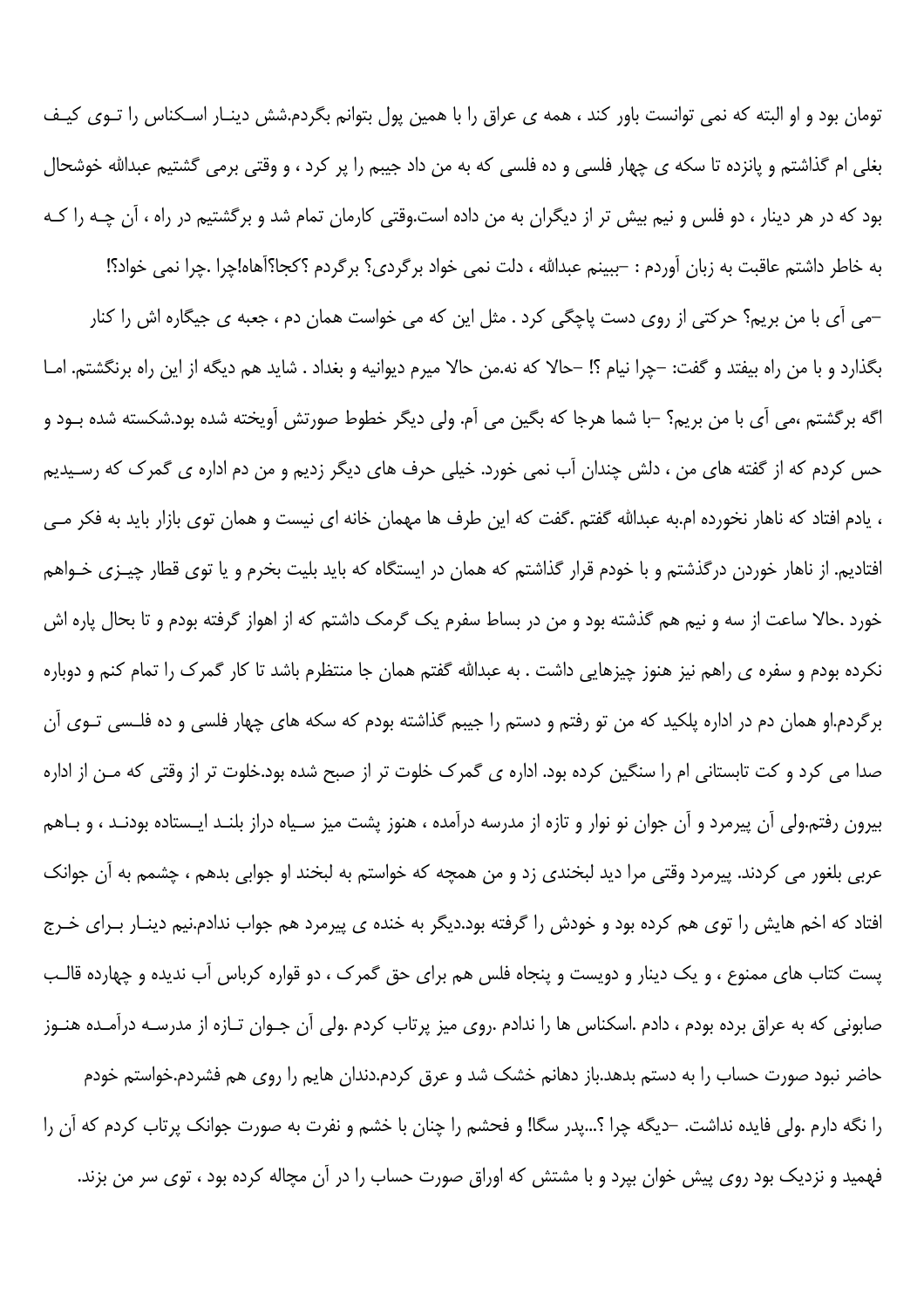پیرمرد پا درمیانی کرد و مرا به کناری کشید.صورتم داغ شده بود و می دانستم که رگ های گردنم برآمده است.جوانک به عربی زیر لب چیزی گفت.می دانستم که فحش می دهد.ولی به روی خودم نیاوردم.و فقط در درون خود می سوختم.عذاب می کشیدم . پیرمرد ، وقتی آرام تر شد ، به عربی چیزی به جوانک گفت و او را ساکت کرد و در گوش من گفت:

–همه ش نیم دینار می خواد .خیلی کم… دیگر به فارسی آب نکشیده اش خنده ام نگرفت.می خواستم فریاد بکشم.می خواسـتم همه ی اهل اداره و اهل شهر را به دادخواهی بطلبم.چرا ، چرا نیم دینار رشوه بدهم ؟در همه ی زندگی ام تا آن وقت نــه پــا بــه كلانتري گذاشته بودم و نه با كسي در افتاده بودم ؛ ولي اين جوانک نيم دينار از من رشوه مي خواست. از مـن كـه فقـط شـش دینار دارایی ام بود.همین طور که این ها را می گفتم ، فحش می دادم.مثل ریگ فحش می دادم.فحش هایی کـه آن هــا نمــی فهمیدند و من از این مطلب خوشحال بودم . ولی صدایم کم کم کوتاه شد.به فکر افتادم .مثل این کـه سرتاسـر اداره را وبـا زده بود.و بیرون از در اتاقی که ما در آن جنجال به پا کرده بودیم ، هیچ خبری نبود .هیچ صدایی نبود.همه رفته بودنـد.حتـی صـدای پای مستخدمی که برای فردا صبح ، راهروها را جارو بکشد ، شنیده نمی شد.فریادکشیدن هم فایده نداشت. خشم و نفرتم را فرو بردم و با لحنی که سعی می کردم آرام باشد و نلرزد ، از پیرمرد پرسیدم : –آخه چرا نیم دینار ؟بی انصاف؟ –آخه کوموره هــم آزاد می شه... دوربین را می گفت و من یک باره به صرافت افتادم ، به صرافت این افتادم که قـرار بـود دوربیـنم را اجـازه ی عبـور ندهند...دیگر جای فکر کردن نبود یک اسکناس دیگر با دو تا فحش روی میز انداختم. از چهار بعد از ظهر هم گذشت .حس می کردم که دلم کم کم دارد درد می گیرد .دهانم خشک خشک شده بود ، و قطار ساعت پنج حرکت می کرد.وقتی از بـازار صـراف هـا برگــشتم ، ديــده بــودم كــه تاكــسى هــا كجــا مــى ايــستند و شــنيده بــودم كــه شــاگرد يــك تاكــسى فريــاد مــى كشيد«المعگل…المعگل…»هيچ به فكر عبدالله نيفتادم .مثل اين كه همه چيز فراموشم شده بود.حالا هم هر چه فكر مـي كـنم ، نمي توانم دريابم كه چرا اين طور به فراموشي دچار شده بودم.به عجله دويدم و آن چه فحش در ذهن داشتم ، زير لـب نـشخوار می کردم.نثار هرچه گمرکچی بود ، می کردم.وقت می گذشت و من می دانستم که برای گرفتم بلیت پیش از این ها باید به فکر می افتادم.بساط سفرم چیزی نبود. هوا گرم بود و من از زیر سقف بلند بازار هم که می گذشتم ، گرمای عصر بصره را حس مـی کردم.سر دیوار بلند اطراف کوچه ها ، به هم نزدیک شده بود و هوای گرم بعداز ظهر بصره را در پایین ، در همان فضایی که من به تندی از میانش می گذشتم ، می فشرد. عرق از سر و رویم می ریخت و انگشت هایم که دسته ی چمدان را می فـشرد ، درد گرفته بود .و یک ریز زیر لب فحش می دادم. جای ردیف تاکسی ها خالی بود و من از دور دیدم که فقط یک تاکسی باقی مانده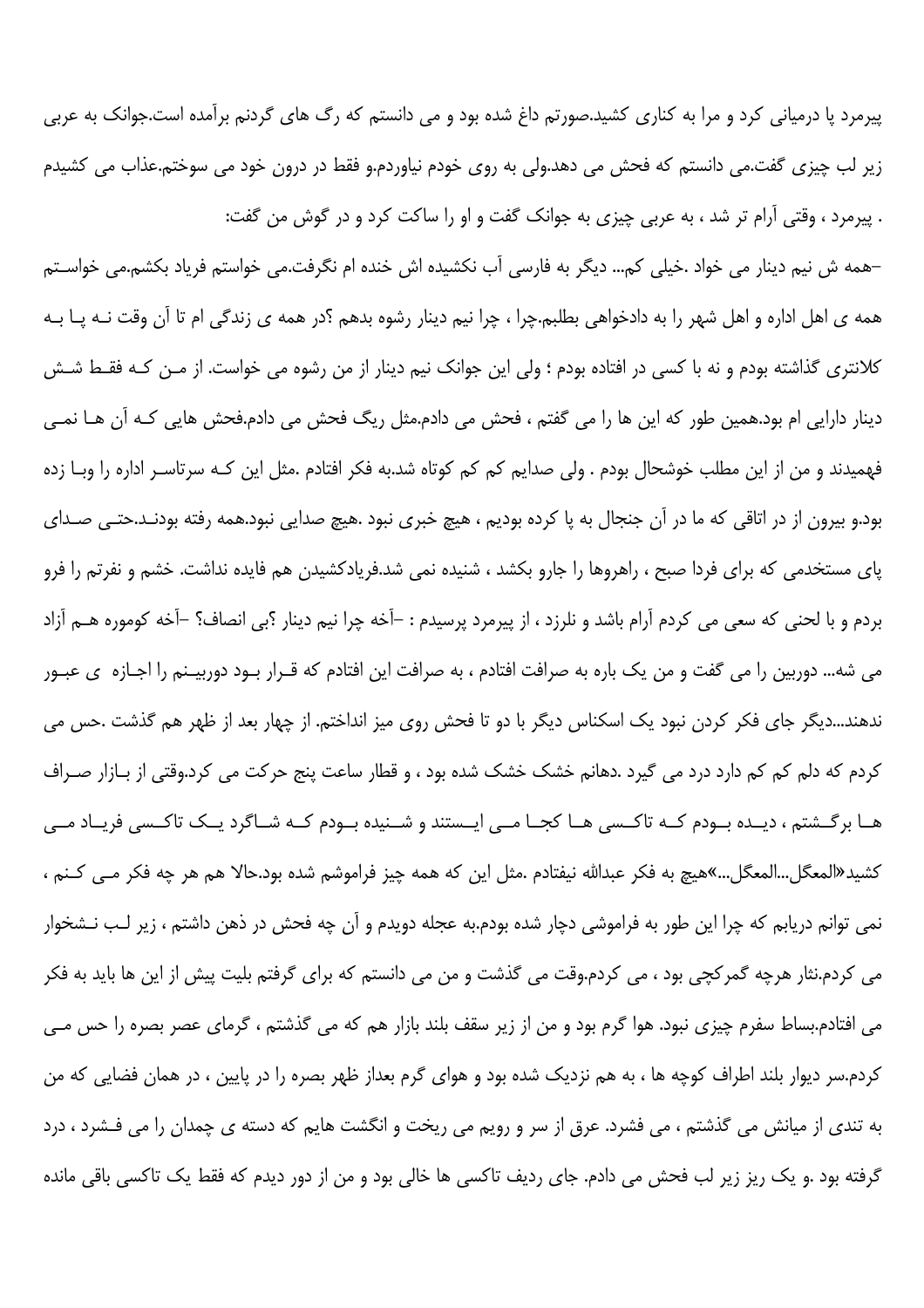بود.و صدای شاگردش را که روی رکاب آن ایستاده بود و داد می زد:«المعگل...المعگل...» شنیده می شد.دیگر درست می دویدم .نه سنگینی چمدانم را حس می کردم و نه درد انگشت هایم را که دیگر از آن خود من نبود.دیگر فحش هم نمـی دادم.خـودم را به تاکسی رساندم .شاگردش چمدانم را بالا انداخت .تاکسی پر بود.اعراب دامن عباها و قباهاشان را جمع کردنـد و پـس و پـیش رفتند و مرا هم آن میان ها جوری جا دادند.و شوفر داشت دنده را عوض می کرد که …که عبدالله نفس زنـان از راه رسـید.هـیچ منتظر نبودم.يک باره همه چيز به يادم افتاد .خواستم شوفر را صدا بزنم و بگويم بايستد.ولي تاکسي راه افتاده بود و عبدالله تازه از را ه می رسید. دویده بود و نفس نفس می زد.روی لب هایش که می لرزید ، روی پیشانی اش عرق کرده بود و روی گونه های گود افتاده اش که از بس دویده بود ، رنگ گرفته بود ، خواست بالا بپرد.و روی رکاب بایستد.ولی شاگردش شوفر کـه کـه هنـوز روی رکاب ایستاده بود فریادی سر او کشید و به عربی دو سه تا فحش داد.عبدالله همان کنار تاکسی ایستاد.جعبه ی جیگاره اش روی سینه اش نبود.و به پیشانی اش عرق نشسته بود.و زورکی می خندید. من مدتی مردد ماندم . نمی دانستم چه بکنم؟بـا ایـن پسر مهربان که در همه ی غربت و تنهایی بصره ، به داد من رسیده بود.و از میان همه ی ناشناسی های این شهر و المگــارک و المکوسش به آدم سفر نکرده ای مثل من ، دلداری داده بود ، چه بکنم؟برایش پول بیندازم ؟خوب بود؟قول بدهم که از همـین

راه برخواهم گشت او را با خودم بر خواهم گرداند ؟از تاكسى پياده شوم و بپرسم جعبه ى جيگاره اش را چه كرده است؟ نمي دانستم چه بايد بکنم؟ولي اين را مي دانستم که تاکسي داشت دور مي شد.و حالا من ديگر خطوط چهره ي او را هــم نمــي دیدم که زورکی به خنده باز شده بود.حتی دستم را هم از پنجره بیرون نیاوردم و با او وداع نکردم.حتی لبخندی هــم بــه روی او نزدم .چقدر مضطرب بودم ، چقدر ناتوان بودم!هنوز نفسم تازه نشده بود.چقدر از خودم بدم می آمد! دلم می خواسـت خــودم را از تاکسی بیرون بیندازم و پیش عبدالله بروم، عرق پیشانی اش را پاک کنم ، به رویش بخندم و بیرسم که چرا این طـور زورکـی ، این طور دروغی به روی من لبخند می زد؟بپرسم که مگر چه کرده بودم ؟و اگر او نگفت ، خودم بگویم که چه کرده بوده ام، و از او معذرت بخواهم.و اصلا از خیال سفر منصرف بشوم و از همین جا عبدالله را بردارم و از همان راهی کـه آمـده بـودم برگـردم

..ولي...ولي...چه قدر زود به ايستگه المعقل رسيديم! راه خيلي دور بود.من كه ملتفت نشدم ، چه قدر راه آمديم.ولي جيگاره ی بدبو و تند عرب چفیه بسته ای که پهلوی من نشسته بود دیگر تمام شده بود.و من فقط یادم مانده است کـه از چنـد خیابـان دراز و درخت دار گذشتم و کلاه خنده دار و مسخره ی پاسبان های راهنمای دو تا چهارراه ، کـه بـه سـرعت از جلـوی چـشمم گذشته بود ، سایه ای روی ذهنم باقی گذاشته بود.و من وقتی در قهوه خانه ی ایستگاه ، بساط سـفرم را روی یـک نیمکـت جـا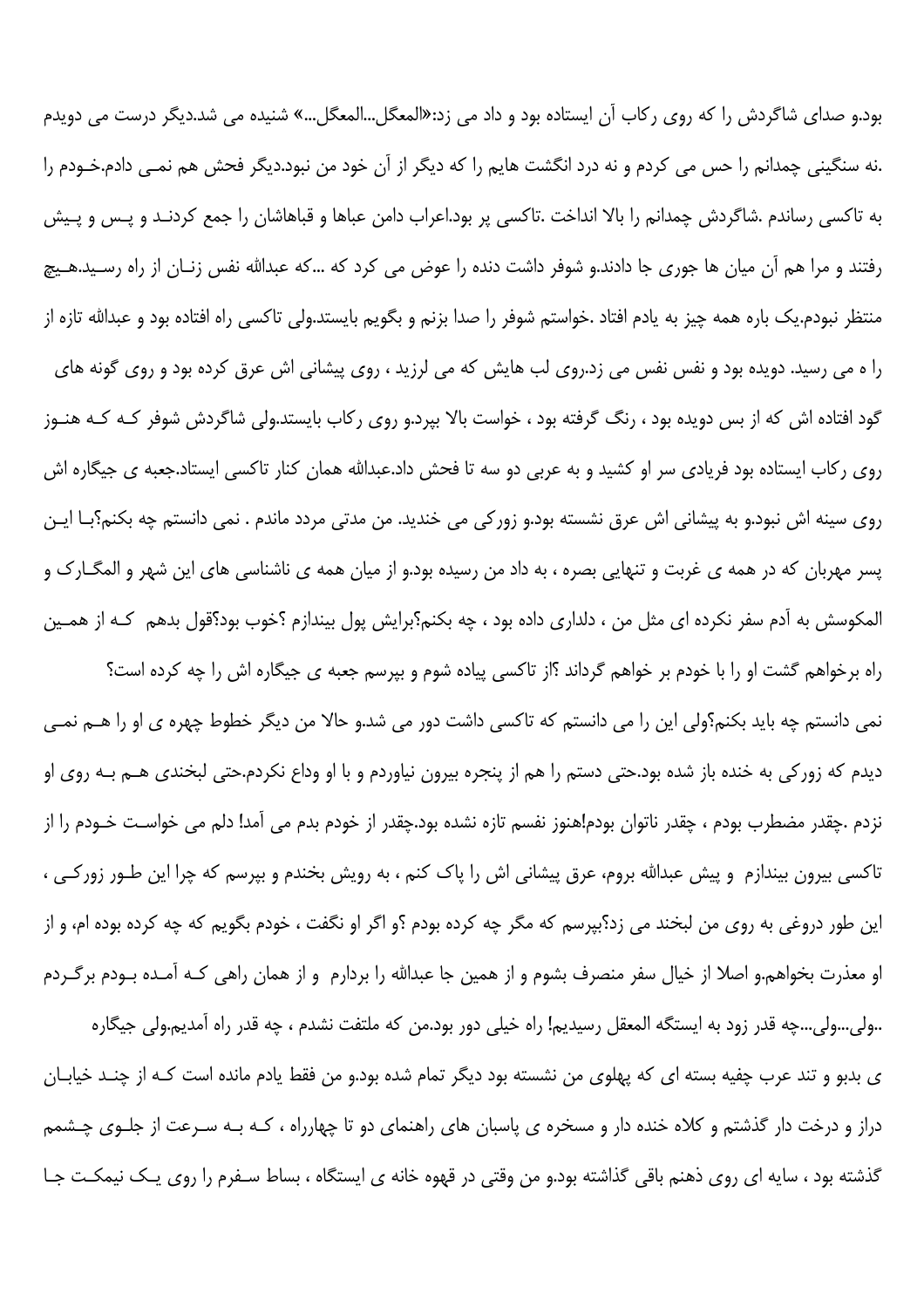دادم و یک چایی بزرگ خواستم که بیاشامم ؛ و از خستگی روی نیمکت چرک قهوه خانه وا رفتم ، به یاد همه ی این ها افتادم و فکر کردم که چه راه درازی را در چه مدت کوتاهی آمدیم! بنای قهوه خانه ساده بود و سردستی .یک چهار طاقی بزرگ و دراز و تالار مانند بود که شیروانی اش روی پی هایش ایستاده بود و زیر شیروانی اش هـیچ پوشـش دیگـری نبـود.هـرم آفتـاب کـه از شیروانی نفوذ می کرد ، کف نیمکت های تخته ای را نیز داغ کرده بود.و من چاپی ام را داشتم به هم مـی زدم کـه بـاز از عـرق خیس شده بودم.روی نیمکت ها ، عرب ها چهارزانو نشسته بودند و نعلین شان جلوی روی شان روی زمین وارفته بود.فضا پـر از همهمه بود و بوی جیگاره تند عرب ها و قلیان هایی که به هرکدام شان هشت ده تا نی پیچ بند کرده بودند و عـرب هـا دورش حلقه زده بودند ، هوا را گرفته تر کرده بود.جلوی در بزرگی که لابد به محوطه ی ایستگاه با زمی شد ، سه تا تابوت را روی هـم گذاشته بودند ، که دو تایش سیاه پوش بود و سومی لای یک جاجیم عربی پیچیده شده بود . تابوت ها را رو به قبلـه بـه زمـین گذاشته بودند.یک ربع به پنج داشتیم و جلوی گیشه های فروش بلیت، که روی دیوار طرف راست تالار هنوز بـاز نـشده بـود ، و جمعیت زیاد نبود.و من حتم داشتم که بلیت گیرم خواهد آمد. چایی ام را به زور فروبردم .هیچ میلی به غذا نداشـتم .حتـی وقتـی هم که خواستم گرمکم را درآورم و پاره کنم ، دیدم که میل ندارم و منصرف شدم . آب دهانم را هم به زور قورت می دادم.

بغض گلويم را گرفته بود.و داشت خفه ام مي كرد.و من هرچه سعي مي كردم خود را تسلي بدهم و به مردم نگاه كنم كه شاد و شنگول ، قطرات تلخ و سیاه قهوه را روی زبان شان پخش می کردنـد و مـزه اش را مـدتی در دهـان نگـه مـی داشـتند، نمـی توانستم.همه چیز برایم خسته کننده بود.به هرچه نگاه می کردم روی نگاه چشمم فشار می آورد و سنگینی می کـرد.آیـا خـواهم توانست این قهوه های غلیظ را بخورم یا نه.برخورد کوتاهم با پسرک جیگاره فروش دم گمرک بصره ، تسلایی که همین برخورد کوتاه به من داده بود ، رفتاری که با او کرده بودم و در آخر کار بی هیچ وداعی ، بی هیچ مهربانی و توجهی ترکش کرده بـودم ، دلم را به درد آورده بود .به این پسرکی که فقط دو ساعت بود با او آشنا شده بودم، به این پسرک دور افتـاده و غریـب ، بـه ایـن یسر کی که شاید از یک کلمه ی امیدوارکننده ی من ، در خیال خود ، دنیایی شیرین برای خودش می سـاخت ، نتوانـسته بـودم چیزی بگویم و در مقابل دهان باز مانده از انتظار او خشکم زده بود.لال شده بودم ، حتی یک خدا نگه دار نگفته بودم!محبتی که می باید نسبت به او می کردم ، عذری که می باید از او می خواستم روی دلم مانده بود ، سنگینی می کرد.و به خفقان دچارم می ساخت.دلم می خواست گریه کنم.دلم می خواست کسی را گیر بیاورم و برایش بگویم .برایش درد دل کنم.ولـی قیافـه ی عـرب های چفیه بسته که قهوه ی سیاه و تلخ را روی زبان هایشان پهن می کردند و می مکیدند ، به قدری زننده بود و خشن بود ک